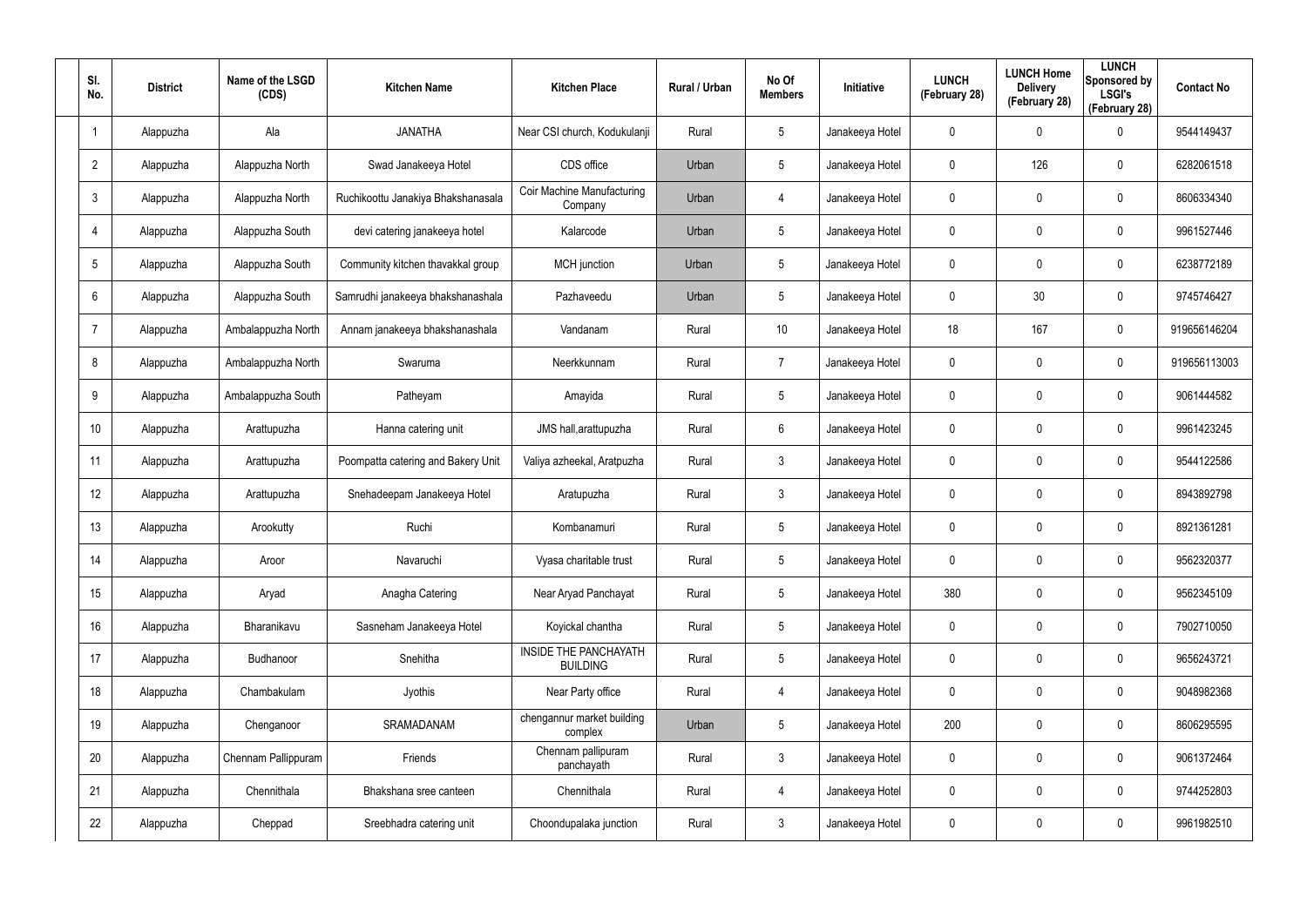|    | SI.<br>No. | <b>District</b> | Name of the LSGD<br>(CDS)     | <b>Kitchen Name</b>           | <b>Kitchen Place</b>                    | Rural / Urban | No Of<br><b>Members</b> | Initiative      | <b>LUNCH</b><br>(February 28) | <b>LUNCH Home</b><br><b>Delivery</b><br>(February 28) | <b>LUNCH</b><br>Sponsored by<br><b>LSGI's</b><br>(February 28) | <b>Contact No</b> |
|----|------------|-----------------|-------------------------------|-------------------------------|-----------------------------------------|---------------|-------------------------|-----------------|-------------------------------|-------------------------------------------------------|----------------------------------------------------------------|-------------------|
|    | 23         | Alappuzha       | Cheppad                       | Karthika Janakeeya Hotel      | Mambra aalumood, Cheppad                | Rural         | 6                       | Janakeeya Hotel | 0                             | 0                                                     | $\mathbf 0$                                                    | 9746575998        |
|    | 24         | Alappuzha       | Cheriyanad                    | <b>DARSANA</b>                | Near GOLDEN PALACE<br><b>AUDITORIUM</b> | Rural         | 5                       | Janakeeya Hotel | 0                             | 0                                                     | $\pmb{0}$                                                      | 9747958424        |
|    | 25         | Alappuzha       | Cherthala Municipality        | Santwanam                     | Ward 10                                 | Urban         | 5                       | Janakeeya Hotel | 396                           | $\mathbf 0$                                           | $\pmb{0}$                                                      | 8848178001        |
|    | 26         | Alappuzha       | <b>Cherthala Municipality</b> | <b>NULM</b> canteen           | Cherthala Municipality                  | Urban         | 5                       | Janakeeya Hotel | 0                             | 0                                                     | $\pmb{0}$                                                      | 6282870356        |
|    | 27         | Alappuzha       | Cherthala South               | Kashinandana                  | Cherthala S                             | Rural         | 10 <sup>°</sup>         | Janakeeya Hotel | 0                             | 0                                                     | $\pmb{0}$                                                      | 9745940057        |
|    | 28         | Alappuzha       | Cheruthana                    | Sreedurga janakeeya hotel     | Near govt HSS aayaparambu               | Rural         | 4                       | Janakeeya Hotel | 0                             | 0                                                     | $\mathbf 0$                                                    | 9961178936        |
|    | 29         | Alappuzha       | Chettikulangara               | SREE VINAYAKA JANAKEEYA HOTEL | <b>KARIPUZHA</b>                        | Rural         | $\mathfrak{Z}$          | Janakeeya Hotel | 167                           | 0                                                     | $\pmb{0}$                                                      | 9656810109        |
|    | 30         | Alappuzha       | Chingoli                      | souhridam unit                | karthikappally I p school               | Rural         | 3                       | Janakeeya Hotel | 0                             | 0                                                     | $\pmb{0}$                                                      | 7559808470        |
|    | 31         | Alappuzha       | Chunakkara                    | Vanitha Canteen               | Chunakkara                              | Rural         | $\mathfrak{Z}$          | Janakeeya Hotel | 174                           | 8                                                     | $\pmb{0}$                                                      | 9400509985        |
|    | 32         | Alappuzha       | Devikulangara                 | Thripthi                      | Buds school, devikulangara              | Rural         | 4                       | Janakeeya Hotel | 0                             | 0                                                     | $\mathbf 0$                                                    | 9746712528        |
|    | 33         | Alappuzha       | Edathua                       | Theertham                     | Edathua market                          | Rural         | $\mathfrak{Z}$          | Janakeeya Hotel | 112                           | 0                                                     | $\pmb{0}$                                                      | 9544351169        |
|    | 34         | Alappuzha       | Ezhupunna                     | Neethipeedam                  | Eramalloor                              | Rural         | 8                       | Janakeeya Hotel | 0                             | 0                                                     | $\mathbf 0$                                                    | 9946790986        |
|    | 35         | Alappuzha       | Harippad                      | Swad                          | A private Hotel's Kitchen               | Urban         | 4                       | Janakeeya Hotel | 0                             | 0                                                     | $\mathbf 0$                                                    | 9562373933        |
|    | 36         | Alappuzha       | Kadakkarappally               | Soorya                        | Kandamangalam temple<br>auditorium      | Rural         | $5\phantom{.0}$         | Janakeeya Hotel | 0                             | $\mathbf 0$                                           | $\pmb{0}$                                                      | 9895266763        |
|    | 37         | Alappuzha       | Kainakary                     | Sivakashi                     | Near Panchayath                         | Rural         | $5\phantom{.0}$         | Janakeeya Hotel | 125                           | 0                                                     | $\mathbf 0$                                                    | 8111821552        |
|    | 38         | Alappuzha       | Kandalloor                    | Annapoorna Hotel              | Near Velanchira junction                | Rural         | 4                       | Janakeeya Hotel | $\mathbf 0$                   | 0                                                     | $\mathbf 0$                                                    | -9747600181       |
|    | 39         | Alappuzha       | Kanjikuzhy                    | Santhwanam                    | Opposite NSS college                    | Rural         | 5                       | Janakeeya Hotel | $\mathbf 0$                   | 0                                                     | $\mathbf 0$                                                    | 9605307328        |
|    | 40         | Alappuzha       | Karthikappally                | Ruchi                         | Community hall                          | Rural         | $6\overline{6}$         | Janakeeya Hotel | 0                             | $\mathbf 0$                                           | $\pmb{0}$                                                      | 9747607478        |
|    | 41         | Alappuzha       | Karuvatta                     | Karunya janakeeya hotel       | Near Aashramam junction                 | Rural         | 6                       | Janakeeya Hotel | 0                             | 0                                                     | $\pmb{0}$                                                      | 916282508791      |
|    | 42         | Alappuzha       | Kavalam                       | Koottukari Janakeeya Hotel    | <b>Near Permanent Outlet</b>            | Rural         | $\overline{5}$          | Janakeeya Hotel | 0                             | 0                                                     | $\pmb{0}$                                                      | 9744173219        |
|    | 43         | Alappuzha       | Kayamkulam West               | palazhy catering unit         | Kallummood junction                     | Urban         | $\overline{5}$          | Janakeeya Hotel | $\mathbf 0$                   | 0                                                     | $\pmb{0}$                                                      | 9388819110        |
| ጸዐ | 44         | Alappuzha       | Kodamthurath                  | <b>MATRUSAKTHI</b>            | KUTHIYATHODE                            | Rural         | $5\,$                   | Janakeeya Hotel | 0                             | 0                                                     | 0                                                              | 8281687439        |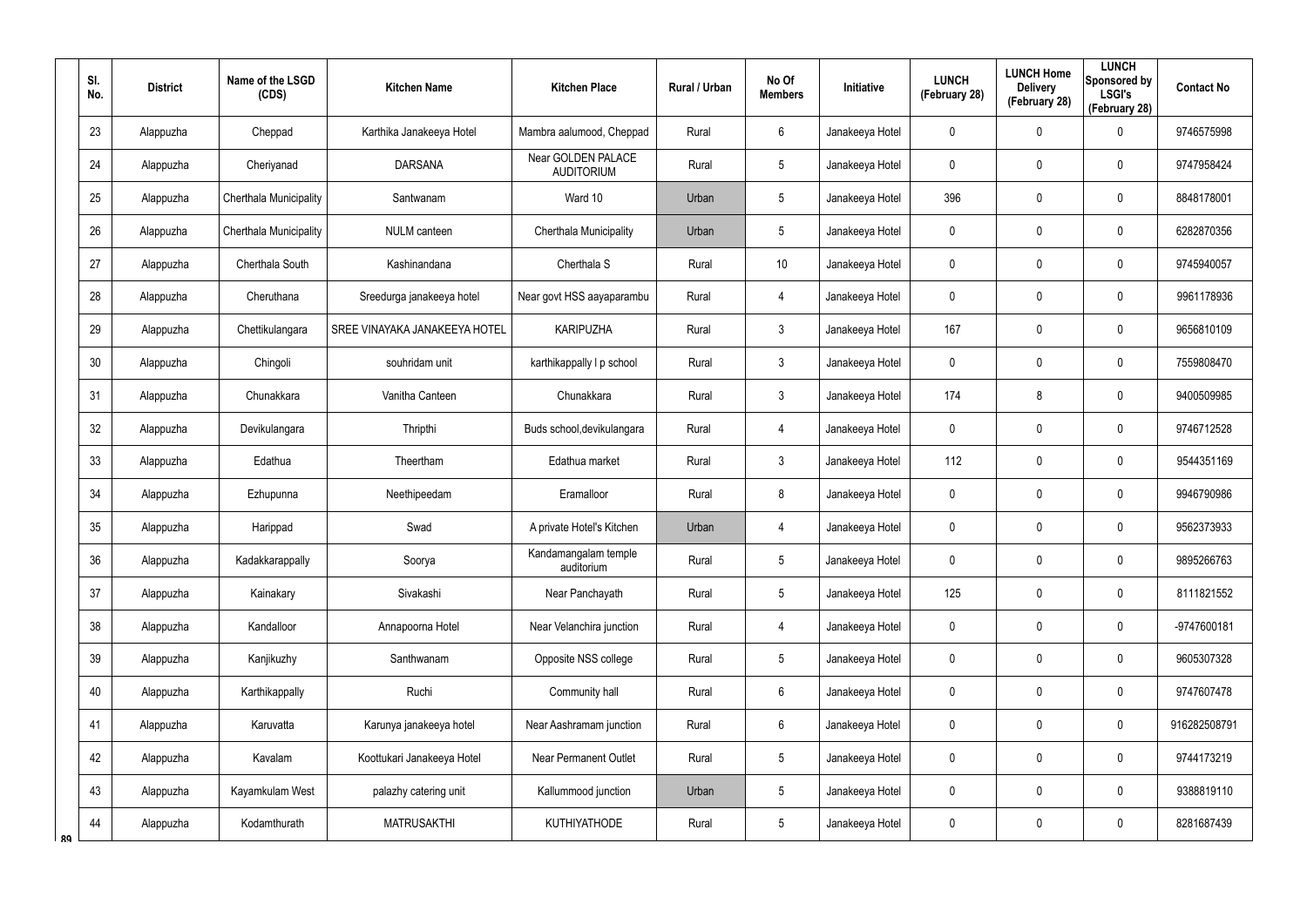|    | SI.<br>No. | <b>District</b> | Name of the LSGD<br>(CDS)   | <b>Kitchen Name</b>             | <b>Kitchen Place</b>                        | Rural / Urban | No Of<br><b>Members</b> | Initiative      | <b>LUNCH</b><br>(February 28) | <b>LUNCH Home</b><br><b>Delivery</b><br>(February 28) | <b>LUNCH</b><br>Sponsored by<br><b>LSGI's</b><br>(February 28) | <b>Contact No</b> |
|----|------------|-----------------|-----------------------------|---------------------------------|---------------------------------------------|---------------|-------------------------|-----------------|-------------------------------|-------------------------------------------------------|----------------------------------------------------------------|-------------------|
| ರು | 45         | Alappuzha       | Krishnapuram                | Kanivu catering unit            | Near SCB, kappil                            | Rural         | 4                       | Janakeeya Hotel | 0                             | 0                                                     | $\mathbf 0$                                                    | 9544047480        |
|    | 46         | Alappuzha       | Kumarapuram                 | Mahadeva jankeeya hotel         | Near kavarattu temple                       | Rural         | $\mathfrak{Z}$          | Janakeeya Hotel | 0                             | 0                                                     | $\pmb{0}$                                                      | 918606736168      |
|    | 47         | Alappuzha       | Kumarapuram                 | Navodhaya janakeeya hotel       | Kumarapuram                                 | Rural         | $\mathfrak{Z}$          | Janakeeya Hotel | 0                             | $\mathbf 0$                                           | $\pmb{0}$                                                      | 9037499871        |
|    | 48         | Alappuzha       | Kuthiyathode                | Ruchi Janakeeya Hotel           | Near kuthiyathode panchayath<br>office      | Rural         | $5\phantom{.0}$         | Janakeeya Hotel | 0                             | 0                                                     | $\pmb{0}$                                                      | 9249269374        |
|    | 49         | Alappuzha       | Mannanchery                 | Snehitha                        | Panchayat building                          | Rural         | 4                       | Janakeeya Hotel | 45                            | 48                                                    | $\pmb{0}$                                                      | 9544461740        |
|    | 50         | Alappuzha       | Mannar                      | Snehadhara                      | Kunnathur devasom                           | Rural         | $5\phantom{.0}$         | Janakeeya Hotel | 227                           | 0                                                     | $\pmb{0}$                                                      | 9567853570        |
|    | 51         | Alappuzha       | Mararikulam South           | Snehasparsham                   | Kattoor                                     | Rural         | 4                       | Janakeeya Hotel | 0                             | 125                                                   | $\pmb{0}$                                                      | 9747881642        |
|    | 52         | Alappuzha       | Mavelikara<br>Municipality  | Ruchi janakeeya hotel           | Municipality building                       | Urban         | 10 <sup>°</sup>         | Janakeeya Hotel | 0                             | 0                                                     | $\pmb{0}$                                                      | 8289996136        |
|    | 53         | Alappuzha       | Mavelikkara<br>Thamarakulam | Thripthi Catering               | Thamarakulam                                | Rural         | $5\phantom{.0}$         | Janakeeya Hotel | 155                           | $\mathbf 0$                                           | $\pmb{0}$                                                      | 8281558036        |
|    | 54         | Alappuzha       | Mavelikkara<br>Thekkekara   | Bhai catering                   | Pallarimangalam                             | Rural         | $5\phantom{.0}$         | Janakeeya Hotel | 300                           | 0                                                     | $\pmb{0}$                                                      | 9539851155        |
|    | 55         | Alappuzha       | Mavelikkara<br>Thekkekara   | Snehatheeram                    | Kurathikkadu                                | Rural         | $5\phantom{.0}$         | Janakeeya Hotel | 0                             | 0                                                     | $\pmb{0}$                                                      | 9656960190        |
|    | 56         | Alappuzha       | Muhamma                     | <b>SNV Catering</b>             | Near Community Health<br>Centre             | Rural         | $5\phantom{.0}$         | Janakeeya Hotel | 180                           | 0                                                     | $\mathbf 0$                                                    | 9605388763        |
|    | 57         | Alappuzha       | Mulakkuzha                  | Snehathanal                     | Mulakkuzha                                  | Rural         | $5\phantom{.0}$         | Janakeeya Hotel | 0                             | 40                                                    | 0                                                              | 9037085079        |
|    | 58         | Alappuzha       | Muttar                      | Ruchi Catering Unit             | Panchayat Building                          | Rural         |                         | Janakeeya Hotel | 0                             | $\mathbf 0$                                           | $\pmb{0}$                                                      | 9072276826        |
|    | 59         | Alappuzha       | Nedumudy                    | Oruma                           | Champakulam                                 | Rural         | $5\phantom{.0}$         | Janakeeya Hotel | 120                           | $\mathbf 0$                                           | $\mathbf 0$                                                    | 9188536147        |
|    | 60         | Alappuzha       | Neelamperoor                | Amrutha Janakeeya Bhakshanasala | Panchayat Building                          | Rural         | $\mathfrak{Z}$          | Janakeeya Hotel | 0                             | $\mathbf 0$                                           | $\mathbf 0$                                                    | 9656167060        |
|    | 61         | Alappuzha       | Nooranad                    | Amma Canteen                    | Inside market place, Noornad                | Rural         | $5\phantom{.0}$         | Janakeeya Hotel | 295                           | $\mathbf 0$                                           | $\mathbf 0$                                                    | 7034377340        |
|    | 62         | Alappuzha       | Palamel                     | Arogya Canteen                  | Panchayat office compound                   | Rural         | 4                       | Janakeeya Hotel | 420                           | $\mathbf 0$                                           | $\mathbf 0$                                                    | 9497107651        |
|    | 63         | Alappuzha       | Pallippad                   | Annapoorneswari catering unit   | Irattakulangara junction                    | Rural         | $5\phantom{.0}$         | Janakeeya Hotel | 0                             | 0                                                     | $\pmb{0}$                                                      | 9562318624        |
|    | 64         | Alappuzha       | Panavally                   | Harikrishnan                    | near nalpatheneswaram<br>temple             | Rural         |                         | Janakeeya Hotel | 0                             | $\mathbf 0$                                           | $\mathbf 0$                                                    | 9961774363        |
|    | 65         | Alappuzha       | Pandanad                    | Sreebhadra                      | Muthavazhi                                  | Rural         | $5\phantom{.0}$         | Janakeeya Hotel | 0                             | 0                                                     | $\pmb{0}$                                                      | 9947120239        |
|    | 66         | Alappuzha       | Pathiyoor                   | Dakshina catering unit          | Mahalekshmi auditorium,<br>kareelakulangara | Rural         | $5\phantom{.0}$         | Janakeeya Hotel | 0                             | 0                                                     | $\mathsf{0}$                                                   | 9048200655        |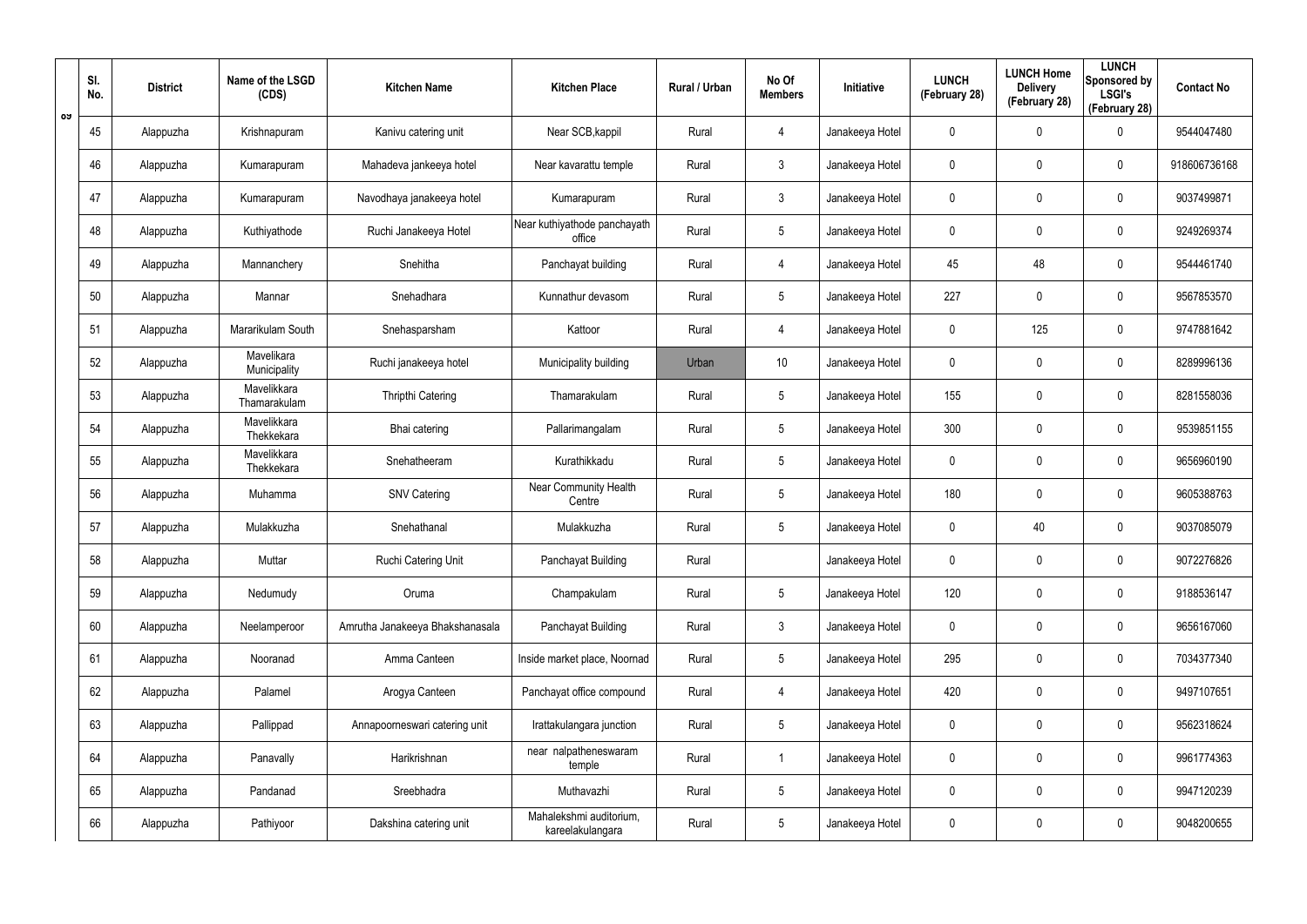| SI.<br>No. | <b>District</b> | Name of the LSGD<br>(CDS) | <b>Kitchen Name</b>         | <b>Kitchen Place</b>                                               | Rural / Urban | No Of<br><b>Members</b> | Initiative      | <b>LUNCH</b><br>(February 28) | <b>LUNCH Home</b><br><b>Delivery</b><br>(February 28) | <b>LUNCH</b><br>Sponsored by<br><b>LSGI's</b><br>(February 28) | <b>Contact No</b> |
|------------|-----------------|---------------------------|-----------------------------|--------------------------------------------------------------------|---------------|-------------------------|-----------------|-------------------------------|-------------------------------------------------------|----------------------------------------------------------------|-------------------|
| 67         | Alappuzha       | Pattanakkad               | Aparna                      | Opposite of pattanakkad<br>gramapanchayath                         | Rural         | $5\phantom{.0}$         | Janakeeya Hotel | 0                             | 0                                                     | 0                                                              | 9037450634        |
| 68         | Alappuzha       | Perumbalam                | Amritham                    | Near by govt hospital                                              | Rural         | $\overline{4}$          | Janakeeya Hotel | 0                             | 0                                                     | $\boldsymbol{0}$                                               | 8592809257        |
| 69         | Alappuzha       | Pulincunnu                | Nanma Janakeeya Hotel       | Near Krishi Bhavan                                                 | Rural         | $5\phantom{.0}$         | Janakeeya Hotel | 0                             | 0                                                     | 0                                                              | 9544752465        |
| 70         | Alappuzha       | Puliyoor                  | <b>UPPUM MULAKUM</b>        | <b>INSIDE PANCHAYATH</b><br>COMPOUND                               | Rural         | $5\phantom{.0}$         | Janakeeya Hotel | 0                             | 130                                                   | $\boldsymbol{0}$                                               | 6238836314        |
| 71         | Alappuzha       | Punnapra North            | Annapoorneshwary            | Janajagrithi                                                       | Rural         | 4                       | Janakeeya Hotel | 0                             | 0                                                     | $\boldsymbol{0}$                                               | 8129450136        |
| 72         | Alappuzha       | Punnapra South            | Thripthy janakeeya hotel    | Punnapra south                                                     | Rural         | 9                       | Janakeeya Hotel | 0                             | 0                                                     | $\boldsymbol{0}$                                               | 9846179646        |
| 73         | Alappuzha       | Purakad                   | Pulari                      | Purakkad gp                                                        | Rural         | $5\phantom{.0}$         | Janakeeya Hotel | 0                             | 0                                                     | $\mathbf 0$                                                    | 7034494313        |
| 74         | Alappuzha       | Purakad                   | Thiruvonam catering service | Thottappally                                                       | Rural         | $\overline{4}$          | Janakeeya Hotel | 0                             | 0                                                     | $\mathbf 0$                                                    |                   |
| 75         | Alappuzha       | Ramankary                 | Kudumbashree Vanitha Hotel  | Ramankary Town, Opposite<br><b>Judicial First Class Magistrate</b> | Rural         | 4                       | Janakeeya Hotel | 0                             | 0                                                     | $\boldsymbol{0}$                                               | 8281314746        |
| 76         | Alappuzha       | Thaicattussery            | Unarv                       | Thyakattusheri junction                                            | Rural         | $\overline{4}$          | Janakeeya Hotel | 70                            | 41                                                    | $\boldsymbol{0}$                                               | 9605897567        |
| 77         | Alappuzha       | Thakazhy                  | Thripthi Thakazhy           | <b>GBHSS Thakazhy</b>                                              | Rural         | 6                       | Janakeeya Hotel | 117                           | 0                                                     | $\boldsymbol{0}$                                               | 9747405368        |
| 78         | Alappuzha       | Thannermukkom             | Patheyam                    | Panchayath office                                                  | Rural         | $\overline{4}$          | Janakeeya Hotel | 0                             | 0                                                     | $\boldsymbol{0}$                                               | 9633933288        |
| 79         | Alappuzha       | Thazhakkara               | Akshaya catering            | Building at glassfactory<br>junction                               | Rural         | $5\phantom{.0}$         | Janakeeya Hotel | 260                           | 0                                                     | $\boldsymbol{0}$                                               | 9847177930        |
| 80         | Alappuzha       | Thiruvanvandoor           | <b>SREE KRISHNA</b>         | Near pravinkoodu junction,                                         | Rural         | $5\phantom{.0}$         | Janakeeya Hotel | 0                             | 148                                                   | $\mathbf 0$                                                    | 9446627175        |
| 81         | Alappuzha       | Thrikkunnappuzha          | Akshara janakeeya hotel     | KV jetty road                                                      | Rural         | $5\phantom{.0}$         | Janakeeya Hotel | 0                             | $\mathbf 0$                                           | $\mathbf 0$                                                    | 918891921223      |
| 82         | Alappuzha       | Thuravoor                 | RUCHI JANAKEEYA HOTEL       | Near alakkaparambu                                                 | Rural         | $5\phantom{.0}$         | Janakeeya Hotel | 0                             | 0                                                     | $\mathbf 0$                                                    | 8157934346        |
| 83         | Alappuzha       | Vallikunnam               | Samthripthi                 | Padayanivattom temple<br>Auditorium                                | Rural         | $\overline{4}$          | Janakeeya Hotel | 67                            | $\mathbf 0$                                           | $\mathbf 0$                                                    | 8078962129        |
| 84         | Alappuzha       | Vayalar                   | Five star                   | Near Nagamkulangara Market                                         | Rural         | $5\phantom{.0}$         | Janakeeya Hotel | 0                             | 0                                                     | $\mathbf 0$                                                    | 8606081847        |
| 85         | Alappuzha       | Veeyapuram                | Swad 2                      | Veeyapuram jn                                                      | Rural         | $5\phantom{.0}$         | Janakeeya Hotel | 0                             | 0                                                     | $\mathbf 0$                                                    |                   |
| 86         | Alappuzha       | Veeyapuram                | Karuthal                    | Payippad LPS                                                       | Rural         | $5\phantom{.0}$         | Janakeeya Hotel | 0                             | 0                                                     | $\mathbf 0$                                                    | 8606846513        |
| 87         | Alappuzha       | Veliyanad                 | Manus Janakeeya Hotel       | Kurishmoodu, Near Veliyanadu<br>Grama Panchayat                    | Rural         | $\mathbf{3}$            | Janakeeya Hotel | 0                             | 0                                                     | $\mathbf 0$                                                    | 8086782924        |
| 88         | Alappuzha       | Venmoney                  | Annapoorna                  | Poyka                                                              | Rural         | $5\phantom{.0}$         | Janakeeya Hotel | 0                             | 179                                                   | $\pmb{0}$                                                      |                   |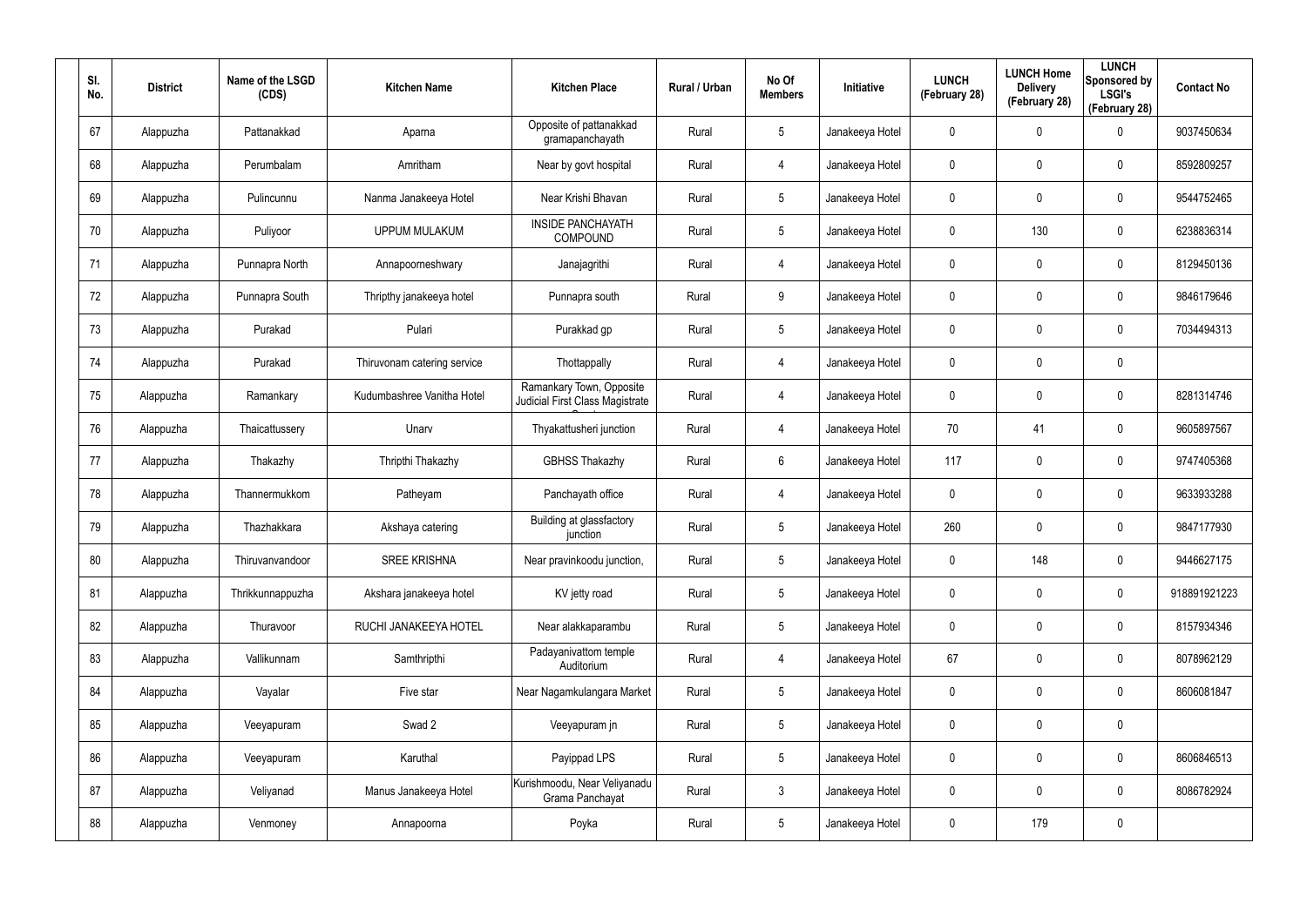|    | SI.<br>No.      | <b>District</b> | Name of the LSGD<br>(CDS) | <b>Kitchen Name</b>              | <b>Kitchen Place</b>         | Rural / Urban | No Of<br><b>Members</b> | Initiative      | <b>LUNCH</b><br>(February 28) | <b>LUNCH Home</b><br><b>Delivery</b><br>(February 28) | <b>LUNCH</b><br>Sponsored by<br><b>LSGI's</b><br>(February 28) | <b>Contact No</b> |
|----|-----------------|-----------------|---------------------------|----------------------------------|------------------------------|---------------|-------------------------|-----------------|-------------------------------|-------------------------------------------------------|----------------------------------------------------------------|-------------------|
| 89 |                 |                 |                           |                                  |                              |               | 418                     |                 | 3828                          | 1042                                                  | $\overline{0}$                                                 |                   |
|    | J,              | Ernakulam       | Aikkaranad                | Subiksha Janakeeya Hotel         | Kolancherry                  | Rural         | 4                       | Janakeeya Hotel | 496                           | $\mathbf 0$                                           | $\mathbf 0$                                                    | 9074033529        |
|    | $\overline{2}$  | Ernakulam       | Alengade                  | Kasthurba kitchen                | Neerikkode                   | Rural         | $\mathbf{3}$            | Janakeeya Hotel | 101                           | $\mathbf 0$                                           | $\mathbf 0$                                                    | 9388462558        |
|    | $\mathbf{3}$    | Ernakulam       | Alengade                  | Thanima foods                    | Koduvazhanga                 | Rural         | 3                       | Janakeeya Hotel | 66                            | 0                                                     | $\mathbf 0$                                                    | 9349013322        |
|    | $\overline{4}$  | Ernakulam       | Alengade                  | Mr.Bakers                        | Malikam peedika              | Rural         | $\mathbf{3}$            | Janakeeya Hotel | 17                            | $\mathbf 0$                                           | $\mathbf 0$                                                    | 9633887779        |
|    | 5               | Ernakulam       | Aluva                     | Ruchi janakeeya hotel            | Aluva                        | Urban         | 4                       | Janakeeya Hotel | 92                            | 0                                                     | $\mathbf 0$                                                    | 9947236080        |
|    | 6               | Ernakulam       | Amballoor                 | Dhanshree catering               | St.ignatius schools Amballur | Rural         | $5\overline{)}$         | Janakeeya Hotel | 136                           | 0                                                     | $\mathbf 0$                                                    | 8330081552        |
|    | $\overline{7}$  | Ernakulam       | Angamaly                  | Cafe Shree Canteen               | <b>Municipality Canteen</b>  | Urban         | 5                       | Janakeeya Hotel | 348                           | 0                                                     | $\mathbf 0$                                                    | 9656619614        |
|    | 8               | Ernakulam       | Angamaly                  | Cafe Kudumbashree                | T B Junction                 | Urban         | 3                       | Janakeeya Hotel | 183                           | 0                                                     | $\mathbf 0$                                                    | 9447924974        |
|    | 9               | Ernakulam       | Arakuzha                  | Ruchi Janakeeya hotel, Arakkuzha | Pandappilly                  | Rural         | $5\overline{)}$         | Janakeeya Hotel | 0                             | 0                                                     | $\mathbf 0$                                                    | 9744864225        |
|    | 10 <sup>°</sup> | Ernakulam       | Assamannoor               | New Life kudumbasree Hotel       | Cherukunnam                  | Rural         | 3                       | Janakeeya Hotel | 173                           | 0                                                     | $\mathbf 0$                                                    | 9656729450        |
|    | 11              | Ernakulam       | Avoly                     | Janakeeya Hotel, Avoli           | Hostel Junction, Avoli       | Rural         | 3                       | Janakeeya Hotel | 0                             | 0                                                     | $\mathbf 0$                                                    | 9847983621        |
|    | 12              | Ernakulam       | Ayavana                   | Keralashree Janakeeya hotel      | Ayavana                      | Rural         | 5                       | Janakeeya Hotel | 124                           | 0                                                     | $\mathbf 0$                                                    | 9744864210        |
|    | 13              | Ernakulam       | Ayyampuzha                | Sneha Janakeeya Hotel            | Ayyamppuzha                  | Rural         | 4                       | Janakeeya Hotel | 544                           | 0                                                     | $\pmb{0}$                                                      | 8590753551        |
|    | 14              | Ernakulam       | Ayyampuzha                | Five Star Hotel and Catering     | Panchayat Junction           | Rural         | $\overline{4}$          | Janakeeya Hotel | 97                            | $\mathbf 0$                                           | $\mathbf 0$                                                    | 9744836324        |
|    | 15              | Ernakulam       | Chendamangalam            | Anugraha Kudumbashree hotel      | Vadakkumpuram                | Rural         | $5\overline{)}$         | Janakeeya Hotel | 0                             | 0                                                     | $\mathbf 0$                                                    | 9061419729        |
|    | 16              | Ernakulam       | Chengamanade              | Mythri janakeeya hotel           | Purayar                      | Rural         | $5\overline{)}$         | Janakeeya Hotel | 110                           | $\mathbf 0$                                           | $\mathbf 0$                                                    | 9496818865        |
|    | 17              | Ernakulam       | Cheranalloor              | Chaithanya Janakeeya hotel       | Vishnupuram                  | Rural         | $5\phantom{.0}$         | Janakeeya Hotel | 0                             | 0                                                     | $\mathbf 0$                                                    | 9747411465        |
|    | 18              | Ernakulam       | Cheranalloor              | Adukkala                         | Chittoor                     | Rural         | $5\phantom{.0}$         | Janakeeya Hotel | 0                             | 0                                                     | $\mathbf 0$                                                    | 9846423001        |
|    | 19              | Ernakulam       | Chittattukara             | Swadh Janakeeya Hotel            | Neendoor                     | Rural         | $5\phantom{.0}$         | Janakeeya Hotel | 168                           | 0                                                     | $\mathbf 0$                                                    | 9447812788        |
|    | 20              | Ernakulam       | Choornikkara              | Metro hotel                      | Ambattukavu                  | Rural         | $\mathbf{3}$            | Janakeeya Hotel | 309                           | 0                                                     | $\mathbf 0$                                                    | 9605319455        |
|    | 21              | Ernakulam       | Chottanikkara             | Ahalya Cafe                      | Kottayatthupara              | Rural         | $6\,$                   | Janakeeya Hotel | 70                            | 0                                                     | $\boldsymbol{0}$                                               | 9567512337        |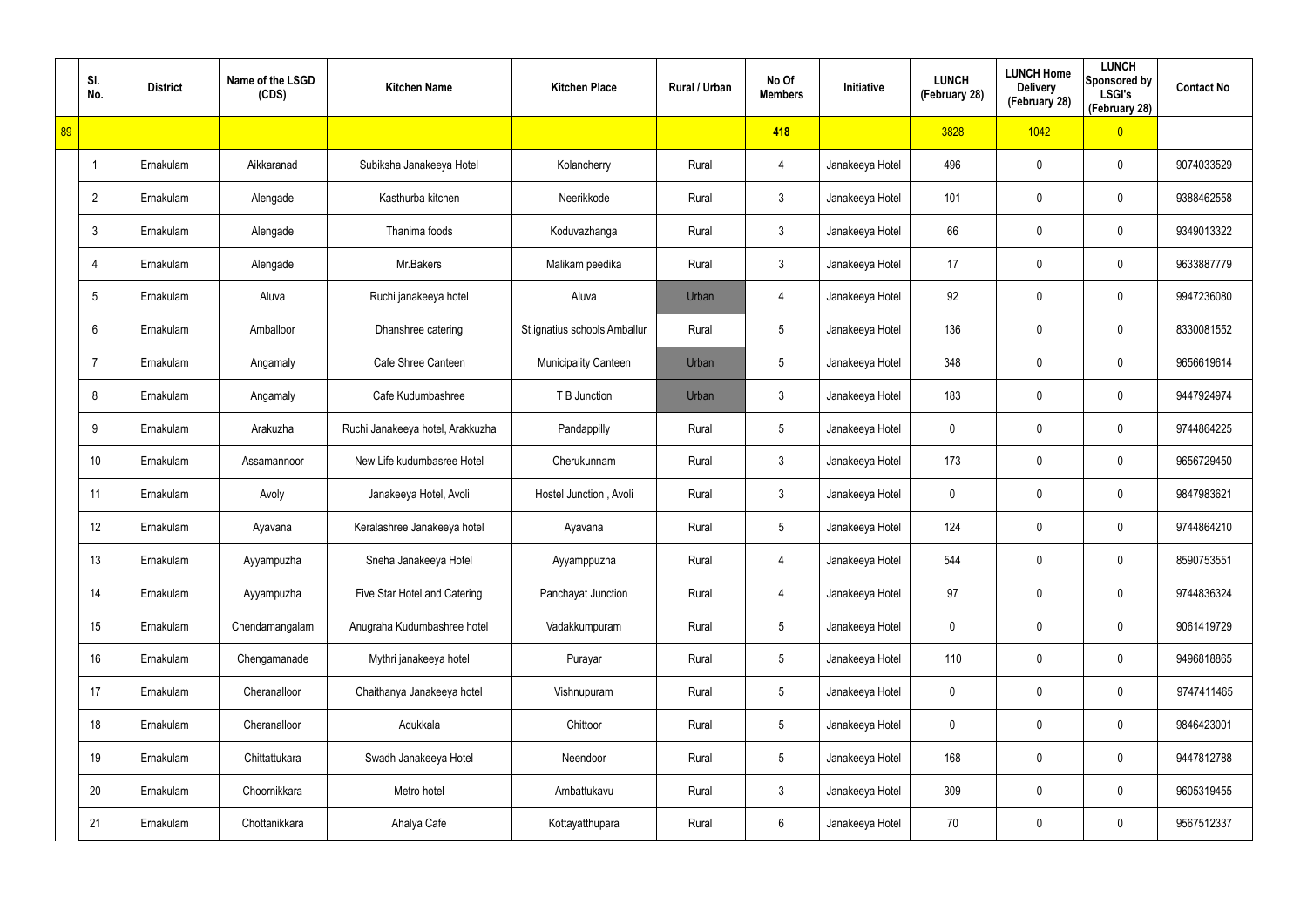| SI.<br>No. | <b>District</b> | Name of the LSGD<br>(CDS) | <b>Kitchen Name</b>                | <b>Kitchen Place</b>                 | Rural / Urban | No Of<br><b>Members</b> | Initiative      | <b>LUNCH</b><br>(February 28) | <b>LUNCH Home</b><br><b>Delivery</b><br>(February 28) | <b>LUNCH</b><br>Sponsored by<br><b>LSGI's</b><br>(February 28) | <b>Contact No</b> |
|------------|-----------------|---------------------------|------------------------------------|--------------------------------------|---------------|-------------------------|-----------------|-------------------------------|-------------------------------------------------------|----------------------------------------------------------------|-------------------|
| 22         | Ernakulam       | Edakkattuvayal            | SANDHVANAM JANAKEEYA HOTEL         | <b>PEPPATHI</b>                      | Rural         | $\mathbf{3}$            | Janakeeya Hotel | 0                             | 0                                                     | $\mathbf 0$                                                    | 9447047980        |
| 23         | Ernakulam       | Edathala                  | Veetiloru oonne                    | Manalimukke                          | Rural         | $\mathbf{3}$            | Janakeeya Hotel | 267                           | 0                                                     | $\pmb{0}$                                                      |                   |
| 24         | Ernakulam       | Edathala                  | Souhridam Kudumbashree canteen     | Edathala                             | Rural         | $\mathbf{3}$            | Janakeeya Hotel | 289                           | 0                                                     | $\mathbf 0$                                                    | 7593057378        |
| 25         | Ernakulam       | Edavanakkad               | Royal Hotel                        | Edavanakad                           | Rural         | $\mathbf{3}$            | Janakeeya Hotel | 27                            | 0                                                     | $\mathbf 0$                                                    | 9446742863        |
| 26         | Ernakulam       | Elanji                    | janakiya hotel elanji              | elanji punjayathu junction           | Rural         | 5                       | Janakeeya Hotel | 35                            | 0                                                     | $\mathbf 0$                                                    | 8921266850        |
| 27         | Ernakulam       | Eloor                     | Nalanandhana janakeeya hotel       | Eloor                                | Urban         | $\mathbf{3}$            | Janakeeya Hotel | 140                           | 0                                                     | $\mathbf 0$                                                    | 8848524108        |
| 28         | Ernakulam       | Ezhikkara                 | Sree Rajarajeswari Janakeeya Hotel | Ezhikkara                            | Rural         | $5\phantom{.0}$         | Janakeeya Hotel | 103                           | $\pmb{0}$                                             | $\mathbf 0$                                                    | 7558020438        |
| 29         | Ernakulam       | Kadungalloor              | Snehitha janakeeya hotel           | Kadungalloor                         | Rural         | $\mathbf{3}$            | Janakeeya Hotel | 0                             | 0                                                     | $\mathbf 0$                                                    | $9.20E+11$        |
| 30         | Ernakulam       | Kalady                    | Jyothi Vanitha Canteen             | Kalady                               | Rural         | $5\phantom{.0}$         | Janakeeya Hotel | 325                           | $\pmb{0}$                                             | $\mathbf 0$                                                    | 9544624439        |
| 31         | Ernakulam       | Kalamassery East          | Thanima Janakeeya Hotel            | Kangarappady Medical college<br>Road | Urban         | $\mathbf{3}$            | Janakeeya Hotel | 336                           | 0                                                     | $\mathbf 0$                                                    | 9745481742        |
| 32         | Ernakulam       | Kalamassery East          | Nanma janakeeya hotel              | HMT, kalammassery                    | Urban         | $\mathbf{3}$            | Janakeeya Hotel | 339                           | $\mathbf 0$                                           | $\mathbf 0$                                                    | 9061986861        |
| 33         | Ernakulam       | Kalamassery West          | Pulari janakeeya hotel             | Kunamthai                            | Urban         | $\mathbf{3}$            | Janakeeya Hotel | 435                           | $\mathbf 0$                                           | $\mathbf 0$                                                    | 7736594305        |
| 34         | Ernakulam       | Kalamassery West          | Kismath janakeeya hotel            | Vattekkunnam                         | Urban         | $\mathbf{3}$            | Janakeeya Hotel | 145                           | $\mathbf 0$                                           | $\mathbf 0$                                                    | 9895049873        |
| 35         | Ernakulam       | Kalloorkkad               | Puthuma Janakeeya Hotel            | Kallorkkad                           | Rural         | $\mathbf{3}$            | Janakeeya Hotel | 190                           | $\mathbf 0$                                           | $\pmb{0}$                                                      | 7558091353        |
| 36         | Ernakulam       | Kanjoor                   | Ammachiyude Adukkala               | Parappuram                           | Rural         | $\mathbf{3}$            | Janakeeya Hotel | 216                           | $\mathbf 0$                                           | $\mathbf 0$                                                    | 8547064578        |
| 37         | Ernakulam       | Karukutty                 | Anugraha Janakeeya Hotel           | Pallissery                           | Rural         | 5                       | Janakeeya Hotel | 90                            | $\mathbf 0$                                           | $\pmb{0}$                                                      | 8943838295        |
| 38         | Ernakulam       | Karumalloor               | Koottayma janakeeya hotel          | Kariyachira                          | Rural         | 4                       | Janakeeya Hotel | 69                            | $\mathbf 0$                                           | $\mathbf 0$                                                    | 8281548828        |
| 39         | Ernakulam       | Kavalangad                | Five star Janakeeya Hotel          | Nellimattom                          | Rural         | 5                       | Janakeeya Hotel | 260                           | $\mathbf 0$                                           | $\pmb{0}$                                                      | 9744705648        |
| 40         | Ernakulam       | Keerampara                | Abhaya Janakeeya Hotel             | Punnekkad                            | Rural         | $\overline{4}$          | Janakeeya Hotel | 100                           | $\mathbf 0$                                           | $\mathbf 0$                                                    | 9074528135        |
| 41         | Ernakulam       | Keezhmad                  | Sadyalayam janakeeya hotel         | Keezhmad                             | Rural         | 5                       | Janakeeya Hotel | 210                           | $\mathbf 0$                                           | $\pmb{0}$                                                      | 7012778281        |
| 42         | Ernakulam       | Kochi East                | ANNAPOORNA JANAKEEYA HOTEL         | ALINCHUVADU                          | Urban         | 5                       | Janakeeya Hotel | 0                             | $\mathbf 0$                                           | $\mathbf 0$                                                    | 9567529849        |
| 43         | Ernakulam       | Kochi East                | YUMMEES KITCHEN                    | VADUTHALA                            | Urban         | 5                       | Janakeeya Hotel | 100                           | $\mathbf 0$                                           | $\pmb{0}$                                                      | 9497680558        |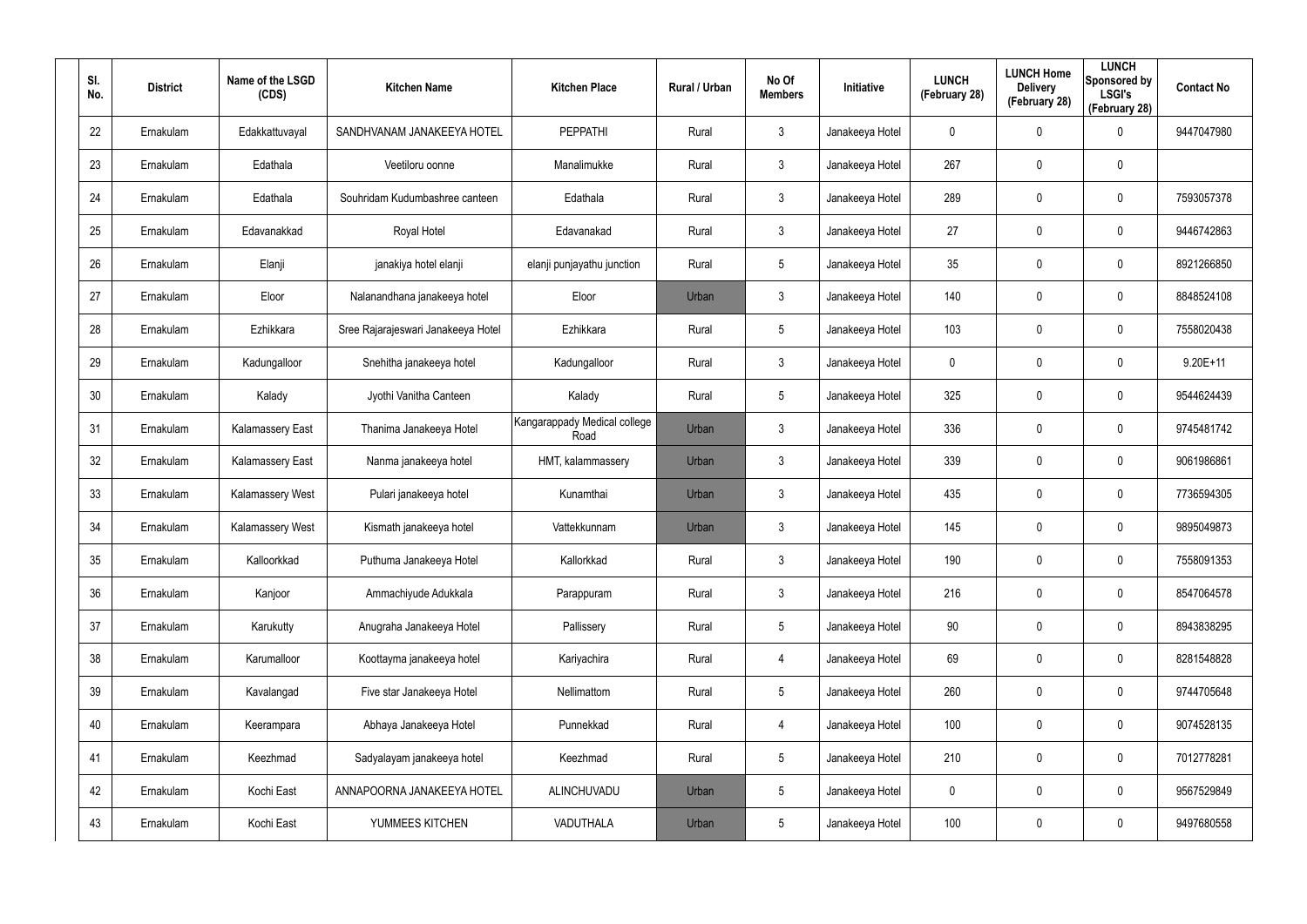|     | SI.<br>No. | <b>District</b> | Name of the LSGD<br>(CDS) | <b>Kitchen Name</b>              | <b>Kitchen Place</b>                      | Rural / Urban | No Of<br><b>Members</b> | <b>Initiative</b> | <b>LUNCH</b><br>(February 28) | <b>LUNCH Home</b><br><b>Delivery</b><br>(February 28) | <b>LUNCH</b><br>Sponsored by<br><b>LSGI's</b><br>(February 28) | <b>Contact No</b> |
|-----|------------|-----------------|---------------------------|----------------------------------|-------------------------------------------|---------------|-------------------------|-------------------|-------------------------------|-------------------------------------------------------|----------------------------------------------------------------|-------------------|
|     | 44         | Ernakulam       | Kochi East                | <b>ORUMA KITCHEN</b>             | <b>PACHALAM</b>                           | Urban         | $\mathbf{3}$            | Janakeeya Hotel   | 212                           | 0                                                     | $\mathbf 0$                                                    | 9497680558        |
|     | 45         | Ernakulam       | Kochi East                | <b>PONPULARI</b>                 | <b>KEERHI NAGAR,</b><br><b>ELAMAKKARA</b> | Urban         | $\mathbf{3}$            | Janakeeya Hotel   | 337                           | 0                                                     | $\mathbf 0$                                                    | 9446607548        |
|     | 46         | Ernakulam       | Kochi East                | <b>RUCHI CATERING</b>            | PUNNACKAL                                 | Urban         | $5\phantom{.0}$         | Janakeeya Hotel   | 321                           | 0                                                     | $\mathbf 0$                                                    | 9947080022        |
|     | 47         | Ernakulam       | Kochi East                | Samrudhi @ Kochi                 | Ernakulam North                           | Urban         | 14                      | Janakeeya Hotel   | 1858                          | 920                                                   | $\pmb{0}$                                                      | 9048609615        |
|     | 48         | Ernakulam       | Kochi South               | NEW AKSHAYA HOTEL                | PONNURUNNI                                | Urban         | $5\phantom{.0}$         | Janakeeya Hotel   | 478                           | $\mathbf 0$                                           | $\mathbf 0$                                                    | 8547855284        |
|     | 49         | Ernakulam       | Kochi South               | <b>AMMAS KITCHEN</b>             | <b>THEVARA</b>                            | Urban         | 4                       | Janakeeya Hotel   | 0                             | 0                                                     | $\mathbf 0$                                                    | 8547855284        |
|     | 50         | Ernakulam       | Kochi South               | <b>FRIENDS</b>                   | <b>MINI PARK</b>                          | Urban         | $5\phantom{.0}$         | Janakeeya Hotel   | 184                           | 0                                                     | $\mathbf 0$                                                    | 9567127064        |
|     | 51         | Ernakulam       | Kochi West                | NAMMUDE ADUKKALA                 | <b>ERAVELI COLONY</b>                     | Urban         | $5\phantom{.0}$         | Janakeeya Hotel   | 615                           | 0                                                     | $\mathbf 0$                                                    | 9496025576        |
|     | 52         | Ernakulam       | Kochi West                | PUTHUMA KUDUMBASHREE HOTEL       | PALLURUTHY NADA                           | Urban         | $5\phantom{.0}$         | Janakeeya Hotel   | 165                           | 0                                                     | $\mathbf 0$                                                    | 9496025576        |
|     | 53         | Ernakulam       | Kochi West                | USHUS KUDUMBASHREE HOTEL         | <b>FORT KOCHI</b>                         | Urban         | 4                       | Janakeeya Hotel   | 348                           | 0                                                     | $\mathbf 0$                                                    | 9847866090        |
|     | 54         | Ernakulam       | Koothattukulam            | Niravu janakeeya hotel           | Near ksrtc bus stand<br>koothattukulam    | Urban         | $\mathbf{3}$            | Janakeeya Hotel   | 180                           | 0                                                     | $\mathbf 0$                                                    | 9656619614        |
|     | 55         | Ernakulam       | Koovappady                | Kaipunyam Janakeeya hotel        | Koovappady                                | Rural         | $5\overline{)}$         | Janakeeya Hotel   | 115                           | 0                                                     | $\mathbf 0$                                                    | 9526628158        |
|     | 56         | Ernakulam       | Kothamangalam             | P.K Janakeeya hotel              | Kothamangalam                             | Urban         | $\mathfrak{Z}$          | Janakeeya Hotel   | 0                             | 0                                                     | $\mathbf 0$                                                    | 8156869114        |
|     | 57         | Ernakulam       | Kothamangalam             | Thanima catering unit            | Kothamangalam                             | Urban         | $\mathbf{3}$            | Janakeeya Hotel   | 120                           | $\mathbf 0$                                           | $\pmb{0}$                                                      | 9846664377        |
| 114 | 58         | Ernakulam       | Kottapady                 | Janakeeya Hotel                  | Kottappady junction                       | Rural         | $\mathfrak{Z}$          | Janakeeya Hotel   | 171                           | $\mathbf 0$                                           | $\mathbf 0$                                                    | 9497406993        |
|     | 59         | Ernakulam       | Kottuvally                | Amritha Janakeeya Hotel          | kottuvally                                | Rural         | $5\overline{)}$         | Janakeeya Hotel   | 90                            | $\mathbf 0$                                           | $\mathbf 0$                                                    | 8590034196        |
|     | 60         | Ernakulam       | Kumbalam                  | JANAKEEYA HOTEL KUMBALAM         | MADAVANA                                  | Rural         | $5\phantom{.0}$         | Janakeeya Hotel   | 327                           | $\mathbf 0$                                           | $\mathbf 0$                                                    | 9746652717        |
|     | 61         | Ernakulam       | Kumbalangy                | St Antoneys kudumbashree         | OLD POST OFFICE                           | Rural         | $\mathfrak{Z}$          | Janakeeya Hotel   | 137                           | 0                                                     | $\mathbf 0$                                                    | 8138860764        |
|     | 62         | Ernakulam       | Kunnathunad               | Thripthi Janakeeya Hotel         | Pallikkara                                | Rural         | 6                       | Janakeeya Hotel   | 87                            | 0                                                     | $\mathbf 0$                                                    | 9744561425        |
|     | 63         | Ernakulam       | Kunnukara                 | Greenchilly cafe                 | Kunnukara                                 | Rural         | $\mathfrak{Z}$          | Janakeeya Hotel   | 68                            | 0                                                     | $\mathbf 0$                                                    | 9496852989        |
|     | 64         | Ernakulam       | Kunnukara                 | Thanima canteen                  | North aduvassery                          | Rural         | $5\phantom{.0}$         | Janakeeya Hotel   | 72                            | 0                                                     | $\mathbf 0$                                                    | 9744200583        |
|     | 65         | Ernakulam       | Kuttampuzha               | Nila kudumbashree janakiya hotel | Mini stadium, vadattupara                 | Rural         | 6                       | Janakeeya Hotel   | 66                            | 0                                                     | $\bf{0}$                                                       | 9496754018        |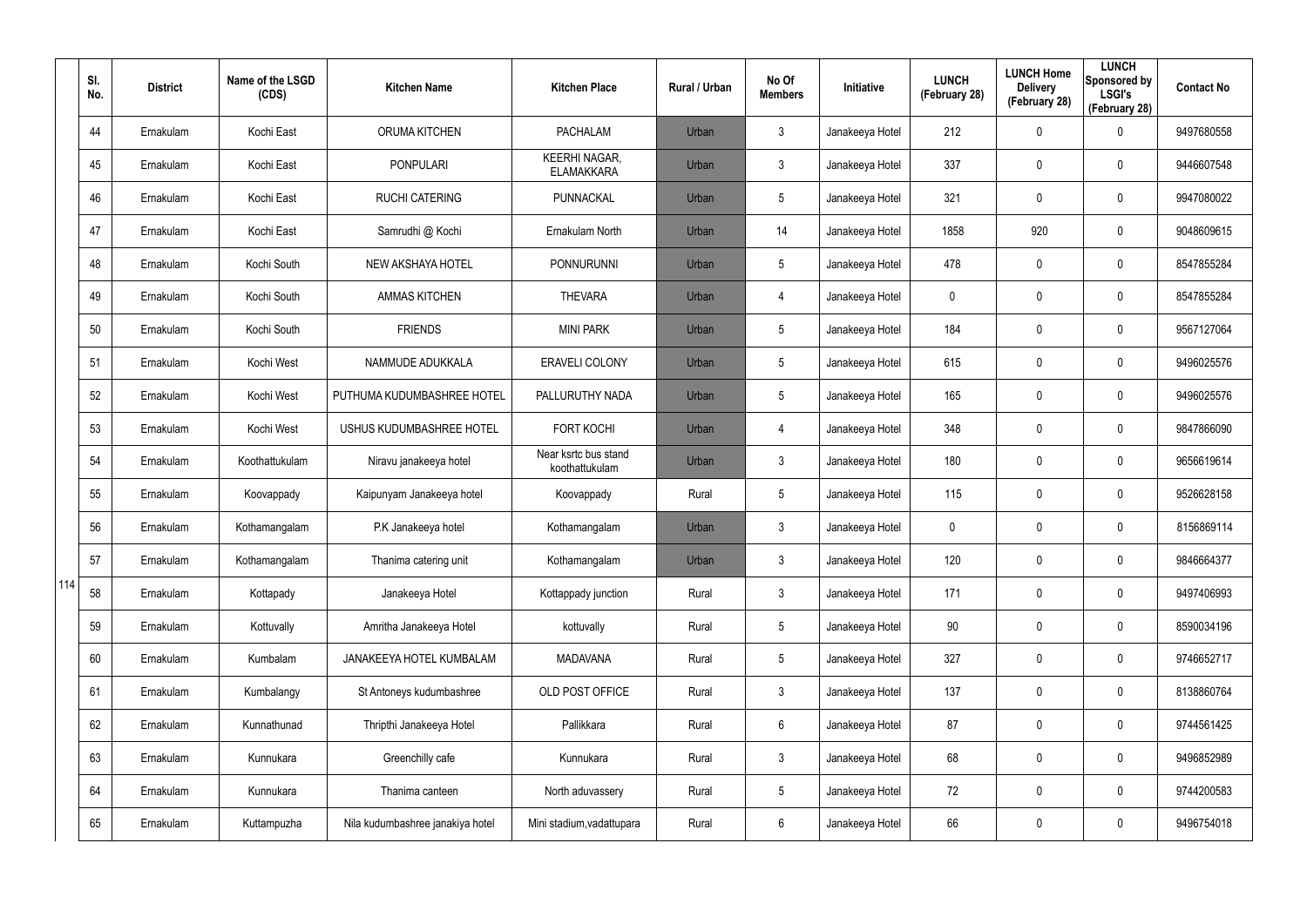| SI.<br>No. | <b>District</b> | Name of the LSGD<br>(CDS) | <b>Kitchen Name</b>            | <b>Kitchen Place</b>        | <b>Rural / Urban</b> | No Of<br><b>Members</b> | Initiative      | <b>LUNCH</b><br>(February 28) | <b>LUNCH Home</b><br><b>Delivery</b><br>(February 28) | <b>LUNCH</b><br>Sponsored by<br><b>LSGI's</b><br>(February 28) | <b>Contact No</b> |
|------------|-----------------|---------------------------|--------------------------------|-----------------------------|----------------------|-------------------------|-----------------|-------------------------------|-------------------------------------------------------|----------------------------------------------------------------|-------------------|
| 66         | Ernakulam       | Kuzhippilly               | Janakeeya hotel                | Kuzhupilli                  | Rural                | $\mathbf 0$             | Janakeeya Hotel | 137                           | $\boldsymbol{0}$                                      | 0                                                              | 9744631998        |
| 67         | Ernakulam       | Malayattoor               | Whats app Janakeeya Hotel      | Thottuva                    | Rural                | $\mathbf{3}$            | Janakeeya Hotel | 373                           | $\boldsymbol{0}$                                      | 0                                                              | 9.19E+11          |
| 68         | Ernakulam       | Malayattoor               | Natturuchi Janakeeya Hotel     | Ettakkadavu                 | Rural                | $\mathbf{3}$            | Janakeeya Hotel | 289                           | $\boldsymbol{0}$                                      | 0                                                              | 9745470234        |
| 69         | Ernakulam       | Maneed                    | Coral Island                   | Maneed                      | Rural                | 4                       | Janakeeya Hotel | 139                           | 0                                                     | 0                                                              | 7012652495        |
| 70         | Ernakulam       | Manjalloor                | Thanima Kudumbashree hotel     | Vazhakkulam                 | Rural                | $5\overline{)}$         | Janakeeya Hotel | 302                           | $\boldsymbol{0}$                                      | 0                                                              | 7306907918        |
| 71         | Ernakulam       | Manjapra                  | Sara's Kitchen                 | Puthenpalli                 | Rural                | 3                       | Janakeeya Hotel | 248                           | 0                                                     | $\mathbf 0$                                                    | 8547392730        |
| 72         | Ernakulam       | Maradu                    | <b>VANITHA HOTEL</b>           | <b>KUNDANNOR JN</b>         | Urban                | $\overline{4}$          | Janakeeya Hotel | 0                             | $\mathbf 0$                                           | $\mathbf 0$                                                    | 9349505008        |
| 73         | Ernakulam       | Marady                    | Janakeeya hotel, Marady        | Unnakkuppa                  | Rural                | 4                       | Janakeeya Hotel | 35                            | 0                                                     | 0                                                              | 9947943177        |
| 74         | Ernakulam       | Mazhuvannoor              | Sruthi Janakeeya Hotel         | Valayanchirangara           | Rural                | $\mathbf{3}$            | Janakeeya Hotel | 195                           | $\boldsymbol{0}$                                      | 0                                                              | 9747924485        |
| 75         | Ernakulam       | Mookkannoor               | Mammaks Kitchen                | Mookkannoor                 | Rural                | $\mathbf{3}$            | Janakeeya Hotel | 196                           | 0                                                     | 0                                                              | $9.19E + 11$      |
| 76         | Ernakulam       | Mudakkuzha                | Janakeeya Hotel                | Mudakkuzha                  | Rural                | $\mathbf{3}$            | Janakeeya Hotel | 48                            | $\boldsymbol{0}$                                      | 0                                                              | $9.19E + 11$      |
| 77         | Ernakulam       | Mulanthuruthy             | Sulabha                        | karikode, mulanthuruthy     | Rural                | $\mathbf 0$             | Janakeeya Hotel | 210                           | $\boldsymbol{0}$                                      | 0                                                              | 9633427553        |
| 78         | Ernakulam       | Mulavukad                 | Kudumbashree Veetile bakshanam | Mulavukad                   | Rural                | $5\overline{)}$         | Janakeeya Hotel | 112                           | 34                                                    | 0                                                              | 9061339557        |
| 79         | Ernakulam       | Muvattupuzha              | Oottupura                      | Muvattupuzha                | Urban                | $\mathbf{3}$            | Janakeeya Hotel | 299                           | $\mathbf 0$                                           | $\pmb{0}$                                                      |                   |
| 80         | Ernakulam       | Nayarambalam              | Four star cafe                 | Nayarambalam                | Rural                | $\mathbf{3}$            | Janakeeya Hotel | 59                            | $\pmb{0}$                                             | $\pmb{0}$                                                      | 8891755948        |
| 81         | Ernakulam       | Nedumbassery              | Thani Nadan                    | Athani                      | Rural                | $5\phantom{.0}$         | Janakeeya Hotel | 216                           | $\overline{0}$                                        | $\pmb{0}$                                                      | 8138917514        |
| 82         | Ernakulam       | Nellikuzhy                | Janakeeya Hotel                | Nellikkuzhi                 | Rural                | $\mathbf{3}$            | Janakeeya Hotel | 318                           | $\overline{0}$                                        | $\pmb{0}$                                                      | 9562713076        |
| 83         | Ernakulam       | Njarakkal                 | Kripa Catering Unit            | Njarakkal                   | Rural                | 3 <sup>1</sup>          | Janakeeya Hotel | 46                            | $\mathbf 0$                                           | 0                                                              | 9567534006        |
| 84         | Ernakulam       | Okkal                     | Manna Janakeeya Hotel          | Edavoor                     | Rural                | $\overline{4}$          | Janakeeya Hotel | 88                            | $\pmb{0}$                                             | 0                                                              | 9539507674        |
| 85         | Ernakulam       | Paingottoor               | Janakeeya hotel                | Paingottoor                 | Rural                | $\overline{7}$          | Janakeeya Hotel | 61                            | $\mathbf 0$                                           | 0                                                              | 9656855730        |
| 86         | Ernakulam       | Paipra                    | Nanma Janakeeya Hotel          | Pezhakkappilly              | Rural                | $\mathbf{3}$            | Janakeeya Hotel | 164                           | $\pmb{0}$                                             | 0                                                              | 9567747725        |
| 87         | Ernakulam       | Pallarimangalam           | Janakeeya Hotel                | Janakeeya Hotel, Koovalloor | Rural                | 4                       | Janakeeya Hotel | 112                           | $\boldsymbol{0}$                                      | 0                                                              | 7025992310        |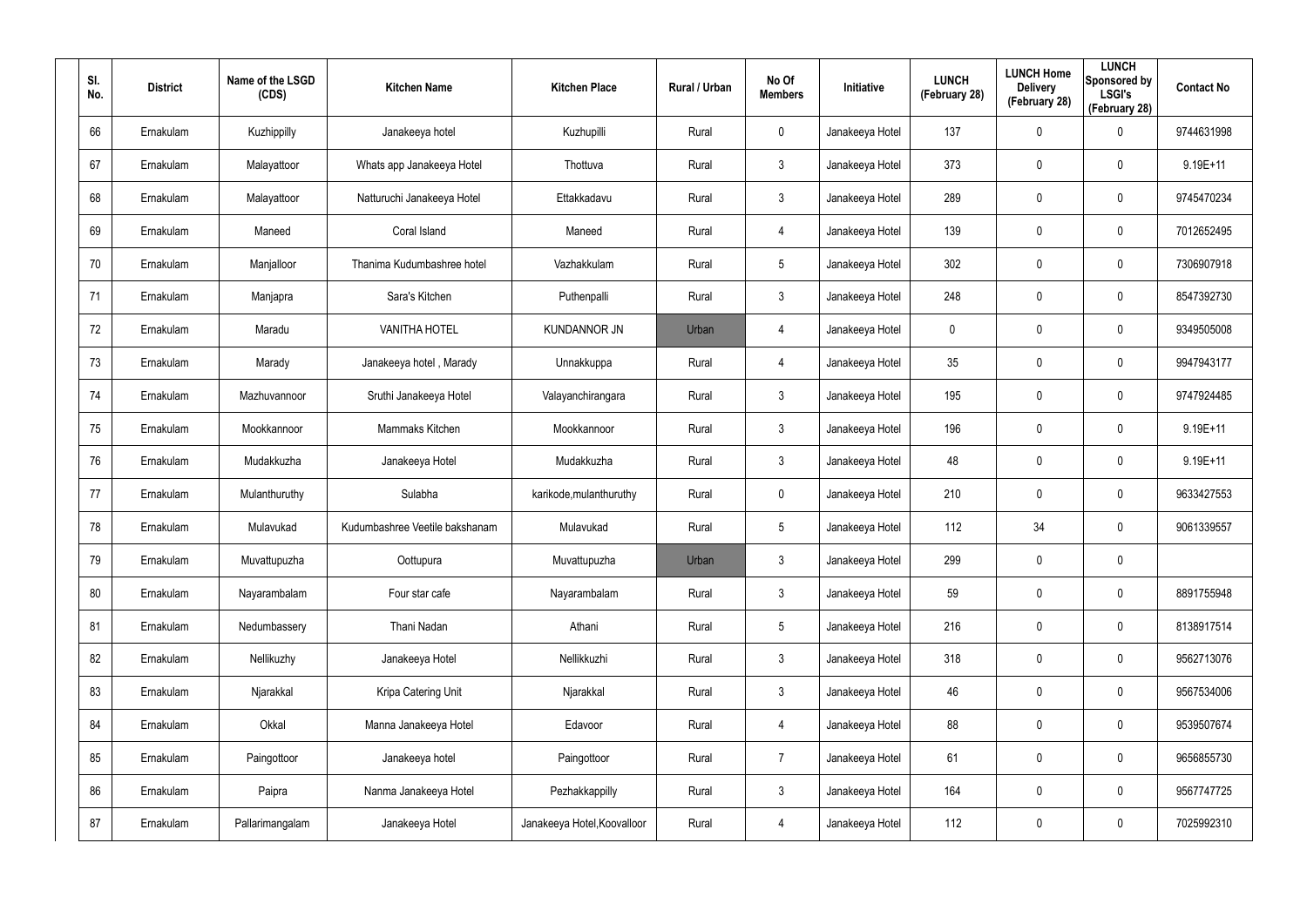| SI.<br>No. | <b>District</b> | Name of the LSGD<br>(CDS) | <b>Kitchen Name</b>                                      | <b>Kitchen Place</b>                        | <b>Rural / Urban</b> | No Of<br><b>Members</b> | Initiative      | <b>LUNCH</b><br>(February 28) | <b>LUNCH Home</b><br><b>Delivery</b><br>(February 28) | <b>LUNCH</b><br>Sponsored by<br><b>LSGI's</b><br>(February 28) | <b>Contact No</b> |
|------------|-----------------|---------------------------|----------------------------------------------------------|---------------------------------------------|----------------------|-------------------------|-----------------|-------------------------------|-------------------------------------------------------|----------------------------------------------------------------|-------------------|
| 88         | Ernakulam       | Pallipuram                | SANTHWANAM Janakeeyahotel                                | Pothen valav                                | Rural                | 5                       | Janakeeya Hotel | 220                           | $\mathbf 0$                                           | $\mathbf 0$                                                    | 9747525176        |
| 89         | Ernakulam       | Pambakkuda                | viswastha catering unit                                  | pambakkuda block punjayathu<br>building     | Rural                | 4                       | Janakeeya Hotel | 50                            | $\mathbf 0$                                           | $\mathbf 0$                                                    | 9946404045        |
| 90         | Ernakulam       | Parakkadave               | Thejus catering unit                                     | Moozhikkulam                                | Rural                | 10                      | Janakeeya Hotel | 97                            | $\mathbf 0$                                           | $\mathbf 0$                                                    | 9847936303        |
| 91         | Ernakulam       | Paravoor                  | sree vigneswara sc cafe                                  | Govt.boys' HSS, N.Paravur                   | Urban                | 4                       | Janakeeya Hotel | 76                            | $\mathbf 0$                                           | $\mathbf 0$                                                    |                   |
| 92         | Ernakulam       | Perumbavoor               | <b>JANAKEEYA HOTEL MINI CIVIL</b><br>STATION PERUMBAVOOR | <b>CIVIL STATION</b>                        | Urban                | $\mathbf{3}$            | Janakeeya Hotel | 418                           | $\mathbf 0$                                           | $\mathbf 0$                                                    | 9847008734        |
| 93         | Ernakulam       | Perumbavoor               | Swath kudumbashree canteen                               | Perumbavoor                                 | Urban                | $\mathbf{3}$            | Janakeeya Hotel | 292                           | $\mathbf 0$                                           | $\mathbf 0$                                                    | 9847015470        |
| 94         | Ernakulam       | Perumbavoor               | Janakeeya Hotel                                          | Kanjirakkad pallippady                      | Urban                | $\mathbf{3}$            | Janakeeya Hotel | 284                           | $\mathbf 0$                                           | $\mathbf 0$                                                    | 9847015470        |
| 95         | Ernakulam       | Pindimana                 | Janakeeya hotel                                          | Muthamkuzhi                                 | Rural                | 4                       | Janakeeya Hotel | 85                            | $\mathbf 0$                                           | $\mathbf 0$                                                    | 9656297799        |
| 96         | Ernakulam       | Piravam                   | sneha canteen                                            | municipality building base floor<br>piravom | Urban                | 4                       | Janakeeya Hotel | 0                             | $\mathbf 0$                                           | $\mathbf 0$                                                    | 8075376906        |
| 97         | Ernakulam       | Pootrikka                 | <b>GRANDMA JANAKEEYA HOTEL</b>                           | <b>CHOONDI</b>                              | Rural                | 3                       | Janakeeya Hotel | 0                             | 0                                                     | $\mathbf 0$                                                    | 9400550287        |
| 98         | Ernakulam       | Pothanikkad               | Taj hotel                                                | Pothanikkad                                 | Rural                | 3                       | Janakeeya Hotel | 83                            | $\mathbf 0$                                           | $\mathbf 0$                                                    | 9645079573        |
| 99         | Ernakulam       | Puthanvelikkara           | Panjami cafe kudumbashree                                | Near panjayath office                       | Rural                | 5                       | Janakeeya Hotel | 105                           | 0                                                     | $\mathbf 0$                                                    | 9645530669        |
| 100        | Ernakulam       | Ramamangalam              | Kalavara janakeeya hotel                                 | ramamngalam                                 | Rural                | 4                       | Janakeeya Hotel | 210                           | $\mathbf 0$                                           | $\mathbf 0$                                                    | 9961344346        |
| 101        | Ernakulam       | Rayamangalam              | Arya canteen                                             | Kuruppampady                                | Rural                | $\mathbf{3}$            | Janakeeya Hotel | 120                           | $\mathbf 0$                                           | $\pmb{0}$                                                      | 8281825730        |
| 102        | Ernakulam       | Thirumarady               | janakiya hotel thirumarady                               | edappara jn.                                | Rural                | $\mathfrak{Z}$          | Janakeeya Hotel | 45                            | 0                                                     | $\pmb{0}$                                                      | 7594811868        |
| 103        | Ernakulam       | Thiruvaniyoor             | Thanima                                                  | Thiruvaniyoor                               | Rural                | $\mathbf 0$             | Janakeeya Hotel | 99                            | $\mathbf 0$                                           | $\pmb{0}$                                                      | 9061239698        |
| 104        | Ernakulam       | Thrikkakkara East         | Thanima Janakeeya Hotel                                  | Kakkanad                                    | Urban                | 8                       | Janakeeya Hotel | $\mathbf 0$                   | $\mathbf 0$                                           | $\pmb{0}$                                                      | 9207134763        |
| 105        | Ernakulam       | Thrikkakkara west         | Janakeeya hotel                                          | Chembumukku                                 | Urban                | 5                       | Janakeeya Hotel | 87                            | 0                                                     | $\pmb{0}$                                                      | 9496530576        |
| 106        | Ernakulam       | Thuravoor                 | e-grill Janakeeya Hotel                                  | Yudapuram                                   | Rural                | $\overline{4}$          | Janakeeya Hotel | 498                           | $\mathbf 0$                                           | $\mathsf{0}$                                                   | 9526845935        |
| 107        | Ernakulam       | Tripunithura              | Janakeeya Hotel Tripunithura                             | Eroor                                       | Urban                | $\mathbf{3}$            | Janakeeya Hotel | 126                           | $\mathbf 0$                                           | $\pmb{0}$                                                      | 8137977644        |
| 108        | Ernakulam       | Vadakkekkara              | vadakkekkara kudumbasree janakeeya<br>hotel              | Madaplathuruth                              | Rural                | $\overline{4}$          | Janakeeya Hotel | 152                           | $\mathbf 0$                                           | $\pmb{0}$                                                      | 8301806778        |
| 109        | Ernakulam       | Vadavukode<br>Puthancruz  | <b>JANAKEEYA HOTEL</b>                                   | Puthencruz                                  | Rural                | $\mathfrak{Z}$          | Janakeeya Hotel | 100                           | $\mathbf 0$                                           | $\pmb{0}$                                                      | $9.19E + 11$      |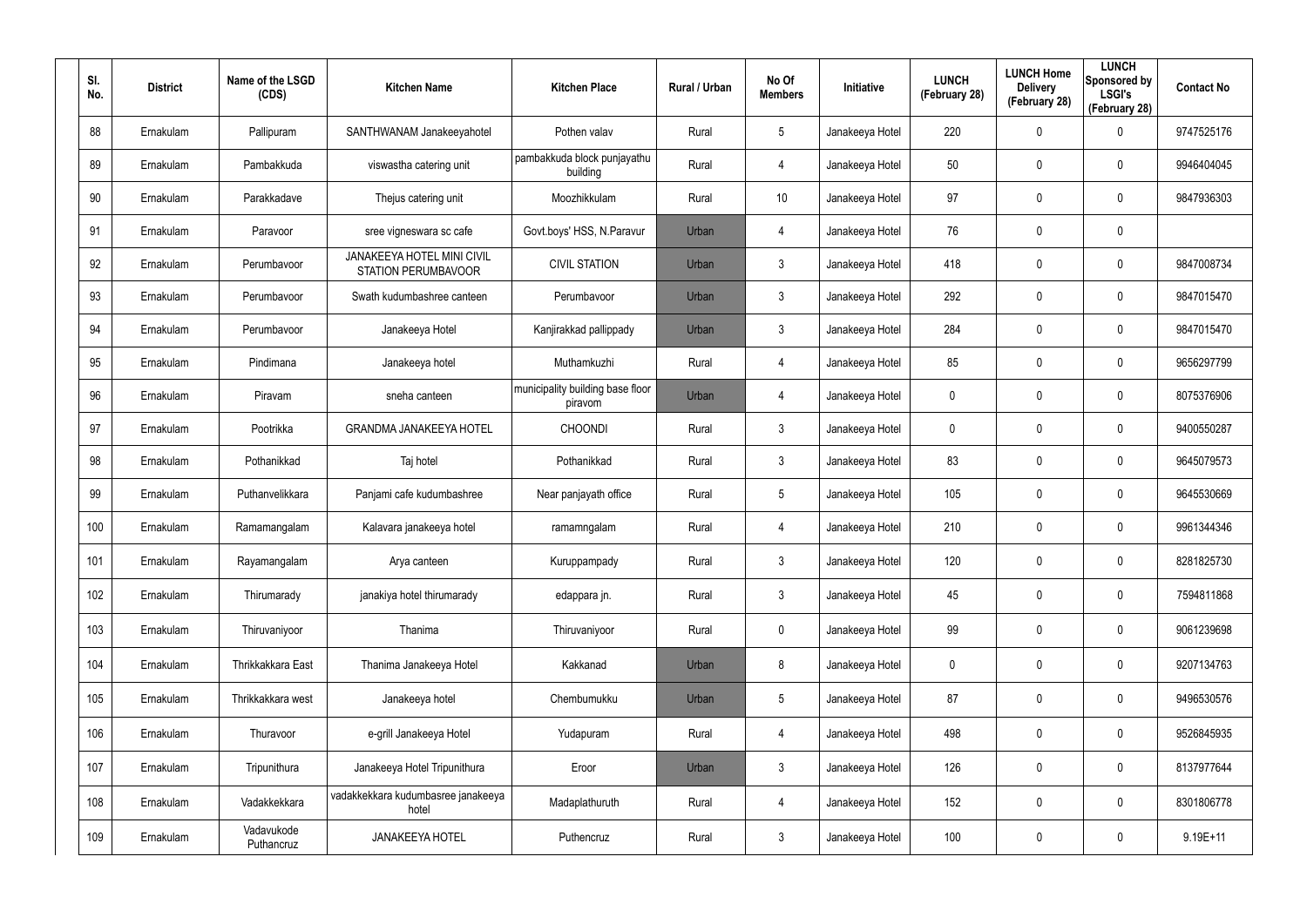|     | SI.<br>No.       | <b>District</b> | Name of the LSGD<br>(CDS) | <b>Kitchen Name</b>          | <b>Kitchen Place</b>                              | Rural / Urban | No Of<br><b>Members</b> | Initiative      | <b>LUNCH</b><br>(February 28) | <b>LUNCH Home</b><br><b>Delivery</b><br>(February 28) | <b>LUNCH</b><br>Sponsored by<br><b>LSGI's</b><br>(February 28) | <b>Contact No</b> |
|-----|------------------|-----------------|---------------------------|------------------------------|---------------------------------------------------|---------------|-------------------------|-----------------|-------------------------------|-------------------------------------------------------|----------------------------------------------------------------|-------------------|
|     | 110              | Ernakulam       | Valakom                   | Ruchi                        | Valakom                                           | Rural         | $5\phantom{.0}$         | Janakeeya Hotel | 0                             | 0                                                     | $\mathbf 0$                                                    | 9074232700        |
|     | 111              | Ernakulam       | Varapuzha                 | DURGA ACTIVITY               | CHETTIBHAGAM                                      | Rural         | 8                       | Janakeeya Hotel | 136                           | 0                                                     | $\overline{2}$                                                 | 9496160074        |
|     | 112              | Ernakulam       | Vazhakulam                | Three Star Hotel             | Marampally                                        | Rural         | $\mathbf{3}$            | Janakeeya Hotel | 285                           | $\mathbf 0$                                           | $\pmb{0}$                                                      | 6282644893        |
|     | 113              | Ernakulam       | Vengola                   | Janakeeya Hotel              | Pathipalam                                        | Rural         | $5\phantom{.0}$         | Janakeeya Hotel | 91                            | 0                                                     | $\pmb{0}$                                                      | 8137887455        |
|     | 114              | Ernakulam       | Vengoor                   | <b>JANAKEEYA HOTEL</b>       | Choorathod                                        | Rural         | $\overline{4}$          | Janakeeya Hotel | 132                           | $\mathbf 0$                                           | $\pmb{0}$                                                      | 9656904682        |
| 114 |                  |                 |                           |                              |                                                   |               | 449                     |                 | 20099                         | 954                                                   | $\overline{2}$                                                 |                   |
|     |                  | Idukki          | Adimaly                   | Friends Janakeeya Hotel      | Adimaly                                           | Rural         | $\overline{4}$          | Janakeeya Hotel | 0                             | $\mathbf 0$                                           | $\pmb{0}$                                                      | 9961635779        |
|     | $\overline{2}$   | Idukki          | Alackode                  | Five Star Canteen            | Elamdesham Block<br>Panchayath Building, Alakode  | Rural         | $5\,$                   | Janakeeya Hotel | 0                             | 0                                                     | $\mathbf 0$                                                    | 9961482164        |
|     | $\mathbf{3}$     | Idukki          | Arakkulam                 | Sabhalyam                    | Moolamattom                                       | Rural         | $\overline{4}$          | Janakeeya Hotel | 0                             | $\mathbf 0$                                           | $\pmb{0}$                                                      | 8848124921        |
|     | $\overline{4}$   | Idukki          | Ayyappancovil             | Maria Janakeeya Hotel        | Parappu                                           | Rural         | $\mathbf{3}$            | Janakeeya Hotel | 0                             | 0                                                     | $\pmb{0}$                                                      | 9544622096        |
|     | $5\phantom{.0}$  | Idukki          | Bysonvalley               | Famous Janakiya Hotel        | Pottankad                                         | Rural         | $\overline{4}$          | Janakeeya Hotel | 105                           | $\mathbf 0$                                           | $\pmb{0}$                                                      | 9744566398        |
|     | 6                | Idukki          | Chakkupallam              | Vanithasree Janakeeya Hotel  | Anakkara                                          | Rural         | $\mathbf{3}$            | Janakeeya Hotel | 0                             | 0                                                     | $\pmb{0}$                                                      | 8075143547        |
|     | -7               | Idukki          | Devikulam                 | Kudumbashree Janakeeya Hotel | Echo point                                        | Rural         | $\mathfrak{Z}$          | Janakeeya Hotel | 169                           | $\mathbf 0$                                           | $\pmb{0}$                                                      | 8281640208        |
|     | 8                | Idukki          | Edavetty                  | Kudumbashree Janakeeya Hotel | Edavetty                                          | Rural         | $\mathbf{3}$            | Janakeeya Hotel | 0                             | $\pmb{0}$                                             | $\pmb{0}$                                                      | 6238694173        |
|     | 9                | Idukki          | Erattayar                 | Vanitha Janakeeya Hotel      | Erattayar                                         | Rural         | $\overline{4}$          | Janakeeya Hotel | 0                             | $\mathbf 0$                                           | $\pmb{0}$                                                      | 9188166929        |
|     | 10 <sup>°</sup>  | Idukki          | Kamakshi                  | Kripa Catering               | Thankamani                                        | Rural         | $5\phantom{.0}$         | Janakeeya Hotel | 0                             | 0                                                     | $\pmb{0}$                                                      | 9544021398        |
|     | 11               | Idukki          | Kanchiyar                 | Swadh Janakeeya Hotel        | Kanchiyar                                         | Rural         | $5\phantom{.0}$         | Janakeeya Hotel | 40                            | $\mathbf 0$                                           | $\mathbf 0$                                                    | 8606856496        |
|     | 12               | Idukki          | Kanjikkuzhi               | Samarppanam                  | Kanjikkuzhi                                       | Rural         | $\overline{4}$          | Janakeeya Hotel | 0                             | 0                                                     | $\pmb{0}$                                                      | 9447169262        |
|     | 13               | Idukki          | Kanthaloor                | Morningstar Janakeeya Hotel  | Sahayagiri complex, near<br>Kanthalloor Bus stand | Rural         | $\overline{4}$          | Janakeeya Hotel | 120                           | 0                                                     | $\mathbf 0$                                                    | 9447941632        |
|     | 14               | Idukki          | Karimannoor               | Rujiya Catering Unit         | Karimannoor                                       | Rural         | $5\,$                   | Janakeeya Hotel | 0                             | $\pmb{0}$                                             | $\pmb{0}$                                                      | 9497454952        |
|     | 15 <sup>15</sup> | Idukki          | Karunapuram               | Karuna Hotel                 | Panchayathu complex                               | Rural         | $\overline{4}$          | Janakeeya Hotel | 0                             | $\mathbf 0$                                           | $\pmb{0}$                                                      | 9961152820        |
|     | 16               | Idukki          | Kattappana                | Karunya Janakeeya Hotel      | Kattappana                                        | Urban         | $5\,$                   | Janakeeya Hotel | 290                           | $\pmb{0}$                                             | $\pmb{0}$                                                      | 9497684477        |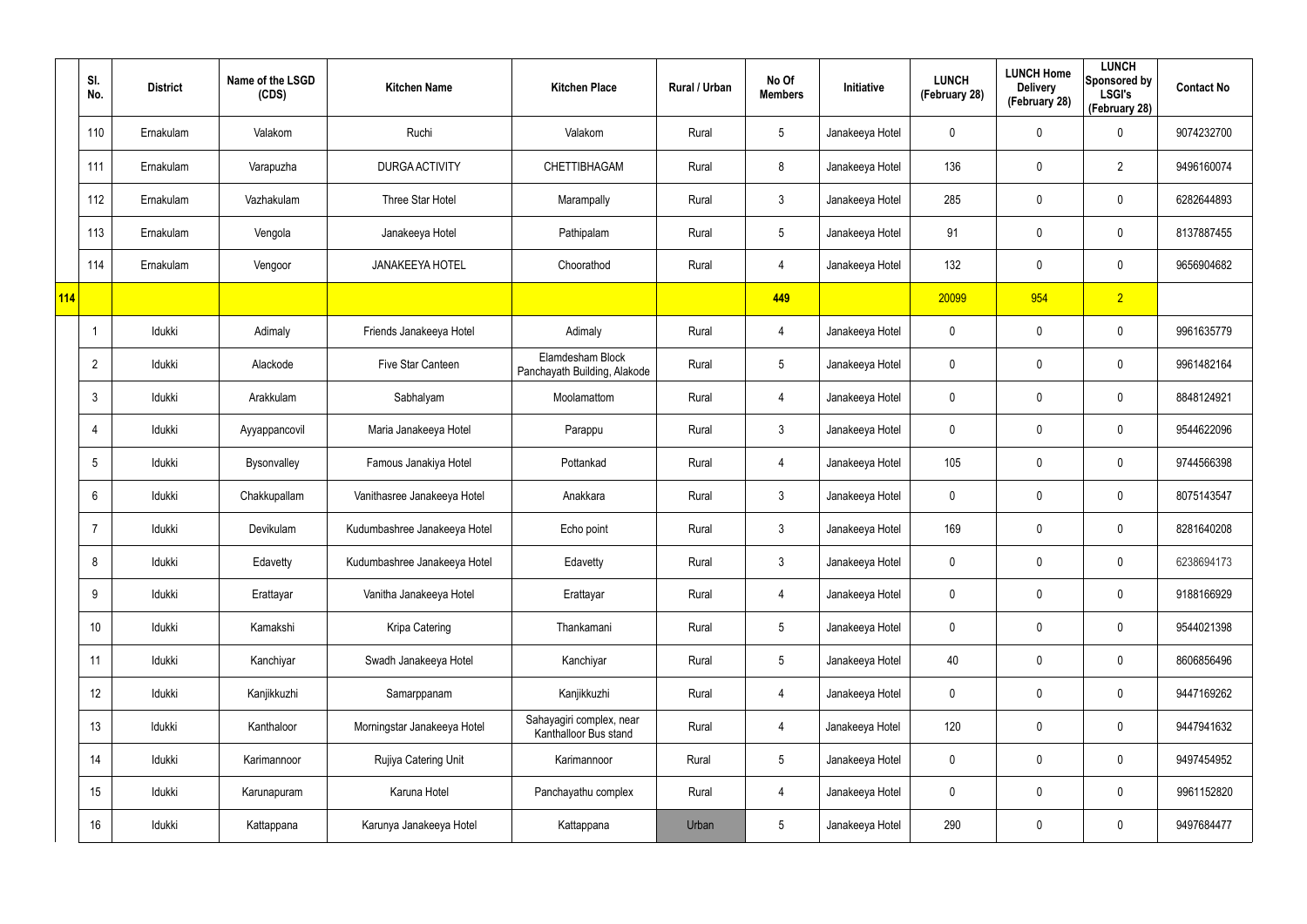|    | SI.<br>No. | <b>District</b> | Name of the LSGD<br>(CDS) | <b>Kitchen Name</b>                | <b>Kitchen Place</b>          | Rural / Urban | No Of<br><b>Members</b> | <b>Initiative</b> | <b>LUNCH</b><br>(February 28) | <b>LUNCH Home</b><br><b>Delivery</b><br>(February 28) | <b>LUNCH</b><br>Sponsored by<br><b>LSGI's</b><br>(February 28) | <b>Contact No</b> |
|----|------------|-----------------|---------------------------|------------------------------------|-------------------------------|---------------|-------------------------|-------------------|-------------------------------|-------------------------------------------------------|----------------------------------------------------------------|-------------------|
|    | 17         | Idukki          | Kodikkulam                | Kulirma Janakiya Hotel             | Kodikkulam                    | Rural         | 6                       | Janakeeya Hotel   | 0                             | 0                                                     | $\mathbf 0$                                                    | 9605111852        |
|    | 18         | Idukki          | Kokkayar                  | Sevana Janakeeya hotel             | 35th Mile                     | Rural         | 3                       | Janakeeya Hotel   | 0                             | $\mathbf 0$                                           | $\mathbf 0$                                                    | 9562067674        |
|    | 19         | Idukki          | Konnathadi                | Friends Janakeeya Hotel            | Panickankudi                  | Rural         | 6                       | Janakeeya Hotel   | 0                             | $\mathbf 0$                                           | $\mathbf 0$                                                    | 9544048878        |
|    | 20         | Idukki          | Konnathadi                | Janapriya Janakeeya Hotel          | Konnathadi                    | Rural         | 3                       | Janakeeya Hotel   | 0                             | $\mathbf 0$                                           | $\mathbf 0$                                                    | 9895147074        |
|    | 21         | Idukki          | Kudayathoor               | Kudumbashree Janakeeya Hotel       | Kanjar                        | Rural         | 3                       | Janakeeya Hotel   | 0                             | $\mathbf 0$                                           | $\mathbf 0$                                                    | 9526762560        |
|    | 22         | Idukki          | Kumaramangalam            | Kumaramangalam Janakeeya Hotel     | Kumaramangalam                | Rural         | 4                       | Janakeeya Hotel   | 0                             | 0                                                     | $\mathbf 0$                                                    | 9745633509        |
|    | 23         | Idukki          | Kumili                    | Ruchi Hotel                        | Kumili                        | Rural         | 4                       | Janakeeya Hotel   | 0                             | 0                                                     | $\mathbf 0$                                                    | 9447980637        |
|    | 24         | ldukki          | Manakkadu                 | Vanitha Hotel                      | Chittoor                      | Rural         | 3                       | Janakeeya Hotel   | 0                             | 0                                                     | $\mathbf 0$                                                    | 8330097933        |
|    | 25         | Idukki          | Mankulam                  | Jeevanam Catering Janakeeya Hotel  | Panchayathu Building          | Rural         | 4                       | Janakeeya Hotel   | 0                             | $\mathbf 0$                                           | $\mathbf 0$                                                    | 9495060505        |
| 51 | 26         | ldukki          | Mankulam                  | Happy Janakéeya Hotel              | Aanakkulam                    | Rural         | 3                       | Janakeeya Hotel   | 130                           | 0                                                     | $\mathbf 0$                                                    | 9496251027        |
|    | 27         | Idukki          | Marayoor                  | Malabar food court Janakeeya Hotel | Marayoor Near IDCB bank       | Rural         | 4                       | Janakeeya Hotel   | 213                           | 0                                                     | $\mathbf 0$                                                    | 9446925610        |
|    | 28         | Idukki          | Mariyapuram               | Anaswara Hotel & Catering          | Idukki                        | Rural         | 4                       | Janakeeya Hotel   | 0                             | 0                                                     | $\mathbf 0$                                                    | 9526329438        |
|    | 29         | Idukki          | Munnar                    | Annapoorna catering                | Lorry stand, old munnar       | Rural         | 5                       | Janakeeya Hotel   | 248                           | 0                                                     | $\mathbf 0$                                                    | 8281009478        |
|    | 30         | Idukki          | Muttom                    | Nila Janakeeya Hotel               | Muttom                        | Rural         | 3                       | Janakeeya hotel   | 0                             | $\mathbf 0$                                           | $\pmb{0}$                                                      | 9961104818        |
|    | 31         | Idukki          | Nedumkandam               | Annus catering                     | Nedumkandam<br>Kizhakkekavala | Rural         | $\overline{4}$          | Janakeeya Hotel   | 0                             | $\mathbf 0$                                           | $\mathbf 0$                                                    | 9747458576        |
|    | 32         | Idukki          | Pallivasal                | Blessing Janakeeya Hotel           | Pallivasal                    | Rural         | $\overline{4}$          | Janakeeya Hotel   | 85                            | $\mathbf 0$                                           | $\mathbf 0$                                                    | 9947981574        |
|    | 33         | ldukki          | Pampadumpara              | Thripthy Janakeeya Hotel           | Pampadumpara                  | Rural         | $\mathbf{3}$            | Janakeeya Hotel   | 0                             | $\mathbf 0$                                           | $\mathbf 0$                                                    | 9207150558        |
|    | 34         | Idukki          | Peermedu                  | Thripthy Janakeeya Hotel           | Peermedu                      | Rural         | $\mathbf{3}$            | Janakeeya Hotel   | $\mathbf 0$                   | $\mathbf 0$                                           | $\mathbf 0$                                                    | 9633311267        |
|    | 35         | Idukki          | Peruvanthanam             | Janakeeya Hotel                    | Peruvanthanam                 | Rural         | $5\phantom{.0}$         | Janakeeya Hotel   | 0                             | 0                                                     | $\mathbf 0$                                                    | 9562274720        |
|    | 36         | ldukki          | Purappuzha                | Ammas Janakeeya Hotel              | Purappuzha                    | Rural         | $\mathbf{3}$            | Janakeeya Hotel   | $\mathbf 0$                   | $\mathbf 0$                                           | $\mathsf{0}$                                                   | 9744954032        |
|    | 37         | Idukki          | Rajakkadu                 | Janakeeya Hotel                    | Rajakkadu Town                | Rural         | $\mathfrak{Z}$          | Janakeeya Hotel   | 398                           | 0                                                     | $\mathbf 0$                                                    | 9446766999        |
|    | 38         | Idukki          | Rajakumari                | Aiswarya Vanitha Restaurent        | Rajakumari South              | Rural         | 4                       | Janakeeya Hotel   | 0                             | 0                                                     | $\pmb{0}$                                                      | 9526570410        |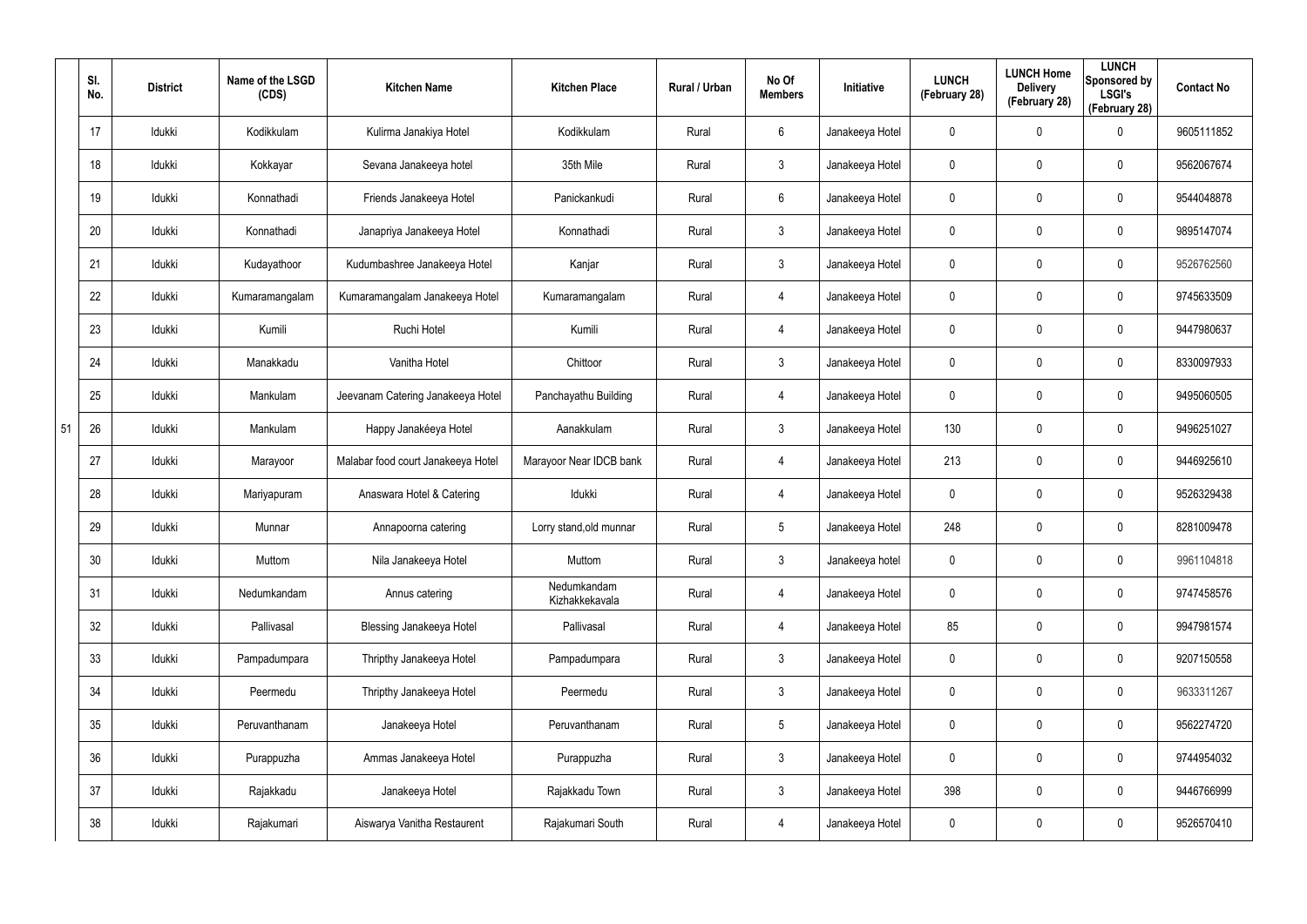|                 | SI.<br>No.      | <b>District</b> | Name of the LSGD<br>(CDS) | <b>Kitchen Name</b>                       | <b>Kitchen Place</b>                      | Rural / Urban | No Of<br><b>Members</b> | Initiative      | <b>LUNCH</b><br>(February 28) | <b>LUNCH Home</b><br><b>Delivery</b><br>(February 28) | <b>LUNCH</b><br>Sponsored by<br><b>LSGI's</b><br>(February 28) | <b>Contact No</b> |
|-----------------|-----------------|-----------------|---------------------------|-------------------------------------------|-------------------------------------------|---------------|-------------------------|-----------------|-------------------------------|-------------------------------------------------------|----------------------------------------------------------------|-------------------|
|                 | 39              | Idukki          | Santhanpara               | Janakeeya Hotel                           | Santhanpara                               | Rural         | $\overline{4}$          | Janakeeya Hotel | $\mathbf 0$                   | 0                                                     | 0                                                              | 9526174553        |
|                 | 40              | Idukki          | Senapathy                 | Ammoose Hotel                             | Mangathotty                               | Rural         | 3                       | Janakeeya Hotel | 198                           | 0                                                     | $\mathbf 0$                                                    | 9539396626        |
|                 | 41              | Idukki          | Udumbannoor               | Kudumbashree Janakeeya Hotel              | Udumbannor                                | Rural         | 3                       | Janakeeya Hotel | 282                           | 0                                                     | $\mathbf 0$                                                    | 9633678438        |
|                 | 42              | Idukki          | Upputhara                 | Samarppitha Janakeeya hotel               | Upputhara                                 | Rural         | $5\overline{)}$         | Janakeeya Hotel | $\mathbf 0$                   | 0                                                     | $\mathbf 0$                                                    | 9526590710        |
|                 | 43              | Idukki          | Vandanmedu                | Dharshana Janakeeya Hotel                 | Vandanmedu                                | Rural         | $\overline{4}$          | Janakeeya Hotel | $\mathbf 0$                   | 0                                                     | $\mathbf 0$                                                    | 9744038737        |
|                 | 44              | Idukki          | Vandiperiyar              | Vandiperiyar Janakeeya Hotel              | Vandiperiyar                              | Rural         | $5\overline{)}$         | Janakeeya Hotel | 0                             | 0                                                     | $\mathbf 0$                                                    | 8086863254        |
|                 | 45              | Idukki          | Vannappuram               | Souhrudham Janakeeya Hotel                | Vannappuram                               | Rural         | $5\overline{)}$         | Janakeeya Hotel | 42                            | 0                                                     | $\mathbf 0$                                                    | 8113054492        |
|                 | 46              | Idukki          | Vathikudy                 | Karthika                                  | Thopramkudi                               | Rural         | $\overline{4}$          | Janakeeya Hotel | $\mathbf 0$                   | 0                                                     | $\mathbf 0$                                                    | 9947636989        |
|                 | 47              | Idukki          | Vathikudy                 | Mahima                                    | Murickassery                              | Rural         | $\mathbf{3}$            | Janakeeya Hotel | $\mathbf 0$                   | 0                                                     | $\mathbf 0$                                                    | 8289945652        |
|                 | 48              | Idukki          | Vattavada                 | Vattavada Kudumbashree Janakeeya<br>Hotel | Keekkara, Kovilur                         | Rural         | $\overline{4}$          | Janakeeya Hotel | 210                           | 0                                                     | $\mathbf 0$                                                    | 9497790469        |
|                 | 49              | Idukki          | Vazhathoppu               | Grahalakshmi Hotel & Catering             | Cheruthoni                                | Rural         | $\overline{4}$          | Janakeeya Hotel | $\mathbf 0$                   | 0                                                     | $\mathbf 0$                                                    | 9496178884        |
|                 | 50              | Idukki          | Vellathooval              | Flowers Janakeeya Hotel                   | Vellathooval                              | Rural         | 4                       | Janakeeya Hotel | $\mathbf 0$                   | 0                                                     | $\mathbf 0$                                                    | 9961419892        |
|                 | 51              | Idukki          | Velliyamattam             | Padhayam Kudumbashree Janakeeya<br>Hotel  | Velliyamattam                             | Rural         | 4                       | Janakeeya Hotel | 157                           | 0                                                     | $\mathbf 0$                                                    | 7902854627        |
| $\overline{51}$ |                 |                 |                           |                                           |                                           |               | 201                     |                 | 2687                          | $\bullet$                                             | $\bullet$                                                      |                   |
|                 | -1              | Kannur          | Maloor                    | Maloor Janakeeya Hotel                    | Thrikandaripoyil, PO-<br>Thrikandaripoyil | Rural         | $\mathbf{3}$            | Janakeeya Hotel | 150                           | $\mathbf 0$                                           | $\mathbf 0$                                                    | 9656132294        |
|                 | $\overline{2}$  | Kannur          | Kolachery                 | Janakeeya Hotel                           | Kolachery Paramba, PO-<br>Kolacheri       | Rural         | $5\overline{)}$         | Janakeeya Hotel | 256                           | 0                                                     | $6\phantom{.}6$                                                | 9895324699        |
|                 | $\mathbf{3}$    | Kannur          | Pinarayi                  | Janakeeya hotel, Pinarayi                 | Pinarayi                                  | Rural         | $6\overline{6}$         | Janakeeya Hotel | 213                           | $\mathbf 0$                                           | $\mathbf 0$                                                    | 9447215211        |
|                 | -4              | Kannur          | Muzhakunnu                | Thripthy Janakeeya Hotel                  | Kakkayangad, Muzhakkunnu                  | Rural         | $5\overline{)}$         | Janakeeya Hotel | 300                           | 0                                                     | $\overline{2}$                                                 | 9526047538        |
|                 | $5\overline{)}$ | Kannur          | Chapparappadavu           | Kudumbasree janakeeya hotel               | Near village office,<br>Chapparappadav    | Rural         | 3 <sup>1</sup>          | Janakeeya Hotel | 193                           | 0                                                     | $\mathbf 0$                                                    | 9605413324        |
|                 | 6               | Kannur          | Iritty                    | Roopasree Kudumbashree hotel              | Koolichembra                              | Urban         | 8                       | Janakeeya Hotel | 357                           | 0                                                     | $\mathbf 0$                                                    | 8589921533        |
|                 | -7              | Kannur          | Dharmadam                 | Dharmadam Janakeeya hotel                 | Near Andalloor kav,<br>Dharmadam          | Rural         | $\mathbf{3}$            | Janakeeya Hotel | 80                            | 0                                                     | $\mathbf 0$                                                    | 9526975778        |
|                 | 8               | Kannur          | Peralassery               | Janakeeya Hotel                           | Peralassery Town, PO -<br>Mundallur       | Rural         | 9                       | Janakeeya Hotel | 434                           | 0                                                     | $\pmb{0}$                                                      | 70256213909       |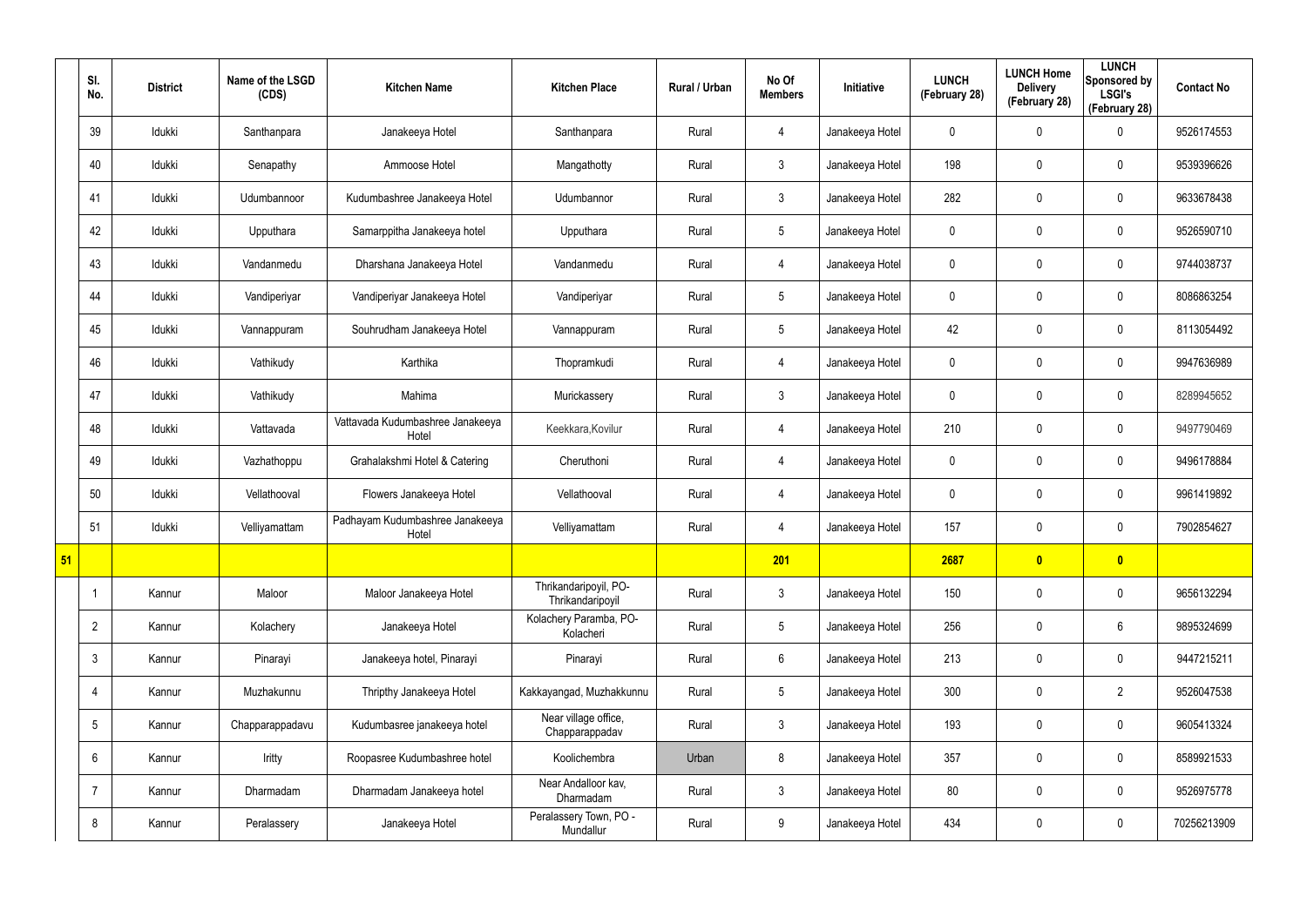| SI.<br>No.      | <b>District</b> | Name of the LSGD<br>(CDS)   | <b>Kitchen Name</b>                                | <b>Kitchen Place</b>                           | Rural / Urban | No Of<br><b>Members</b> | Initiative      | <b>LUNCH</b><br>(February 28) | <b>LUNCH Home</b><br><b>Delivery</b><br>(February 28) | <b>LUNCH</b><br>Sponsored by<br><b>LSGI's</b><br>(February 28) | <b>Contact No</b> |
|-----------------|-----------------|-----------------------------|----------------------------------------------------|------------------------------------------------|---------------|-------------------------|-----------------|-------------------------------|-------------------------------------------------------|----------------------------------------------------------------|-------------------|
| 9               | Kannur          | Kadannappalli<br>Panappuzha | Kudumbasree janakeeya hotel                        | Chanthappura                                   | Rural         | 4                       | Janakeeya Hotel | 117                           | $\mathbf 0$                                           | $\mathbf 0$                                                    | 9961089935        |
| 10 <sup>°</sup> | Kannur          | Anthur                      | Janakeeya hotel                                    | Dharmasala                                     | Urban         | $5\phantom{.0}$         | Janakeeya Hotel | 237                           | 0                                                     | $\mathbf 0$                                                    | 9544138650        |
| 11              | Kannur          | Cheruthazham                | Janakeeya Hotel (Thripthi<br>Kudumbashree Canteen) | Pilathara                                      | Rural         | $\mathbf{3}$            | Janakeeya Hotel | 201                           | 0                                                     | $\mathbf 0$                                                    | 9947540361        |
| 12 <sup>°</sup> | Kannur          | Peravoor                    | Kudumbashree Janakeeya Hotel                       | Peravoor Bus stand, Peravoor<br>P <sub>O</sub> | Rural         | $\mathbf{3}$            | Janakeeya Hotel | 219                           | 0                                                     | $\mathbf 0$                                                    | 9947567857        |
| 13              | Kannur          | Kalliassery                 | Janakeeya Hotel                                    | Irinav Road, Payyattam, PO-<br>Irinav          | Rural         | 4                       | Janakeeya Hotel | 257                           | 0                                                     | $\mathbf 0$                                                    | 8848330570        |
| 14              | Kannur          | Panniyannur                 | Janakeeya Hotel                                    | Panoor Block office compound                   | Rural         | 6                       | Janakeeya Hotel | 309                           | 0                                                     | $\mathbf 0$                                                    | 9447449875        |
| 15              | Kannur          | Kannapuram                  | Janakeeya Hotel                                    | Chynaclay road, Kannapuram                     | Rural         | 5                       | Janakeeya Hotel | 155                           | 0                                                     | $\overline{4}$                                                 | 8089127045        |
| 16              | Kannur          | Sreekandapuram              | Janakeeya Hotel                                    | Sreekandapuram, near bus<br>stand              | Urban         | 5                       | Janakeeya Hotel | 211                           | 0                                                     | $\mathbf 0$                                                    | 7591948757        |
| 17              | Kannur          | Thalasseri                  | Janakeeya Hotel                                    | New bus stand, Thalasseri                      | Urban         | 6                       | Janakeeya Hotel | 790                           | 0                                                     | $\mathbf 0$                                                    | 9446263864        |
| 18              | Kannur          | Chokli                      | Janakeeya Hotel                                    | Olavilam, Chokli                               | Rural         | 5                       | Janakeeya Hotel | 100                           | 0                                                     | $\mathbf 0$                                                    | 9846892821        |
| 19              | Kannur          | Udayagiri                   | Janakeeya Hotel                                    | Karthikapuram                                  | Rural         | 4                       | Janakeeya Hotel | 263                           | 0                                                     | $\mathbf 0$                                                    | 9562375342        |
| 20              | Kannur          | Karivellur Peralam          | Janakeeya Hotel                                    | Panchayah building,<br>Onakkunnu               | Rural         | 4                       | Janakeeya Hotel | 231                           | 0                                                     | $\mathbf 0$                                                    | 7025519714        |
| 21              | Kannur          | Muzhappilangad              | Janakeeya Hotel                                    | Near FCI godown,<br>Muzhappilangad             | Rural         | 5                       | Janakeeya Hotel | 251                           | 0                                                     | $\mathbf 0$                                                    | 7306005267        |
| 22              | Kannur          | Narath                      | Janakeeya Hotel                                    | Janakeeya Hotel, Kambil,<br>Narath             | Rural         | $\overline{7}$          | Janakeeya Hotel | 191                           | 0                                                     | $\mathfrak{Z}$                                                 | 9747441162        |
| 23              | Kannur          | Payyannur                   | Janakeeya Hotel                                    | Municipality compoud,<br>Payyannur             | Urban         | $\mathbf{3}$            | Janakeeya Hotel | 359                           | 0                                                     | $\mathbf 0$                                                    | 9526620805        |
| 24              | Kannur          | Kangol Alappadamba          | Janakeeya Hotel                                    | Mathil, Near Kangol<br>Alappadamba Panchayath  | Rural         | 4                       | Janakeeya Hotel | 134                           | 0                                                     | $\mathbf 0$                                                    | 9495296142        |
| 25              | Kannur          | Naduvil                     | Janakeeya Hotel                                    | Panchayath compound,<br>Naduvil town           | Rural         | 4                       | Janakeeya Hotel | 0                             | 0                                                     | $\mathbf 0$                                                    | 7902902490        |
| 26              | Kannur          | Koothuparamba               | Janakeeya Hotel                                    | Manghad Vayal, Near HSS<br>Koothuparamba, PO-  | Urban         | $8\,$                   | Janakeeya Hotel | 459                           | 0                                                     | $\mathsf{0}$                                                   | 9645608253        |
| 27              | Kannur          | Kuttiatoor                  | Janakeeya Hotel                                    | Near Panchayath office,<br>Chattukappara       | Rural         | $5\phantom{.0}$         | Janakeeya Hotel | 65                            | 0                                                     | $\mathbf 0$                                                    | 9544644195        |
| 28              | Kannur          | Kathirur                    | Janakeeya Hotel                                    | Panchayath office building,<br>Kathirur        | Rural         | $5\phantom{.0}$         | Janakeeya Hotel | 196                           | 0                                                     | $\mathbf{1}$                                                   | 8129404833        |
| 29              | Kannur          | Panoor                      | Janakeeya Hotel                                    | Elangode, Panoor                               | Urban         | $5\phantom{.0}$         | Janakeeya Hotel | 170                           | 0                                                     | $\mathbf 0$                                                    | 9605852157        |
| 30              | Kannur          | Chirakkal                   | Janakeeya Hotel                                    | Chirakkal weavers,<br>Puthiyatheru             | Rural         | $5\phantom{.0}$         | Janakeeya Hotel | 261                           | 0                                                     | $\mathsf{0}$                                                   | 9895854873        |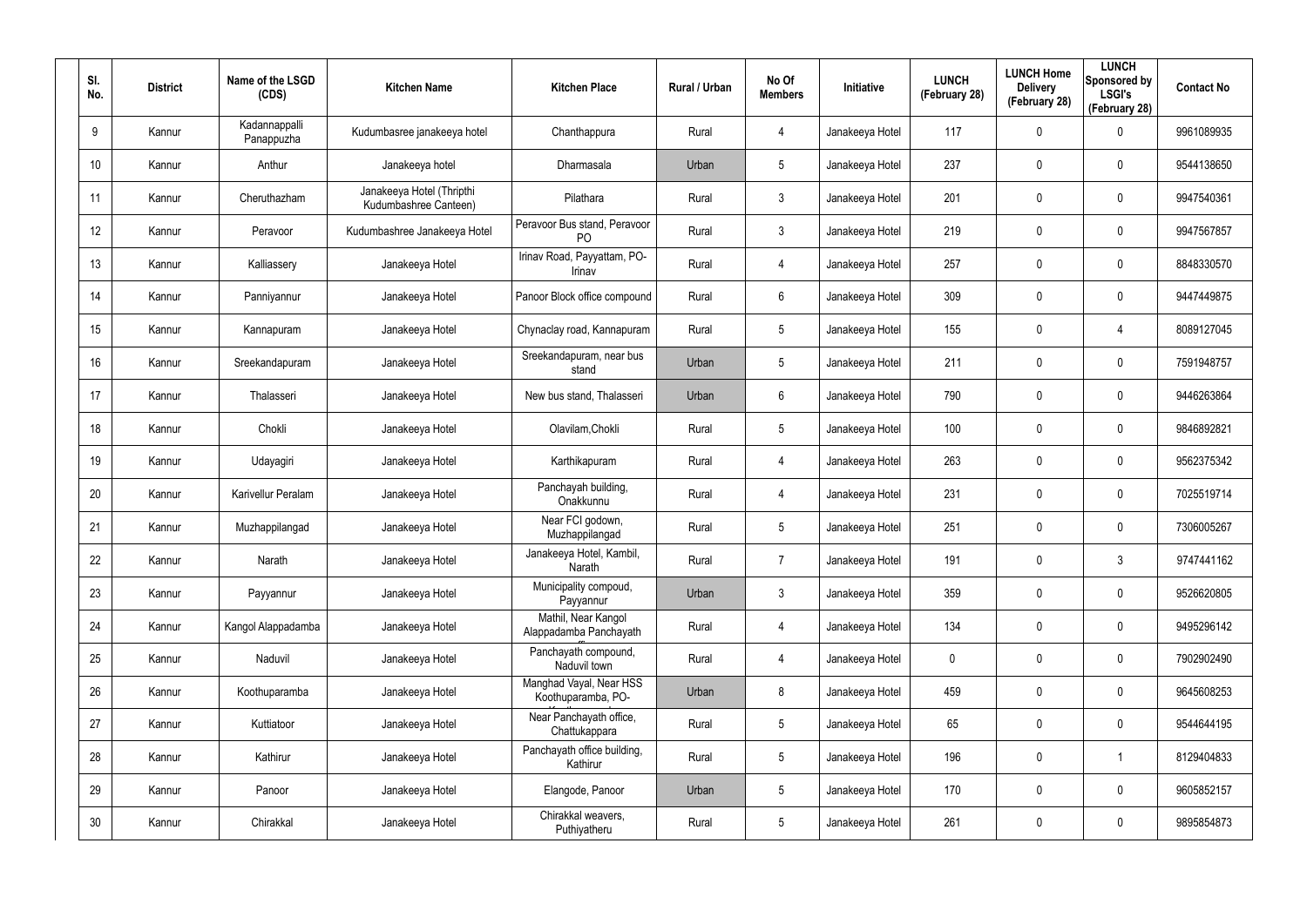|    | SI.<br>No. | <b>District</b> | Name of the LSGD<br>(CDS) | <b>Kitchen Name</b> | <b>Kitchen Place</b>                                             | Rural / Urban | No Of<br><b>Members</b> | Initiative      | <b>LUNCH</b><br>(February 28) | <b>LUNCH Home</b><br><b>Delivery</b><br>(February 28) | <b>LUNCH</b><br>Sponsored by<br><b>LSGI's</b><br>(February 28) | <b>Contact No</b> |
|----|------------|-----------------|---------------------------|---------------------|------------------------------------------------------------------|---------------|-------------------------|-----------------|-------------------------------|-------------------------------------------------------|----------------------------------------------------------------|-------------------|
|    | 31         | Kannur          | Eranjoli                  | Janakeeya Hotel     | Near Thalassery RTO office,<br>Chungam                           | Rural         | $5\phantom{.0}$         | Janakeeya Hotel | 210                           | 0                                                     | $\boldsymbol{0}$                                               | 9656368808        |
|    | 32         | Kannur          | Payam                     | Janakeeya Hotel     | Near Panchayath office,<br>Madathil                              | Rural         | $\overline{4}$          | Janakeeya Hotel | 167                           | 0                                                     | $\pmb{0}$                                                      | 9496554678        |
|    | 33         | Kannur          | Eramam Kuttoor            | Janakeeya Hotel     | Mathamangalam, Near CDS<br>office                                | Rural         | $\overline{4}$          | Janakeeya Hotel | 171                           | $\mathbf 0$                                           | 8                                                              | 9562473576        |
|    | 34         | Kannur          | Ramanthally               | Janakeeya hotel     | Ramanthally                                                      | Rural         | $\overline{4}$          | Janakeeya Hotel | 206                           | 0                                                     | $\pmb{0}$                                                      | 9496705429        |
|    | 35         | Kannur          | Thripangottur             | Janakeeya Hotel     | Kallikkandy, Thripangottur                                       | Rural         | $\mathbf{3}$            | Janakeeya Hotel | 252                           | 0                                                     | $\pmb{0}$                                                      | 9495191659        |
|    | 36         | Kannur          | Madayi                    | Janakeeya Hotel     | Eripuram, Near Vrindhavan<br>Residency, PO Pazhayangadi          | Rural         | $\mathbf{3}$            | Janakeeya Hotel | 105                           | 0                                                     | 1                                                              | 7561006271        |
|    | 37         | Kannur          | Kelakam                   | Janakeeya Hotel     | Kelakam PO                                                       | Rural         | $\mathbf{3}$            | Janakeeya Hotel | 155                           | 0                                                     | $\pmb{0}$                                                      | 8113866296        |
|    | 38         | Kannur          | Kurumathoor               | Janakeeya Hotel     | Near GVHSS, Kurumathoor                                          | Rural         | $\mathbf{3}$            | Janakeeya Hotel | 104                           | $\mathbf 0$                                           | $\pmb{0}$                                                      | 9633816470        |
|    | 39         | Kannur          | Peringome Vayakkara       | Janakeeya Hotel     | Peringome, Near Police station                                   | Rural         | $\sqrt{5}$              | Janakeeya Hotel | 120                           | 0                                                     | $\mathbf 0$                                                    | 9961413726        |
|    | 40         | Kannur          | Munderi                   | Janakeeya Hotel     | Kanjirode Karakkadu, Munderi                                     | Rural         | $\overline{4}$          | Janakeeya Hotel | 279                           | $\mathbf 0$                                           | $\pmb{0}$                                                      | 8547609196        |
|    | 41         | Kannur          | Anjarakandy               | Janakeeya Hotel     | Panayatham Paramba,<br>Anjarankandy                              | Rural         | 4                       | Janakeeya Hotel | 201                           | 0                                                     | $\mathbf 0$                                                    | 9496900755        |
| 89 | 42         | Kannur          | Ayyankkunnu               | Janakeeya Hotel     | Ayyankunnu Panchayth<br>Anghadikkadavu                           | Rural         | $\overline{4}$          | Janakeeya Hotel | 142                           | $\mathbf 0$                                           | $\pmb{0}$                                                      | 9946734976        |
|    | 43         | Kannur          | Padiyoor                  | Janakeeya Hotel     | Padiyoor PO                                                      | Rural         | 4                       | Janakeeya Hotel | 85                            | 0                                                     | $\mathbf 0$                                                    | 9539028498        |
|    | 44         | Kannur          | Ezhome                    | Janakeeya Hotel     | Pazhayangadi bus stand,<br>Ezhom                                 | Rural         | $5\phantom{.0}$         | Janakeeya Hotel | 285                           | 0                                                     | $\pmb{0}$                                                      | 8086910862        |
|    | 45         | Kannur          | Koodali                   | Janakeeya Hotel     | Near Koodali Panchayath<br>Office, Kololam, PO -                 | Rural         | 4                       | Janakeeya Hotel | 149                           | 0                                                     | $\pmb{0}$                                                      | 9526524230        |
|    | 46         | Kannur          | Pappinisseri              | Janakeeya Hotel     | Edavannoor<br>Near EMS Smaraka Govt.<br>Higher secondary school, | Rural         | $\overline{4}$          | Janakeeya Hotel | 252                           | $\mathbf 0$                                           | $\pmb{0}$                                                      | 9605727307        |
|    | 47         | Kannur          | Mattannur                 | Janakeeya Hotel     | Near Municipality office,<br>Mattannur                           | Urban         | $5\phantom{.0}$         | Janakeeya Hotel | 285                           | $\mathbf 0$                                           | $\mathbf 0$                                                    | 7510706897        |
|    | 48         | Kannur          | Chenghalayi               | Janakeeya Hotel     | Valakai, Chenghalayi                                             | Rural         | $\mathbf{3}$            | Janakeeya Hotel | 139                           | $\mathbf 0$                                           | $\pmb{0}$                                                      | 8547696233        |
|    | 49         | Kannur          | Pattiam                   | Janakeeya Hotel     | Cheruvancheri PO,<br>Cheruvancheri                               | Rural         | $\overline{4}$          | Janakeeya Hotel | 279                           | $\mathbf 0$                                           | $\mathbf 0$                                                    | 7025025275        |
|    | 50         | Kannur          | Thaliparamba              | Janakeeya Hotel     | Municipality compoud,<br>Thaliparamba                            | Urban         | 4                       | Janakeeya Hotel | 192                           | $\mathbf 0$                                           | $\mathbf 0$                                                    | 8547849019        |
|    | 51         | Kannur          | Payyavoor                 | Janakeeya Hotel     | Payyavoor - PO, Payyavoor                                        | Rural         | $\sqrt{5}$              | Janakeeya Hotel | 255                           | $\mathbf 0$                                           | $\mathbf 0$                                                    | 9495311608        |
|    | 52         | Kannur          | Kottiyoor                 | Janakeeya Hotel     | Neendunokki, Kottiyoor - PO                                      | Rural         | $5\phantom{.0}$         | Janakeeya Hotel | 101                           | 0                                                     | $\pmb{0}$                                                      | 6282565854        |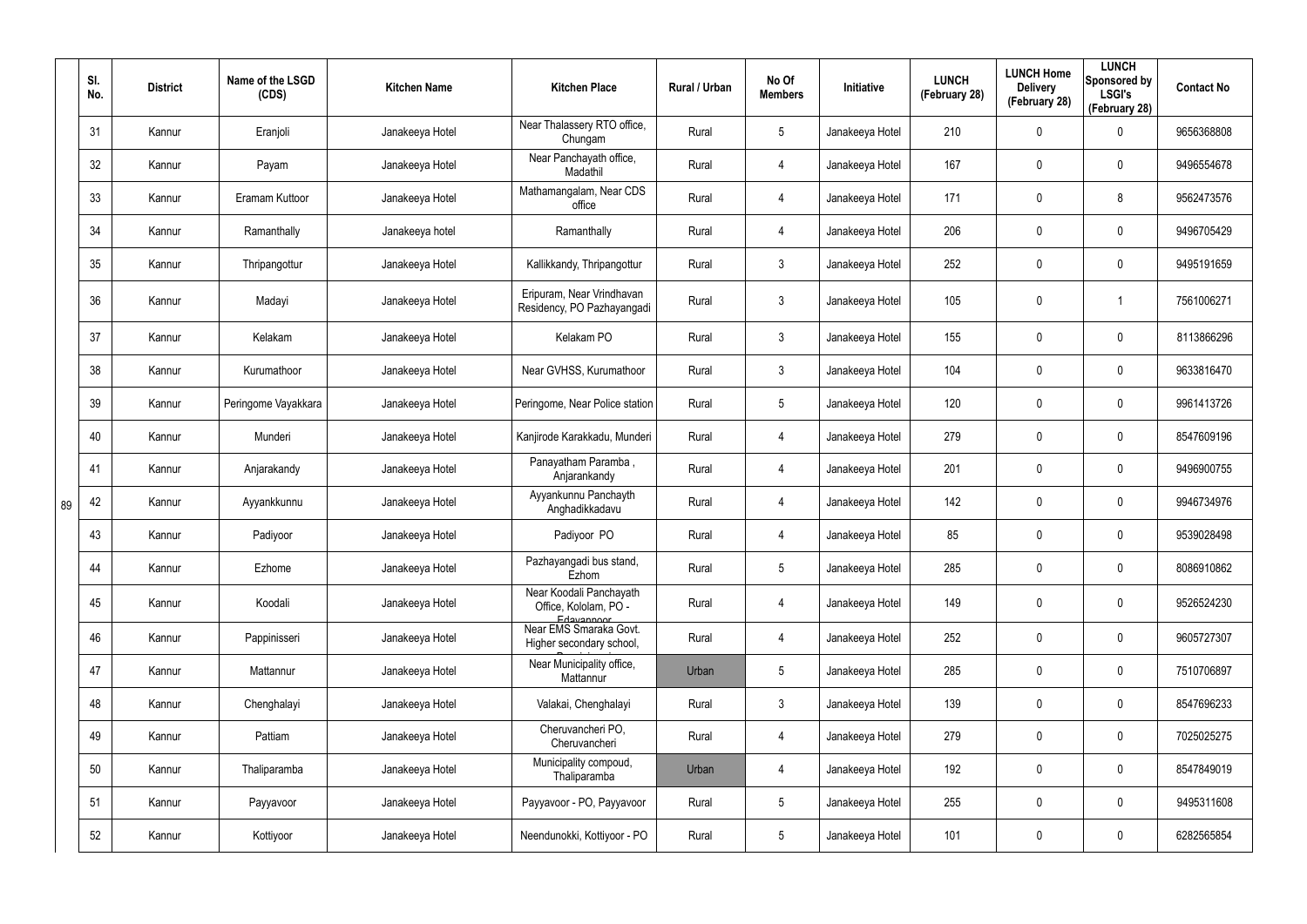| SI.<br>No. | <b>District</b> | Name of the LSGD<br>(CDS) | <b>Kitchen Name</b>                          | <b>Kitchen Place</b>                                    | Rural / Urban | No Of<br><b>Members</b> | Initiative      | <b>LUNCH</b><br>(February 28) | <b>LUNCH Home</b><br><b>Delivery</b><br>(February 28) | <b>LUNCH</b><br>Sponsored by<br><b>LSGI's</b><br>(February 28) | <b>Contact No</b> |
|------------|-----------------|---------------------------|----------------------------------------------|---------------------------------------------------------|---------------|-------------------------|-----------------|-------------------------------|-------------------------------------------------------|----------------------------------------------------------------|-------------------|
| 53         | Kannur          | Kunnothparamba            | Janakeeya Hotel                              | Kunnothparamba PO,<br>Kunnothparamba                    | Rural         | 3                       | Janakeeya Hotel | 234                           | 0                                                     | 0                                                              | 8156840487        |
| 54         | Kannur          | Pariyaram                 | Janakeeya Hotel                              | Near Panchayath Office,<br>Chithappile poyil, Pariyaram | Rural         | 4                       | Janakeeya Hotel | 112                           | $\mathbf 0$                                           | $\pmb{0}$                                                      | 9744385083        |
| 55         | Kannur          | Kunjimangalam             | Janakeeya Hotel                              | Old Post office building,<br>Andamkovil, Kunjimangalam  | Rural         | 4                       | Janakeeya Hotel | 141                           | 0                                                     | $\pmb{0}$                                                      | 9526981326        |
| 56         | Kannur          | Thillenkeri               | Janakeeya Hotel                              | Thekkam poyil, Near Uliyil<br>Town                      | Rural         | 3                       | Janakeeya Hotel | 318                           | $\mathbf 0$                                           | $\pmb{0}$                                                      | 9745059451        |
| 57         | Kannur          | Chittariparamba           | Janakeeya Hotel                              | Poovathinkeezhil, PO-<br>Chittariparamba                | Rural         | 6                       | Janakeeya Hotel | 165                           | 0                                                     | $\pmb{0}$                                                      | 8943506825        |
| 58         | Kannur          | Mayyil                    | Janakeeya Hotel                              | Near Mayyil Panchayath office,<br>Mayyil                | Rural         | 4                       | Janakeeya Hotel | 198                           | $\mathbf 0$                                           | $\pmb{0}$                                                      | 9526072638        |
| 59         | Kannur          | Cherukunnu                | Janakeeya Hotel                              | Pallichal, PO - Cherukunnu,<br>Pin-670301               | Rural         | 4                       | Janakeeya Hotel | 188                           | 0                                                     | $\pmb{0}$                                                      | 8547361298        |
| 60         | Kannur          | Aaralam                   | Janakeeya Hotel                              | Athikkal, PO - Keezhpally                               | Rural         | $\overline{5}$          | Janakeeya Hotel | 241                           | 0                                                     | $\pmb{0}$                                                      | 9961285762        |
| 61         | Kannur          | Alakkode                  | Janakeeya Hotel                              | Therthally, Therthally PO,<br>Alakkode                  | Rural         | $\overline{5}$          | Janakeeya Hotel | 194                           | 0                                                     | $\pmb{0}$                                                      | 8547045070        |
| 62         | Kannur          | Malappattam               | Janakeeya Hotel                              | Near Malappattam<br>panchayath, Malappattam             | Rural         | 3                       | Janakeeya Hotel | 80                            | 0                                                     | $\pmb{0}$                                                      | 9400571842        |
| 63         | Kannur          | Kanichar                  | Janakeeya Hotel                              | Kanichar PO, Kanichar                                   | Rural         | 3                       | Janakeeya Hotel | 166                           | 0                                                     | $\pmb{0}$                                                      | 9526167667        |
| 64         | Kannur          | Mokeri                    | Kudumbashree Janakeeya Hotel,<br>Mokeri      | Vallangad, Mokeri                                       | Rural         | 5                       | Janakeeya Hotel | 246                           | 0                                                     | $\pmb{0}$                                                      | 9947037223        |
| 65         | Kannur          | Anjarakandy 2             | Kudumbashree Janakeeya Hotel,<br>Anjarakandy | Kavinmoola, Anjarakandy                                 | Rural         | $5\overline{)}$         | Janakeeya Hotel | 213                           | 0                                                     | 0                                                              | 9446657510        |
| 66         | Kannur          | Newmahi                   | Kudumbashree Janakeeya Hotel                 | Newmahi bridge, Newmahi                                 | Rural         | $\mathfrak{Z}$          | Janakeeya Hotel | 203\$                         | 0\$                                                   | 0\$                                                            | 9946056862        |
| 67         | Kannur          | Keezhallur                | Janakeeya Hotel                              | Kummanam, Elambara                                      | Rural         | $\mathfrak{Z}$          | Janakeeya Hotel | 220                           | $\pmb{0}$                                             | $\pmb{0}$                                                      | 9947648580        |
| 68         | Kannur          | Chembilode                | Janakeeya hotel                              | Chakkarakal bus stand,<br>mowanchery                    | Rural         | $5\phantom{.0}$         | Janakeeya Hotel | 577                           | $\mathbf 0$                                           | $\pmb{0}$                                                      | 9847951631        |
| 69         | Kannur          | vengad                    | Janakeeya hotel                              | mambaram                                                | Rural         | $6\phantom{.0}$         | Janakeeya Hotel | 158                           | $\pmb{0}$                                             | $\pmb{0}$                                                      | 7902970902        |
| 70         | Kannur          | Azhikode                  | Janakeeya hotel                              | vankulathvayayal                                        | Rural         | 4                       | Janakeeya Hotel | 137                           | 0                                                     | $\mathbf 0$                                                    | 9895910633        |
| 71         | Kannur          | Kolayad                   | Janakeeya hotel                              | kolayad                                                 | rural         | $\mathfrak{Z}$          | janakeeya hotel | 0                             | $\mathbf 0$                                           | $\mathbf 0$                                                    | 8592065431        |
| 72         | Kannur          | valapattanam              | janakeeya hotel                              | mill road, valapattanam                                 | rural         | $\mathbf{3}$            | janakeeya hotel | 0                             | 0                                                     | $\mathbf 0$                                                    | 9061345312        |
| 73         | Kannur          | Anthur 2                  | annapoorna janakeeya hotel                   | paliyath valapp, po morazha                             | urban         | $\mathfrak{Z}$          | janakeeya hotel | 149                           | $\mathbf 0$                                           | $\pmb{0}$                                                      | 9526183004        |
| 74         | Kannur          | payyannur 2               | janakeeya hotel                              | kaniyeri, po vellur                                     | urban         | $\mathfrak{Z}$          | janakeeya hotel | 40                            | 0                                                     | $\pmb{0}$                                                      | 8301817232        |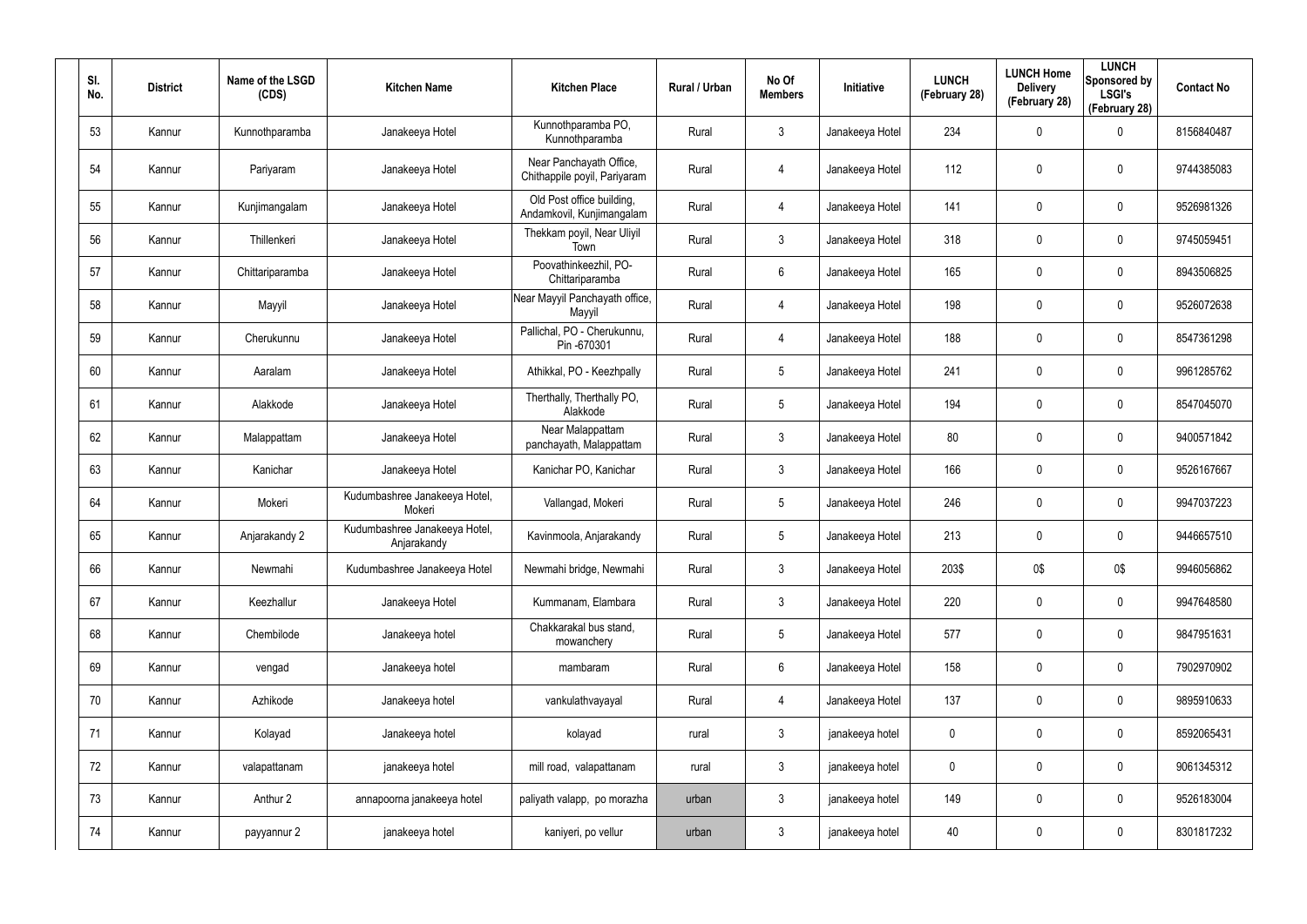|    | SI.<br>No.      | <b>District</b> | Name of the LSGD<br>(CDS) | <b>Kitchen Name</b>             | <b>Kitchen Place</b>                                        | Rural / Urban | No Of<br><b>Members</b> | Initiative      | <b>LUNCH</b><br>(February 28) | <b>LUNCH Home</b><br><b>Delivery</b><br>(February 28) | <b>LUNCH</b><br>Sponsored by<br><b>LSGI's</b><br>(February 28) | <b>Contact No</b> |
|----|-----------------|-----------------|---------------------------|---------------------------------|-------------------------------------------------------------|---------------|-------------------------|-----------------|-------------------------------|-------------------------------------------------------|----------------------------------------------------------------|-------------------|
|    | 75              | Kannur          | cherupuzha                | janakeeya hotel                 | near panjayath office,<br>cherupuzha, 670511                | rural         | $\overline{4}$          | janakeeya hotel | 343                           | $\mathbf 0$                                           | 0                                                              | 8547114024        |
|    | 76              | Kannur          | Eruvessy                  | Janakeeya hotel                 | Panchayath office road,<br>Chemberi                         | Rural         | $\overline{4}$          | Janakeeya hotel | 249                           | 0                                                     | $\boldsymbol{0}$                                               | 9544893463        |
|    | 77              | Kannur          | Pattuvam                  | Janakeeya Hotel                 | Near Pattuvam panchayath<br>office, Pattuvam                | Rural         | $5\phantom{.0}$         | Janakeeya hotel | 149                           | $\mathbf 0$                                           | 0                                                              | 9539731430        |
|    | 78              | Kannur          | Mangattidom               | Janakeeya Hotel                 | Kaitheri idam, Nirmalagiri PO,<br>Mangattidom               | Rural         | $\overline{7}$          | Janakeeya hotel | 161                           | 0                                                     | $\mathbf 0$                                                    | 9207253934        |
|    | 79              | Kannur          | Panoor                    | Janakeeya Hotel                 | Thundayi peedika, Pukkom,<br>Panoor PO                      | Urban         | $5\phantom{.0}$         | Janakeeya hotel | 310                           | 0                                                     | $\mathbf 0$                                                    | 9605852157        |
|    | 80              | Kannur          | Kottayam                  | Janakeeya hotel                 | Kottayam malabar, Kottayam<br>panchayath building, Kottayam | Rural         | 5                       | Janakeeya hotel | 139                           | $\boldsymbol{0}$                                      | $\mathbf 0$                                                    | 9656672187        |
|    | 81              | Kannur          | Ulikkal                   | Janakeeya hotel                 | Vattiyam thodu (po) Mattara,<br>Ulikkal, 670705             | Rural         | $5\phantom{.0}$         | Janakeeya hotel | 88                            | $\boldsymbol{0}$                                      | $\mathbf 0$                                                    | 8086777517        |
|    | 82              | Kannur          | Kadambur                  | Janakeeya hotel                 | Kadachira, Kadambur                                         | Rural         | $5\overline{)}$         | Janakeeya hotel | 160                           | $\boldsymbol{0}$                                      | $\mathbf 0$                                                    | 9847178332        |
|    | 83              | Kannur          | Irikkoor                  | Janakeeya hotel                 | Peruvalathuparambu, PO -<br>Irikkoor                        | Rural         | $\overline{4}$          | Janakeeya hotel | 199                           | $\boldsymbol{0}$                                      | $\mathbf 0$                                                    | 9746864255        |
|    | 84              | Kannur          | Mattool                   | Janakeeya hotel                 | Mattool central, Mattool                                    | Rural         | $5\overline{)}$         | Janakeeya hotel | $\mathbf 0$                   | 0                                                     | $\mathbf 0$                                                    | 9895321842        |
|    | 85              | Kannur          | Thalasseri -2             | Janakeeya hotel                 | Thalayi harbour, Thalasseri                                 | Urban         | $5\overline{)}$         | Janakeeya hotel | 181                           | 0                                                     | $\boldsymbol{0}$                                               | 9605745402        |
|    | 86              | Kannur          | Kannur                    | Janakeeya hotel                 | Pallipoyil division, Kannur<br>corporation                  | Urban         | 3                       | Janakeeya hotel | 133                           | $\mathbf 0$                                           | $\mathbf 0$                                                    | 9745243643        |
|    | 87              | Kannur          | Ulikkal                   | Janakeeya hotel                 | Manikkadavu PO,<br>Manikkadadavu - 670705                   | Rural         | $5\phantom{.0}$         | Janakeeya hotel | 148                           | $\mathbf 0$                                           | $\boldsymbol{0}$                                               | 8547972988        |
|    | 88              | Kannur          | payam                     | Janakeeya hotel                 | vallithod, Kiliyanthara po<br>670706                        | Rural         | $5\phantom{.0}$         | Janakeeya Hotel | 282                           | $\pmb{0}$                                             | $\pmb{0}$                                                      | 8848760234        |
|    | 89              | Kannur          | Naduvil                   | Janakeeya Hotel                 | karuvanchal                                                 | Rural         | $6\phantom{.}6$         | janakeeya hotel | 312                           | 0                                                     | $\mathbf 0$                                                    | 9495191934        |
|    | 90              | Kannur          | Mattanur-2                | Janakeeya Hotel                 | Uruvachal                                                   | Urban         |                         | Janakeeya Hotel | 175                           | $\pmb{0}$                                             | $\mathbf 0$                                                    | 9400477400        |
| 90 |                 |                 |                           |                                 |                                                             |               | 396                     |                 | 18127                         | $\boldsymbol{0}$                                      | 25                                                             |                   |
|    | $\overline{1}$  | kasaragod       | kayyur cheemeni           | janakeeya hotel cheemeni        | cheemeni                                                    | Rural         | $\overline{4}$          | janakeeya hotel | 185                           |                                                       |                                                                |                   |
|    | $\overline{2}$  | Kasaragod       | Pilicode                  | Janakeeya Hotel, Pilicode       | Kalikkadavu                                                 | Rural         | $\overline{4}$          | Janakeeya Hotel | 220                           | $\pmb{0}$                                             | $\mathbf 0$                                                    | 9944087661        |
|    | $\mathbf{3}$    | Kasaragod       | Kodom belur               | janakeeya hotel kalichanadukkam | Kalichanadukkam                                             | Rural         | $\overline{4}$          | Janakeeya Hotel | 118                           | 0                                                     | $\pmb{0}$                                                      | 9562820280        |
|    | 4               | Kasaragod       | Chemnad                   | Oruma janakeeya hotel           | Koliyadkam                                                  | Rural         | 5 <sup>5</sup>          | Janakeeya Hotel | 290                           | 0                                                     | $\mathbf 0$                                                    | 9567660603        |
|    | $5\phantom{.0}$ | Kasaragod       | Trikarpur                 | Janakeeya Hotel                 | Trikaripur                                                  | Rural         | 5 <sub>5</sub>          | Janakeeya Hotel | 240                           | 0                                                     | $\boldsymbol{0}$                                               | 8086392698        |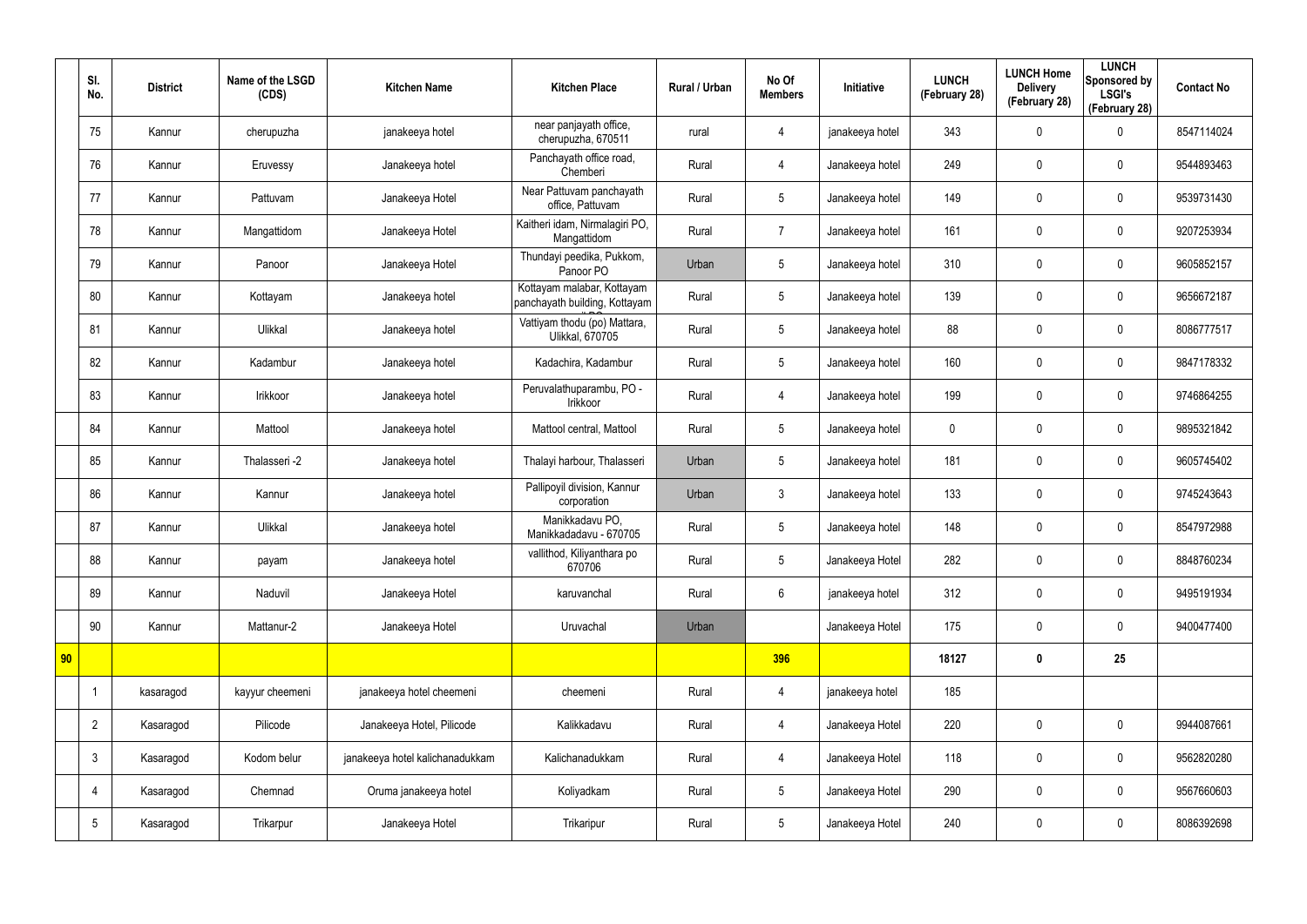| SI.<br>No.       | <b>District</b> | Name of the LSGD<br>(CDS) | <b>Kitchen Name</b>      | <b>Kitchen Place</b>  | Rural / Urban | No Of<br><b>Members</b> | Initiative      | <b>LUNCH</b><br>(February 28) | <b>LUNCH Home</b><br><b>Delivery</b><br>(February 28) | <b>LUNCH</b><br>Sponsored by<br><b>LSGI's</b><br>(February 28) | <b>Contact No</b> |
|------------------|-----------------|---------------------------|--------------------------|-----------------------|---------------|-------------------------|-----------------|-------------------------------|-------------------------------------------------------|----------------------------------------------------------------|-------------------|
| 6                | Kasaragod       | Panathady                 | janakeeya hotel panthoor | Panathoor             | Rural         | 4                       | Janakeeya Hotel | 105                           | 0                                                     | $\boldsymbol{0}$                                               | 8943109804        |
| $\overline{7}$   | Kasaragod       | West eleri                | Thripthi Janakeeya hotel | Bheemanadi            | Rural         | 4                       | Janakeeya Hotel | 274                           | 0                                                     | $\mathbf 0$                                                    | 9497847040        |
| 8                | Kasaragod       | Madikai                   | Salkara Janakeeya hotel  | Madikai               | Rural         | $\mathbf{3}$            | Janakeeya Hotel | 120                           | 0                                                     | $\boldsymbol{0}$                                               | 8281850733        |
| 9                | Kasaragod       | Valiyaparamba             | Janakeeya hotel          | Valiyaparamba         | Rural         | $\mathbf{3}$            | Janakeeya Hotel | 95                            | $\mathbf 0$                                           | $\mathbf 0$                                                    | 9745962447        |
| 10 <sup>°</sup>  | Kasaragod       | Ajanur                    | Janakeeya hotel          | Vellikkoth            | Rural         | $\mathbf{3}$            | Janakeeya Hotel | $\mathbf 0$                   | $\mathbf 0$                                           | $\mathbf 0$                                                    | 7558068272        |
| 11               | Kasaragod       | Badiadka                  | Janakeeya hotel          | Badiadka              | Rural         | 4                       | Janakeeya Hotel | 123                           | 0                                                     | $\mathbf 0$                                                    | 9539359291        |
| 12 <sup>°</sup>  | Kasaragod       | Kuttikkol                 | Janakeeya hotel          | Kuttikkol             | Rural         | $\overline{4}$          | Janakeeya Hotel | $\mathbf 0$                   | $\mathbf 0$                                           | $\mathbf 0$                                                    | 8547062480        |
| 13               | Kasaragod       | Delampadi                 | Janakeeya hotel          | Delampadi             | Rural         | $\overline{4}$          | Janakeeya hotel | 118                           | $\mathbf 0$                                           | $\mathbf 0$                                                    | 9496702505        |
| 14               | Kasaragod       | Meenja                    | Janakeeya hotel          | Miyapadav             | Rural         | $\overline{4}$          | Janakeeya Hotel | 142                           | 0                                                     | $\mathbf 0$                                                    | 9497161960        |
| 15 <sup>15</sup> | Kasaragod       | Puthige                   | Janakeeya hotel          | Puthige               | Rural         | $\mathbf{3}$            | Janakeeya hotel | 72                            | 0                                                     | $\mathbf 0$                                                    | 8592071686        |
| 16               | Kasaragod       | Bedaduka                  | Janakeeya hotel          | Kundamkuzhi           | Rural         | $\mathbf{3}$            | Janakeeya hotel | 182                           | 0                                                     | $\mathbf 0$                                                    | 8281092860        |
| 17               | Kasaragod       | muliyar                   | Janakeeya Hotel          | Bovikanam             | Rural         | 9                       | Janakeeya Hotel | 309                           | 0                                                     | $\mathbf 0$                                                    | 7034632654        |
| 18               | Kasaragod       | Pallikara                 | Janakeeya Hotel          | Pallikara             | Rural         | $\overline{4}$          | Janakeeya Hotel | 220                           | 0                                                     | $\mathbf 0$                                                    | 7034016505        |
| 19               | Kasaragod       | Kinanoor karinthalam      | Janakeeya Hotel          | Parappa               | Rural         | $5\phantom{.0}$         | Janakeeya hotel | 202                           | $\pmb{0}$                                             | $\mathbf 0$                                                    | 9526063885        |
| 20               | Kasaragod       | Nileswaram                | Janakeeya Hotel          | Nileswaram market     | Urban         | $5\overline{)}$         | Janakeeya hotel | 246                           | 0                                                     | $\mathbf 0$                                                    | 6235177323        |
| 21               | Kasaragod       | Kanhangad 1               | Janakeeya hotel          | Kanhangad town        | Urban         | $5\overline{)}$         | Janakeeya hotel | \$429                         | 0                                                     | $\mathbf 0$                                                    | 8111858204        |
| 22               | Kasaragod       | Kanhangad 1               | Janakeeya hotel          | Nr.Mini civil station | Urban         | $\mathbf{3}$            | Janakeeya hotel | 150                           | 125                                                   | $\mathbf 0$                                                    | 9495561250        |
| 23               | Kasaragod       | Paivalige                 | Janakeeya hotel          | Paivalige             | Rural         | $\overline{4}$          | Janakeeya hotel | 90                            | 0                                                     | $\mathbf 0$                                                    | 7356491447        |
| 24               | Kasaragod       | Manjeswaram               | Janakeeya Hotel          | Manjeswaram           | Rural         | $\overline{4}$          | Janakeeya Hotel | 87                            | 0                                                     | $\mathbf 0$                                                    | 9562867549        |
| 25               | Kasaragod       | Kanhangad 2               | Janakeeya Hotel          | Kottrachal            | Urban         | $\mathbf{3}$            | Janakeeya Hotel | $\pmb{0}$                     | $\pmb{0}$                                             | $\mathbf 0$                                                    | 7025961094        |
| 26               | Kasaragod       | Cheruvathur               | Janakeeya hotel          | Kavumchira            | Rural         | $5\overline{)}$         | Janakeeya Hotel | 186                           | 0                                                     | $\mathbf 0$                                                    | 9562358039        |
| 27               | Kasaragod       | Padne                     | Janakeeya Hotel          | Nadakkavu             | Rural         | $\mathbf{3}$            | Janakeeya Hotel | 238                           | $\pmb{0}$                                             | $\boldsymbol{0}$                                               | 9744087661        |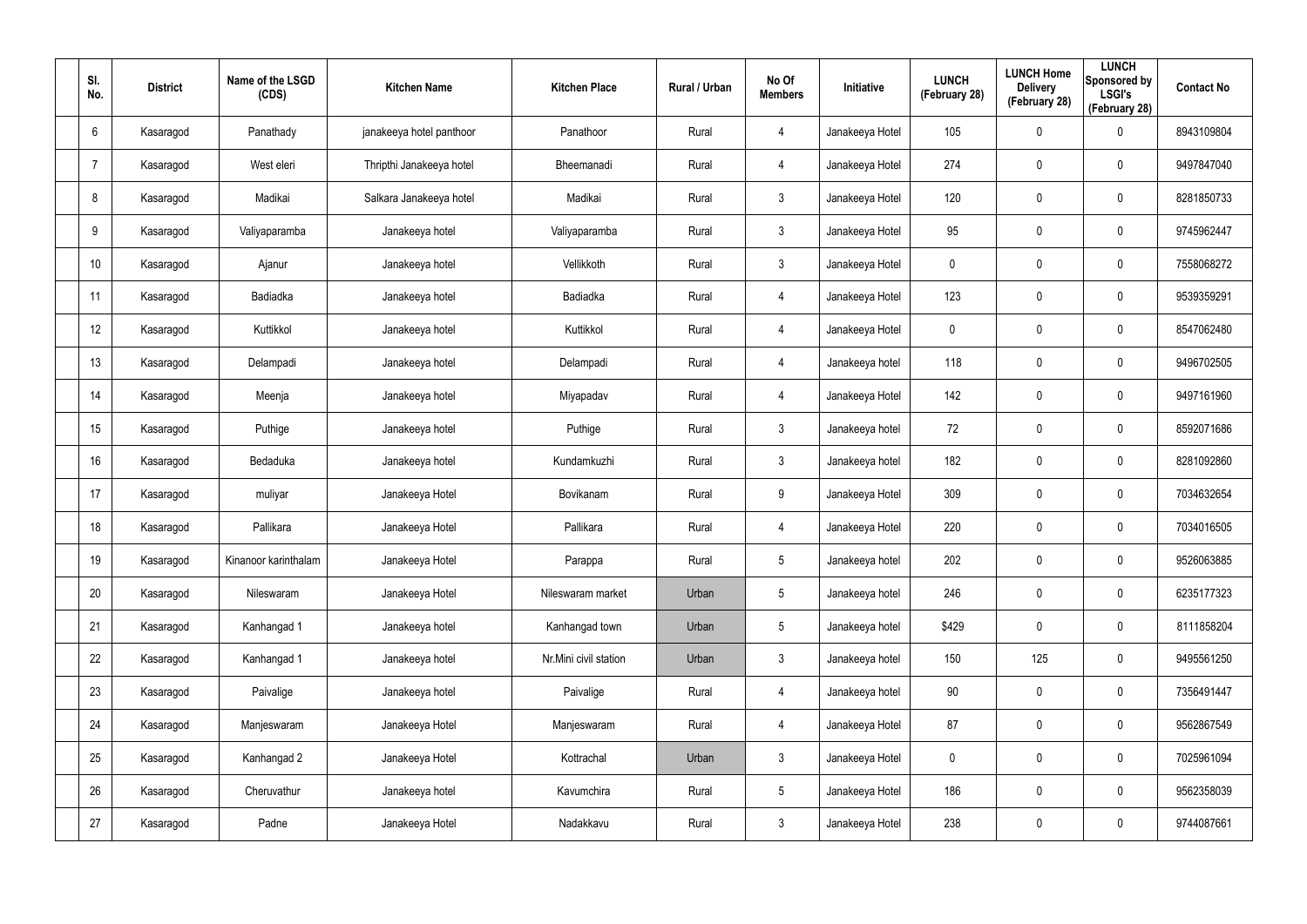|    | SI.<br>No.      | <b>District</b> | Name of the LSGD<br>(CDS) | <b>Kitchen Name</b>          | <b>Kitchen Place</b>                 | Rural / Urban | No Of<br><b>Members</b> | Initiative      | <b>LUNCH</b><br>(February 28) | <b>LUNCH Home</b><br><b>Delivery</b><br>(February 28) | <b>LUNCH</b><br>Sponsored by<br><b>LSGI's</b><br>(February 28) | <b>Contact No</b> |
|----|-----------------|-----------------|---------------------------|------------------------------|--------------------------------------|---------------|-------------------------|-----------------|-------------------------------|-------------------------------------------------------|----------------------------------------------------------------|-------------------|
|    | 28              | Kasaragod       | Kasaragod                 | Janakeeya Hotel              | Kasaragod                            | Urban         | 4                       | Janakeeya Hotel | 250                           | 0                                                     | $\pmb{0}$                                                      | 9633400269        |
|    | 29              | Kasarkode       | Pallikkara                | Janakeeya Hotel              | Perladukkam                          | Rural         | $\overline{4}$          | Janakeeya Hotel | 312                           | 0                                                     | $\mathbf 0$                                                    | 9544582935        |
|    | 30              | Kasargode       | Kumbala                   | Janakeeya Hotel              | Kumbala                              | Rural         | 3                       | Janakeeya Hotel | 50                            | 0                                                     | $\pmb{0}$                                                      | 7012142329        |
|    | 31              | Kasargode       | Karadka                   | Janakeeya Hotel              | Mulleria                             | Rural         | $\overline{7}$          | Janakeeya Hotel | 120                           | 0                                                     | $\mathbf 0$                                                    | 8281395910        |
|    | 32              | Kasaragode      | Vorkady                   | Janakeeya Hotel              | Vorkady                              | Rural         | 3                       | Janakeeya Hotel | $\pmb{0}$                     | 0                                                     | $\pmb{0}$                                                      | 8547223339        |
|    | 33              | Kasaragode      | Balal                     | Janakeeya hotel              | Balal                                | Rural         | 3                       | Janakeeya hotel | 120                           | 0                                                     | $\mathbf 0$                                                    | 7510839676        |
|    | 34              | Kasaragod       | Nileswaram                | mahima janakeeya hotel       | kanichira                            | urban         | $\overline{4}$          | janakeeya hotel | 156                           | 0                                                     | $\mathbf 0$                                                    | 8590121681        |
|    | 35              | Kasaragode      | Kallar                    | janakeeya hotel              | kallar                               | rural         | 4                       | janakeeya hotel | 165                           | 0                                                     | $\mathbf 0$                                                    | 9562820280        |
|    | 36              | Kasaragode      | Mangalpady                | janakeeya hotel              | mangalpady                           | rural         | 4                       | janakeeya hotel | $\mathbf 0$                   | 0                                                     | $\mathbf 0$                                                    | 9633488309        |
|    | 37              | kasaragod       | Uduma                     | granma janakeeya hotel       | palakkunnu                           | Rural         | 4                       | janakeeya hotel | 296                           | 0                                                     | $\mathbf 0$                                                    | 8129957159        |
|    | 38              | Kasaragod       | pullur periya             | Salkara Janakeeya hotel      | periya                               | Rural         | $5\overline{)}$         | janakeeya hotel | 361                           | 0                                                     | $\mathbf 0$                                                    | 8547309266        |
|    | 39              | kasaragod       | kumbadaje                 | janakeeya hotel              | kumbadaje                            | Rural         | 3                       | janakeeya hotel | $\mathbf 0$                   | 0                                                     | $\mathbf 0$                                                    | 8593848698        |
|    | 40              | Kasaragod       | Chengala                  | Janakeeya Hotel              | Cherkkala                            | Rural         | 3 <sup>2</sup>          | Janakeeya Hotel | $\pmb{0}$                     | 0                                                     | $\pmb{0}$                                                      |                   |
|    | 41              | kasaragod       | East eleri                | janakeeya hotel              | east eleri                           | Rural         | 3                       | janakeeya hotel | 143                           | 0                                                     | $\pmb{0}$                                                      |                   |
|    | 42              | kasaragod       | karadka                   | janakeeya hotel              | karmam thody                         | Rural         | 10                      | janakeeya hotel | 85                            | 0                                                     | $\mathbf 0$                                                    |                   |
|    | 43              | kasargod        | madhur                    | janakeeya hotel              | madhur                               | Rural         |                         | janakeeya hotel | 235                           |                                                       |                                                                |                   |
| 43 |                 |                 |                           |                              |                                      |               | 175                     |                 | 6734                          | $\boldsymbol{0}$                                      | $\mathbf 0$                                                    |                   |
|    | -1              | Kollam          | Chathannur                | Memsahib                     | Sheemaaty junction                   | Rural         | $5\overline{)}$         | Janakeeya Hotel | 300                           | 0                                                     | $\mathbf 0$                                                    | 9446246685        |
|    | $\overline{2}$  | Kollam          | Melila                    | <b>Atham Unit</b>            | Melila                               | Rural         | $\overline{7}$          | Janakeeya Hotel | 182                           | 0                                                     | $\mathbf 0$                                                    | 9961178040        |
|    | $\mathbf{3}$    | Kollam          | Kulakkada                 | Ruchi Snacks & Catering Unit | Poovattoor                           | Rural         | $\overline{4}$          | Janakeeya Hotel | 210                           | $\pmb{0}$                                             | $\pmb{0}$                                                      | 7907941183        |
|    | 4               | Kollam          | Ittiva                    | Nanma Janakeeya hotel        | Kattampally                          | Rural         | $5\overline{)}$         | Janakeeya Hotel | $\mathbf 0$                   | 0                                                     | $\mathbf 0$                                                    | 9809171887        |
|    | $5\phantom{.0}$ | Kollam          | Sooranad North            | Nanma catering unit          | Sooranadu higher secondary<br>school | Rural         | $5\phantom{.0}$         | Janakeeya Hotel | 196                           | $\pmb{0}$                                             | $\pmb{0}$                                                      | 9846082469        |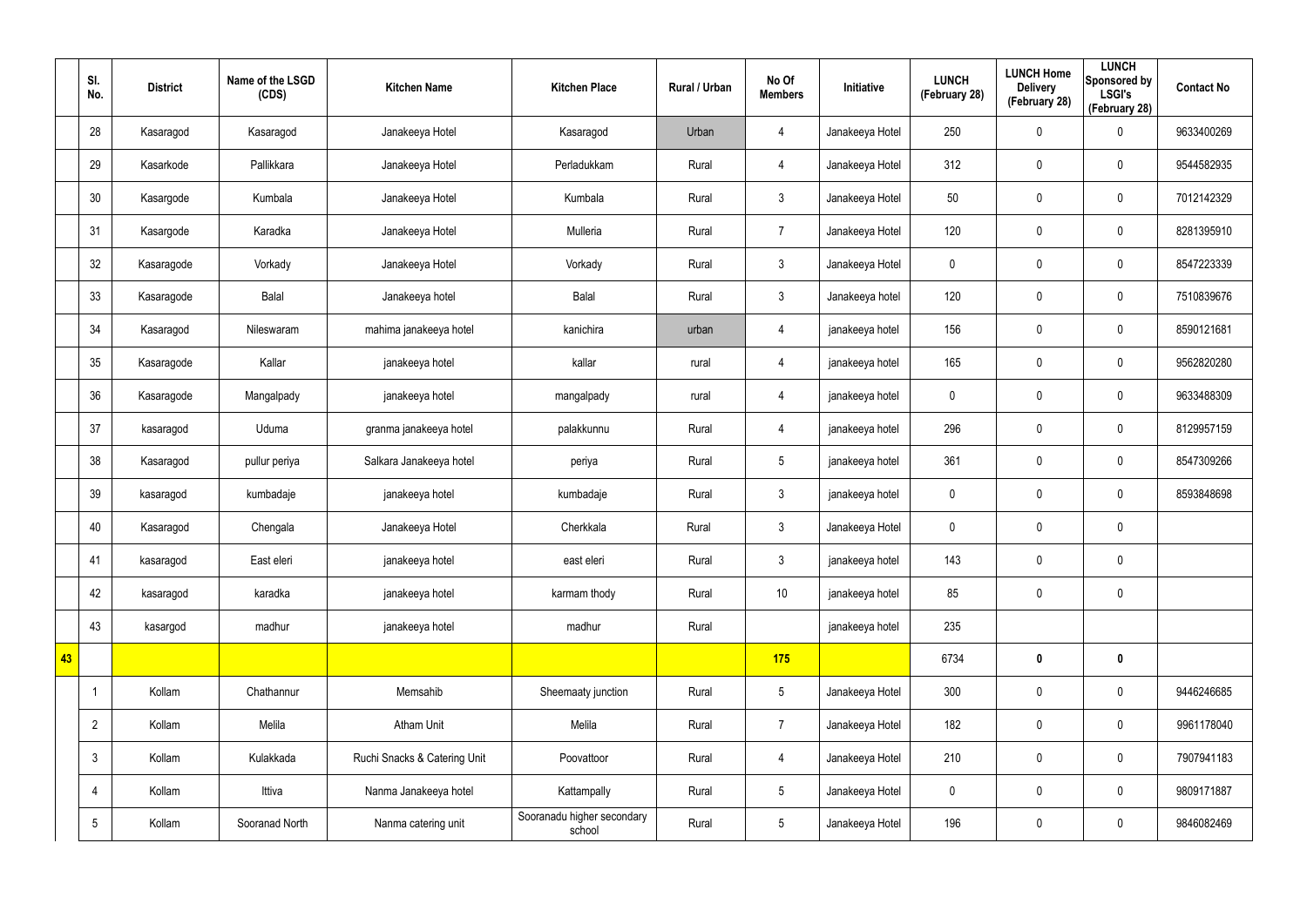| SI.<br>No.     | <b>District</b> | Name of the LSGD<br>(CDS) | <b>Kitchen Name</b>              | <b>Kitchen Place</b>         | Rural / Urban | No Of<br><b>Members</b> | <b>Initiative</b> | <b>LUNCH</b><br>(February 28) | <b>LUNCH Home</b><br><b>Delivery</b><br>(February 28) | <b>LUNCH</b><br>Sponsored by<br><b>LSGI's</b><br>(February 28) | <b>Contact No</b> |
|----------------|-----------------|---------------------------|----------------------------------|------------------------------|---------------|-------------------------|-------------------|-------------------------------|-------------------------------------------------------|----------------------------------------------------------------|-------------------|
| 6              | Kollam          | Clappana                  | Bismi catering                   | Palakulangara                | Rural         | $5\phantom{.0}$         | Janakeeya Hotel   | 86                            | 0                                                     | $\mathbf 0$                                                    | 9847901413        |
| $\overline{7}$ | Kollam          | Mayyanad                  | Krishnas Janakeeya hotel         | Eravipuram                   | Rural         | $\mathbf{3}$            | Janakeeya Hotel   | 143                           | 0                                                     | $\mathbf 0$                                                    | 9656477455        |
| 8              | Kollam          | Mayyanad                  | Souhridha Janakeeya hotel        | Pattarumukku,                | Rural         | 9                       | Janakeeya Hotel   | 219                           | 0                                                     | $\pmb{0}$                                                      | 7902645448        |
| 9              | Kollam          | Kulasekharapuram          | adi sakthi                       | Puthentheruvu.               | Rural         | $5\phantom{.0}$         | Janakeeya Hotel   | 198                           | 0                                                     | $\mathbf 0$                                                    | 9656890790        |
| 10             | Kollam          | Thekkumbhagam             | Krishna hotel                    | Nadakavu junction            | Rural         | $\overline{4}$          | Janakeeya Hotel   | 49                            | 0                                                     | $\mathbf 0$                                                    | 9961070031        |
| 11             | Kollam          | Oachira                   | Parabhramam catering             | near oachira , ITI canteen,  | Rural         | 4                       | Janakeeya Hotel   | 0                             | 0                                                     | $\mathbf 0$                                                    | 9562283927        |
| 12             | Kollam          | Thodiyoor                 | Samridhi activity group          | Lpschool thodiyoor           | Rural         | $5\phantom{.0}$         | Janakeeya Hotel   | 203                           | 0                                                     | $\pmb{0}$                                                      | 9895703572        |
| 13             | Kollam          | Thrikkovilvattom          | Murari catering, janakeeya hotel | Mukhathala                   | Rural         | 4                       | Janakeeya Hotel   | 81                            | 0                                                     | $\mathbf 0$                                                    | 9847072544        |
| 14             | Kollam          | Sasthamcotta              | Sreedurgha catering              | Jemini hotel sasthamcotta    | Rural         | $\overline{7}$          | Janakeeya Hotel   | 230                           | 0                                                     | $\mathbf 0$                                                    | 9744368496        |
| 15             | Kollam          | Kollam                    | Athulya catering                 | Thirumullavaram              | Urban         | 4                       | Janakeeya Hotel   | 180                           | 0                                                     | $\mathbf 0$                                                    | 9048646080        |
| 16             | Kollam          | West Kallada              | Keerthi catering                 | Karalimukku                  | Rural         | $5\phantom{.0}$         | Janakeeya Hotel   | 200                           | 0                                                     | $\mathbf 0$                                                    | 9605206907        |
| 17             | Kollam          | Thazhava                  | Pavizham                         | Karutheri junction           | Rural         | $5\overline{)}$         | Janakeeya Hotel   | 198                           | $\mathbf 0$                                           | $\mathbf 0$                                                    | 8086704216        |
| 18             | Kollam          | Kollam                    | Niravu catering                  | Chinnakkada                  | Urban         | $5\overline{)}$         | Janakeeya Hotel   | 218                           | $\mathbf 0$                                           | $\mathbf 0$                                                    | 9633073613        |
| 19             | Kollam          | Kundara                   | Ammu Catering unit               | Mulavana LP school           | Rural         | 4                       | Janakeeya Hotel   | 137                           | $\mathbf 0$                                           | $\pmb{0}$                                                      | 9633518572        |
| 20             | Kollam          | Neduvathur                | Pooja hotel                      | Thevalappuram                | Rural         | $\mathbf{3}$            | Janakeeya Hotel   | 42                            | $\mathbf 0$                                           | $\mathbf 0$                                                    | 9745376675        |
| 21             | Kollam          | Punalur                   | Jyothi Catering                  | Punalur                      | Urban         | 4                       | Janakeeya Hotel   | 226                           | $\mathbf 0$                                           | $\mathbf 0$                                                    | 9961249345        |
| 22             | Kollam          | Punalur                   | Mahima Catering                  | Punalur                      | Urban         | $5\phantom{.0}$         | Janakeeya Hotel   | 270                           | $\mathbf 0$                                           | $\mathbf 0$                                                    | 9496112957        |
| 23             | Kollam          | Punalur                   | Safalyam Catering                | Punalur                      | Urban         | $5\phantom{.0}$         | Janakeeya Hotel   | 331                           | 0                                                     | $\mathbf 0$                                                    | 9495476197        |
| 24             | Kollam          | Thrikkaruva               | Janakeeya Bhakshanashala         | Thinavila Junction Kanjaveli | Rural         | $\overline{4}$          | Janakeeya Hotel   | 0                             | 0                                                     | $\mathbf 0$                                                    | 9645069880        |
| 25             | Kollam          | Chithara                  | AKG Janakeeya Hotel              | Kizhakkumbagom               | Rural         | $5\phantom{.0}$         | Janakeeya Hotel   | 0                             | 0                                                     | $\mathbf 0$                                                    | 9495701987        |
| 26             | Kollam          | South Paravur             | Kshree janakeeya hotel           | Busstand , paravur           | Urban         | $5\phantom{.0}$         | Janakeeya Hotel   | 120                           | 0                                                     | $\mathbf 0$                                                    | 8606179380        |
| 27             | Kollam          | Mynagappally              | Anugraha hotel                   | Kadappa                      | Rural         | $5\phantom{.0}$         | Janakeeya Hotel   | 190                           | 0                                                     | $\mathsf{0}$                                                   | 9995085705        |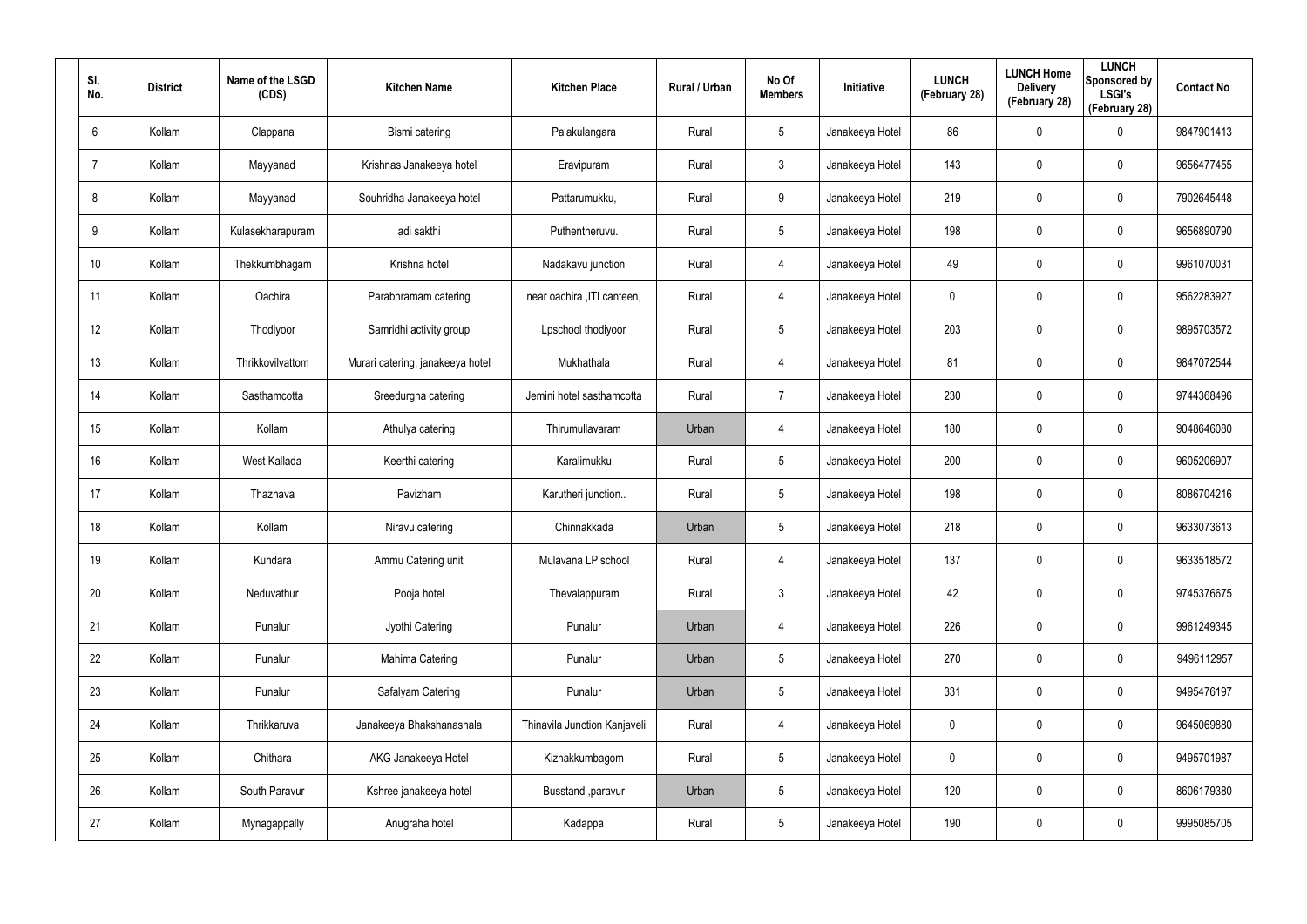|    | SI.<br>No. | <b>District</b> | Name of the LSGD<br>(CDS) | <b>Kitchen Name</b>         | <b>Kitchen Place</b>              | Rural / Urban | No Of<br><b>Members</b> | Initiative      | <b>LUNCH</b><br>(February 28) | <b>LUNCH Home</b><br><b>Delivery</b><br>(February 28) | <b>LUNCH</b><br>Sponsored by<br><b>LSGI's</b><br>(February 28) | <b>Contact No</b> |
|----|------------|-----------------|---------------------------|-----------------------------|-----------------------------------|---------------|-------------------------|-----------------|-------------------------------|-------------------------------------------------------|----------------------------------------------------------------|-------------------|
|    | 28         | Kollam          | Mandrothuruthu            | Janakeeya Bhakshanashala    | Thoombummukham                    | 121           | 4                       | Janakeeya Hotel | 79                            | 0                                                     | $\mathbf 0$                                                    | 9526648057        |
|    | 29         | Kollam          | Karungappally             | Bagya catering              | Muncipality                       | Urban         | 4                       | Janakeeya Hotel | 0                             | 0                                                     | $\pmb{0}$                                                      | 9947702130        |
|    | 30         | Kollam          | Kollam East               | Bharathlekshmi              | Vadakkevila                       | Urban         | $\mathfrak{Z}$          | Janakeeya Hotel | 348                           | $\mathbf 0$                                           | $\pmb{0}$                                                      | 9744300901        |
|    | 31         | Kollam          | Chavara                   | Harisree janakeya hotel     | Panchayath                        | Rural         | $\mathfrak{Z}$          | Janakeeya Hotel | 56                            | 0                                                     | $\pmb{0}$                                                      | 9995166343        |
|    | 32         | Kollam          | Pavithreswaram            | Kairali                     | Pavithreswaram                    | Rural         | 4                       | Janakeeya Hotel | 203                           | $\mathbf 0$                                           | $\pmb{0}$                                                      | 9605836414        |
|    | 33         | Kollam          | Veliyam                   | Kantharees                  | Panchayathu building              | Rural         | $5\phantom{.0}$         | Janakeeya Hotel | 135                           | 0                                                     | $\pmb{0}$                                                      | 9562111715        |
|    | 34         | Kollam          | Velinalloor               | Quality Janakeeya hotel     | Alummod, Velinalloor              | Rural         | 4                       | Janakeeya Hotel | 117                           | $\mathbf 0$                                           | $\pmb{0}$                                                      | 9605896303        |
|    | 35         | Kollam          | Elamadu                   | Swaruma janakeeya hotel     | Near cooperative bank,<br>Elamadu | Rural         | $\mathbf{3}$            | Janakeeya Hotel | 157                           | $\mathbf 0$                                           | 1                                                              | 8129611321        |
|    | 36         | Kollam          | Kadakkal                  | Nanma janakeeya hotel       | Kadakkal                          | Rural         | 4                       | Janakeeya Hotel | 295                           | $\mathbf 0$                                           | $\pmb{0}$                                                      | 9847936390        |
|    | 37         | Kollam          | Perayam                   | Janakeeya hotel             | Onambalam                         | Rural         | 4                       | Janakeeya Hotel | 0                             | 0                                                     | $\pmb{0}$                                                      | 9446855866        |
|    | 38         | Kollam          | Ezhukone                  | Ezhukone janakeeya hotel    | Near panchayathu office           | Rural         | $5\phantom{.0}$         | Janakeeya Hotel | 0                             | 0                                                     | $\pmb{0}$                                                      | 8086757275        |
| 80 | 39         | Kollam          | Adichanalloor             | Ruchikkoottu                | Mylakkaadu                        | Rural         | 4                       | Janakeeya Hotel | 90                            | 0                                                     | $\pmb{0}$                                                      | 8136954461        |
|    | 40         | Kollam          | Poruvazhi                 | Amma janakeeya hotel        | Poruvaxhy                         | Rural         | $5\phantom{.0}$         | Janakeeya Hotel | 150                           | 0                                                     | $\mathbf 0$                                                    | 9656421272        |
|    | 41         | Kollam          | Nilamel                   | Vanitha Janakeeya Hotel     | Nilamel                           | Rural         | 4                       | Janakeeya Hotel | 102                           | $\mathbf 0$                                           | $\pmb{0}$                                                      | 9447407264        |
|    | 42         | Kollam          | Panmana                   | SV janakeeya hotel          | Kollaka CN junction               | Rural         | $\mathbf{3}$            | Janakeeya Hotel | $\mathbf 0$                   | $\mathbf 0$                                           | $\mathbf 0$                                                    | 8113020216        |
|    | 43         | Kollam          | Ummannoor                 | Thanal                      | Nellikunnam                       | Rural         | 4                       | Janakeeya Hotel | 185                           | $\mathbf 0$                                           | $\mathbf 0$                                                    | 9656194614        |
|    | 44         | Kollam          | Kulathupuzha              | Karunya Janakeeya Hotel     | Thinkal karikkam                  | Rural         | 4                       | Janakeeya Hotel | 179                           | $\mathbf 0$                                           | $\mathbf 0$                                                    | 9048034267        |
|    | 45         | Kollam          | Kareepra                  | Kareepra janakeeya hotel    | Panchayathu office junction       | Rural         | $5\phantom{.0}$         | Janakeeya Hotel | $\mathbf 0$                   | $\mathbf 0$                                           | $\mathbf 0$                                                    | 9656783244        |
|    | 46         | Kollam          | Piravanthur               | Thanima catering unit       | Piravanthoor                      | Rural         | $5\phantom{.0}$         | Janakeeya Hotel | 159                           | $\mathbf 0$                                           | $\mathbf 0$                                                    | 9207907284        |
|    | 47         | Kollam          | Karavaloor                | Sreelekshmi Janakeeya Hotel | Karavalur                         | Rural         | $5\phantom{.0}$         | Janakeeya Hotel | 153                           | $\mathbf 0$                                           | $\mathbf 0$                                                    | 9745719860        |
|    | 48         | Kollam          | Kunnathur                 | Sneha janakeeya hotel       | Bhoothakuzhi                      | Rural         | $\mathfrak{Z}$          | Janakeeya Hotel | 220                           | 0                                                     | $\mathbf 0$                                                    | 9061504141        |
|    | 49         | Kollam          | Alayaman                  | Sreelakam Janakeeya Hotel   | Karukone                          | Rural         | 4                       | Janakeeya Hotel | 200                           | 0                                                     | $\mathsf{0}$                                                   | 8592858448        |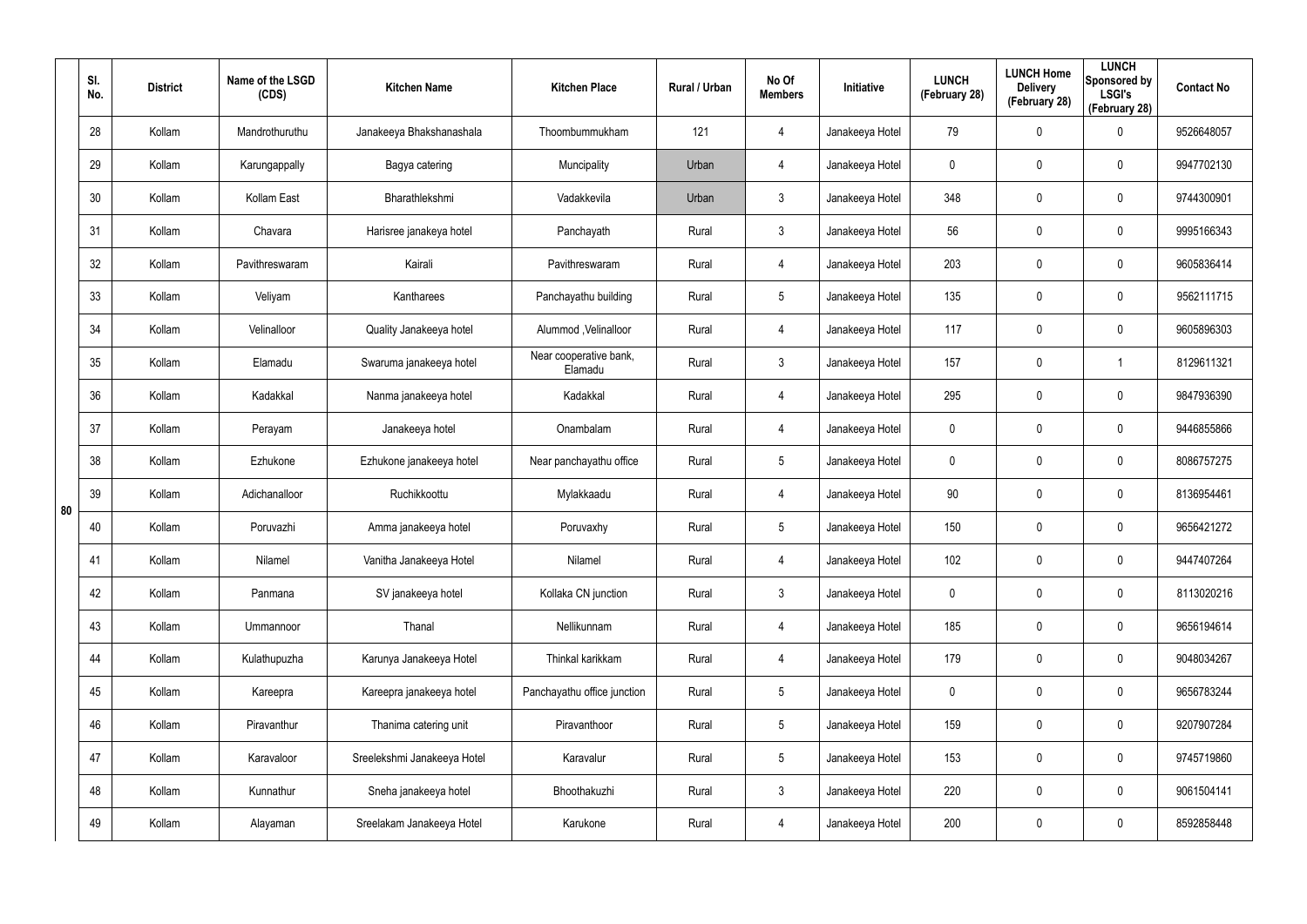| SI.<br>No. | <b>District</b> | Name of the LSGD<br>(CDS) | <b>Kitchen Name</b>                              | <b>Kitchen Place</b>                                 | Rural / Urban | No Of<br><b>Members</b> | Initiative      | <b>LUNCH</b><br>(February 28) | <b>LUNCH Home</b><br><b>Delivery</b><br>(February 28) | <b>LUNCH</b><br>Sponsored by<br><b>LSGI's</b><br>(February 28) | <b>Contact No</b> |
|------------|-----------------|---------------------------|--------------------------------------------------|------------------------------------------------------|---------------|-------------------------|-----------------|-------------------------------|-------------------------------------------------------|----------------------------------------------------------------|-------------------|
| 50         | Kollam          | Kottarakkara              | Ruchi                                            | Kottarakkara christuraj hospital<br>hospital canteen | Urban         | 5                       | Janakeeya Hotel | 176                           | 0                                                     | $\mathbf 0$                                                    | 9447997809        |
| 51         | Kollam          | Chirakkara                | Bhoomika Jh                                      | Bhajanamadam mukku                                   | Rural         | 5                       | Janakeeya Hotel | 180                           | 0                                                     | $\mathbf 0$                                                    | 9567024263        |
| 52         | Kollam          | Kalluvathukkal            | Deepam Jh                                        | Parippally                                           | Rural         | 4                       | Janakeeya Hotel | 0                             | 0                                                     | $\mathbf 0$                                                    | 8593984144        |
| 53         | Kollam          | Chirakkara                | Niram Jh                                         | Vadakkemukku ,chirakkara                             | Rural         | 4                       | Janakeeya Hotel | 120                           | 0                                                     | $\pmb{0}$                                                      | 9847286593        |
| 54         | Kollam          | Velinalloor               | Mathrika janakeeya hotel                         | Govt PHC canteen                                     | Rural         | 4                       | Janakeeya Hotel | 142                           | 0                                                     | $\pmb{0}$                                                      | 7592859804        |
| 55         | Kollam          | East Kallada              | kudumbashree janakeeya hotel                     | marthandapuram                                       | Rural         | 5                       | Janakeeya Hotel | 217                           | 0                                                     | $\mathbf 0$                                                    | 9746964557        |
| 56         | Kollam          | Anchal                    | Malu janakeeya hotel                             | Anchal, Town ward                                    | Rural         | $\mathbf{3}$            | Janakeeya Hotel | 242                           | 0                                                     | $\mathbf 0$                                                    | 9656920091        |
| 57         | Kollam          | Kummil                    | Sreebhadra janakeeya hotel                       | Thachonam                                            | Rural         | $\mathbf{3}$            | Janakeeya Hotel | 160                           | 0                                                     | $\mathbf 0$                                                    | 9846327312        |
| 58         | Kollam          | Yeroor                    | Oottupura janakeeya hotel                        | yeroor                                               | Rural         | 6                       | Janakeeya Hotel | 276                           | 0                                                     | $\mathbf 0$                                                    | 9526031467        |
| 59         | Kollam          | Nedumpana                 | Samthripthy janakeeya hotel                      | Pallimon                                             | Rural         | 4                       | Janakeeya Hotel | 86                            | 0                                                     | $\mathbf 0$                                                    | 9539780119        |
| 60         | Kollam          | Kollam                    | Ishwarya janakeeya hotel                         | Near collectorate, Thevally<br>division              | Urban         | $\mathbf{3}$            | Janakeeya Hotel | 294                           | 0                                                     | $\mathbf 0$                                                    | 8848893882        |
| 61         | Kollam          | Edamulakkal               | Sahya janakeeya hotel                            | Edamulackal                                          | Rural         | 4                       | Janakeeya Hotel | 159                           | 0                                                     | $\mathbf 0$                                                    | 7025532998        |
| 62         | Kollam          | Mylom                     | Amrutha                                          | Inchakkadu                                           | Rural         | $5\phantom{.0}$         | Janakeeya Hotel | 164                           | 0                                                     | $\mathbf 0$                                                    | 9539780965        |
| 63         | Kollam          | Thevalakkara              | Kerala Janakeeya Hotel                           | Thevalakkara                                         | Rural         | $\mathbf{3}$            | Janakeeya Hotel | 96                            | 0                                                     | $\pmb{0}$                                                      | 9847291089        |
| 64         | Kollam          | Thalavoor                 | Kudumbasheree Nadan<br>Bhakshanashala            | Pidavoor                                             | Rural         | 4                       | Janakeeya Hotel | 127                           | 0                                                     | $\mathbf 0$                                                    | 9747324839        |
| 65         | Kollam          | Vilakkudy                 | vadhanam                                         | <b>KUNNICODU</b>                                     | Rural         | $5\phantom{.0}$         | Janakeeya Hotel | 175                           | 0                                                     | $\mathbf 0$                                                    | 9526354689        |
| 66         | Kollam          | Poothakkulam              | Avani catering                                   | Poothakkulam gp                                      | Rural         | 4                       | Janakeeya Hotel | 90                            | 0                                                     | $\mathbf 0$                                                    | 9562782082        |
| 67         | Kollam          | Pathanapuram              | Pathanapuram Grama Panchayath<br>Janakeeya Hotel | Pathanapuram                                         | Rural         | 4                       | Janakeeya Hotel | 117                           | 0                                                     | $\mathbf 0$                                                    | 9061291033        |
| 68         | Kollam          | Chadayamangalam           | Real janakeeya hotel                             | Chadayamangalam                                      | Rural         | $\mathbf{3}$            | Janakeeya Hotel | 79                            | 0                                                     | $\mathbf 0$                                                    | 9562123039        |
| 69         | Kollam          | Elampalloor               | Kalavara janakeeya hotel                         | Ashupathri mukku, Kundara                            | Rural         | $5\phantom{.0}$         | Janakeeya Hotel | 361                           | 0                                                     | $\mathbf 0$                                                    | 8943182967        |
| 70         | Kollam          | Kottamkara                | Ishwarya janakeeya hotel                         | Keralapuram                                          | Rural         | $5\phantom{.0}$         | Janakeeya Hotel | 0                             | 0                                                     | $\mathbf 0$                                                    | 9747765979        |
| 71         | Kollam          | Vettikavala               | Nanma                                            | Vettikkavala                                         | Rural         | $\mathfrak{Z}$          | Janakeeya Hotel | 178                           | 0                                                     | $\mathsf{0}$                                                   | 9645070430        |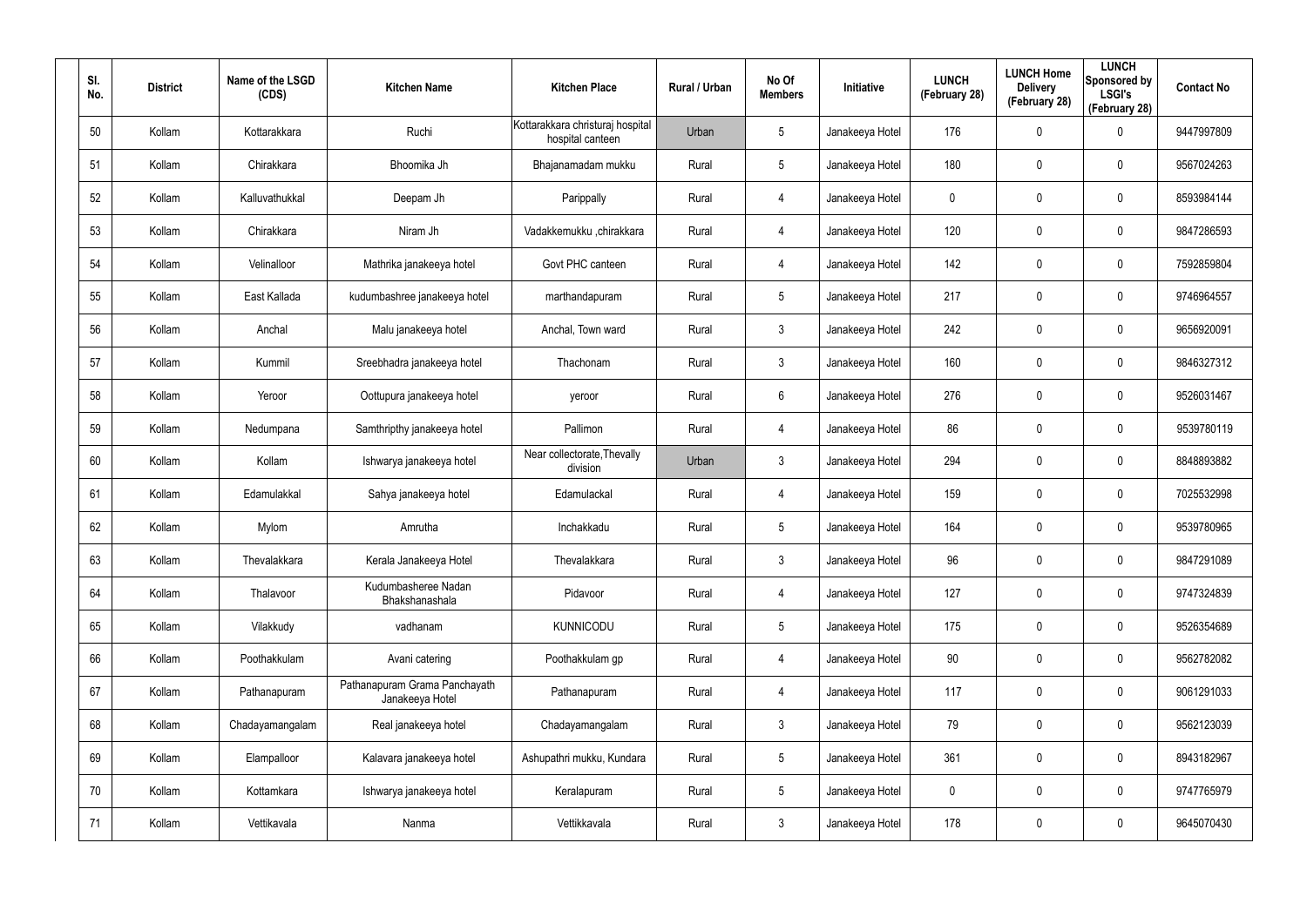|    | SI.<br>No.      | <b>District</b> | Name of the LSGD<br>(CDS) | <b>Kitchen Name</b>             | <b>Kitchen Place</b>                   | Rural / Urban | No Of<br><b>Members</b> | Initiative      | <b>LUNCH</b><br>(February 28) | <b>LUNCH Home</b><br><b>Delivery</b><br>(February 28) | <b>LUNCH</b><br>Sponsored by<br><b>LSGI's</b><br>(February 28) | <b>Contact No</b> |
|----|-----------------|-----------------|---------------------------|---------------------------------|----------------------------------------|---------------|-------------------------|-----------------|-------------------------------|-------------------------------------------------------|----------------------------------------------------------------|-------------------|
|    | 72              | Kollam          | Pooyappally               | Anaswara janakeeya hotel        | Maruthamanpally                        | Rural         | $5\phantom{.0}$         | Janakeeya Hotel | 192                           | 0                                                     | $\boldsymbol{0}$                                               | 9947289476        |
|    | 73              | Kollam          | Thenmala                  | Nanma janakeeya hotel           | Thennala                               | Rural         | $\overline{4}$          | Janakeeya Hotel | 300                           | $\mathbf 0$                                           | $\pmb{0}$                                                      | 9446274943        |
|    | 74              | Kollam          | Pattazhi                  | Suprabhatham Catering Unit      | pattazhy                               | Rural         | 4                       | Janakeeya Hotel | 0                             | $\mathbf 0$                                           | $\pmb{0}$                                                      | 9495195796        |
|    | 75              | Kollam          | Neendakara                | Darshana Janakeeya Hotel        | Puthenthura Junction                   | Rural         | $\mathbf{3}$            | Janakeeya Hotel | 0                             | 0                                                     | $\pmb{0}$                                                      | 9633106463        |
|    | 76              | Kollam          | Panayam                   | snehadeepam activity group      | Thanikkamukku                          | Rural         | $\overline{4}$          | Janakeeya Hotel | 0                             | 0                                                     | $\pmb{0}$                                                      | 8606117577        |
|    | 77              | Kollam          | Clappana                  | Vijayasree                      | Near alumpeedika junction              | Rural         | $5\phantom{.0}$         | Janakeeya Hotel | 122                           | 0                                                     | $\mathbf 0$                                                    | 9567797660        |
|    | 78              | Kollam          | Sooranad South            | Akshaya janakeeya hotel         | Patharam                               | Rural         | 4                       | Janakeeya Hotel | 290                           | 0                                                     | $\pmb{0}$                                                      | 9746919825        |
|    | 79              | Kollam          | Edamulakkal               | Deepam janakeeya hotel          | Edamulackal                            | Rural         | $\mathbf{3}$            | Janakeeya Hotel | 298                           | 0                                                     | $\mathbf 0$                                                    | 9400684494        |
|    | 80              | Kollam          | Aryankavu                 | Sevana janakeeya hotel          | Kazhuthurutty                          | Rural         | $\mathbf{3}$            | Janakeeya Hotel | 178                           | 0                                                     | $\pmb{0}$                                                      | 8921381398        |
|    | 81              | Kollam          | Pattazhi Vadakkekara      | Annapoorna                      | Kaduvathode                            | Rural         | 4                       | Janakeeya Hotel | 112                           | 0                                                     | $\mathbf 0$                                                    | 7561013776        |
|    | 82              | Kollam          | Kulasekharapuram          | Vinayaka                        | Puthiykavu                             | Rural         | 4                       | Janakeeya Hotel | 198                           | 0                                                     | $\pmb{0}$                                                      | 9947499053        |
| 82 |                 |                 |                           |                                 |                                        |               | 354                     |                 | 12166                         | $\overline{\mathbf{0}}$                               | $\vert$ 1                                                      |                   |
|    |                 | Kottayam        | Akalakkunnam              | Navaruchi                       | Chengalam                              | Rural         | $\sqrt{5}$              | Janakeeya Hotel | 155                           | 0                                                     | $\boldsymbol{0}$                                               | 9188362235        |
|    | $\overline{2}$  | Kottayam        | Arpookkara                | Niravu                          | <b>Medical College</b>                 | Rural         | 8                       | Janakeeya Hotel | 160                           | 0                                                     | $\mathbf 0$                                                    | 9744719092        |
|    | $\mathbf{3}$    | Kottayam        | Arpookkara                | Ruchi Janakeeya Hotel           | Kaippuzha mutt                         | Rural         | $\overline{4}$          | Janakeeya Hotel | 120                           | 0                                                     | $\mathbf 0$                                                    | 9847147156        |
|    | $\overline{4}$  | Kottayam        | Athirampuzha              | Hannas                          | Mannanam                               | Rural         | $\overline{4}$          | Janakeeya Hotel | 55                            | 0                                                     | $\mathbf 0$                                                    | 9496136682        |
|    | $5\overline{)}$ | Kottayam        | Ayarkunnam                | Panchami Unit                   | Near PHC Ayarkunnam                    | Rural         | $5\phantom{.0}$         | Janakeeya Hotel | 0                             | 0                                                     | $\mathbf 0$                                                    | 9744560994        |
|    | $6\overline{6}$ | Kottayam        | Aymanam                   | Bisiya                          | Aymanam panchayath hall                | Rural         | $\mathbf{3}$            | Janakeeya Hotel | 0                             | 0                                                     | $\pmb{0}$                                                      | 9544560606        |
|    | $\overline{7}$  | Kottayam        | Bharananganam             | Kudumbshree nadan bhakshanasala | Bharananganam                          | Rural         | $\mathbf{3}$            | Janakeeya Hotel | 185                           | $\mathbf 0$                                           | $\mathbf 0$                                                    | 8113827680        |
|    | 8               | Kottayam        | Changanassery             | Janakeeya Hotel                 | Near Railway station                   | Urban         | $\mathbf{3}$            | Janakeeya Hotel | 177                           | 0                                                     | $\pmb{0}$                                                      | 7560866821        |
|    | 9               | Kottayam        | Chemp                     | Thanima                         | Chemp                                  | Rural         | 4                       | Janakeeya Hotel | 0                             | 0                                                     | $\mathbf 0$                                                    | 9809940907        |
|    | 10 <sup>°</sup> | Kottayam        | Chirakkadav               | Udaya Catering Unit             | Mahatma Gandhi Town Hall,<br>Ponkunnam | Rural         | $\sqrt{5}$              | Janakeeya Hotel | 135                           | 0                                                     | $\pmb{0}$                                                      | 6282479410        |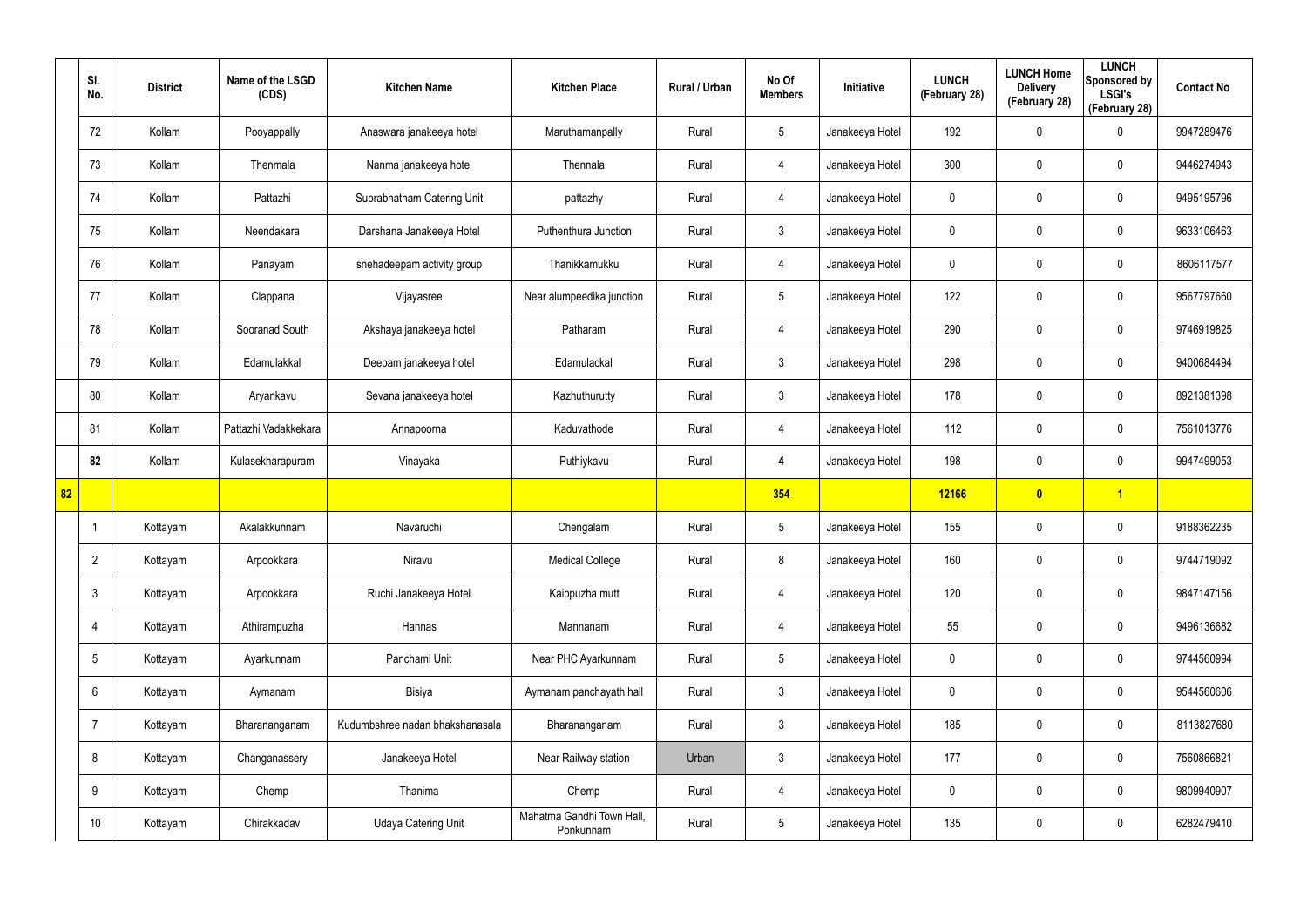| SI.<br>No.      | <b>District</b> | Name of the LSGD<br>(CDS) | <b>Kitchen Name</b>            | <b>Kitchen Place</b>               | Rural / Urban | No Of<br><b>Members</b> | Initiative      | <b>LUNCH</b><br>(February 28) | <b>LUNCH Home</b><br><b>Delivery</b><br>(February 28) | <b>LUNCH</b><br>Sponsored by<br><b>LSGI's</b><br>(February 28) | <b>Contact No</b> |
|-----------------|-----------------|---------------------------|--------------------------------|------------------------------------|---------------|-------------------------|-----------------|-------------------------------|-------------------------------------------------------|----------------------------------------------------------------|-------------------|
| 11              | Kottayam        | Chirakkadav               | Sargam                         | Thekkethu Kavala                   | Rural         | $\mathbf{3}$            | Janakeeya Hotel | 56                            | 0                                                     | $\mathbf 0$                                                    | 9656087110        |
| 12              | Kottayam        | Elikulam                  | Janakeeya Hotel Elikkulam      | Manchakuzhy                        | Rural         | $\mathbf{3}$            | Janakeeya Hotel | 97                            | 0                                                     | $\mathbf 0$                                                    | 9074768314        |
| 13              | Kottayam        | Erumeli                   | Janakeeya Hotel Erumeli        | Erumeli                            | Rural         | $\overline{4}$          | Janakeeya Hotel | 77                            | 0                                                     | $\pmb{0}$                                                      | 8078201554        |
| 14              | Kottayam        | Ettumanoor                | Gramashree cafe kudumbasree    | Nandanam auditorium,<br>Ettumanoor | Urban         | 5                       | Janakeeya Hotel | 148                           | 0                                                     | $\mathbf 0$                                                    | 9847334071        |
| 15              | Kottayam        | Kadanad                   | Thanal catering                | Kadanad                            | Rural         | 5                       | Janakeeya Hotel | 98                            | 0                                                     | $\mathbf 0$                                                    | 9048099040        |
| 16              | Kottayam        | Kadaplamattam             | Salt &pepper                   | Near Kadaplamattom CDS             | Rural         | 4                       | Janakeeya Hotel | 45                            | 24                                                    | $\mathbf 0$                                                    | 9645400860        |
| 17              | Kottayam        | Kadaplamattam             | Kadaplamattam Janakeeya Hotel  | Vayala                             | Rural         | $\overline{4}$          | Janakeeya Hotel | 68                            | 55                                                    | $\pmb{0}$                                                      | 9446804954        |
| 18              | Kottayam        | Kaduthuruthy              | Janakeeya Hotel                | Panchayath premise                 | Rural         | 6                       | Janakeeya Hotel | 94                            | 0                                                     | $\mathbf 0$                                                    | 9847166464        |
| 19              | Kottayam        | Kallara                   | Vasuki Janakeeya hotel         | Kallara                            | Rural         | $\mathbf{3}$            | Janakeeya Hotel | 68                            | $\mathbf 0$                                           | $\boldsymbol{0}$                                               | 9846103478        |
| 20              | Kottayam        | Kanakkari                 | Jesus                          | Pattithanam                        | Rural         | $5\phantom{.0}$         | Janakeeya Hotel | 138                           | $\mathbf 0$                                           | $\mathbf 0$                                                    | 9447192439        |
| 21              | Kottayam        | Kangazha                  | Sulabha                        | Pathanadu                          | Rural         | $5\phantom{.0}$         | Janakeeya Hotel | 98                            | $\pmb{0}$                                             | $\boldsymbol{0}$                                               | 9847438293        |
| 22              | Kottayam        | Kanjirapally              | Vanitha canteen                | Panchayath premise                 | Rural         | $\mathbf{3}$            | Janakeeya Hotel | 124                           | $\mathbf 0$                                           | $\mathbf 0$                                                    | 9605391868        |
| 23              | Kottayam        | Karoor                    | Unarvu janakeeya hotel         | Valavoor                           | Rural         | $5\phantom{.0}$         | Janakeeya Hotel | 164                           | $\mathbf 0$                                           | $\mathbf 0$                                                    | 8304903250        |
| 24              | Kottayam        | Karukachal                | <b>Sukrutham Catering Unit</b> | Karukachal                         | Rural         | 5                       | Janakeeya Hotel | 40                            | $\mathbf 0$                                           | $\pmb{0}$                                                      | 9847766843        |
| 25              | Kottayam        | Kidangoor                 | Janakeeya hotel                | Kidangoor Panchayath               | Rural         | $\mathbf{3}$            | Janakeeya Hotel | 88                            | $\mathbf 0$                                           | $\mathbf 0$                                                    | 9048080292        |
| 26              | Kottayam        | Kooroppada                | Achus Janakeeya Hotel          | Panchayath                         | Rural         | $\mathbf{3}$            | Janakeeya Hotel | 70                            | $\mathbf 0$                                           | $\pmb{0}$                                                      | 9778121989        |
| 27              | Kottayam        | Koottickal                | Janakeeya hotel                | Koottickal                         | Rural         | $5\phantom{.0}$         | Janakeeya Hotel | 99                            | $\mathbf 0$                                           | $\mathbf 0$                                                    | 9645219929        |
| 28              | Kottayam        | Koruthodu                 | Koruthodu Janakeeya Hotel      | Koruthodu                          | Rural         | $6\phantom{.}6$         | Janakeeya Hotel | 77                            | $\mathbf 0$                                           | $\pmb{0}$                                                      | 7510770418        |
| 29              | Kottayam        | KottayamNorth             | Alfa Canteen                   | Municipality Kottayam              | Urban         | 5                       | Janakeeya Hotel | 135                           | $\mathbf 0$                                           | $\boldsymbol{0}$                                               | 9846571923        |
| 30 <sup>°</sup> | Kottayam        | KottayamNorth             | Kerala cafe janakeeya hotel    | Choottuveli                        | Urban         | $\mathbf{3}$            | Janakeeya Hotel | 386                           | $\mathbf 0$                                           | $\pmb{0}$                                                      | 8129337294        |
| 31              | Kottayam        | KottayamNorth             | Maria Janakeeya Hotel          | Chungam                            | Urban         | 5                       | Janakeeya Hotel | 284                           | $\mathbf 0$                                           | $\boldsymbol{0}$                                               | 9744843928        |
| 32              | Kottayam        | Kuravilangadu             | kudumbashree janakeeya hotel   | kuravilangady by pass junction     | Rural         | $5\phantom{.0}$         | Janakeeya Hotel | 150                           | $\mathbf 0$                                           | $\pmb{0}$                                                      | 7559022364        |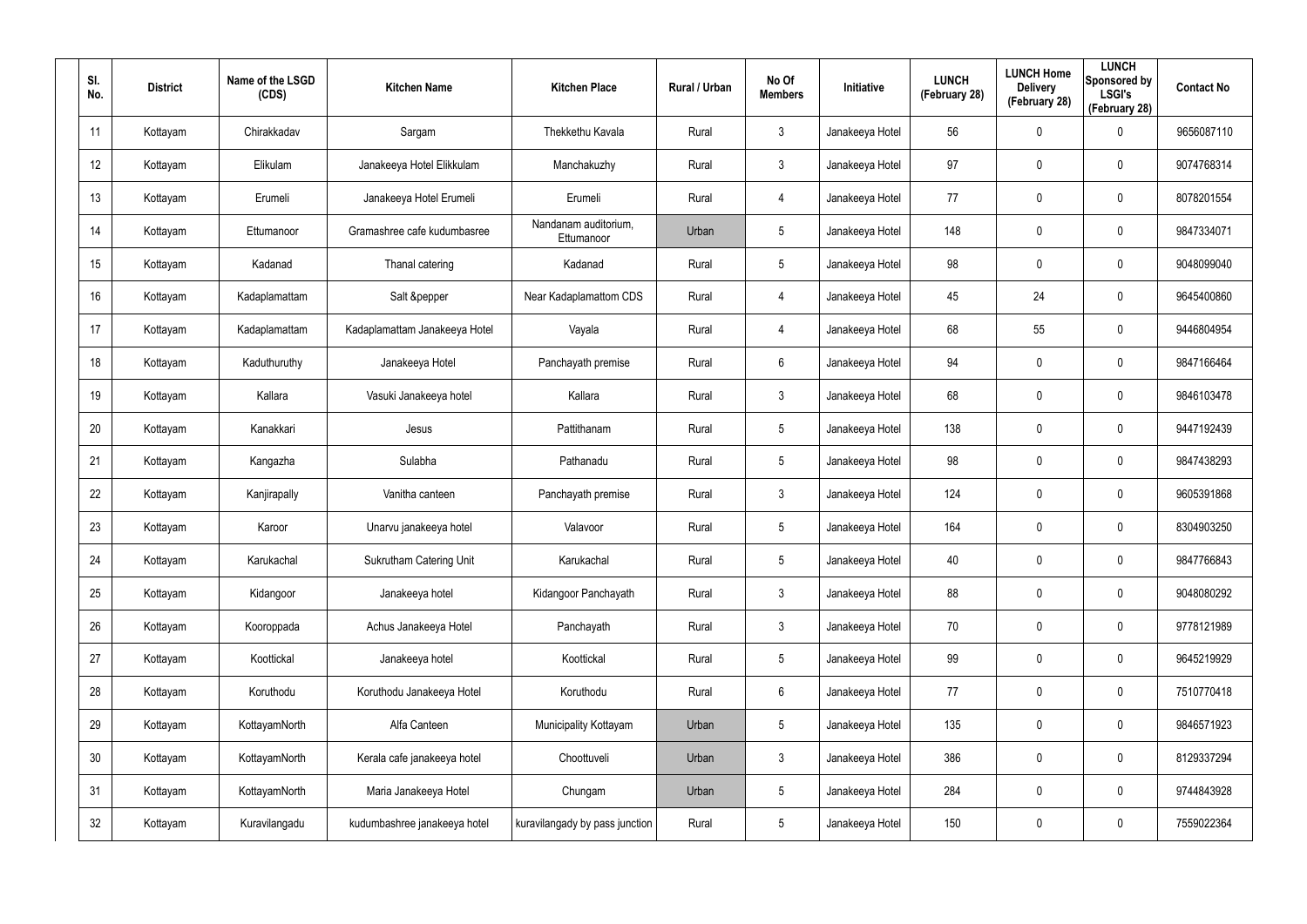|    | SI.<br>No. | <b>District</b> | Name of the LSGD<br>(CDS) | <b>Kitchen Name</b>             | <b>Kitchen Place</b>    | Rural / Urban | No Of<br><b>Members</b> | Initiative      | <b>LUNCH</b><br>(February 28) | <b>LUNCH Home</b><br><b>Delivery</b><br>(February 28) | <b>LUNCH</b><br>Sponsored by<br><b>LSGI's</b><br>(February 28) | <b>Contact No</b> |
|----|------------|-----------------|---------------------------|---------------------------------|-------------------------|---------------|-------------------------|-----------------|-------------------------------|-------------------------------------------------------|----------------------------------------------------------------|-------------------|
|    | 33         | Kottayam        | Kurichi                   | Swad Catering                   | Cheruvelippadi          | Rural         | 4                       | Janakeeya Hotel | 292                           | 0                                                     | $\mathbf 0$                                                    | 9847891917        |
|    | 34         | Kottayam        | Madappally                | SR catering                     | Mammoodu                | Rural         | 3                       | Janakeeya Hotel | 0                             | 0                                                     | $\mathbf 0$                                                    | 9747702203        |
|    | 35         | Kottayam        | Manimala                  | Vanitha canteen                 | Manimala                | Rural         | 3                       | Janakeeya Hotel | 143                           | 0                                                     | $\mathbf 0$                                                    | 9946318069        |
|    | 36         | Kottayam        | Manjoor                   | Oruma catering unit             | Kuruppanthara           | Rural         | $5\overline{)}$         | Janakeeya Hotel | 72                            | 0                                                     | $\mathbf 0$                                                    | 9349189590        |
|    | 37         | Kottayam        | Marangattupilly           | Marangattupilly Janakeeya Hotel | Marangattupilly         | Rural         | 4                       | Janakeeya Hotel | 195                           | 0                                                     | $\mathbf 0$                                                    | 9544416772        |
|    | 38         | Kottayam        | Maravanthuruth            | Changathi                       | Maravanthuruth          | Rural         | 4                       | Janakeeya Hotel | 77                            | 0                                                     | $\mathbf 0$                                                    | 9744598169        |
|    | 39         | Kottayam        | Meenachil                 | Akshaya Janakeeya hotel         | Idamattam               | Rural         | 4                       | Janakeeya Hotel | 118                           | 0                                                     | $\overline{2}$                                                 | 9747190979        |
|    | 40         | Kottayam        | Meenachil                 | Archana janakeeya Hotel         | Paika                   | Rural         | $5\overline{)}$         | Janakeeya Hotel | 187                           | 0                                                     | $\mathbf 0$                                                    | 9048759539        |
| 82 | 41         | Kottayam        | Meenadom                  | <b>Nainus</b>                   | Meenadom                | Rural         | 3                       | Janakeeya Hotel | 66                            | 0                                                     | $\mathbf 0$                                                    | 9539752801        |
|    | 42         | Kottayam        | Melukavu                  | Seenayi Cafe centre             | Melukavumattam          | Rural         | $5\overline{)}$         | Janakeeya Hotel | 0                             | 0                                                     | $\mathbf 0$                                                    | 9744546703        |
|    | 43         | Kottayam        | Moonnilav                 | Aiswarya                        | Moonnilav               | Rural         | 3                       | Janakeeya Hotel | 123                           | 0                                                     | $\mathbf 0$                                                    | 8281227689        |
|    | 44         | Kottayam        | Mulakkulam                | Janakeeya Hotel                 | Moorkkattilpadi         | Rural         | 4                       | Janakeeya Hotel | 69                            | 0                                                     | $\mathbf 0$                                                    | 9747856382        |
|    | 45         | Kottayam        | Mundakkayam               | Janakeeya Hotel Mundakkayam     | Mundakkayam             | Rural         | 6                       | Janakeeya Hotel | 99                            | 0                                                     | 0                                                              | 9495314979        |
|    | 46         | Kottayam        | Nedumkunnam               | Nanma Kudumbashree Unit         | Nedumkunnam             | Rural         | 5                       | Janakeeya Hotel | 53                            | $\pmb{0}$                                             | 1                                                              | 7306791612        |
|    | 47         | Kottayam        | Neendoor                  | Gruhasree ME Unit               | Panchayath              | Rural         | $\mathbf{3}$            | Janakeeya Hotel | 70                            | $\mathbf 0$                                           | $\mathsf{0}$                                                   | 9847756958        |
|    | 48         | Kottayam        | Njeezhoor                 | Annapoorna Janakeeya Hotel      | Panchayath              | Rural         | 4                       | Janakeeya Hotel | 125                           | $\mathbf 0$                                           | $\pmb{0}$                                                      | 9745246839        |
|    | 49         | Kottayam        | Pala                      | Angel Janakeeya Hotel           | Pala Municipality       | Urban         | $\overline{4}$          | Janakeeya Hotel | 217                           | $\mathbf 0$                                           | $\mathsf{0}$                                                   | 9745963125        |
|    | 50         | Kottayam        | Pala                      | Harithasree catering            | Chethimattam            | Urban         | $5\phantom{.0}$         | Janakeeya Hotel | 253                           | 0                                                     | $\mathsf{0}$                                                   | 9895154240        |
|    | 51         | Kottayam        | Pallickathodu             | Sangeetha                       | Pallickathodu Bus stand | Rural         | $\mathbf{3}$            | Janakeeya Hotel | 102                           | $\mathbf 0$                                           | $\mathbf 0$                                                    | 9633814381        |
|    | 52         | Kottayam        | Pampady                   | Thrupthi                        | Pampady Town            | Rural         | $5\phantom{.0}$         | Janakeeya Hotel | $\mathbf 0$                   | $\mathbf 0$                                           | $\mathsf{0}$                                                   | 9633013622        |
|    | 53         | Kottayam        | Panachikkadu              | Ruchi Canteen                   | Paruthumpara            | Rural         | $5\phantom{.0}$         | Janakeeya Hotel | 105                           | $\mathbf 0$                                           | $\mathsf{0}$                                                   | 9656411494        |
|    | 54         | Kottayam        | Parathodu                 | Janakeeya Hotel Parathodu       | Panchayath              | Rural         | 4                       | Janakeeya Hotel | 77                            | $\pmb{0}$                                             | $\pmb{0}$                                                      | 7907455541        |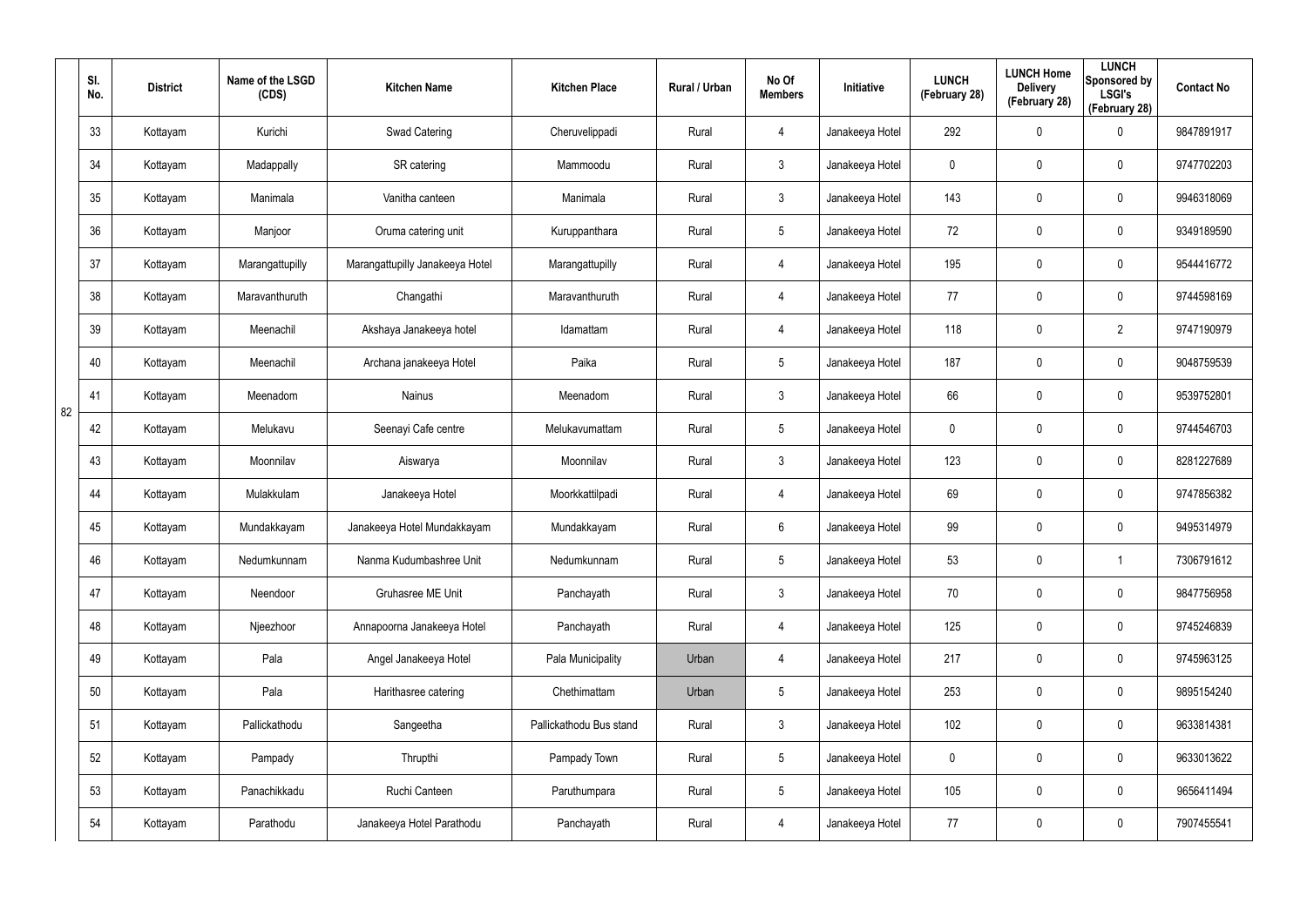| SI.<br>No. | <b>District</b> | Name of the LSGD<br>(CDS) | <b>Kitchen Name</b>                                      | <b>Kitchen Place</b>                        | Rural / Urban | No Of<br><b>Members</b> | Initiative      | <b>LUNCH</b><br>(February 28) | <b>LUNCH Home</b><br><b>Delivery</b><br>(February 28) | <b>LUNCH</b><br>Sponsored by<br><b>LSGI's</b><br>(February 28) | <b>Contact No</b> |
|------------|-----------------|---------------------------|----------------------------------------------------------|---------------------------------------------|---------------|-------------------------|-----------------|-------------------------------|-------------------------------------------------------|----------------------------------------------------------------|-------------------|
| 55         | Kottayam        | Paippadu                  | Thejus                                                   | Paippadu                                    | Rural         | $5\phantom{.0}$         | Janakeeya Hotel | 231                           | 0                                                     | $\boldsymbol{0}$                                               | 7034621426        |
| 56         | Kottayam        | Poonjar                   | Haritham                                                 | Poonjar                                     | Rural         | $5\phantom{.0}$         | Janakeeya Hotel | 98                            | 0                                                     | $\mathbf 0$                                                    | 9495235348        |
| 57         | Kottayam        | poonjar south             | Sowbhagya Janakeeya Hotel                                | poonjar south                               | Rural         | $\overline{4}$          | Janakeeya Hotel | 154                           | 0                                                     | $\pmb{0}$                                                      | 9495151799        |
| 58         | Kottayam        | Puthuppalli               | Ammaveedu                                                | Puthuppally bus stand                       | Rural         | $5\phantom{.0}$         | Janakeeya Hotel | 112                           | 0                                                     | $\pmb{0}$                                                      | 9947156548        |
| 59         | Kottayam        | Ramapuram                 | Ruchi                                                    | Ramapuram                                   | Rural         | $\overline{4}$          | Janakeeya Hotel | 394                           | 0                                                     | $\pmb{0}$                                                      | 9495107277        |
| 60         | Kottayam        | T.V.Puram                 | Vijaya Janakeeya Hotel                                   | TV Puram                                    | Rural         | $\mathbf{3}$            | Janakeeya Hotel | 0                             | 0                                                     | $\pmb{0}$                                                      | 9847614136        |
| 61         | Kottayam        | Teekkoy                   | Kairali                                                  | Vagamattom, Kallambhagam                    | Rural         | $\mathbf{3}$            | Janakeeya Hotel | 87                            | 0                                                     | $\pmb{0}$                                                      | 7025702768        |
| 62         | Kottayam        | Thalanad                  | Nanma                                                    | Muttambhagam Kavala                         | Rural         | $\mathbf{3}$            | Janakeeya Hotel | 67                            | 0                                                     | $\mathbf 0$                                                    | 9961289547        |
| 63         | Kottayam        | Thalappalam               | Ameya                                                    | Thalappalam                                 | Rural         | 4                       | Janakeeya Hotel | 106                           | 0                                                     | $\pmb{0}$                                                      | 7025932626        |
| 64         | Kottayam        | Thalayolaparambu          | kudumbashree janakeeya hotel                             | Thalayolaparambu                            | Rural         | $\mathbf{3}$            | Janakeeya Hotel | 88                            | 0                                                     | $\mathbf 0$                                                    | 7994830570        |
| 65         | Kottayam        | Thidanadu                 | Janani                                                   | Chemmlamattam                               | Rural         | $6\phantom{.}6$         | Janakeeya Hotel | 167                           | 0                                                     | 0\$                                                            | 9562695545        |
| 66         | Kottayam        | Thidanadu                 | Krishna                                                  | Near Panchayath                             | Rural         | 4                       | Janakeeya Hotel | 213                           | 0                                                     | $\mathbf 0$                                                    | 9605565960        |
| 67         | Kottayam        | Thiruvarppu               | Sreeparvathy food products                               | Illickal                                    | Rural         | $\mathbf{3}$            | Janakeeya Hotel | 147                           | $\mathbf 0$                                           | $\boldsymbol{0}$                                               | 9747289846        |
| 68         | Kottayam        | Thrikkodithanam           | Swanthanam                                               | Thrikkodithanam                             | Rural         | $5\phantom{.0}$         | Janakeeya Hotel | 75                            | $\mathbf 0$                                           | $\pmb{0}$                                                      | 7902729237        |
| 69         | Kottayam        | Udayanapuram              | Uppum Mulakum                                            | Nerekadavu                                  | Rural         | $\mathbf{3}$            | Janakeeya Hotel | 53                            | $\mathbf 0$                                           | $\mathbf 0$                                                    | 8111850728        |
| 70         | Kottayam        | Udayanapuram              | Aiswarya Activity Group                                  | Vaikom Block Panchayath                     | Rural         | $5\phantom{.0}$         | Janakeeya Hotel | 87                            | $\mathbf 0$                                           | $\mathbf 0$                                                    | 9847437286        |
| 71         | Kottayam        | Uzhavoor                  | Uzhavoor Janakeeya Hotel                                 | Uzhavoor Town                               | Rural         | 8                       | Janakeeya Hotel | 291                           | $\mathbf 0$                                           | $\mathbf 0$                                                    | 9746074266        |
| 72         | Kottayam        | Vaikom                    | <b>Chanees Eats</b>                                      | Chalapparambu                               | Urban         | $\overline{4}$          | Janakeeya Hotel | 97                            | 0                                                     | $\mathbf 0$                                                    | 9446467389        |
| 73         | Kottayam        | Vakathanam                | Padheyam                                                 | Njaliakuzhi                                 | Rural         | $6\phantom{.}6$         | Janakeeya Hotel | 175                           | 0                                                     | $\mathbf 0$                                                    | 9495010073        |
| 74         | Kottayam        | Vazhappally               | Udayam                                                   | Vazhappally                                 | Rural         | $\overline{4}$          | Janakeeya Hotel | 66                            | $\mathbf 0$                                           | $\mathsf{0}$                                                   | 9562267564        |
| 75         | Kottayam        | Vazhoor                   | Kudumbashree Canteen Unit At<br>Vazhoor Grama Panchayath | Vazhoor Grama Panchayath<br><b>Building</b> | Rural         | $5\phantom{.0}$         | Janakeeya Hotel | 0                             | 0                                                     | $\mathbf 0$                                                    | 9544717796        |
| 76         | Kottayam        | Vazhoor                   | New India                                                | Nedumavu                                    | Rural         | $\mathfrak{Z}$          | Janakeeya Hotel | 21                            | 0                                                     | $\pmb{0}$                                                      | 9744581242        |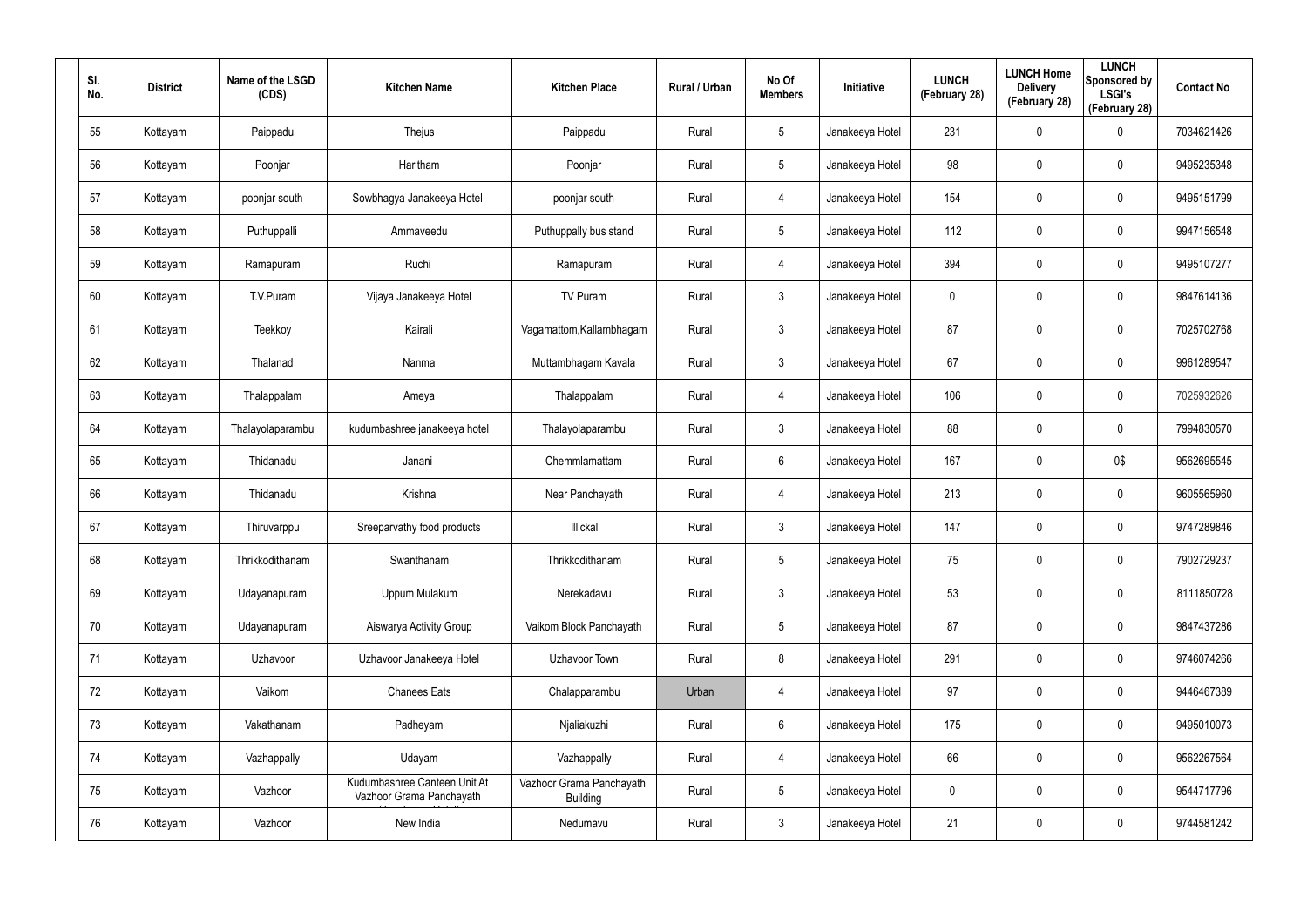|    | SI.<br>No.      | <b>District</b> | Name of the LSGD<br>(CDS) | <b>Kitchen Name</b>            | <b>Kitchen Place</b>                  | Rural / Urban | No Of<br><b>Members</b> | Initiative      | <b>LUNCH</b><br>(February 28) | <b>LUNCH Home</b><br><b>Delivery</b><br>(February 28) | <b>LUNCH</b><br>Sponsored by<br><b>LSGI's</b><br>(February 28) | <b>Contact No</b> |
|----|-----------------|-----------------|---------------------------|--------------------------------|---------------------------------------|---------------|-------------------------|-----------------|-------------------------------|-------------------------------------------------------|----------------------------------------------------------------|-------------------|
|    | 77              | Kottayam        | Vechoor                   | Treeland Annapoorna            | <b>Bund Road</b>                      | Rural         | $\mathbf{3}$            | Janakeeya Hotel | 80                            | 0                                                     | $\mathbf 0$                                                    | 8606814487        |
|    | 78              | Kottayam        | Veliyannoor               | Thanima foods                  | Veliyannoor                           | Rural         | $\mathbf{3}$            | Janakeeya Hotel | 138                           | 0                                                     | $\pmb{0}$                                                      | 9744392147        |
|    | 79              | Kottayam        | Vellavoor                 | Uppum Mulakum Janakeeya Hotel  | Panchayath premise                    | Rural         | $5\phantom{.0}$         | Janakeeya Hotel | 121                           | $\mathbf 0$                                           | $\pmb{0}$                                                      | 9188317288        |
|    | 80              | Kottayam        | Velloor                   | Puzhayoram catering            | Near Velloor cds office               | Rural         | $\overline{4}$          | Janakeeya Hotel | 102                           | 0                                                     | $\mathbf 0$                                                    | 9895522286        |
|    | 81              | Kottayam        | Vijayapuram               | Niravu                         | Iranjal                               | Rural         | $\mathbf{3}$            | Janakeeya Hotel | 276                           | $\mathbf 0$                                           | $\mathbf 0$                                                    | 9495245895        |
|    | 82              | Kottayam        | Vijayapuram               | Renown Janakeeya Hotel         | Vadavathoor                           | Rural         | $5\phantom{.0}$         | Janakeeya Hotel | 179                           | 0                                                     | $\mathbf 0$                                                    | 8606536302        |
| 82 |                 |                 |                           |                                |                                       |               | 336                     |                 | 9659                          | 79                                                    | 3 <sup>2</sup>                                                 |                   |
|    | $\mathbf 1$     | Kozhikode       | Balussery                 | Unarvu Janakeeya Hotel         | Balussery                             | Rural         | $5\phantom{.0}$         | Janakeeya Hotel | 175                           | 0                                                     | $\mathbf 0$                                                    | 95440 03929       |
|    | $\overline{2}$  | Kozhikode       | Panangad                  | Kairali Janakeeya Hotel        | Balussery mukku at KK<br>hospital     | Rural         | $\mathbf{3}$            | Janakeeya Hotel | 376                           | 0                                                     | $\pmb{0}$                                                      | 97450 85782       |
|    | $\mathbf{3}$    | Kozhikode       | Koorachundu               | Koorachundu Janakeeya hotel    | Koorachundu                           | Rural         | $\overline{4}$          | Janakeeya Hotel | 280                           | 0                                                     | $\mathbf 0$                                                    | 94967 07886       |
|    | 4               | Kozhikode       | Koorachundu               | Koottayma Janakeeya Hotel      | Kallanode                             | Rural         | $5\phantom{.0}$         | Janakeeya Hotel | 340                           | 0                                                     | $\pmb{0}$                                                      | 94967 26850       |
|    | $5\phantom{.0}$ | Kozhikode       | Kottur                    | Sneha Janakeeya Hotel          | Kottur                                | Rural         | $5\overline{)}$         | Janakeeya Hotel | 555                           | 0                                                     | $\mathbf 0$                                                    | 97456 72101       |
|    | 6               | Kozhikode       | Naduvannur                | Naduvannur Janakeeya Hotel     | Naduvannur                            | Rural         | $\overline{7}$          | Janakeeya Hotel | 326                           | 0                                                     | $\mathbf 0$                                                    | 8592-031802       |
|    | 7               | Kozhikode       | Naduvannur                | Kudumbashree Janakeeya Hotel   | Anjolimukku                           | Rural         | $\mathfrak{Z}$          | Janakeeya Hotel | 340                           | $\mathbf 0$                                           | $\mathbf 0$                                                    | 9995947043        |
|    | 8               | Kozhikode       | Ulliyeri                  | Ulliyeri Janakeeya Hotel       | Ulliyeri                              | Rural         | 4                       | Janakeeya Hotel | 345                           | 0                                                     | $\mathbf 0$                                                    | 89434 06681       |
|    | 9               | Kozhikode       | Unnikulam                 | Swad Janakeeya Hotel           | Ekarool Kaappil Road                  | Rural         | 3 <sup>1</sup>          | Janakeeya Hotel | 697                           | 0                                                     | $\mathbf 0$                                                    | 85475 75474       |
|    | 10 <sup>°</sup> | Kozhikode       | Unnikulam                 | Chaithanya Janakeeya Hotel     | Opposite unnikulam<br>gramapanchayath | Rural         | $\mathbf{3}$            | Janakeeya Hotel | 676                           | 0                                                     | $\mathbf 0$                                                    | 87141 31460       |
|    | 11              | Kozhikode       | Nanminda                  | Akshaya vanitha hotel          | Nanminda panchayath building          | Rural         | $\mathbf{3}$            | Janakeeya Hotel | 158                           | $\mathbf 0$                                           | $\mathbf 0$                                                    | 9961184212        |
|    | 12              | Kozhikode       | Thalakkulathur            | Thalakkulathur Janakeeya Hotel | Parambath                             | Rural         | $\overline{4}$          | Janakeeya Hotel | 217                           | 0                                                     | $\pmb{0}$                                                      | 7593067511        |
|    | 13              | Kozhikode       | Kakkodi                   | Kakkodi Janakeeya Hotel        | Kakkodi Bazar                         | Rural         | $\overline{7}$          | Janakeeya Hotel | 305                           | 0                                                     | $\mathbf 0$                                                    | 8943123615        |
|    | 14              | Kozhikode       | Chelannur                 | Oottupura Janakeeya Hotel      | Ambalathukulangara                    | Rural         | $\overline{7}$          | Janakeeya Hotel | 147                           | 0                                                     | $\mathbf{1}$                                                   | 9846010528        |
|    | 15              | Kozhikode       | Narikkuni                 | Amma Janakeeya Hotel           | Narikkuni                             | Rural         | $\mathfrak{Z}$          | Janakeeya Hotel | 185                           | 0                                                     | $\mathbf 0$                                                    | 9645606562        |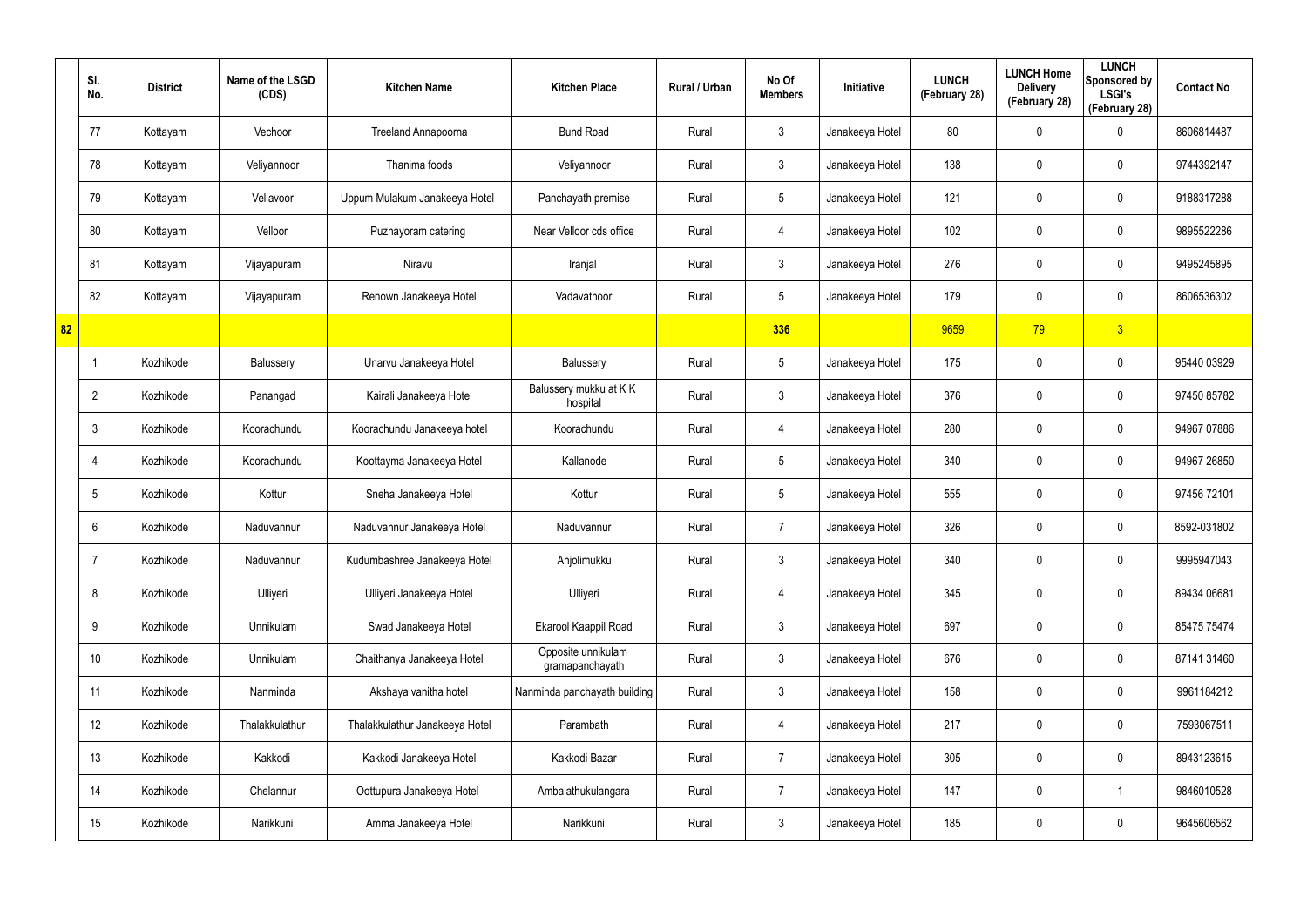| SI.<br>No. | <b>District</b> | Name of the LSGD<br>(CDS) | <b>Kitchen Name</b>                      | <b>Kitchen Place</b>      | Rural / Urban | No Of<br><b>Members</b> | Initiative      | <b>LUNCH</b><br>(February 28) | <b>LUNCH Home</b><br><b>Delivery</b><br>(February 28) | <b>LUNCH</b><br>Sponsored by<br><b>LSGI's</b><br>(February 28) | <b>Contact No</b> |
|------------|-----------------|---------------------------|------------------------------------------|---------------------------|---------------|-------------------------|-----------------|-------------------------------|-------------------------------------------------------|----------------------------------------------------------------|-------------------|
| 16         | Kozhikode       | Kakkoor                   | Janakeeya Hotel Kakkoor                  | Kakkoor                   | Rural         | $5\phantom{.0}$         | Janakeeya Hotel | 115                           | 0                                                     | 0                                                              | 8592050112        |
| 17         | Kozhikode       | Koduvally                 | Sadhya Janakeeya Hotel                   | G M L P School, Koduvally | Urban         | $5\phantom{.0}$         | Janakeeya Hotel | 548                           | $\boldsymbol{0}$                                      | $\mathbf 0$                                                    | 8593898831        |
| 18         | Kozhikode       | Koduvally                 | KKN Janakeeya Hotel Koduvally            | Nellamkandi               | Urban         | $\mathfrak{Z}$          | Janakeeya Hotel | 182                           | 0                                                     | $\mathbf 0$                                                    | 9847650894        |
| 19         | Kozhikode       | Koduvally                 | Swad Janakeeya Hotel                     | Manipuram                 | Urban         | $5\phantom{.0}$         | Janakeeya Hotel | 293                           | 0                                                     | $\mathbf 0$                                                    | 9946991995        |
| 20         | Kozhikode       | Madavoor                  | Madavoor Janakeeya Hotel                 | Near madavoor panchayath  | Rural         | $5\overline{)}$         | Janakeeya Hotel | 198                           | 0                                                     | $\mathbf 0$                                                    | 8547590842        |
| 21         | Kozhikode       | Omasseri                  | Annapoornna Janakeeya Hotel              | Omasseri                  | Rural         | $\overline{4}$          | Janakeeya Hotel | 278                           | 0                                                     | $\mathbf 0$                                                    | 9605102599        |
| 22         | Kozhikode       | Puthuppadi                | Ruchi Janakeeya Hotel                    | Puthupadi                 | Rural         | $5\overline{)}$         | Janakeeya Hotel | 300                           | 0                                                     | 0                                                              | 7909113114        |
| 23         | Kozhikode       | Kizhakkoth                | Swad Janakeeya Hotel                     | Mariveettilthazham        | Rural         | $\overline{4}$          | Janakeeya Hotel | 148                           | 0                                                     | 0                                                              | 9847086665        |
| 24         | Kozhikode       | Thamarassery              | Pavithram Janakeeya hotel                | Thamarassery old stand    | Rural         | 6                       | Janakeeya Hotel | 354                           | 0                                                     | 0                                                              | 9048389661        |
| 25         | Kozhikode       | Kodenchery                | Kairali Janakeeya Hotel                  | Kodenchery                | Rural         | $\overline{4}$          | Janakeeya Hotel | 205                           | 0                                                     | 0                                                              | 9446037829        |
| 26         | Kozhikode       | Koodaranji                | Ruchikkoot Janakeeya Hotel               | Koodaranji                | Rural         | 6                       | Janakeeya Hotel | 285                           | 0                                                     | 0                                                              | 9496439278        |
| 27         | Kozhikode       | Thiruvambadi              | Pulari Janakeeya Hotel                   | Thondimmal                | Rural         | $5\overline{)}$         | Janakeeya Hotel | 137                           | 0                                                     | 0                                                              | 7034264232        |
| 28         | Kozhikode       | Kattippara                | Ruchi Janakeeya Hotel                    | Chamal                    | Rural         | 6                       | Janakeeya Hotel | 140                           | $\boldsymbol{0}$                                      | 0                                                              | 7591974045        |
| 29         | Kozhikode       | Koyilandy North           | Naveena canteen                          | Near new bus stand        | Urban         | $\overline{7}$          | Janakeeya Hotel | 693                           | $\pmb{0}$                                             | 0                                                              | 9544185262        |
| 30         | Kozhikode       | Koyilandy North           | Koyilandi Nagarasabha Janakeeya<br>Hotel | Near Kollamchira          | Urban         | 10                      | Janakeeya Hotel | 388                           | $\boldsymbol{0}$                                      | $\pmb{0}$                                                      | 8943191728        |
| 31         | Kozhikode       | Koyilandi South           | Snehadeepam Janakeeya Hotel              | Muthambi                  | Urban         | $6\overline{6}$         | Janakeeya Hotel | $\mathbf 0$                   | $\pmb{0}$                                             | $\pmb{0}$                                                      | 9188198658        |
| 32         | Kozhikode       | Koyilandi South           | Kudumbashree Janakeeya Hotel             | Koyilandi Market          | Urban         | $\mathbf{3}$            | Janakeeya Hotel | 297                           | $\boldsymbol{0}$                                      | $\pmb{0}$                                                      | 9544185262        |
| 33         | Kozhikode       | Chengottukavu             | Amma Janakeeya Hotel                     | Edakkulam                 | Rural         | $5\phantom{.0}$         | Janakeeya Hotel | 150                           | $\pmb{0}$                                             | 0                                                              | 9048235785        |
| 34         | Kozhikode       | Atholi                    | Atholi Janakeeya Hotel                   | Kodassery                 | Rural         | $\overline{4}$          | Janakeeya Hotel | $\mathbf 0$                   | $\pmb{0}$                                             | 0                                                              | 9072499251        |
| 35         | Kozhikode       | Moodadi                   | Ruchi Janakeeya Hotel                    | Moodadi                   | Rural         | $5\phantom{.0}$         | Janakeeya Hotel | 256                           | $\pmb{0}$                                             | 0                                                              | 8281226403        |
| 36         | Kozhikode       | Chemancheri               | Annapoornna Janakeeya Hotel              | Pookkad                   | Rural         | $5\phantom{.0}$         | Janakeeya Hotel | 200                           | $\pmb{0}$                                             |                                                                | 9048235785        |
| 37         | Kozhikode       | Arikkulam                 | Thanima Janakeeya Hotel                  | Kurudimukku               | Rural         | 4                       | Janakeeya Hotel | 174                           | $\pmb{0}$                                             |                                                                | 9645137125        |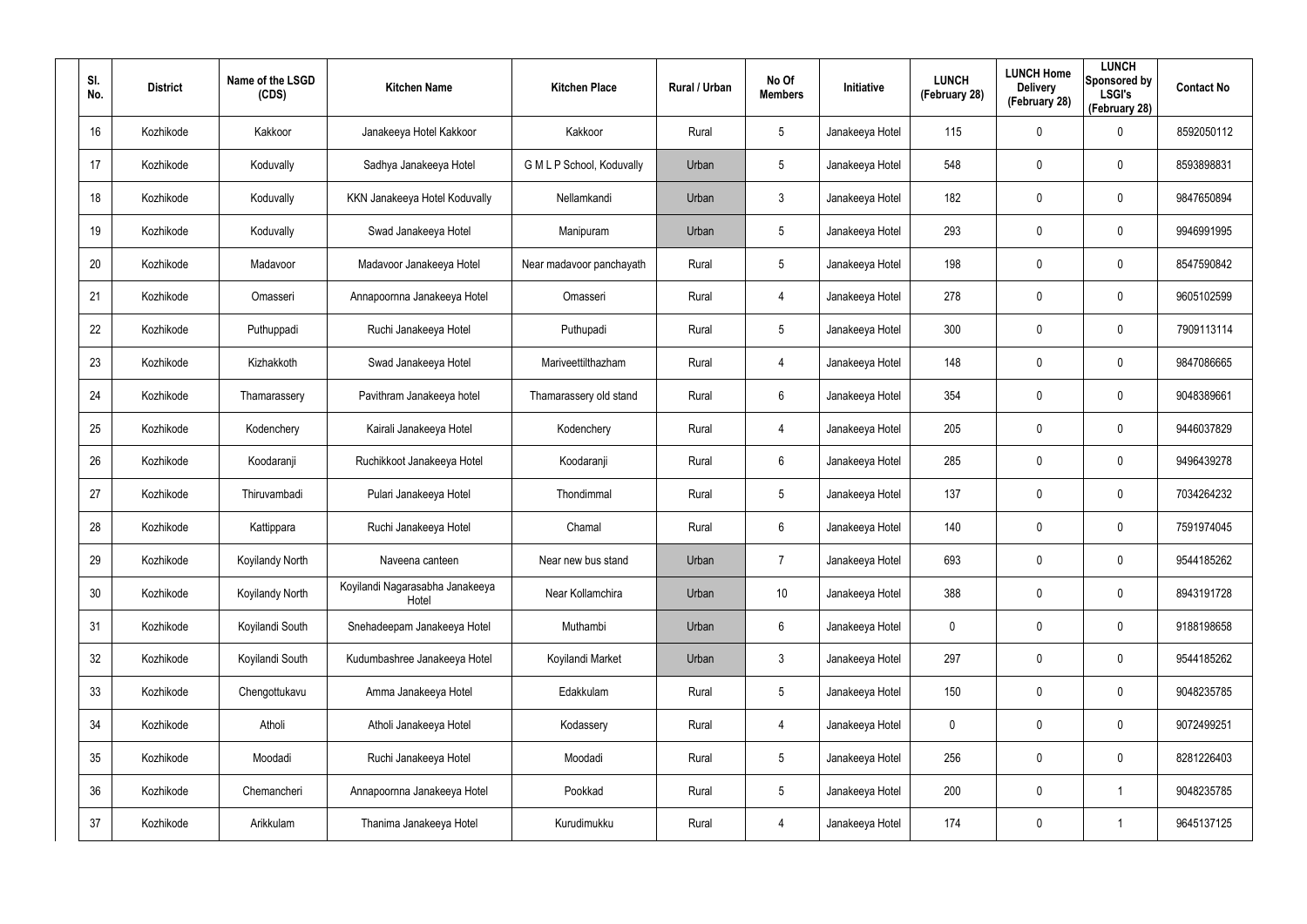|     | SI.<br>No. | <b>District</b> | Name of the LSGD<br>(CDS) | <b>Kitchen Name</b>        | <b>Kitchen Place</b>                        | Rural / Urban | No Of<br><b>Members</b> | Initiative      | <b>LUNCH</b><br>(February 28) | <b>LUNCH Home</b><br><b>Delivery</b><br>(February 28) | <b>LUNCH</b><br>Sponsored by<br><b>LSGI's</b><br>(February 28) | <b>Contact No</b> |
|-----|------------|-----------------|---------------------------|----------------------------|---------------------------------------------|---------------|-------------------------|-----------------|-------------------------------|-------------------------------------------------------|----------------------------------------------------------------|-------------------|
|     | 38         | Kozhikode       | Arikkulam                 | Ruchiyidam Janakeeya Hotel | Arikkulam                                   | Rural         | $\overline{4}$          | Janakeeya Hotel | 75                            | 0                                                     | $\mathbf 0$                                                    | 9048410803        |
|     | 39         | Kozhikode       | Kozhikode Central.        | Ruchikkoott                | <b>District Veterinary Hospital</b>         | Urban         | $\mathbf{3}$            | Janakeeya Hotel | 0                             | 0                                                     | $\mathbf 0$                                                    | 7025774213        |
|     | 40         | Kozhikode       | Kozhikode Central         | Sneha Ruchikkoott          | Mankavu                                     | Urban         | $\overline{4}$          | Janakeeya Hotel | 343                           | 65                                                    | $\mathbf 0$                                                    | 8921995031        |
|     | 41         | Kozhikode       | Kozhikode Central         | Tripthi Janakeeya Hotel    | Near AMLP School,<br>Moozhikkal             | Urban         | $\mathbf{3}$            | Janakeeya Hotel | 718                           | 141                                                   | $\mathbf 0$                                                    | 8129200288        |
|     | 42         | Kozhikode       | Kozhikode Central         | New Ganesh                 | Kovoor, near library                        | Urban         | $5\phantom{.0}$         | Janakeeya Hotel | 980                           | 105                                                   | $\mathbf 0$                                                    | 9349123701        |
|     | 43         | Kozhikode       | Kozhikode Central         | Ruchippura Janakeeya Hotel | Near Focus mall, New bus<br>stand Kozhikode | Urban         | $\mathbf{3}$            | Janakeeya Hotel | 1168                          | 0                                                     | $\mathbf 0$                                                    | 9605602806        |
|     | 44         | Kozhikode       | Kozhikode Central         | Souparnika Janakeeya Hotel | Medical college near chest<br>hospital      | Urban         | 6                       | Janakeeya Hotel | 0                             | 0                                                     | $\mathbf 0$                                                    | 8281709784        |
|     | 45         | Kozhikode       | Kozhikode North           | Udayam kudumbasree canteen | Thadambattuthazham                          | Urban         | $5\phantom{.0}$         | Janakeeya Hotel | 500                           | 54                                                    | $\mathbf 0$                                                    | 7736850096        |
|     | 46         | Kozhikode       | Kozhikode North           | Ruchi                      | Elathoor, Chettikulam                       | Urban         | $\overline{4}$          | Janakeeya Hotel | 320                           | 0                                                     | $\mathbf 0$                                                    | 9947743713        |
|     | 47         | Kozhikode       | Kozhikode North           | Tasty Janakeeya Hotel      | Butt road                                   | Urban         | $5\overline{)}$         | Janakeeya Hotel | 580                           | 50                                                    | $\mathbf 0$                                                    | 9074462795        |
|     | 48         | Kozhikode       | Kozhikode North           | Oruma                      | Eranjikkal                                  | Urban         | $\overline{4}$          | Janakeeya Hotel | 386                           | 26                                                    | $\mathbf 0$                                                    |                   |
|     | 49         | Kozhikode       | Feroke                    | Ruchi vanitha mess         | <b>Feroke Muncipality</b>                   | Urban         | 7                       | Janakeeya Hotel | 214                           | 0                                                     | $\mathbf 0$                                                    | 9544468026        |
|     | 50         | Kozhikode       | Feroke                    | Mithra Janakeeya Hotel     | Ambalangadi                                 | Urban         | $5\phantom{.0}$         | Janakeeya Hotel | 353                           | 0                                                     | $\mathbf 0$                                                    | 9847657229        |
|     | 51         | Kozhikode       | Feroke                    | Chemmeen Janakeeya Hotel   | Karuvanthuruthi                             | Urban         | $\overline{4}$          | Janakeeya Hotel | 290                           | $\mathbf 0$                                           | $\pmb{0}$                                                      | 9747265293        |
|     | 52         | Kozhikode       | Ramanattukara             | Tasty catering unit        | Ramanattukara                               | Urban         | $6\phantom{.}6$         | Janakeeya Hotel | 402                           | $\mathbf 0$                                           | $\mathbf 0$                                                    | 9961004004        |
| 106 | 53         | Kozhikode       | KozhikodeSouth            | Ushass cattering           | Meenchantha school                          | Urban         | $5\phantom{.0}$         | Janakeeya Hotel | 500                           | $\mathbf 0$                                           | $\mathbf 0$                                                    | 9645629224        |
|     | 54         | Kozhikode       | Kozhikode South           | Oruma                      | Naduvattam                                  | Urban         | $\overline{4}$          | Janakeeya Hotel | 303                           | $\mathbf 0$                                           | $\mathbf 0$                                                    | 9747405960        |
|     | 55         | Kozhikode       | Kozhikode South           | Ruchi Janakeeya Hotel      | Kundayithode                                | Urban         | $5\phantom{.0}$         | Janakeeya Hotel | 552                           | 0                                                     | $\pmb{0}$                                                      | 9526521036        |
|     | 56         | Kozhikode       | Kozhikode South           | Five star                  | Palayam                                     | Urban         | 4                       | Janakeeya Hotel | 0                             | 0                                                     | $\mathbf 0$                                                    | 9744307041        |
|     | 57         | Kozhikode       | Olavanna                  | Kailamadam Janakeeya Hotel | Pantheerankavu bypass                       | Rural         | $6\phantom{.}$          | Janakeeya Hotel | 333                           | 137                                                   | $\pmb{0}$                                                      | 9526123535        |
|     | 58         | Kozhikode       | Olavanna                  | Snehitha Janakeeya Hotel   | Kunnathupalam                               | Rural         | $6\phantom{.}$          | Janakeeya Hotel | 304                           | 169                                                   | $\pmb{0}$                                                      | 9072771905        |
|     | 59         | Kozhikode       | Kadalundi                 | Kadambhari Janakeeya Hotel | Mannoor valavil                             | Rural         | $6\phantom{.}$          | Janakeeya Hotel | 0                             | 0                                                     | $\pmb{0}$                                                      | 9349923675        |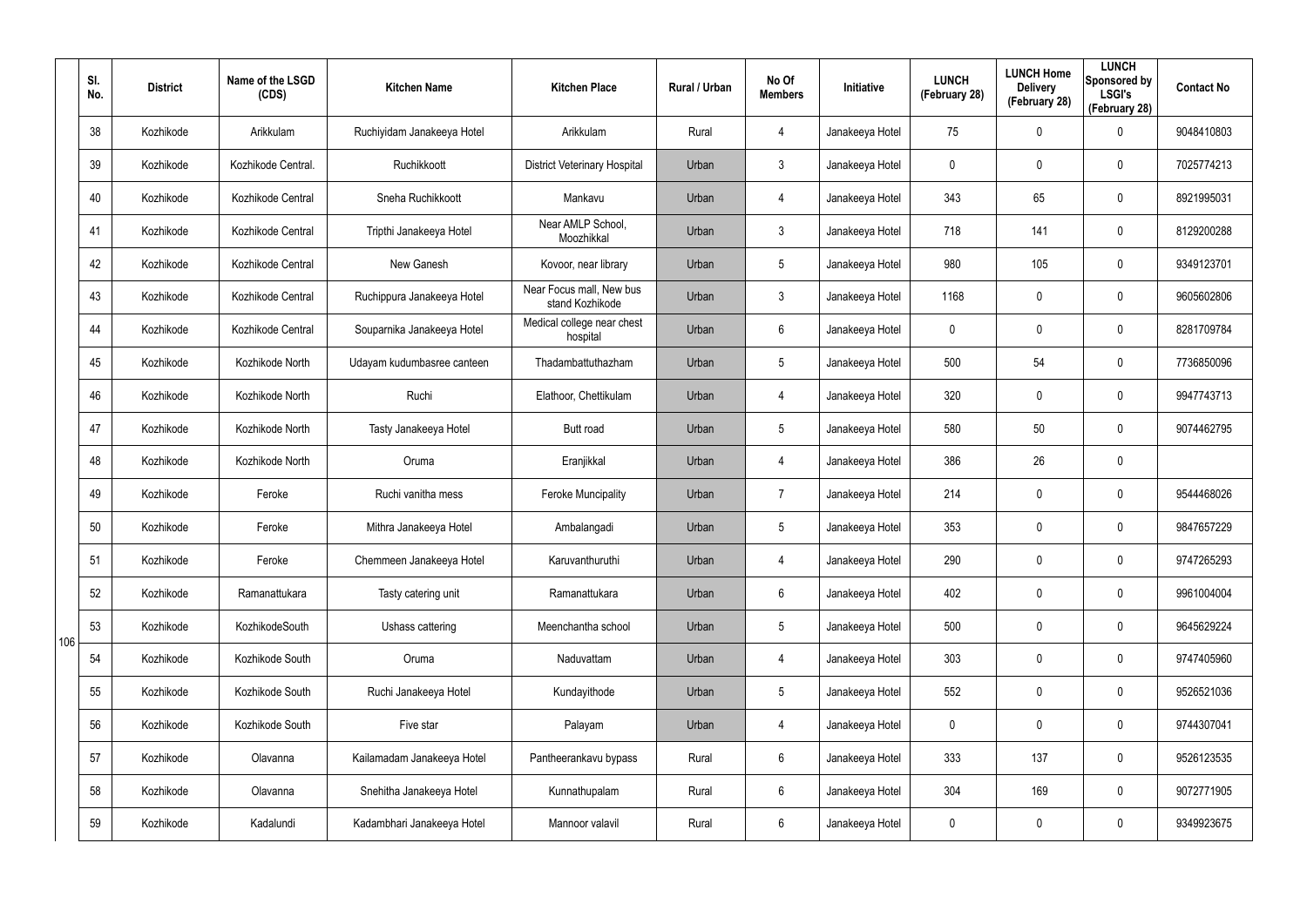| SI.<br>No. | <b>District</b> | Name of the LSGD<br>(CDS) | <b>Kitchen Name</b>                       | <b>Kitchen Place</b>               | Rural / Urban | No Of<br><b>Members</b> | <b>Initiative</b> | <b>LUNCH</b><br>(February 28) | <b>LUNCH Home</b><br><b>Delivery</b><br>(February 28) | <b>LUNCH</b><br>Sponsored by<br><b>LSGI's</b><br>(February 28) | <b>Contact No</b> |
|------------|-----------------|---------------------------|-------------------------------------------|------------------------------------|---------------|-------------------------|-------------------|-------------------------------|-------------------------------------------------------|----------------------------------------------------------------|-------------------|
| 60         | Kozhikode       | Mukkam                    | Mukkam Friends Janakeeya hotel            | Mukkam                             | Urban         | 4                       | Janakeeya Hotel   | 466                           | 0                                                     | $\mathbf 0$                                                    | 9497215604        |
| 61         | Kozhikode       | Mukkam                    | Oottupura Janakeeya Hotel                 | Manassery                          | Urban         | 4                       | Janakeeya Hotel   | 402                           | 0                                                     | $\mathbf 0$                                                    | 9645563417        |
| 62         | Kozhikode       | Chathamangalam            | Prakruthi                                 | Chathamangalam vipanana<br>kendram | Rural         | $5\phantom{.0}$         | Janakeeya Hotel   | 80                            | 0                                                     | $\mathbf 0$                                                    | 9745828787        |
| 63         | Kozhikode       | Chathamangalam            | Oruma                                     | Milk society                       | Rural         | $5\phantom{.0}$         | Janakeeya Hotel   | 97                            | 0                                                     | $\mathbf 0$                                                    | 9847872378        |
| 64         | Kozhikode       | Perumanna                 | Thushara Janakeeya Hotel                  | Vallikkunnu                        | Rural         | $5\phantom{.0}$         | Janakeeya Hotel   | 189                           | 0                                                     | $\mathbf 0$                                                    | 8113873612        |
| 65         | Kozhikode       | Kodiyathur                | Kanivu                                    | Eranjimavu                         | Rural         | 4                       | Janakeeya Hotel   | 176                           | 0                                                     | $\mathbf 0$                                                    | 9048094053        |
| 66         | Kozhikode       | Karassery                 | Karassery CDS Janakeeya Hotel             | Near karassery panchayath          | Rural         | 4                       | Janakeeya Hotel   | 226                           | 0                                                     | $\mathbf 0$                                                    | 9645120636        |
| 67         | Kozhikode       | Kuruvattoor               | Nanma Janakeeya Hotel                     | Payambra                           | Rural         | 4                       | Janakeeya Hotel   | 123                           | 0                                                     | $\mathbf 0$                                                    | 8547413299        |
| 68         | Kozhikode       | Mavoor                    | Koottayma Janakeeya Hotel                 | Mavoor                             | Rural         | 4                       | Janakeeya Hotel   | 344                           | 0                                                     | $\mathbf 0$                                                    | 9961856227        |
| 69         | Kozhikode       | Peruvayal                 | Tripthi Janakeeya Hotel                   | Velliparambu                       | Rural         | $5\overline{)}$         | Janakeeya Hotel   | 112                           | 0                                                     | $\mathbf 0$                                                    | 6238723687        |
| 70         | Kozhikode       | Kuttiadi                  | Janakeeya Hotel                           | Kuttiadi Town                      | Rural         | 9                       | Janakeeya Hotel   | 269                           | 0                                                     | $\mathbf 0$                                                    | 8606099575        |
| 71         | Kozhikode       | Kavilumpara               | Kavilumpara panchayath Janakeeya<br>Hotel | Thottilpalam                       | Rural         | 4                       | Janakeeya Hotel   | 323                           | 0                                                     | $\mathbf 0$                                                    | 8157900256        |
| 72         | Kozhikode       | Maruthonkara              | Thanima Janakeeya Hotel                   | Adukkath                           | Rural         | $5\overline{)}$         | Janakeeya Hotel   | 301                           | $\mathbf 0$                                           | $\mathbf 0$                                                    | 9846974198        |
| 73         | Kozhikode       | Velom                     | Samridhi                                  | Kallumpuram - Theekkuni            | Rural         | $5\phantom{.0}$         | Janakeeya Hotel   | 185                           | $\mathbf 0$                                           | $\mathfrak{Z}$                                                 | 9846813401        |
| 74         | Kozhikode       | Kunnummal                 | Ruchi Janakeeya Hotel                     | Kakkattil                          | Rural         | $5\phantom{.0}$         | Janakeeya Hotel   | 288                           | 0                                                     | $\mathbf 0$                                                    | 9605800608        |
| 75         | Kozhikode       | Naripatta                 | Sthree sakthi Janakeeya Hotel             | Kaiveli                            | Rural         | $5\phantom{.0}$         | Janakeeya Hotel   | 100                           | 0                                                     | $\mathbf 0$                                                    | 9645339232        |
| 76         | Kozhikode       | Kayakkodi                 | Samridhi Janakeeya Hotel                  | Kayakkodi                          | Rural         | $5\phantom{.0}$         | Janakeeya Hotel   | 220                           | 0                                                     | $\mathbf 0$                                                    | 9495587551        |
| 77         | Kozhikode       | Thurayur                  | Cds coffee house                          | Thurayur                           | Rural         | $5\phantom{.0}$         | Janakeeya Hotel   | 208                           | 0                                                     | $\mathbf 0$                                                    | 9048028293        |
| 78         | Kozhikode       | Payyoli                   | Mithra                                    | Payyoli Municipality               | Urban         | $5\phantom{.0}$         | Janakeeya Hotel   | 150                           | 0                                                     | $\mathbf 0$                                                    | 8606505900        |
| 79         | Kozhikode       | Meppayur                  | Ruchi canteen                             | Meppayur                           | Rural         | $5\phantom{.0}$         | Janakeeya Hotel   | 281                           | 0                                                     | $\mathbf 0$                                                    | 9447469729        |
| 80         | Kozhikode       | Thikkodi                  | Kaippunnyam Janakeeya Hotel               | Thikkodi                           | Rural         | $5\phantom{.0}$         | Janakeeya Hotel   | 160                           | 0                                                     | $\mathbf 0$                                                    | 9526071250        |
| 81         | Kozhikode       | Keezhariyur               | Tripthi Janakeeya Hotel                   | Arayanattu para                    | Rural         | 8                       | Janakeeya Hotel   | 280                           | 0                                                     | $\mathbf 0$                                                    | 8592834034        |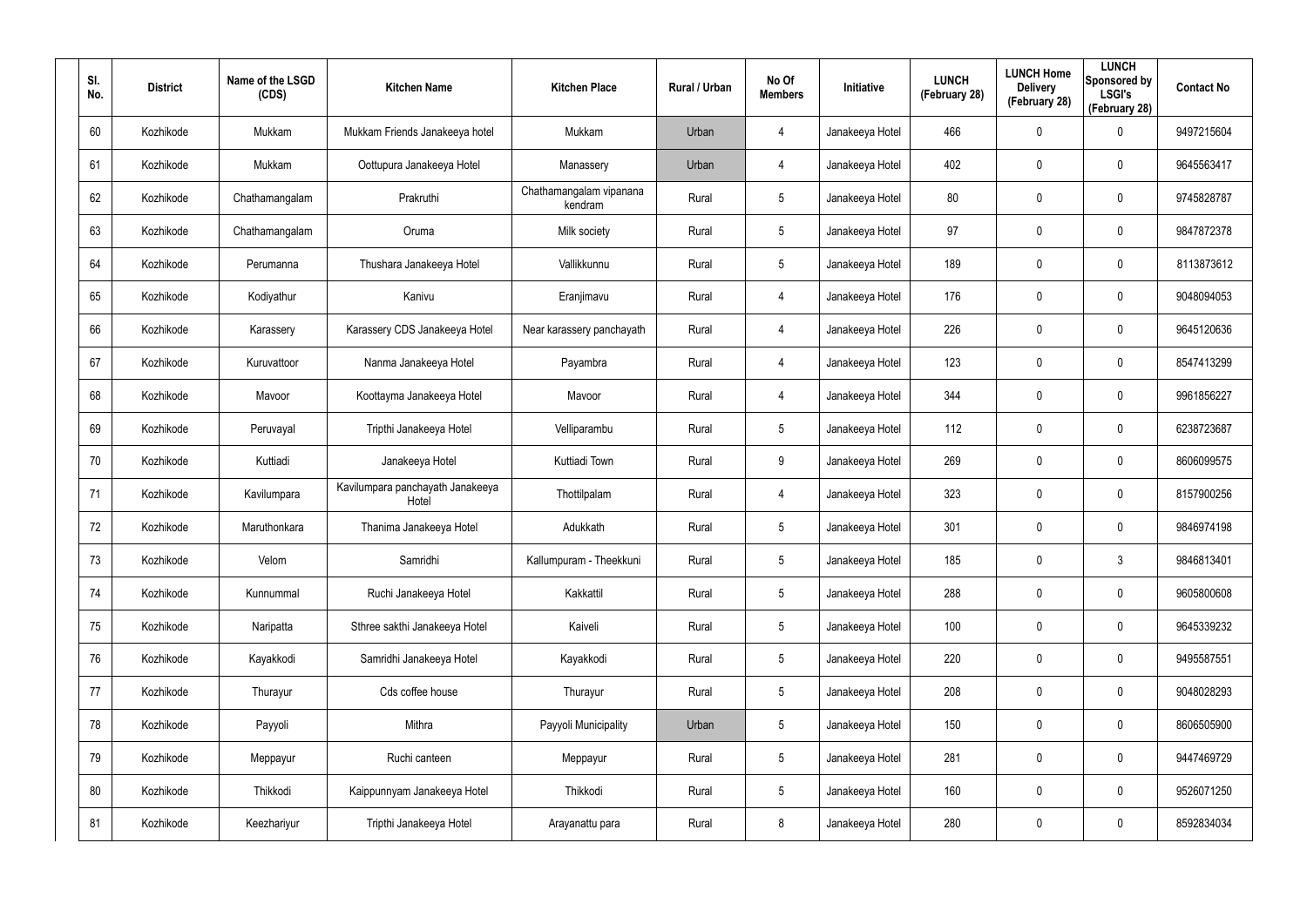| SI.<br>No. | <b>District</b> | Name of the LSGD<br>(CDS) | <b>Kitchen Name</b>                                  | <b>Kitchen Place</b>                               | Rural / Urban | No Of<br><b>Members</b> | Initiative      | <b>LUNCH</b><br>(February 28) | <b>LUNCH Home</b><br><b>Delivery</b><br>(February 28) | <b>LUNCH</b><br>Sponsored by<br><b>LSGI's</b><br>(February 28) | <b>Contact No</b> |
|------------|-----------------|---------------------------|------------------------------------------------------|----------------------------------------------------|---------------|-------------------------|-----------------|-------------------------------|-------------------------------------------------------|----------------------------------------------------------------|-------------------|
| 82         | Kozhikode       | Chakkittappara            | Chakkittapara cds Hotel                              | Chakkittapara CDS                                  | Rural         | $\mathbf{3}$            | Janakeeya Hotel | 271                           | 0                                                     | $\mathbf 0$                                                    | 9526881089        |
| 83         | Kozhikode       | Cheruvannur               | Vanitha canteen                                      | near cheruvannur panchayath<br>office, Cheruvannur | Rural         | $5\overline{)}$         | Janakeeya Hotel | 146                           | 0                                                     | $\mathbf 0$                                                    | 9400676505        |
| 84         | Kozhikode       | Koothali                  | Salkara stationary cum Coffee house<br>and photostat | Near Koothali panchayath<br>office                 | Rural         | 6                       | Janakeeya Hotel | 134                           | 0                                                     | $\mathbf 0$                                                    | 9847642496        |
| 85         | Kozhikode       | Changaroth                | Changorath Janakeeya Hotel                           | Near Vadakkumbad HSS                               | Rural         | $5\overline{)}$         | Janakeeya Hotel | 202                           | 0                                                     | $\mathbf 0$                                                    | 9747353283        |
| 86         | Kozhikode       | Perambra                  | Perambra Janakeeya Hotel                             | Perambra                                           | Rural         | 4                       | Janakeeya Hotel | 321                           | 0                                                     | $\mathbf 0$                                                    | 6238677483        |
| 87         | Kozhikode       | Kayanna                   | Kudumbashree Janakeeya Hotel<br>Kayanna              | Kayanna Bazar                                      | Rural         | $\mathbf{3}$            | Janakeeya Hotel | 45                            | 0                                                     | $\mathbf 0$                                                    | 9496130121        |
| 88         | Kozhikode       | Nochad                    | Kudumbashree Janakeeya Hotel                         | Muliyangal                                         | Rural         | $5\phantom{.0}$         | Janakeeya Hotel | 138                           | 0                                                     | $\mathbf 0$                                                    | 7034944936        |
| 89         | Kozhikode       | Nochad                    | Kudumbashree Janakeeya Hotel                         | Kalpathur                                          | Rural         | $5\phantom{.0}$         | Janakeeya Hotel | 190                           | 0                                                     | $\mathbf 0$                                                    | 9946006742        |
| 90         | Kozhikode       | Ayenchery                 | Janakeeya Hotel Ayanchery                            | Ayanchery                                          | Rural         | 4                       | Janakeeya Hotel | 211                           | 0                                                     | $\mathbf 0$                                                    | 8078369520        |
| 91         | Kozhikode       | Maniyur                   | Ruchikoott Vanitha Hotel                             | Near maniyur panchayath<br>office, Navodaya stop   | Rural         | $\overline{4}$          | Janakeeya Hotel | 129                           | 0                                                     | $\mathbf 0$                                                    | 9400097895        |
| 92         | Kozhikode       | Villiappally              | Janakeeya Hotel Villiappally                         | Keezhal Mukku                                      | Rural         | 4                       | Janakeeya Hotel | 202                           | 0                                                     | $\mathbf 0$                                                    | 8086472039        |
| 93         | Kozhikode       | Thiruvallur               | Ruchi Janakeeya Hotel                                | Thiruvallur                                        | Rural         | $5\phantom{.0}$         | Janakeeya Hotel | 210                           | 0                                                     | $\mathbf 0$                                                    | 9400723619        |
| 94         | Kozhikode       | Edachery                  | Kudumbasree cafe and helpdesk                        | Edachery                                           | Rural         | 4                       | Janakeeya Hotel | 213                           | $\mathbf 0$                                           | $\mathbf 0$                                                    | 7736287974        |
| 95         | Kozhikode       | Nadapuram                 | Uttupura canteen and catering                        | Kallachi                                           | Rural         | 6                       | Janakeeya Hotel | 430                           | 0                                                     | $\mathbf 0$                                                    | 9946448011        |
| 96         | Kozhikode       | Chekkyad                  | Ruchi vanitha hotel                                  | Puliyav                                            | Rural         | 4                       | Janakeeya Hotel | 248                           | 0                                                     | $\mathbf 0$                                                    | 9048541152        |
| 97         | Kozhikode       | Valayam                   | Nanma Janakeeya Hotel                                | Valayam                                            | Rural         | $5\phantom{.0}$         | Janakeeya Hotel | 150                           | 0                                                     | $\mathbf 0$                                                    | 9207821783        |
| 98         | Kozhikode       | Purameri                  | Nanma Janakeeya Hotel                                | Purameri                                           | Rural         | $6\phantom{.}6$         | Janakeeya Hotel | 301                           | 0                                                     | $\mathbf 0$                                                    | 9745393164        |
| 99         | Kozhikode       | Vanimel                   | Vanimel Janakeeya Hotel                              | Bhoomivathukkal                                    | Rural         | $5\phantom{.0}$         | Janakeeya Hotel | 203                           | $\mathbf 0$                                           | $\mathsf{0}$                                                   | 9048163049        |
| 100        | Kozhikode       | Tuneri                    | Menma Oottupura Janakeeya Hotel                      | Tuneri                                             | Rural         | $\mathfrak{Z}$          | Janakeeya Hotel | 150                           | 0                                                     | $\mathbf 0$                                                    | 9745251928        |
| 101        | Kozhikode       | Onchiyam                  | Adukkala                                             | Kannookkara                                        | Rural         | $3\phantom{.0}$         | Janakeeya Hotel | 154                           | $\mathbf 0$                                           | $\mathsf{0}$                                                   | 8606115054        |
| 102        | Kozhikode       | Chorode                   | Janani Hotel and Catering Unit                       | Chorode                                            | Rural         | 4                       | Janakeeya Hotel | 255                           | 0                                                     | $\mathbf 0$                                                    | 9645426343        |
| 103        | Kozhikode       | Eramala                   | Janakeeya Hotel - Eramala                            | Orkkatteri                                         | Rural         | $8\phantom{.}$          | Janakeeya Hotel | 110                           | 0                                                     | $\pmb{0}$                                                      | 9645239675        |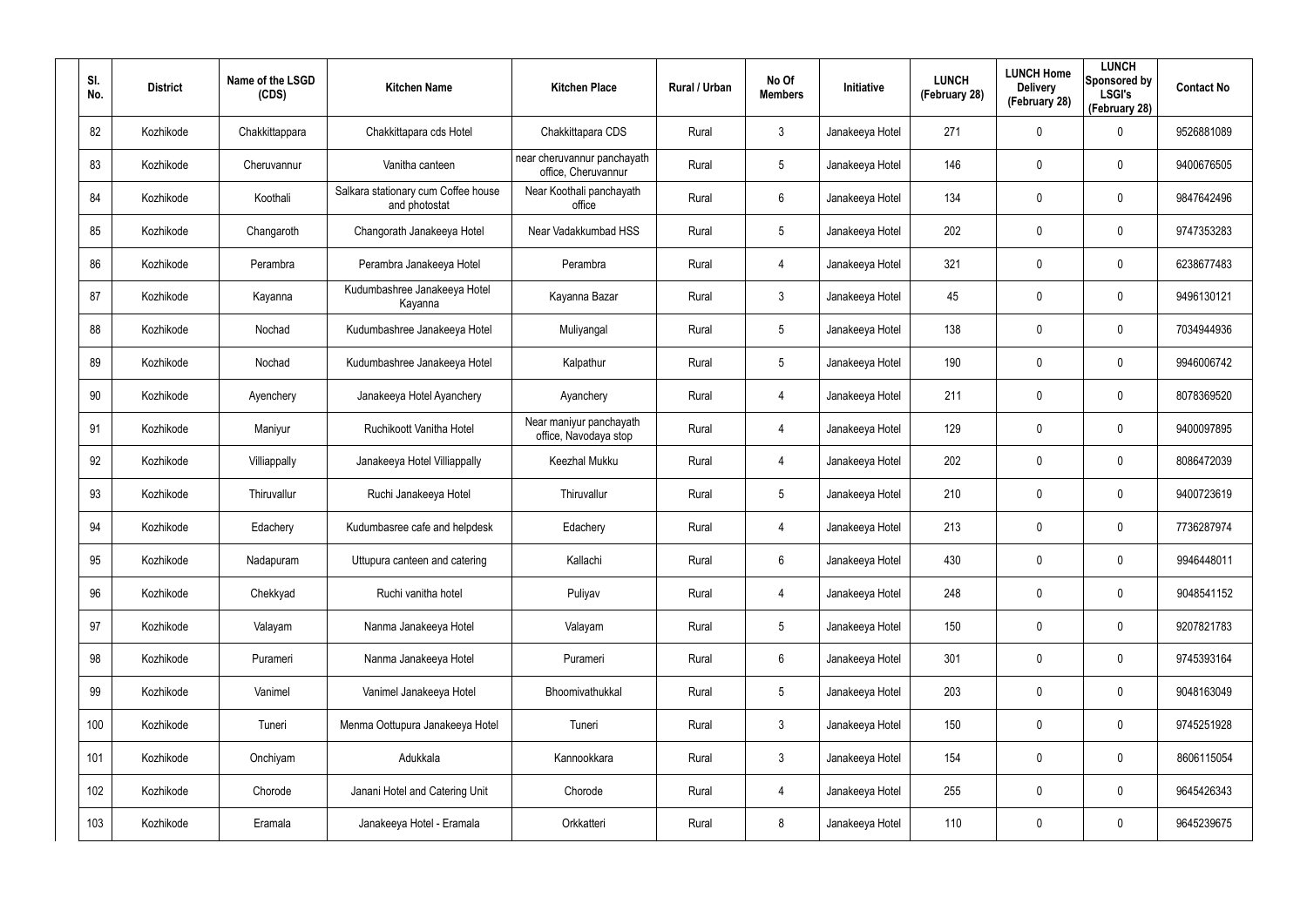|     | SI.<br>No.      | <b>District</b> | Name of the LSGD<br>(CDS) | <b>Kitchen Name</b>                   | <b>Kitchen Place</b>                            | Rural / Urban | No Of<br><b>Members</b> | Initiative      | <b>LUNCH</b><br>(February 28) | <b>LUNCH Home</b><br><b>Delivery</b><br>(February 28) | <b>LUNCH</b><br>Sponsored by<br><b>LSGI's</b><br>(February 28) | <b>Contact No</b> |
|-----|-----------------|-----------------|---------------------------|---------------------------------------|-------------------------------------------------|---------------|-------------------------|-----------------|-------------------------------|-------------------------------------------------------|----------------------------------------------------------------|-------------------|
|     | 104             | Kozhikode       | Vadakara West             | Chithra Janakeeya Hotel               | Vadakara New bus stand                          | Urban         | $\mathbf{3}$            | Janakeeya Hotel | 374                           | 0                                                     | $\boldsymbol{0}$                                               | 9387762939        |
|     | 105             | Kozhikode       | Vadakara East             | Janakeeya Hotel Vadakara Municipality | Edodi                                           | Urban         | $6\phantom{.}$          | Janakeeya Hotel | 411                           | $\mathbf 0$                                           | $\pmb{0}$                                                      | 9207604876        |
|     | 106             | Kozhikode       | Azhiyoor                  | Janakeeya Hotel Azhiyoor              | Chombala near Block Office                      | Rural         | $\mathbf{3}$            | Janakeeya Hotel | 175                           | $\mathbf 0$                                           | $\pmb{0}$                                                      | 8086159250        |
| 106 |                 |                 |                           |                                       |                                                 |               | 505                     |                 | 29137                         | 747                                                   | 6                                                              |                   |
|     |                 | Malappuram      | Triprangode               | Vishista Vanitha Canteen              | Ottumpuram                                      | Rural         | $5\phantom{.0}$         | Janakeeya Hotel | 120                           | 30                                                    | $\pmb{0}$                                                      | 9526951352        |
|     | $\overline{2}$  | Malappuram      | Kondotty-2                | Amrutham Janakeeya Hotel              | Kondotty busstand                               | Urban         | $\overline{4}$          | Janakeeya Hotel | 584                           | 0                                                     | 4                                                              | 7356582539        |
|     | $\mathbf{3}$    | Malappuram      | Ponmundam                 | Janakeeya hotel                       | Athanikkal                                      | Rural         | 4                       | Janakeeya Hotel | 142                           | 0                                                     | $\pmb{0}$                                                      |                   |
|     | $\overline{4}$  | Malappuram      | Ponnani-1                 | Samridhi                              | Ponnani                                         | Urban         | $5\phantom{.0}$         | Janakeeya Hotel | 111                           | 0                                                     | $\mathbf 0$                                                    |                   |
|     | $5\phantom{.0}$ | Malappuram      | Parappanangadi            | Thathoos janakeeya hotel              | Parappanangadi                                  | Urban         | $\mathbf{3}$            | Janakeeya Hotel | 192                           | 171                                                   | $\pmb{0}$                                                      |                   |
|     | $6^{\circ}$     | Malappuram      | Edayur                    | mathuraka vanita hotel                | vattaparamb                                     | Rural         | $\mathbf{3}$            | Janakeeya Hotel | 194                           | 0                                                     | $\mathbf 0$                                                    |                   |
|     | $\overline{7}$  | Malappuram      | Kaladi                    | Thripthi Janakeeya Hotel              | Naripparamb                                     | Rural         | 4                       | Janakeeya Hotel | 141                           | 0                                                     | $\pmb{0}$                                                      |                   |
|     | 8               | Malappuram      | Tavanur                   | Snehitha                              | Ayankalam                                       | Rural         | $5\phantom{.0}$         | Janakeeya Hotel | 90                            | 0                                                     | $\mathbf 0$                                                    |                   |
|     | 9               | Malappuram      | Karulai                   | Janakeeya Hotel                       | Karulayi Town                                   | Rural         | 4                       | Janakeeya Hotel | 81                            | 24                                                    | $\boldsymbol{0}$                                               | 9388070564        |
|     | 10 <sup>°</sup> | Malappuram      | Melattur                  | Melattur Janakeeya Hotel              | Melattur                                        | Rural         | $\sqrt{5}$              | Janakeeya Hotel | 247                           | $\mathbf 0$                                           | $\mathbf 0$                                                    | 9497644650        |
|     | 11              | Malappuram      | Vallikkunnu               | Ruchikootu                            | Anangadi                                        | Rural         | $\overline{4}$          | Janakeeya Hotel | 187                           | 95                                                    | $\mathbf 0$                                                    | 9846828029        |
|     | 12              | Malappuram      | Parappanangadi            | Sobhika Janakeeya hotel               | Parappanangadi                                  | Urban         | $5\phantom{.0}$         | Janakeeya Hotel | 454                           | 155                                                   | $\mathbf 0$                                                    | 9048220552        |
|     | 13              | Malappuram      | Vazhakkad                 | Ruchi hotel vazhakkad                 | Gup school vazhakkad                            | Rural         | $5\phantom{.0}$         | Janakeeya Hotel | 374                           | 220                                                   | $\mathbf 0$                                                    | 9656316072        |
|     | 14              | Malappuram      | Amarambalam               | Janakeeya Hotel                       | <b>Opposite Federal Bank</b><br>Pookkottumpadam | Rural         | 4                       | Janakeeya Hotel | 104                           | 6                                                     | $\mathfrak{Z}$                                                 | 8157060589        |
|     | 15              | Malappuram      | Marakkara                 | Famous Hotel                          | marakkara                                       | Rural         | $\mathbf{3}$            | Janakeeya Hotel | 101                           | 0                                                     | $\pmb{0}$                                                      | 6238909658        |
|     | 16              | Malappuram      | Ozhur                     | Archana Vanitha Canteen               | Pulparambu                                      | Rural         | $2\overline{ }$         | Janakeeya Hotel | 190                           | 0                                                     | $\pmb{0}$                                                      | 9645906084        |
|     | 17              | Malappuram      | Keezhuparambu             | Sisiram hotel keezhuparambu           | New bazar kuniyil                               | Rural         | $5\phantom{.0}$         | Janakeeya Hotel | 145                           | 48                                                    | $\pmb{0}$                                                      | 8086830582        |
|     | 18              | Malappuram      | Irimbiliyam               | nandanam vanita hotel                 | kotappuram                                      | Rural         | $5\phantom{.0}$         | janakeeya Hotel | 206                           | 0                                                     | $\boldsymbol{0}$                                               | 7306302029        |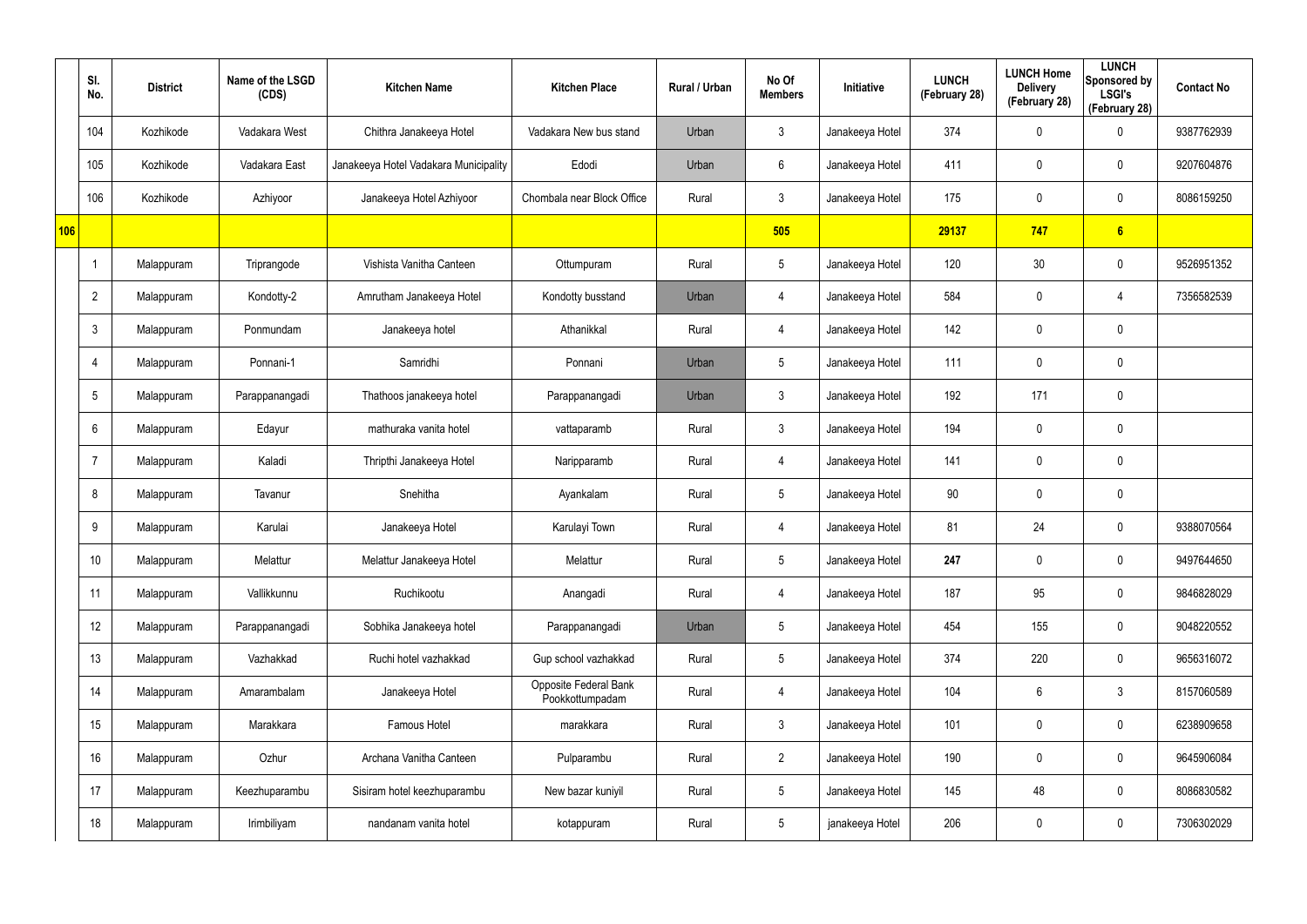| SI.<br>No. | <b>District</b> | Name of the LSGD<br>(CDS) | <b>Kitchen Name</b>         | <b>Kitchen Place</b> | Rural / Urban | No Of<br><b>Members</b> | Initiative      | <b>LUNCH</b><br>(February 28) | <b>LUNCH Home</b><br><b>Delivery</b><br>(February 28) | <b>LUNCH</b><br>Sponsored by<br><b>LSGI's</b><br>(February 28) | <b>Contact No</b> |
|------------|-----------------|---------------------------|-----------------------------|----------------------|---------------|-------------------------|-----------------|-------------------------------|-------------------------------------------------------|----------------------------------------------------------------|-------------------|
| 19         | Malappuram      | Porur                     | Kudumbasree vanitha canteen | Cherukod             | Rural         | 4                       | Janakeeya Hotel | 261                           | 0                                                     | $\mathbf 0$                                                    | 9745425647        |
| 20         | Malappuram      | Tirunavaya                | Vibhava Cafesree            | Karathoor            | Rural         | 4                       | Janakeeya Hotel | 85                            | 21                                                    | $\mathbf 0$                                                    | 9645414837        |
| 21         | Malappuram      | Moothedam                 | Moothedam janakeeya hotel   | Karappuram           | Rural         | $\mathbf{3}$            | Janakeeya Hotel | 249                           | 0                                                     | $\pmb{0}$                                                      | 9447630154        |
| 22         | Malappuram      | Vazhayur                  | Three Star Janakeeya Hotel  | Karad                | Rural         | 4                       | Janakeeya Hotel | 280                           | 90                                                    | $\mathbf 0$                                                    | 9744305921        |
| 23         | Malappuram      | urngattiri                | Oottupura                   | Therattummal         | Rural         | $5\phantom{.0}$         | Janakeeya Hotel | 115                           | 93                                                    | $\pmb{0}$                                                      | 9562851125        |
| 24         | Malappuram      | Maranchery                | Janakeeya Hotel maranchey   | Panambad             | Rural         | $5\phantom{.0}$         | Janakeeya Hotel | 73                            | 104                                                   | $\mathbf 0$                                                    | 9048081621        |
| 25         | Malappuram      | Athavanad                 | Janakeeya Bhakshanasala     | Vettichira           | Rural         | $5\phantom{.0}$         | Janakeeya Hotel | 0                             | 0                                                     | $\pmb{0}$                                                      | 9495291580        |
| 26         | Malappuram      | Pothukal                  | Vanitha Canteen             | Nettikulam           | Rural         | 6                       | Janakeeya Hotel | 90                            | 0                                                     | $\mathbf 0$                                                    | 9048501397        |
| 27         | Malappuram      | Mampad                    | <b>Bismi Cafe</b>           | Mampad               | Rural         | $\mathbf{3}$            | Janakeeya Hotel | 116                           | 0                                                     | $\pmb{0}$                                                      | 9961170251        |
| 28         | Malappuram      | Marakkara                 | Ruchikoottu                 | <b>AC Nirappu</b>    | Rural         | $5\phantom{.0}$         | Janakeeya Hotel | 67                            | 0                                                     | $\mathbf 0$                                                    | 9745625415        |
| 29         | Malappuram      | Alipparambu               | Oottupura                   | Alipparambu          | Rural         | $5\phantom{.0}$         | Janakeeya Hotel | 193                           | 0                                                     | $\pmb{0}$                                                      | 9847690941        |
| 30         | Malappuram      | Valanchery                | Janakkeeya Hotel            | Valanchery           | Urban         | $5\phantom{.0}$         | Janakeeya Hotel | 204                           | $\mathbf 0$                                           | $\mathbf 0$                                                    | 8593812408        |
| 31         | Malappuram      | Chaliyar                  | Chaliyar Janakeeya Hotel    | Akambaadam           | Rural         | $\mathbf{3}$            | Janakeeya Hotel | 152                           | 43                                                    | $\mathbf 0$                                                    | 9605274841        |
| 32         | Malappuram      | Kalikavu                  | Friends Janakeeya Hotel     | Kalikavu             | Rural         | 4                       | Janakeeya Hotel | 102                           | 14                                                    | $\pmb{0}$                                                      | 9745751684        |
| 33         | Malappuram      | Angadipuram               | Janakeeya Hotel             | Angadipuram          | Rural         | 4                       | Janakeeya Hotel | 218                           | $\mathbf 0$                                           | $\mathbf 0$                                                    | 7902314724        |
| 34         | Malappuram      | Puzhakkattri              | Jasmin                      | Puzhakkattiri        | Rural         | $5\phantom{.0}$         | Janakeeya Hotel | 172                           | 108                                                   | $\mathsf{0}$                                                   | 9495497872        |
| 35         | Malappuram      | Nannamukku                | Tanima                      | Nannamukku           | Rural         | $5\phantom{.0}$         | Janakeeya Hotel | 159                           | 285                                                   | $\mathsf{0}$                                                   | 8943417885        |
| 36         | Malappuram      | Moorkkanad                | Oruma Janakeeya Hotel       | Moorkkanad           | Rural         | $5\phantom{.0}$         | Janakeeya Hotel | 145                           | 47                                                    | $\mathbf 0$                                                    | 9605728248        |
| 37         | Malappuram      | Edavanna                  | Souhrtham Janakeeya Hotel   | Edavanna             | Rural         | $5\phantom{.0}$         | Janakeeya Hotel | 456                           | 94                                                    | $\mathbf 0$                                                    | 9746986110        |
| 38         | Malappuram      | Tirur                     | Ruchi Janakeeya Hotel       | Tirur                | Urban         | 4                       | Janakeeya Hotel | $\mathbf 0$                   | $\mathbf 0$                                           | $\mathbf 0$                                                    | 9895409528        |
| 39         | Malappuram      | Tirur                     | Amrutham Janakeeya Hotel    | Tirur                | Urban         | 4                       | Janakeeya Hotel | 305                           | 0                                                     | $\mathbf 0$                                                    | 9745074259        |
| 40         | Malappuram      | Edappal                   | Daya Cafesree               | Edappal              | Rural         | $5\phantom{.0}$         | Janakeeya Hotel | 166                           | 0                                                     | $\mathsf{0}$                                                   | 9895439056        |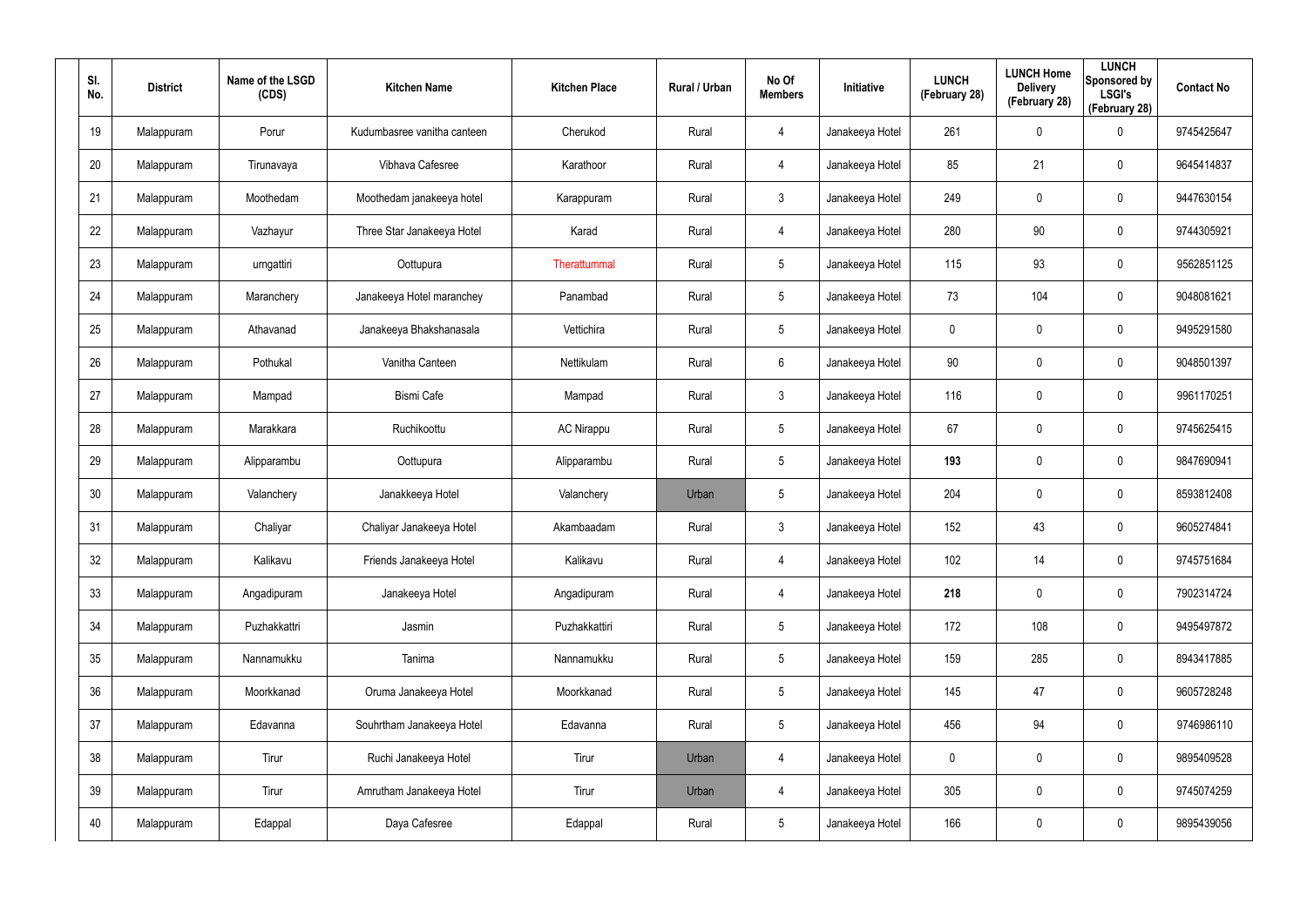| SI.<br>No. | <b>District</b> | Name of the LSGD<br>(CDS) | <b>Kitchen Name</b>                               | <b>Kitchen Place</b>   | Rural / Urban | No Of<br><b>Members</b> | Initiative      | <b>LUNCH</b><br>(February 28) | <b>LUNCH Home</b><br><b>Delivery</b><br>(February 28) | <b>LUNCH</b><br>Sponsored by<br><b>LSGI's</b><br>(February 28) | <b>Contact No</b> |
|------------|-----------------|---------------------------|---------------------------------------------------|------------------------|---------------|-------------------------|-----------------|-------------------------------|-------------------------------------------------------|----------------------------------------------------------------|-------------------|
| 41         | Malappuram      | Koottilangadi             | Janakeeya Hotel                                   | Koottilangadi          | Rural         | 4                       | Janakeeya Hotel | 85                            | 45                                                    | $\overline{2}$                                                 | 9539471939        |
| 42         | Malappuram      | Vattamkulam               | Vibhava Janakeeya Hotel                           | Edappal                | Rural         | 4                       | Janakeeya Hotel | 146                           | 0                                                     | $\mathbf 0$                                                    | 9744844512        |
| 43         | Malappuram      | Nilambur                  | Annapporna Janakeeya Hotel                        | Nilambur               | Urban         | 8                       | Janakeeya Hotel | 342                           | 122                                                   | $\mathbf 0$                                                    | 8547795364        |
| 44         | Malappuram      | Puzhakkattri              | PT Group                                          | Ramapuram              | Rural         | 4                       | Janakeeya Hotel | 152                           | 35                                                    | $\mathbf 0$                                                    | 9745108676        |
| 45         | Malappuram      | Vazhikkadavu              | Vanitha Janakeeya Hotel                           | Manimooli              | Rural         | 4                       | Janakeeya Hotel | 168                           | 62                                                    | $\mathbf 0$                                                    | 8943046755        |
| 46         | Malappuram      | Chungathara               | Chungathara Annapoorna Vanitha<br>Janakeeya Hotel | Chalikkulam            | Rural         | $\mathbf{3}$            | Janakeeya Hotel | 58                            | 0                                                     | $\mathbf 0$                                                    | 9745674102        |
| 47         | Malappuram      | Vallikunnu                | Punathil Janakeeya Hotel                          | Vallikunnu             | Rural         | 4                       | Janakeeya Hotel | 102                           | 145                                                   | $\mathbf 0$                                                    | 9946051042        |
| 48         | Malappuram      | Tirurangadi               | Nirmalyam Janakeeya Hotel                         | Chanthappadi           | Urban         | 5                       | Janakeeya Hotel | 265                           | 127                                                   | $\mathbf 0$                                                    | 9895168511        |
| 49         | Malappuram      | Purathur                  | Purathur Janakeeya Hotel                          | Kavilakkad             | Rural         | $\mathbf{3}$            | Janakeeya Hotel | 112                           | 78                                                    | $\mathbf 0$                                                    | 9645170119        |
| 50         | Malappuram      | Kuruva                    | Swad                                              | Ambalaparamb           | Rural         | 4                       | Janakeeya Hotel | 107                           | 72                                                    | $\mathbf 0$                                                    | 9495993543        |
| 51         | Malappuram      | Perumanna Klari           | Perumanna Klari Janakeeya Hotel                   | Near Panjayathu office | Rural         | $\mathbf{3}$            | Janakeeya Hotel | 118                           | $\mathbf 0$                                           | $\mathbf 0$                                                    | 7306197556        |
| 52         | Malappuram      | Kuttippuram               | Janakeeya Hotel Kuttippurram                      | Kuttipuram             | Rural         | 5                       | Janakeeya Hotel | 243                           | $\mathbf 0$                                           | $\mathbf 0$                                                    | 8921459017        |
| 53         | Malappuram      | Niramaruthur              | Annapporna Janakeeya Hotel                        | Mangad                 | Rural         | $\mathbf{3}$            | Janakeeya Hotel | 100                           | $\mathbf 0$                                           | $\mathbf 0$                                                    | 9746334349        |
| 54         | Malappuram      | Veliyancode               | Cafe Kudumbashree                                 | Eramangalam            | Rural         | $\mathbf{3}$            | Janakeeya Hotel | 60                            | 76                                                    | $\pmb{0}$                                                      | 9567575145        |
| 55         | Malappuram      | Pulilkal                  | Ruchi Koottu Janakeeya Hotel                      | Pulikkal               | Rural         | 4                       | Janakeeya Hotel | 260                           | 49                                                    | $\mathbf 0$                                                    | 9947039208        |
| 56         | Malappuram      | Karuvarakund              | Janakeeya Hotel                                   | Karuvarakund           | Rural         | 4                       | Janakeeya Hotel | 223                           | 12                                                    | $\mathbf 0$                                                    | 9562233316        |
| 57         | Malappuram      | Thuvvur                   | Janakeeya Hotel                                   | Thuvvur                | Rural         | $5\phantom{.0}$         | Janakeeya Hotel | 195                           | 30                                                    | $\mathbf 0$                                                    | 8075365565        |
| 58         | Malappuram      | Kottakkal                 | Kottakkal Janakeeya Hotel                         | Kottakkal              | Urban         | $\mathbf{3}$            | Janakeeya Hotel | 356                           | $\mathbf 0$                                           | $\pmb{0}$                                                      | 9946216609        |
| 59         | Malappuram      | Kuzhimanna                | Mythri Janakkeeya Hotel                           | Cheruparamb            | Rural         | $\overline{4}$          | Janakeeya Hotel | 185                           | 92                                                    | $\pmb{0}$                                                      | 9961738543        |
| 60         | Malappuram      | Talakkad                  | Talakkad Janakeeya Hotel                          | <b>BP</b> Angadi       | Rural         | $\overline{4}$          | Janakeeya Hotel | 120                           | 30 <sup>°</sup>                                       | $\pmb{0}$                                                      | 9447824517        |
| 61         | Malappuram      | Areecode                  | Haritha sree Janakeeya Hotel                      | Pookottuchola          | Rural         | $\overline{4}$          | Janakeeya Hotel | 104                           | 28                                                    | $\pmb{0}$                                                      | 7025072558        |
| 62         | Malappuram      | Cherukkavu                | Kitchen Hut Janakeeya Hotel                       | Chevayoor              | Rural         | $\overline{4}$          | Janakeeya Hoel  | 176                           | 62                                                    | $\pmb{0}$                                                      | 9895195887        |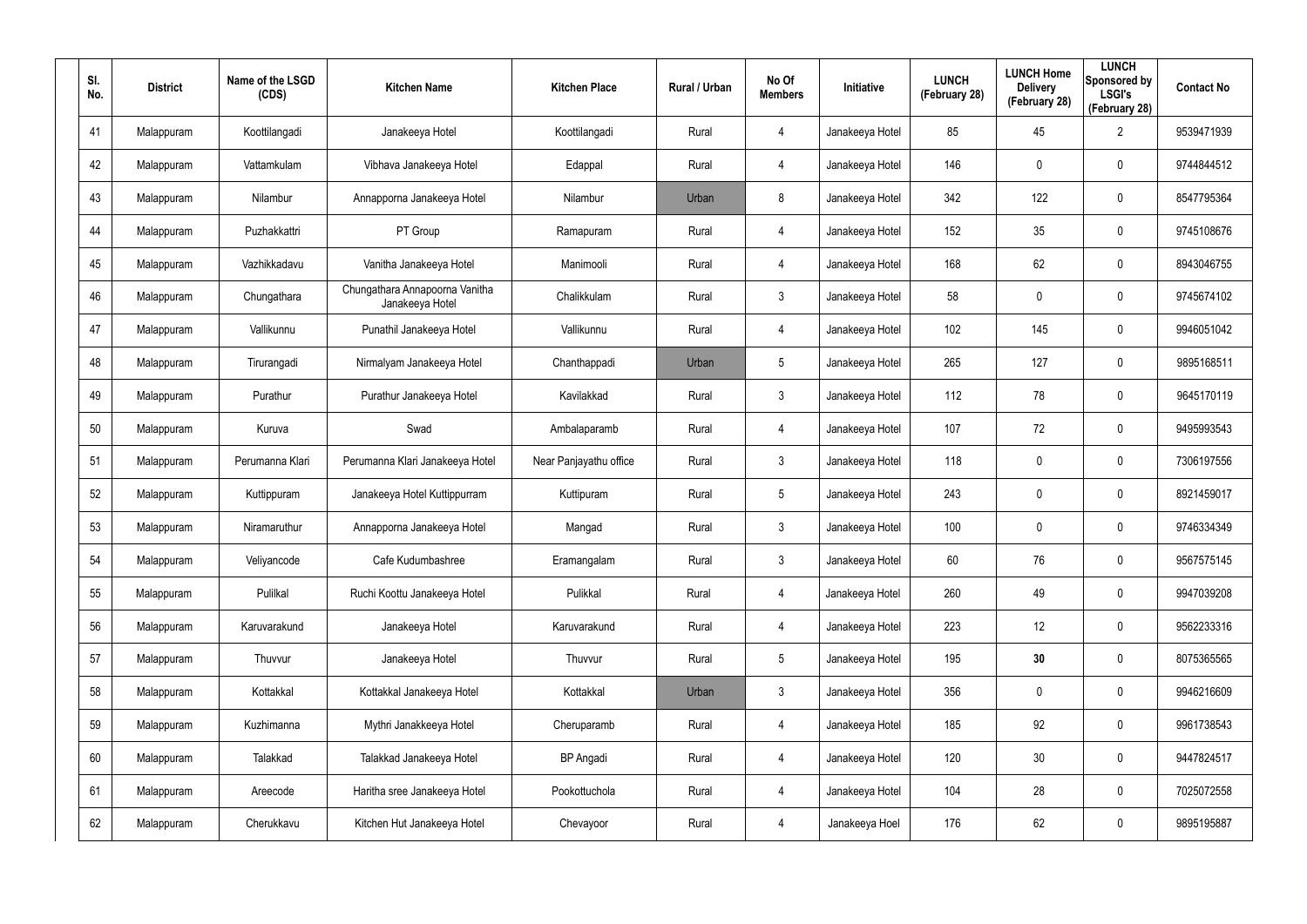|     | SI.<br>No. | <b>District</b> | Name of the LSGD<br>(CDS) | <b>Kitchen Name</b>        | <b>Kitchen Place</b> | Rural / Urban | No Of<br><b>Members</b> | Initiative      | <b>LUNCH</b><br>(February 28) | <b>LUNCH Home</b><br><b>Delivery</b><br>(February 28) | <b>LUNCH</b><br>Sponsored by<br><b>LSGI's</b><br>(February 28) | <b>Contact No</b> |
|-----|------------|-----------------|---------------------------|----------------------------|----------------------|---------------|-------------------------|-----------------|-------------------------------|-------------------------------------------------------|----------------------------------------------------------------|-------------------|
|     | 63         | Malappuram      | Thiruvali                 | Janakeeya hotel            | Thiruvali            | Rural         | $5\overline{)}$         | Janakeeya Hotel | 140                           | 0                                                     | $\boldsymbol{0}$                                               | 9746385945        |
| 128 | 64         | Malappuram      | Alamcode                  | Janakeeya hotel            | Alamcode             | Rural         | $5\phantom{.0}$         | Janakeeya Hotel | 186                           | 133                                                   | $\pmb{0}$                                                      | 8129368109        |
|     | 65         | Malappuram      | Manjeri 1                 | Cafe Janakeeya hotel       | Manjeri              | Urban         | $6\phantom{.}6$         | Janakeeya Hotel | 254                           | 28                                                    | $\pmb{0}$                                                      | 7336671011        |
|     | 66         | Malappuram      | kalpakanchery             | Janakeeya HOTEL            | Kalpakanchery        | Rural         | 4                       | Janakeeya Hotel | 110                           | 0                                                     | $\pmb{0}$                                                      | 9048929947        |
|     | 67         | Malappuram      | Kodur                     | Janakeeya hotel            | vadakkemanna         | Rural         | $3\phantom{a}$          | Janakeeya hotel | 280                           | 0                                                     | $\pmb{0}$                                                      | 9605430938        |
|     | 68         | Malappuram      | Anakayam                  | janakeeya hotel            | Anakayam             | Rural         | $5\phantom{.0}$         | Janakeeya hotel | 262                           | 0                                                     | $\mathbf 0$                                                    | 7025840671        |
|     | 69         | Malappuram      | Malappuram                | Janakeeya Hotel            | Malappuram           | Urban         | $\mathbf{3}$            | Janakeeya Hotel | 213                           | 0                                                     | $\pmb{0}$                                                      | 8281125864        |
|     | 70         | Malappuram      | Tanur                     | Azhimukham Janakeeya hotel | tanur                | Urban         | $\mathbf{3}$            | Janakeeya Hotel | 267                           | 0                                                     | $\mathbf 0$                                                    | 7594914843        |
|     | 71         | Malappuram      | Elamkulam                 | Janapriya                  | Kunnakav             | Rural         | 4                       | Janakeeya Hotel | 191                           | 0                                                     | $\pmb{0}$                                                      | 9496725446        |
|     | 72         | Malappuram      | Wandoor                   | Janakeeya Hotel            | wandoor              | Rural         | 4                       | Janakeeya Hotel | 201                           | 0                                                     | $\mathbf 0$                                                    | 8086064498        |
|     | 73         | Malappuram      | Perinthalmanna            | samrthi janakeeya hotei    | Perinthalmanna       | Urban         | $5\phantom{.0}$         | Janakeeya hotel | 175                           | 0                                                     | $\pmb{0}$                                                      | 7994259773        |
|     | 74         | Malappuram      | Munniyur                  | Oottupura                  | Munniyur             | Rural         | $5\phantom{.0}$         | Janakeeya Hotel | 199                           | 238                                                   | $\mathbf 0$                                                    |                   |
|     | 75         | Malappuram      | AR Nagar                  | Aiswarya                   | AR Nagar             | Rural         | $3\phantom{a}$          | Janakeeya Hotel | 319                           | 0                                                     | $\pmb{0}$                                                      |                   |
|     | 76         | Malappuram      | Thenjippalam              | Nanma                      | Thenjippalam         | Rural         | 4                       | Janakeeya Hotel | 320                           | 95                                                    | $\pmb{0}$                                                      |                   |
|     | 77         | Malappuram      | Peruvallur                | Anugraha                   | Super bazar          | Rural         | 5 <sub>5</sub>          | Jankeeya Hotel  | 140                           | 115                                                   | $\overline{2}$                                                 | 9747037665        |
|     | 78         | Malappuram      | Muthuvallur               | Nanma janakeeya hotel      | Muthuparambu         | Rural         | 3 <sup>1</sup>          | Janakeeya hotel | 521                           | 0                                                     | $\mathbf 0$                                                    | 9744406501        |
|     | 79         | Malappuram      | mankada                   | janakeeya hatel            | Aryiranazhipadi      | Rural         | $3\phantom{a}$          | janakeeya hotel | 193                           | 78                                                    |                                                                | 9539855520        |
|     | 80         | Malappuram      | Vengara                   | Ponnoos hotel              | Vengara              | Rural         | 4                       | Janakeeya hotel | 252                           | 0                                                     | $\pmb{0}$                                                      | 9947424618        |
|     | 81         | Malappuram      | Pulpatta                  | Santhwanam Janakeeya hotel | Padikkal parambil    | Rural         | $5\phantom{.0}$         | Janakeeya hotel | 380                           | 174                                                   | $\mathbf 0$                                                    | 9526367569        |
|     | 82         | Malappuram      | Keezhattur                | Keezhattur Janakeeya hotel | Keezhattur           | Rural         | 4                       | Janakeeya hotel | 85                            | 0                                                     | $\pmb{0}$                                                      | 9539209640        |
|     | 83         | Malappuram      | Cheriyamundam             | Nanma janakeeya hotel      | Manchingapara        | Rural         | 4                       | Janakeeya hotel | 110                           | 0                                                     | $\mathbf 0$                                                    | 9496048689        |
|     | 84         | Malappuram      | Chelambre                 | Soorya Janakeeya hotel     | Pulluparamb          | Rural         | $3\phantom{a}$          | Janakeeya hotel | 86                            | 73                                                    | $\pmb{0}$                                                      | 7994179285        |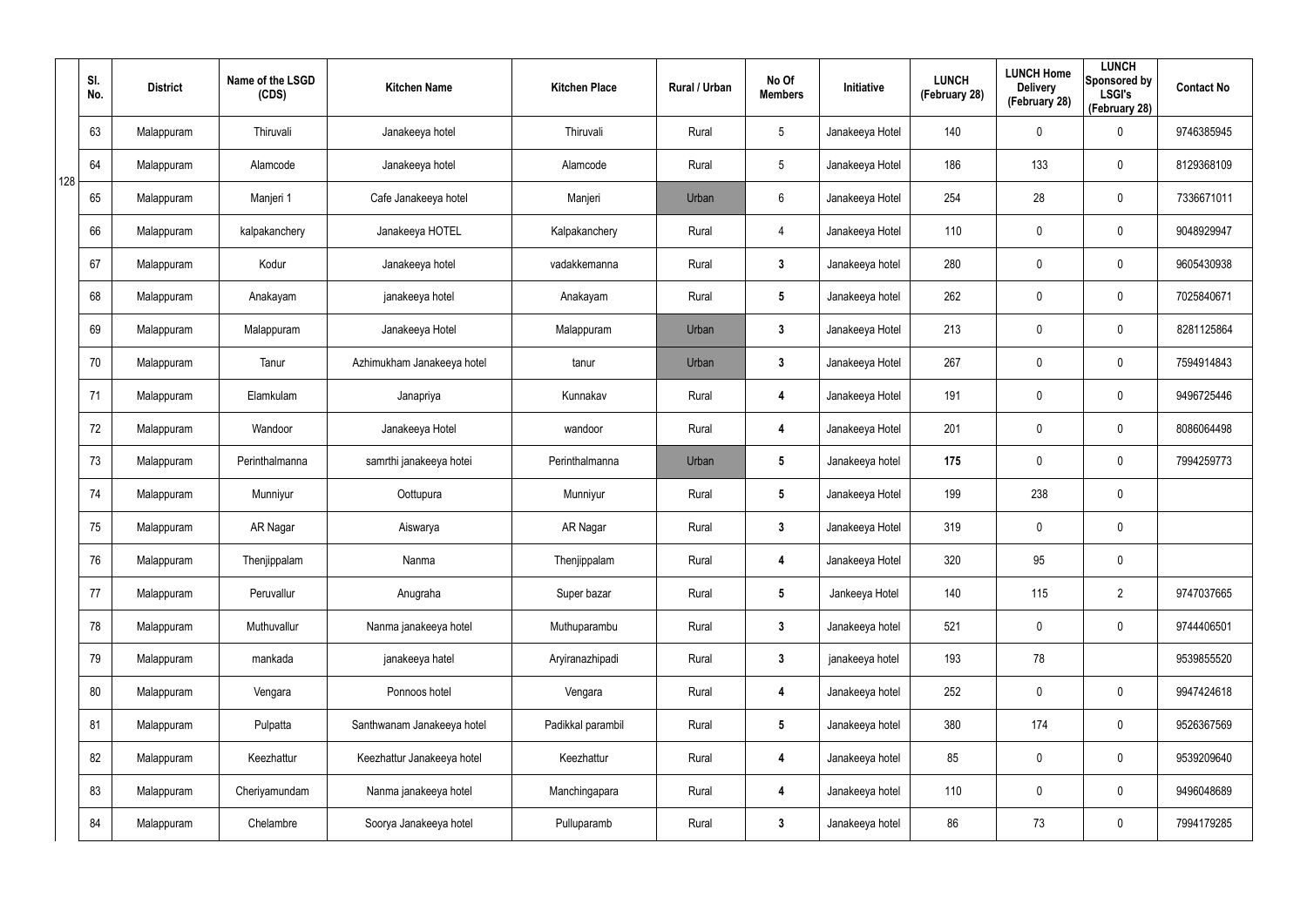| SI.<br>No. | <b>District</b> | Name of the LSGD<br>(CDS) | <b>Kitchen Name</b>      | <b>Kitchen Place</b> | Rural / Urban | No Of<br><b>Members</b> | Initiative      | <b>LUNCH</b><br>(February 28) | <b>LUNCH Home</b><br><b>Delivery</b><br>(February 28) | <b>LUNCH</b><br>Sponsored by<br><b>LSGI's</b><br>(February 28) | <b>Contact No</b> |
|------------|-----------------|---------------------------|--------------------------|----------------------|---------------|-------------------------|-----------------|-------------------------------|-------------------------------------------------------|----------------------------------------------------------------|-------------------|
| 85         | Malappuram      | Ponmala                   | Janakeeya hotel          | Chappangadi          | Rural         | 4                       | Janakeeya hotel | 227                           | 0                                                     | $\mathbf 0$                                                    | 9605811748        |
| 86         | Malappuram      | Thennala                  | <b>Bismi Hotel</b>       | Pookkiparamb         | Rural         | 4                       | Jankeeya Hotel  | 260                           | 0                                                     | $\mathbf 0$                                                    | 9995757092        |
| 87         | Malappuram      | Tanalur                   | Janakeeya Hotel          | Tanalur              | Rural         | $\mathbf{3}$            | Jankeeya Hotel  | 180                           | $\mathbf 0$                                           | $\pmb{0}$                                                      |                   |
| 88         | Malappuram      | Parappur                  | Janakeeya Hotel          | chullipparambu       | Rural         | $5\phantom{.0}$         | Janakeeya Hotel | 331                           | 0                                                     | $\mathbf 0$                                                    | 9961091317        |
| 89         | Malappuram      | Edarikkode                | Janakeeya Hotel          | Edarikkod            | Rural         | $\mathbf{3}$            | Janakeeya Hotel | $\mathbf 0$                   | 0                                                     | $\mathbf 0$                                                    | 8089003770        |
| 90         | Malappuram      | Oorakam                   | Ammoos                   | Panchayath padi      | Rural         | $\mathbf{3}$            | Janakeeya Hotel | 387                           | 0                                                     | $\mathbf 0$                                                    | 9526449294        |
| 91         | Malappuram      | Nannambra                 | Veeturuchi               | Kundoor Athani       | Rural         | 4                       | Janakeeya Hotel | 252                           | 25                                                    | $\pmb{0}$                                                      | 9400618659        |
| 92         | Malappuram      | Pandikkad                 | Janakeeya Hotel          | Pandikkad            | Rural         | 4                       | Janakeeya Hotel | 243                           | 0                                                     | $\mathbf 0$                                                    | 9995504081        |
| 93         | Malappuram      | Chokkad                   | Natturuchi               | Chokkad              | Rural         | $5\phantom{.0}$         | Janakeeya Hotel | 90                            | 18                                                    | $\mathbf 0$                                                    |                   |
| 94         | Malappuram      | Cheekode                  | Cheekode Janakeeya Hotel | Cheekode             | Rural         | 4                       | Janakeeya Hotel | 172                           | 93                                                    | $\pmb{0}$                                                      |                   |
| 95         | Malappuram      | Makkarapparamb            | Subiksha                 | Makkarapparamb       | Rural         | $3\phantom{a}$          | Janakeeya Hotel | 80                            | 23                                                    | $\pmb{0}$                                                      | 8089003770        |
| 96         | Malappuram      | Ponnani-1                 | Devi Janakeeya Hotel     | Ponnani              | Urban         | $5\phantom{.0}$         | Janakeeya Hotel | 0                             | 0                                                     | $\pmb{0}$                                                      | 9961919097        |
| 97         | malappuram      | mangalam                  | Soubagya                 | mangalam             | Rural         | $5\phantom{.0}$         | janakeeya hotel | 77                            | 71                                                    | $\pmb{0}$                                                      |                   |
| 98         | Malappuram      | Trikkalangode             | janakeeya hotel          | karakkunnu           | Rural         | $6\phantom{1}$          | Janakeeya Hotel | 308                           | $\pmb{0}$                                             | $\pmb{0}$                                                      |                   |
| 99         | Malppuram       | Morayoor                  | Janakeeya hotel          | Valanchery           | Rural         | $\mathbf{3}$            | Janakeeya hotel | 110                           | $\pmb{0}$                                             | $\mathbf 0$                                                    |                   |
| 100        | Malappuram      | Perumbadapp               | Janakeeya hotel          | Perumbadapp          | Rural         | 4                       | Janakeeya hotel | 98                            | 100                                                   | $\pmb{0}$                                                      |                   |
| 101        | Malappuram      | Tirur                     | Samruthi Janakeeya Hotel | Vettom               | <b>RURAL</b>  | $5\phantom{.0}$         | Janakeeya hotel | 162                           | 193                                                   | $\pmb{0}$                                                      |                   |
| 102        | Malappuram      | Kondotty                  | Janakeeya hotel          | vazhakad             | <b>RURAL</b>  | 4                       | janakeeya hotel | 343                           | 244                                                   | $\pmb{0}$                                                      |                   |
| 103        | Malappuram      | Pulamanthol               | Janakeeya hotel          | pulamanthole         | <b>RURAL</b>  | 4                       | Janakeeya hotel | 231                           | 0                                                     | $\mathbf 0$                                                    |                   |
| 104        | Malappuram      | Valavannur                | Jankeeya hotel           | Valavannur           | <b>RURAL</b>  | $5\phantom{.0}$         | Janakeeya hotel | 280                           | $\pmb{0}$                                             | $\pmb{0}$                                                      |                   |
| 105        | Malappuram      | kottakkal                 | Janakeeya hotel          | kotakkal             | <b>URBAN</b>  | 4                       | Janakeeya hotel | 344                           | 0                                                     | $\mathbf 0$                                                    |                   |
| 106        | Malappuram      | Vettom                    | Thripthi Janakeeya Hotel | vettom               | <b>RURAL</b>  | 4                       | Janakeeya hotel | 142                           | 33                                                    | $\pmb{0}$                                                      |                   |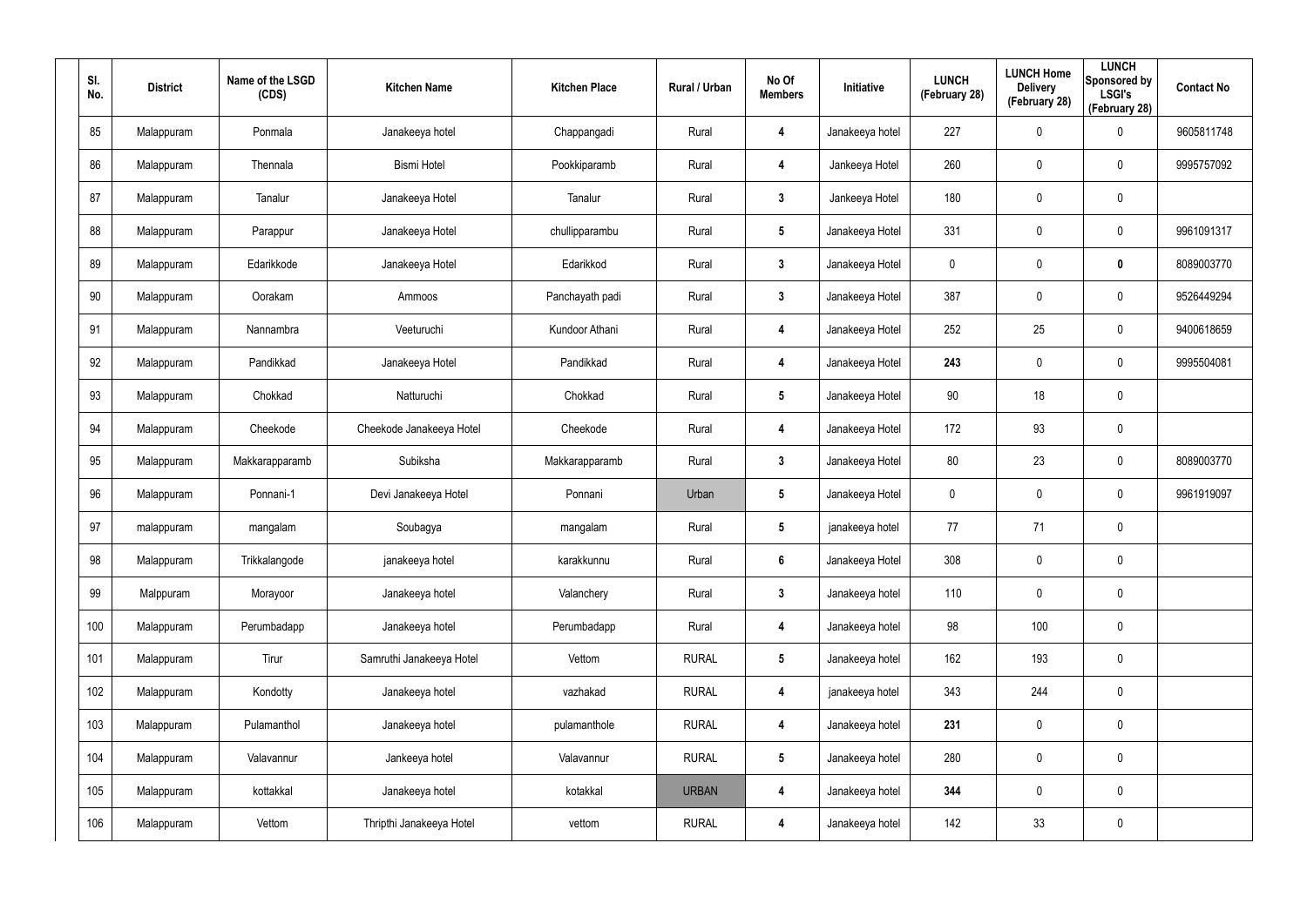| SI.<br>No. | <b>District</b> | Name of the LSGD<br>(CDS) | <b>Kitchen Name</b>        | <b>Kitchen Place</b> | Rural / Urban | No Of<br><b>Members</b> | Initiative      | <b>LUNCH</b><br>(February 28) | <b>LUNCH Home</b><br><b>Delivery</b><br>(February 28) | <b>LUNCH</b><br>Sponsored by<br><b>LSGI's</b><br>(February 28) | <b>Contact No</b> |
|------------|-----------------|---------------------------|----------------------------|----------------------|---------------|-------------------------|-----------------|-------------------------------|-------------------------------------------------------|----------------------------------------------------------------|-------------------|
| 107        | Malappuram      | Nilambur                  | Janakeeya hotel            | nilambur             | <b>URBAN</b>  | $5\phantom{.0}$         | Janakeeya hotel | 305                           | 20                                                    | $\pmb{0}$                                                      |                   |
| 108        | Malappuram      | Nilambur                  | Janakeeya hotel            | nilambur             | <b>URBAN</b>  | 4                       | Janakeeya hotel | 345                           | $\mathbf 0$                                           | $\pmb{0}$                                                      |                   |
| 109        | Malappuram      | Vallikkunn                | Rasakkut                   | Vallikunnu           | Rural         | 4                       | janakeeyahotel  | 160                           | 128                                                   | $\mathbf 0$                                                    |                   |
| 110        | Malappuram      | kuruva                    | Ruchi                      | Kurava               | Rural         | $5\phantom{.0}$         | Janakeeyahotel  | 0                             | $\mathbf 0$                                           | $\mathbf 0$                                                    | 9745414800        |
| 111        | Malappuram      | Kannamangalam             | Ruchikoott                 | Kannamangalam        | Rural         | 3 <sup>1</sup>          | Janakeeya Hotel | 471                           | 0                                                     | $\pmb{0}$                                                      |                   |
| 112        | Malappuram      | Othungal                  | janakeeya hotel            | Othukkungal          | Rural         | $5\phantom{.0}$         | Janakeeya Hotel | 349                           | $\mathbf 0$                                           | $\pmb{0}$                                                      | 9656716066        |
| 113        | Malappuram      | Pookkottur                | janakeeya hotel            | valluvambram         | Rural         | $\overline{\mathbf{4}}$ | Janakeeya Hotel | 242                           | 0                                                     | $\mathbf 0$                                                    | 9447334084        |
| 114        | Malappuram      | Edakkara                  | Edakkara janakeeya hotel   | Edakkara             | Rural         | 4                       | janakeeya hotel | 323                           | $\boldsymbol{0}$                                      | $\mathbf 0$                                                    |                   |
| 115        | Malappuram      | porur                     | Thanima Janakeeya Hotel    | Porur                | Rural         | 3 <sup>1</sup>          | janakeeya hotel | 130                           | 68                                                    | $\mathbf 0$                                                    | 9539928567        |
| 116        | Malappuram      | Pulikkal                  | Janakeeya Hotel            | pulikkal             | Rural         | 4                       | Janakeeya Hotel | 140                           | 25                                                    | $\mathbf 0$                                                    |                   |
| 117        | malappuram      | Tanur                     | amma janakeeyahottel       | Tanur                | <b>URBAN</b>  | $5\phantom{.0}$         | janakeeyahottel | 437                           | 0                                                     | $\pmb{0}$                                                      |                   |
| 118        | malappuram      | Pallikkal                 | padheyam janakeeyahottel   | Pallikkal            | Rural         | $5\phantom{.0}$         | janakeeyahotel  | 112                           | 70                                                    | $\mathbf 0$                                                    |                   |
| 119        | Malappuram      | Chelembra                 | janakeeyahotel2            | Chelembra            | Rural         | 4                       | janakeeyahotel  | 186                           | 94                                                    | $\pmb{0}$                                                      |                   |
| 120        | Malappuram      | Purathur                  | Safa Janakeeya Hotel       | Paravanna            | Rural         | $\overline{\mathbf{4}}$ | Janakeeya Hotel | 63                            | 18                                                    | $\pmb{0}$                                                      |                   |
| 121        | malappuram      | vazhayur                  | puthuma janakeeyahotel     | Vazhayur             | Rural         | $\overline{\mathbf{4}}$ | janakeeyahotel  | 183                           | 39                                                    | $\mathbf 0$                                                    |                   |
| 122        | malappuram      | mangalam                  | Swathistam                 | Vadikkal             | Rural         | $\overline{\mathbf{4}}$ | janakeeyahotel  | 300                           | $90\,$                                                | $\mathbf 0$                                                    |                   |
| 123        | malappuram      | kuttippuram               | nilayoram janakeeya hotel  | Kuttipuram           | Rural         | $\overline{\mathbf{4}}$ | janakeeyahotel  | 157                           | 0                                                     | $\mathbf 0$                                                    |                   |
| 124        | malapluram      | thazhekode                | Thazhekode Janakeeya Hotel | Thazhekode           | Rural         | $\overline{\mathbf{4}}$ | Janakeeya Hotel | 531                           | 0                                                     | $\mathbf 0$                                                    |                   |
| 125        | malappuram      | munniyur                  | my kitchen                 | Alinchuvad           | Rural         | $5\phantom{.0}$         | janakeeya hotel | 153                           | 196                                                   | $\mathbf{1}$                                                   | 8589809765        |
| 126        | Malappuram      | Mangalam                  | Ruchikkoottu               | Mangalam             | Rural         | 4                       | Janakeeya hotel | 127                           | 34                                                    | $\mathbf 0$                                                    |                   |
| 127        | Malappuram      | Ponnani                   | Thripthi                   | Ponnani              | Urban         | $5\phantom{.0}$         | Janakeeya Hotel | 134                           | 0                                                     | $\mathbf 0$                                                    |                   |
| 128        | Malappuram      | Tanur                     | Krishna                    | Tanur                | Urban         | $5\phantom{.0}$         | janakeeya hotel | 218                           | 0                                                     | $\pmb{0}$                                                      |                   |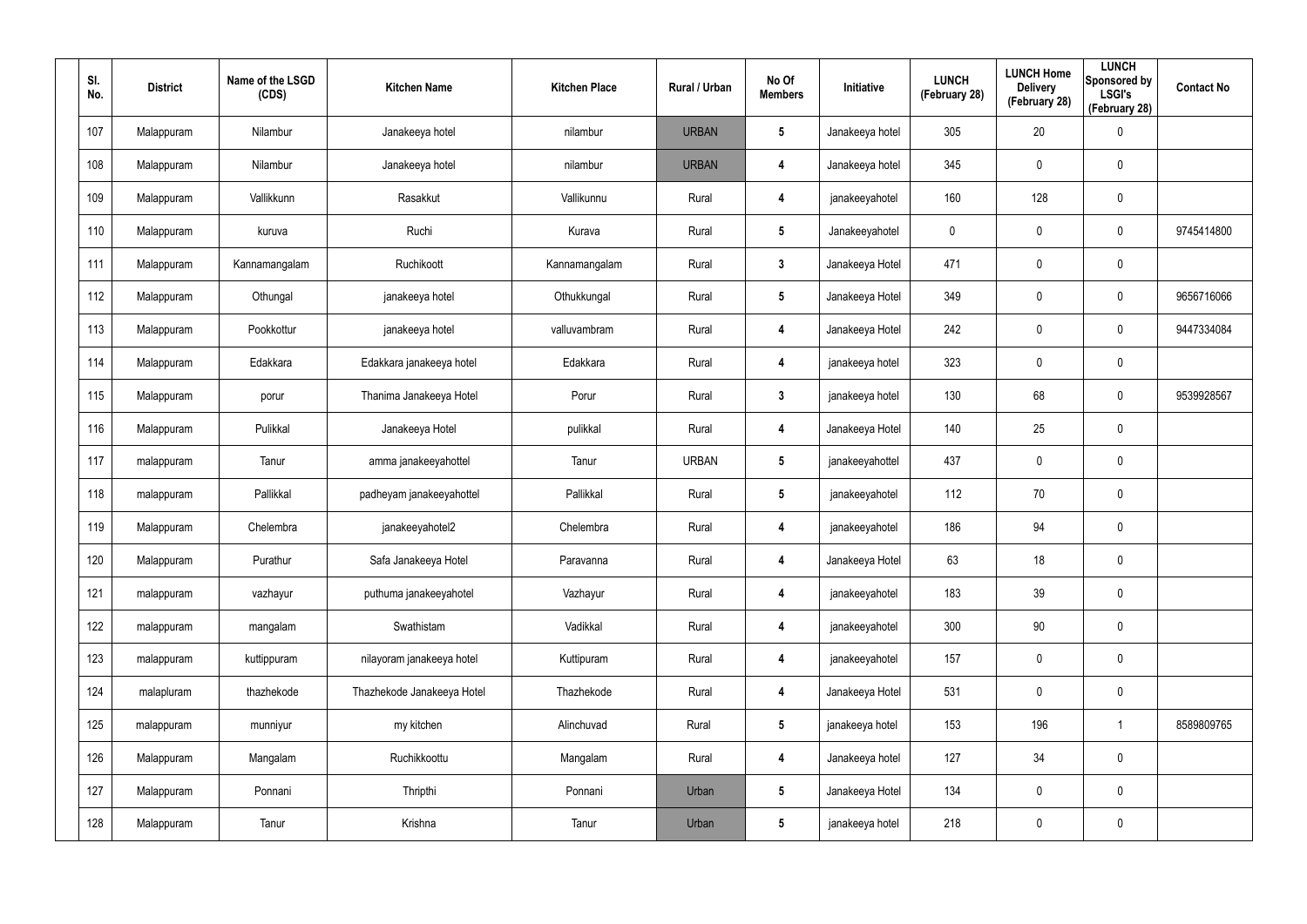|            | SI.<br>No.      | <b>District</b> | Name of the LSGD<br>(CDS) | <b>Kitchen Name</b>             | <b>Kitchen Place</b>                      | Rural / Urban | No Of<br><b>Members</b> | Initiative      | <b>LUNCH</b><br>(February 28) | <b>LUNCH Home</b><br><b>Delivery</b><br>(February 28) | <b>LUNCH</b><br>Sponsored by<br><b>LSGI's</b><br>(February 28) | <b>Contact No</b> |
|------------|-----------------|-----------------|---------------------------|---------------------------------|-------------------------------------------|---------------|-------------------------|-----------------|-------------------------------|-------------------------------------------------------|----------------------------------------------------------------|-------------------|
| <b>128</b> |                 |                 |                           |                                 |                                           |               | 537                     |                 | 25215                         | 5229                                                  | 12                                                             |                   |
|            |                 | Palakkad        | Elapully                  | Nakshathra Vanitha canteen      | Canteen                                   | Rural         | $\overline{4}$          | Janakeeya Hotel | 120                           | 0                                                     | $\mathbf 0$                                                    | 25215             |
|            | $\overline{2}$  | Palakkad        | Nalleppilly               | Vanitha Canteen                 | Canteen                                   | Rural         | $\overline{4}$          | Janakeeya Hotel | 140                           | $\mathbf 0$                                           | $\pmb{0}$                                                      | 9656232569        |
|            | $\mathbf{3}$    | Palakkad        | Chittur                   | Thanal vanitha Canteen          | Thathamangalam, Mettuvalavu               | Urban         | $\mathbf{3}$            | Janakeeya Hotel | 360                           | 0                                                     | $\mathbf 0$                                                    | 9447105400        |
|            | $\overline{4}$  | Palakkad        | chittur                   | urapp janakeeya hotel           | Anicode junction                          | urban         | $5\phantom{.0}$         | Janakeeya hotel | 180                           | 0                                                     | $\mathbf 0$                                                    | 9349930549        |
|            | $5\phantom{.0}$ | Palakkad        | polpully                  | subiksha janakeeya hotel        | kallootiyal                               | Rural         | $5\phantom{.0}$         | Janakeeya hotel | 169                           | 0                                                     | $\mathbf 0$                                                    | 9495197498        |
|            | 6               | Palakkad        | Eruthenpathy              | Nila janakeeya hotel            | Mooniilmada muniyappan<br>kshethram near  | Rural         | $5\phantom{.0}$         | Janakeeya hotel | 140                           | 0                                                     | $\pmb{0}$                                                      | 9037290925        |
|            | $\overline{7}$  | Palakkad        | Perumatty                 | Nanam Janakeeya hotel           | kannimari                                 | Rural         | $\mathbf{3}$            | Janakeeya hotel | 95                            | 0                                                     | $\mathbf 0$                                                    | 9605529657        |
|            | 8               | Palakkad        | Vadakarapathy             | soubhagya janakeeya hotel       | vadakarapathy panchayath                  | Rural         | $5\phantom{.0}$         | Janakeeya hotel | 130                           | 0                                                     | $\pmb{0}$                                                      | 9633578756        |
|            | 9               | Palakkad        | Kozhinjampara             | Sreesakthi Janakeeya hotel      | Kozhinjampara<br>gramapanchayth, near bus | Rural         | $5\phantom{.0}$         | Janakeeya hotel | 147                           | 0                                                     | $\mathbf 0$                                                    | 9847121105        |
|            | 10              | Palakkad        | Vadakkenchery             | Oottupura Vanitha Canteen       | Panchayath building,<br>Vadakkenchery     | Rural         | $\overline{4}$          | Janakeeya Hotel | 280                           | 0                                                     | $\bm{0}$                                                       | 9656360141        |
|            | 11              | Palakkad        | PKD North                 | Cafesree                        | opp. ksrtc bus stand,<br>Manjakulam road  | Urban         | $5\phantom{.0}$         | Janakeeya Hotel | 0                             | 0                                                     | $\mathbf 0$                                                    | 9037332005        |
|            | 12              | Palakkad        | Ongallur                  | Amma canteen                    | Ongallur vipanana kendram                 | Rural         | $\overline{4}$          | Janakeeya Hotel | 104                           | 0                                                     | $\mathbf 0$                                                    | 7560924507        |
|            | 13              | Palakkad        | Muthuthala                | Sreelakshmi vanitha canteen     | Muthuthala panchayath                     | Rural         | $\overline{4}$          | Janakeeya Hotel | 96                            | $\mathbf 0$                                           | $\mathbf 0$                                                    | 7558865485        |
|            | 14              | Palakkad        | Koppam                    | Natturuchi kudumbashree cafe    | Near koppam village                       | Rural         | $5\overline{)}$         | Janakeeya Hotel | 159                           | 0                                                     | $\mathbf 0$                                                    | 8075779172        |
|            | 15              | Palakkad        | Paruthur                  | Mamatty vanitha canteen         | Near panchayath                           | Rural         | $5\phantom{.0}$         | Janakeeya Hotel | 123                           | 0                                                     | $\mathbf 0$                                                    | 9544847874        |
|            | 16              | Palakkad        | Vilayur                   | Souhritha caffesree (Ruchipura) | Near Vilayur Panchayath                   | Rural         | $6\,$                   | Janakeeya Hotel | 122                           | 0                                                     | $\pmb{0}$                                                      | 9747342046        |
|            | 17              | palakkad        | Kulukkallur               | Snehitha Janakeeya hotel        | Kulukkallur panchayath                    | Rural         | $5\phantom{.0}$         | Janakeeya hotel | 70                            | 0                                                     | $\pmb{0}$                                                      | 9746701454        |
|            | 18              | Palakkad        | Pattambi                  | Janakeeya hotel                 | near Govt samskritha college,<br>Pattambi | Urban         | 4                       | Janakeeya hotel | 0                             | 0                                                     | $\pmb{0}$                                                      | 9562043428        |
|            | 19              | Palakkad        | Erimayur                  | Thanima Vanitha Canteen         | Panchayath building, Erimayur             | Rural         | $5\phantom{.0}$         | Janakeeya Hotel | 120                           | 0                                                     | $\pmb{0}$                                                      | 9746440633        |
|            | 20              | Palakkad        | Kizhekkencheri            | Vanitha Canteen                 | Panchayath Building,<br>Kizhakkenchery    | Rural         | $\overline{4}$          | Janakeeya Hotel | 0                             | 0                                                     | $\mathbf 0$                                                    | 9747923418        |
|            | 21              | Palakkad        | Peringottukkurrissi       | Aiswarya Vanitha canteen        | Panchayth building                        | Rural         | $\mathbf{3}$            | Janakeeya Hotel | 70                            | 0                                                     | $\boldsymbol{0}$                                               | 9048665884        |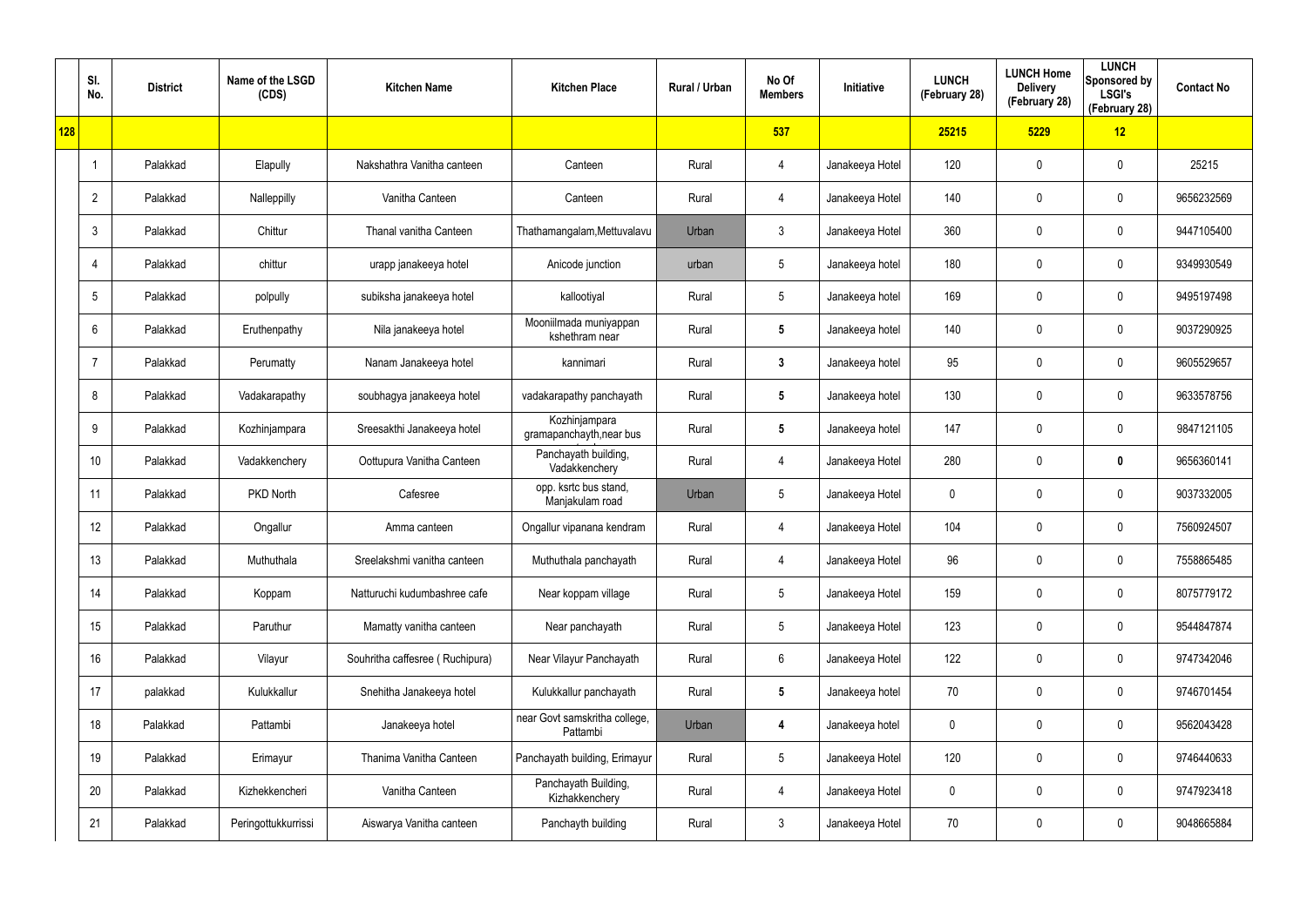| SI.<br>No. | <b>District</b> | Name of the LSGD<br>(CDS) | <b>Kitchen Name</b>                      | <b>Kitchen Place</b>                   | Rural / Urban | No Of<br><b>Members</b> | Initiative       | <b>LUNCH</b><br>(February 28) | <b>LUNCH Home</b><br><b>Delivery</b><br>(February 28) | <b>LUNCH</b><br>Sponsored by<br><b>LSGI's</b><br>(February 28) | <b>Contact No</b> |
|------------|-----------------|---------------------------|------------------------------------------|----------------------------------------|---------------|-------------------------|------------------|-------------------------------|-------------------------------------------------------|----------------------------------------------------------------|-------------------|
| 22         | Palakkad        | Mundoor                   | Bharath vanitha canteen                  | Panchayath building                    | Rural         | $\mathfrak{Z}$          | Janakeeya Hotel  | 171                           | 0                                                     | $\mathbf 0$                                                    | 8592830607        |
| 23         | Palakkad        | Kodumbu                   | kripa                                    | kodumb panchayath                      | Rural         | 4                       | Janakeeya HoteL  | 35                            | 0                                                     | $\mathbf 0$                                                    | 9048682860        |
| 24         | Palakkad        | Thirumittakode            | Thirumuttam Janakeeya Hotel              | Karukaputhur                           | Rural         | 6                       | Janakeeya Hotel  | 140                           | 0                                                     | $\mathbf 0$                                                    | 9072841599        |
| 25         | Palakkad        | Akathethara               | Nanma canteen                            | kalyanamandapam                        | Rural         | $\mathbf{3}$            | Janakeeya Hotel  | 48                            | 0                                                     | $\mathbf 0$                                                    | 7025563510        |
| 26         | Palakkad        | Marutharoad               | flavours cantteen                        | panchayath                             | Rural         | 5                       | Janakeeya Hotela | 0                             | 0                                                     | $\mathbf 0$                                                    | 9746227966        |
| 27         | Palakkad        | Trithala                  | Kairali Vanitha Hotel                    | Thirthala                              | Rural         | $5\overline{)}$         | Janakeeya Hotel  | 96                            | 0                                                     | $\mathbf 0$                                                    | 9048710155        |
| 28         | Palakkad        | Kongad                    | Annapoorna vanitha canteen               | Near Kongad village office             | Rural         | $5\phantom{.0}$         | Janakeeya Hotel  | 175                           | 0                                                     | $\mathbf 0$                                                    | 9645425774        |
| 29         | Palakkad        | Sreekrishnapuram          | Subiksha canteen                         | Near panchayath office                 | Rural         | $\mathbf{3}$            | Janakeeya Hotel  | 112                           | 0                                                     | $\mathbf 0$                                                    | 8086697226        |
| 30         | Palakkad        | Pallassana                | dhanalakshmi vanitha canteen             | pallassana panchayath<br>building      | Rural         | $5\phantom{.0}$         | Janakeeya Hotel  | 156                           | 0                                                     | $\mathbf 0$                                                    | 8943225892        |
| 31         | Palakkad        | Nenmmara                  | Nemmara Janakeeya hotel                  | Nemmara junction                       | Rural         | 4                       | Janakeeya hotel  | 225                           | 0                                                     | $\mathbf 0$                                                    | 8157850935        |
| 32         | Palakkad        | Ayilur                    | Janakeeya hotel                          | Thalavettanpara, Ayilur                | Rural         | $\mathbf{3}$            | Janakeeya hotel  | 158                           | 0                                                     | $\mathbf 0$                                                    | 9539517856        |
| 33         | Palakkad        | Melarkode                 | Janakeeya Hotel                          | near Melarkode panchayath              | Rural         | 4                       | Janakeeya hotel  | 118                           | 0                                                     | $\mathbf 0$                                                    | 8606193918        |
| 34         | Palakkad        | Vandazhi                  | janakeeya hotel                          | Kaniyamangalam                         | Rural         | $\mathbf{3}$            | Janakeeya hotel  | 61                            | 0                                                     | $\mathbf 0$                                                    | 9645919937        |
| 35         | Palakkad        | Nelliayampathy            | Janakeeya hotel                          | near Panchayat, kaikaty                | Rural         | 4                       | Janakeeya hotel  | 0                             | 0                                                     | $\pmb{0}$                                                      | 9497123529        |
| 36         | Palakkad        | Elavanchery               | Snehatheeram                             | Near GUPS, Vattekkad                   | Rural         | $5\phantom{.0}$         | Janakeeya Hotel  | 198                           | 0                                                     | $\mathbf 0$                                                    | 9744195274        |
| 37         | Palakkad        | Kollemkode                | Priya Vanitha Canteen                    | Block Panchayath Office,<br>Kollengode | Rural         | 4                       | Janakeeya Hotel  | 184                           | 0                                                     | $\mathbf 0$                                                    | 9745456764        |
| 38         | Palakkad        | Koduvayur                 | Samridhi Kudumbashree Vanitha<br>Canteen | Panchayath Building                    | Rural         | $5\phantom{.0}$         | Janakeeya Hotel  | 220                           | 0                                                     | $\mathbf 0$                                                    | 8086263595        |
| 39         | Palakkad        | Pattanchery               | Sreelakshmi vanitha canteen              | Panchayath Building                    | Rural         | 4                       | Janakeeya Hotel  | 53                            | 0                                                     | $\mathbf 0$                                                    | 8086916932        |
| 40         | Palakkad        | Pudunagaram               | Janakeeya Hotel                          | Near KSEB, Pudunagaram                 | Rural         | 4                       | Janakeeya hotel  | 170                           | 0                                                     | $\mathbf 0$                                                    | 9497241598        |
| 41         | Palakkad        | Vadavanoor                | Sree Muruka Janakeeya Hotel              | Vydhyasala, Vadavanoor                 | Rural         | $5\phantom{.0}$         | Janakeeya hotel  | 190                           | 0                                                     | $\pmb{0}$                                                      | 9567011729        |
| 42         | Palakkad        | Peruvemba                 | Samridi Janakeeya Hotel                  | Peruvemba Junction                     | Rural         | 4                       | Jankeeya hotel   | 175                           | 0                                                     | $\mathbf 0$                                                    | 918089611261      |
| 43         | Palakkad        | Muthalamada               | Janakeeya Hotel                          | Chulliyarmedu                          | Rural         | 4                       | Jankeeya hotel   | 0                             | 0                                                     | $\pmb{0}$                                                      | 9633730067        |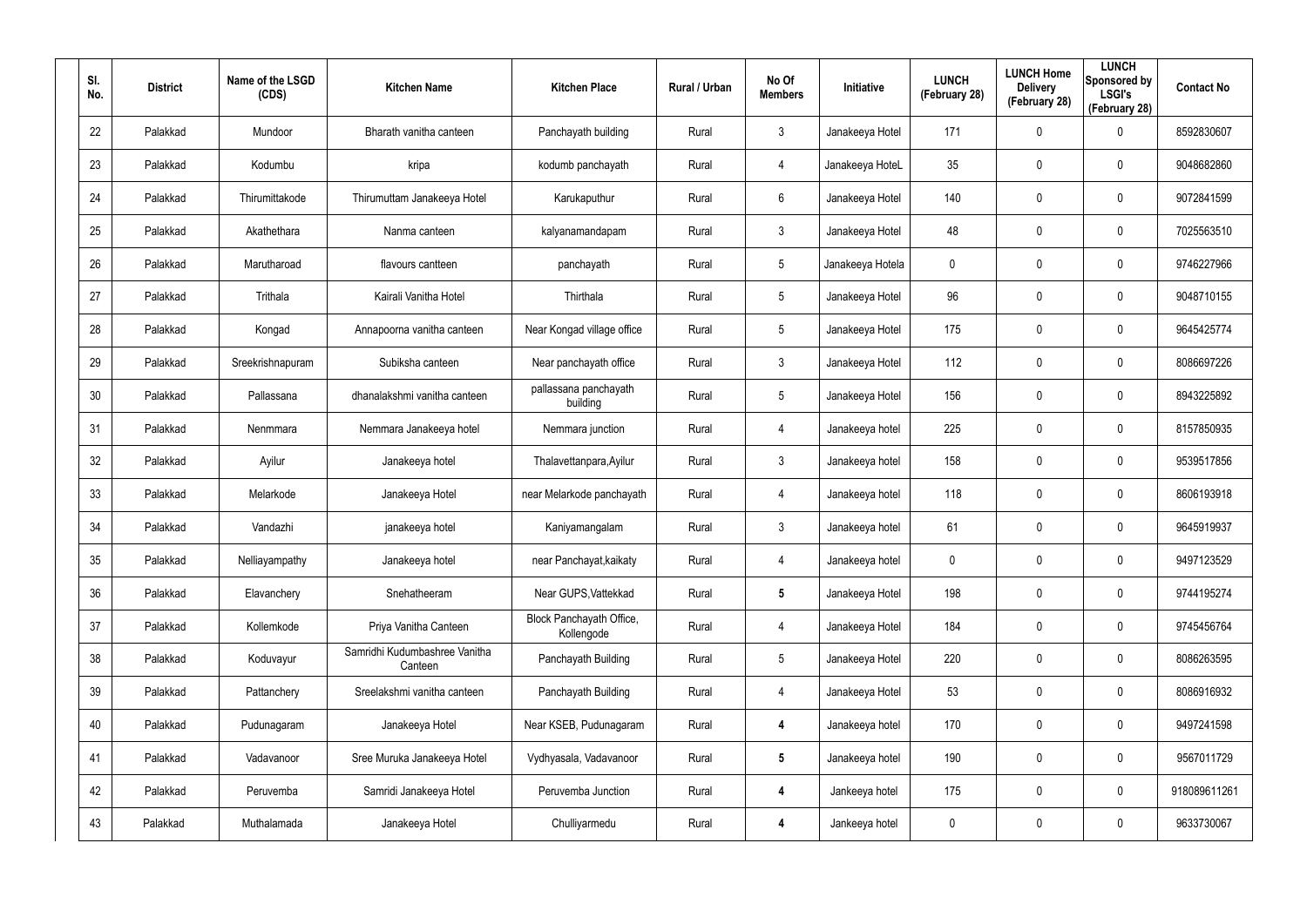|     | SI.<br>No. | <b>District</b> | Name of the LSGD<br>(CDS) | <b>Kitchen Name</b>                         | <b>Kitchen Place</b>                            | Rural / Urban | No Of<br><b>Members</b> | <b>Initiative</b> | <b>LUNCH</b><br>(February 28) | <b>LUNCH Home</b><br><b>Delivery</b><br>(February 28) | <b>LUNCH</b><br>Sponsored by<br><b>LSGI's</b><br>(February 28) | <b>Contact No</b> |
|-----|------------|-----------------|---------------------------|---------------------------------------------|-------------------------------------------------|---------------|-------------------------|-------------------|-------------------------------|-------------------------------------------------------|----------------------------------------------------------------|-------------------|
|     | 44         | Palakkad        | Cherppalasseri            | Swad Janakiyahotel, CPY                     | Scheduled caste coperative<br>society hall, cpy | Urban         | $5\phantom{.0}$         | Janakeeya Hotel   | 232                           | 0                                                     | $\mathbf 0$                                                    | 9447746082        |
|     | 45         | Palakkad        | Vellinezhi                | Aiswarya kudumbashree                       | Adakkaputhur                                    | Rural         | $\mathbf{3}$            | Janakeeya Hotel   | 84                            | 0                                                     | $\mathbf 0$                                                    | 9747730588        |
|     | 46         | Palakkad        | Keralasseri               | Bhagyasree janakeeya hotel                  | Near village office                             | Rural         | $\mathbf{3}$            | Janakeeya Hotel   | 50                            | 0                                                     | $\mathbf 0$                                                    | 8606125128        |
|     | 47         | Palakkad        | Kottayi                   | Kudumbashree Vanitha canteen                | Near Kottayi Panchayath                         | Rural         | 4                       | Jankeeya hotel    | 102                           | 0                                                     | $\mathbf 0$                                                    | 9605699847        |
|     | 48         | Palakkad        | anakkara                  | udayasurya vanitha canteen                  | kumbidi                                         | rural         | $5\overline{)}$         | Janakeeya Hotel   | 168                           | 0                                                     | $\mathbf 0$                                                    | 9895947614        |
|     | 49         | Palakkad        | kappur                    | jeevanam hotel                              | kumaranellur                                    | rural         | 6                       | Janakeeya Hotel   | 207                           | 0                                                     | $\mathbf 0$                                                    | 9605308385        |
| 102 | 50         | Palakkad        | Malampauzha               | Nandhanam canteen                           | near fantasy park                               | Rural         | $5\phantom{.0}$         | Janakeeya HotelT  | 186                           | 0                                                     | $\mathbf 0$                                                    | 807587062         |
|     | 51         | Palakkad        | Puduppariyaram            | Anaswara Canteen                            | Panchayath                                      | Rural         | 4                       | Janakeeya Hotel   | 172                           | 0                                                     | $\mathbf 0$                                                    | 9526677781        |
|     | 52         | Palakkad        | kadambazhipuram           | Reshmi janakeeya hotel                      | 16 mail                                         | Rural         | $5\phantom{.0}$         | Janakeeya Hotel   | 105                           | 0                                                     | $\mathbf 0$                                                    | 9048375891        |
|     | 53         | Palakkad        | Kadambazhipuram           | Ardhram Janakeeya hotel                     | Pulapatta                                       | Rural         | 3                       | Janakeeya Hotel   | 74                            | 0                                                     | $\mathbf 0$                                                    | 9495775246        |
|     | 54         | Palakkad        | Kannambra                 | Sree kurumba canteen                        | kannambra                                       | Rural         | 4                       | Janakeeya Hotel   | 201                           | 0                                                     | $\mathbf 0$                                                    | 8157815819        |
|     | 55         | Palakkad        | karakkurissi              | Janakiya hotel                              | Near ammus auditorium,<br>Ayappankavu           | Rural         | $\mathbf{3}$            | Janakeeya Hotel   | 126                           | 0                                                     | $\mathbf 0$                                                    | 6238788932        |
|     | 56         | Palakkad        | Thenkara                  | Subiksham janakeeya hotel                   | Ayurveda hospital compound<br>Then kara         | Rural         | $5\phantom{.0}$         | Janakeeya Hotel   | 54                            | 0                                                     | $\mathbf 0$                                                    | 9747557333        |
|     | 57         | Palakkad        | Alanallur                 | Keerthi vanitha canteen and catering        | Near panchayath Alanallur                       | Rural         | $5\phantom{.0}$         | Janakeeya hotel   | 172                           | 0                                                     | $\mathbf 0$                                                    | 9495447569        |
|     | 58         | Palakkad        | Pudur                     | Asil canteen                                | Pudur panchayath                                | Rural         | 4                       | Janakeeya hotel   | 73                            | 0                                                     | $\pmb{0}$                                                      | 8086968050        |
|     | 59         | Palakkad        | Parali                    | Annasree Janakeeya hotel                    | Near parali panchayath                          | Rural         | 4                       | Janakeeya hotel   | 112                           | 0                                                     | $\pmb{0}$                                                      | 8281829238        |
|     | 60         | Palakkad        | Mannur                    | Kudumbasree janakeeya hotel                 | Mannur panchayath                               | Rural         | $5\phantom{.0}$         | Janakeeya hotel   | 86                            | 0                                                     | $\pmb{0}$                                                      | 9495771095        |
|     | 61         | Palakkad        | Kuzhalmannam              | Janasree jankeeya hotel                     | Kuzhalmannam block<br>panchayth                 | Rural         | $\mathbf{3}$            | Jankeeya hotel    | 185                           | 0                                                     | $\mathbf 0$                                                    | 9847364980        |
|     | 62         | Palakkad        | Kavassery                 | samridhi Janakeeya Hotel                    | Alathur road, kavasheery                        | Rural         | $6\overline{6}$         | Janakeeya hotel   | 103                           | 0                                                     | $\mathbf 0$                                                    | 9747570761        |
|     | 63         | palakkad        | chalissery                | Thanal janakeeya hotel                      | chalissery panchayath building                  | Rural         | $\mathfrak{Z}$          | Janakeeya hotel   | 40                            | 0                                                     | $\pmb{0}$                                                      | 9562702284        |
|     | 64         | palakkad        | Kottopadam                | Iva canteen and catering janakeeya<br>hotel | Block building, Near<br>aryambavu junction      | Rural         | 4                       | Janakeeya hotel   | 180                           | 0                                                     | $\pmb{0}$                                                      | 9074818126        |
|     | 65         | palakkad        | kumaramputhur             | Ruchi cafe janakeeya hotel                  | Panchayath kumaramputhur                        | Rural         | $\mathbf{3}$            | Janakeeya hotel   | 227                           | 0                                                     | $\pmb{0}$                                                      | 8589968705        |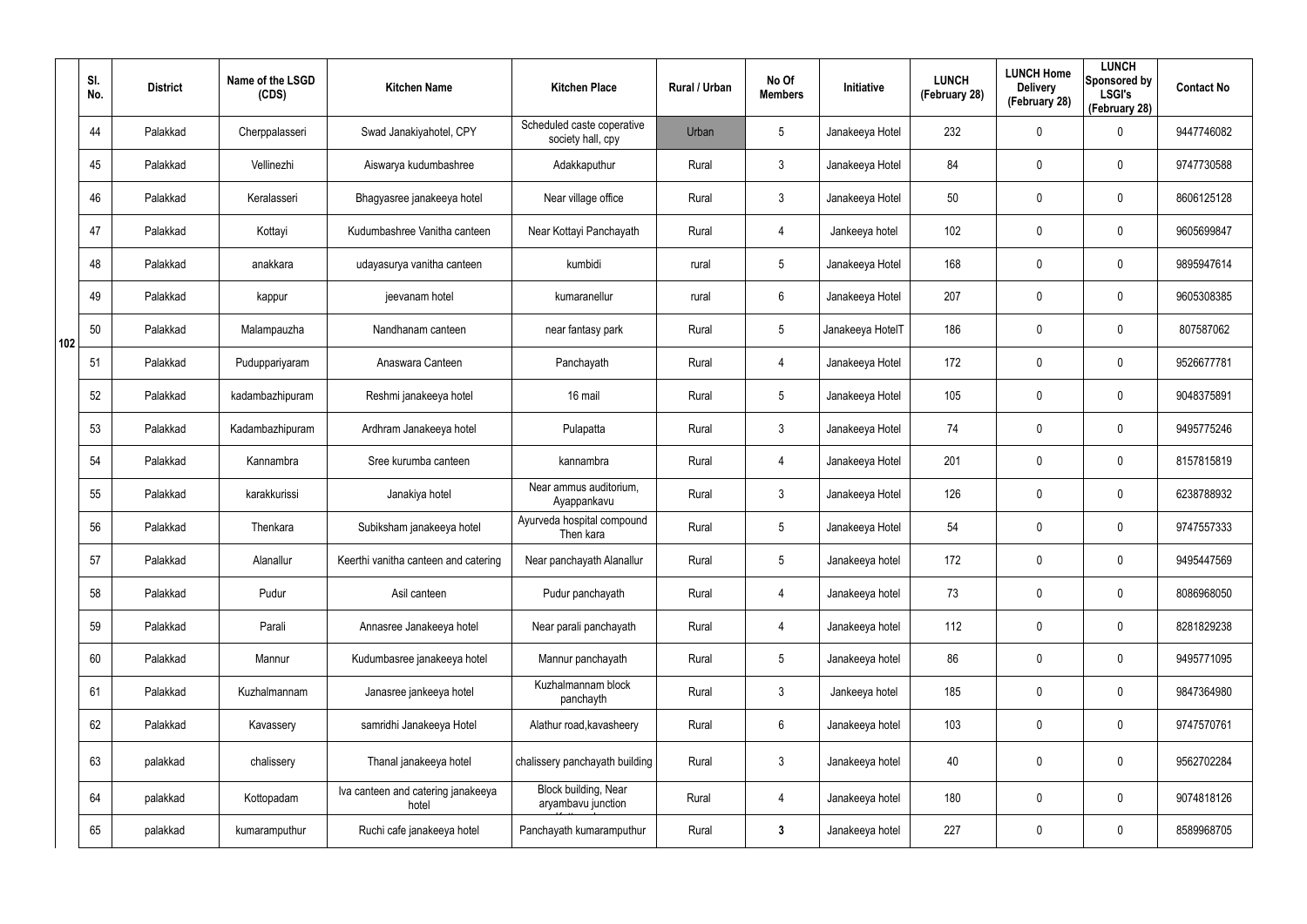| SI.<br>No. | <b>District</b> | Name of the LSGD<br>(CDS) | <b>Kitchen Name</b>         | <b>Kitchen Place</b>                | Rural / Urban | No Of<br><b>Members</b> | Initiative       | <b>LUNCH</b><br>(February 28) | <b>LUNCH Home</b><br><b>Delivery</b><br>(February 28) | <b>LUNCH</b><br>Sponsored by<br><b>LSGI's</b><br>(February 28) | <b>Contact No</b> |
|------------|-----------------|---------------------------|-----------------------------|-------------------------------------|---------------|-------------------------|------------------|-------------------------------|-------------------------------------------------------|----------------------------------------------------------------|-------------------|
| 66         | palakkad        | Malampuzha                | Amma janakeeya hotel        | kadukkamkunnu, Malampuzha           | Rural         | 3                       | Janakeeya hotel. | 308                           | 0                                                     | $\mathbf 0$                                                    | 9446521664        |
| 67         | palakkad        | Alathur                   | Rich Janakeeya hotel        | Near bus stand, Alathur             | Rural         | 4                       | Janakeeya hotel  | 316                           | 0                                                     | $5\phantom{.0}$                                                | 9947030779        |
| 68         | palakkad        | Karimpuzha                | Janakeeya hotel             | Karimpuzha panchayath               | Rural         | $\mathbf{3}$            | Janakeeya hotel  | 78                            | 0                                                     | $\mathbf 0$                                                    | 9961502739        |
| 69         | Palakkad        | Thenkurissi               | Eyeshee janakeeya hotel     | Panchayth building,<br>Thenkurissi  | Rural         | 4                       | Jankeeya hotel   | 138                           | 0                                                     | $\mathbf 0$                                                    | 9995662723        |
| 70         | Palakkad        | Agali                     | Janakeeya Hotel             | Block Panchayath building,<br>Agali | Rural         | $5\phantom{.0}$         | Jankeeya hotel   | 150                           | 0                                                     | $\mathbf 0$                                                    | 9037878897        |
| 71         | Palakkad        | Sholayur                  | Powrnami janakeeya hotel    | anakkatty bus stand                 | Rural         | 4                       | Jankeeya hotel   | 84                            | 0                                                     | $\mathbf 0$                                                    | 9159556404        |
| 72         | Palakkad        | Puthushery                | Janakeeya hotel             | Puthushery panchayath               | Rural         | $5\phantom{.0}$         | Janakeeya hotel. | 129                           | 0                                                     | $\mathbf 0$                                                    | 9562772723        |
| 73         | Palakkad        | Karimba                   | Janakeeya hotel             | Panchayath premise                  | Rural         | $\mathbf{3}$            | Janakeeya Hotel  | 119                           | 0                                                     | $\mathbf 0$                                                    | 9562163979        |
| 74         | Palakkad        | Nagalasseri               | Janakeeya hotel             | near koottanad bus stand            | Rural         | $\overline{\mathbf{5}}$ | Janakeeya hotel  | 200                           | 0                                                     | $\mathbf 0$                                                    | 8921928291        |
| 75         | Palakkad        | Mathur                    | Nila janakeeya Hotel        | Near Panchayth, Mathur              | Rural         | 4                       | Jankeeya hotel   | 139                           | 0                                                     | $\mathbf 0$                                                    | 9562356483        |
| 76         | Palakkad        | Chalavara                 | Janakeeya hotel             | Chalavara panchayath                | Rural         | $\overline{\mathbf{5}}$ | Janakeeya hotel  | 152                           | 0                                                     | $\mathbf 0$                                                    | 9544659942        |
| 77         | Palakkad        | Ananganadi                | vanitha cateen              | near Ananganadi panchayath          | Rural         | $\mathbf{3}$            | Janakeeya Hotel  | 89                            | 0                                                     | $\mathbf 0$                                                    | 8921410495        |
| 78         | Palakkad        | Lakkidiperur              | Janakeeya hotel             | Lekkidi perur panchayath            | Rural         | $\overline{\mathbf{5}}$ | Jankeeya hotel   | 106                           | 0                                                     | $\mathbf 0$                                                    | 6238921903        |
| 79         | Palakkad        | Nellaya                   | Janakeeya hotel             | Nellaya panchayath                  | Rural         | 4                       | Janakeeya hotel  | 51                            | 0                                                     | $\pmb{0}$                                                      | 9562432883        |
| 80         | Palakkad        | Shornur                   | Oottupura Janakeeya hotel   | near bus stand, Shoranur            | Urban         | $\overline{\mathbf{5}}$ | Janakeeya hotel  | 251                           | 0                                                     | $\mathbf 0$                                                    | 9747102377        |
| 81         | Palakkad        | Shornur                   | Snehadeepam Janakeeya hotel | Shoranur municipality               | Urban         | 4                       | Janakeeya hotel  | 188                           | 0                                                     | $\mathbf 0$                                                    | 6238755729        |
| 82         | Palakkad        | Thrikkadiri               | Janakeeya hotel             | Samskarika nilayam                  | Rural         | 4                       | Janakeeya hotel  | 59                            | 0                                                     | $\mathbf 0$                                                    | 9544806032        |
| 83         | palakkad        | Vaniyamkulam              | Janakeeya hotel             | near PK DAS hospital                | Rural         | $\mathbf{3}$            | Janakeeya hotel  | 280                           | 0                                                     | $\mathfrak{Z}$                                                 | 9947408415        |
| 84         | Palakkad        | Ambalappara               | Janakiya hotel              | ambalappara<br>kalyanamandapam      | Rural         | $5\phantom{.0}$         | Janakeeya Hotel  | 60                            | 0                                                     | $\mathbf 0$                                                    | 8129562289        |
| 85         | Palakkad        | Vallappuzha               | Janakeeya hotel             | Hayath Complex, Vallappuzha         | Rural         | $5\phantom{.0}$         | Janakeeya Hotel  | 230                           | 0                                                     | $\mathbf 0$                                                    | 8086406897        |
| 86         | Palakkad        | Shoranur                  | Ela janakeeya hotel         | Vpc market, kulappully              | Urban         | $\mathbf{3}$            | Janakeeya hotel  | 162                           | 0                                                     | $\pmb{0}$                                                      | 8129769113        |
| 87         | Palakkad        | Mankara                   | Subiksha Janakeeya hotel    | Near Mankara Panchayath             | Rural         | $5\phantom{.0}$         | Janakeeya hotel  | 106                           | 0                                                     | $\mathsf{0}$                                                   | 8549045637        |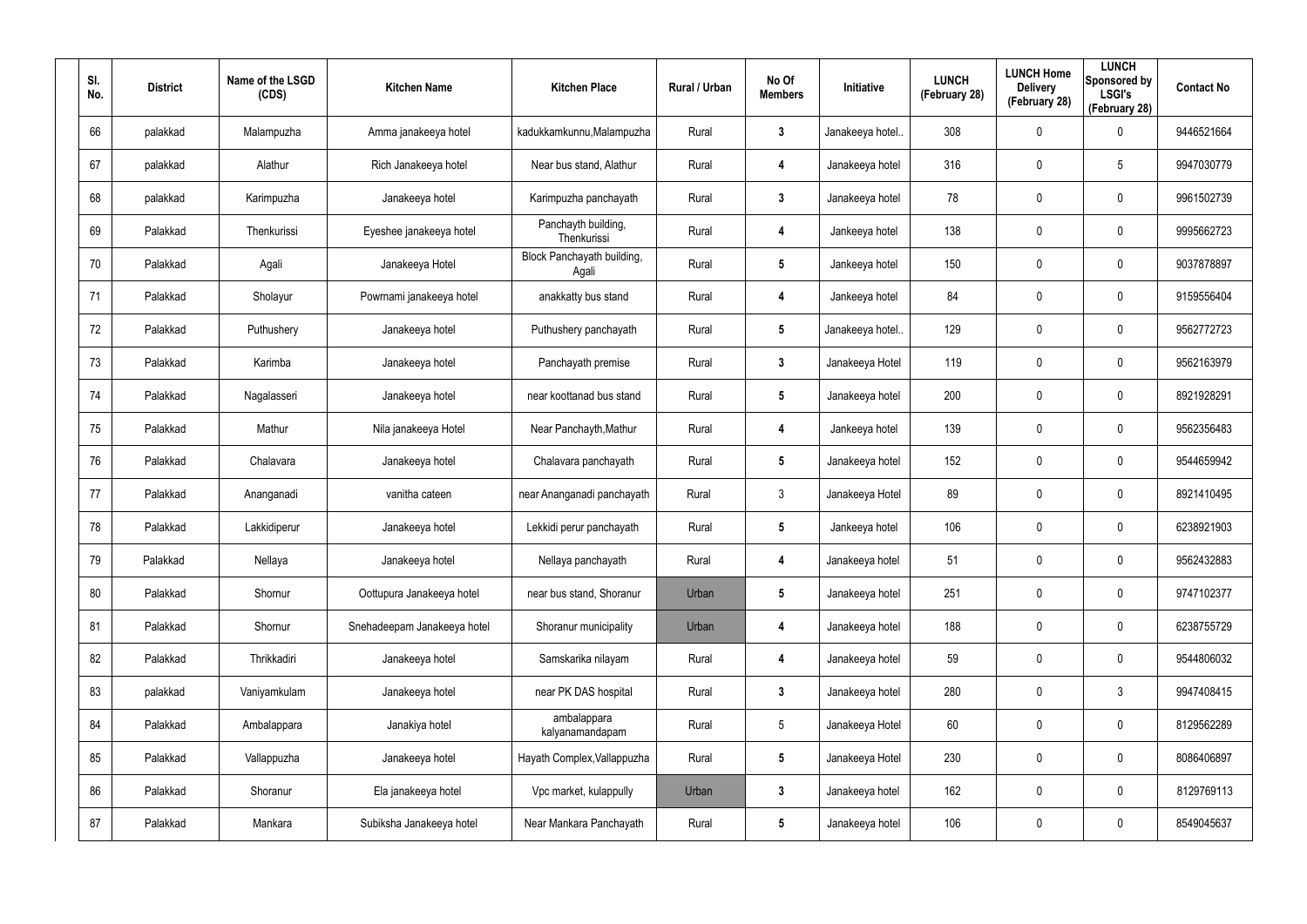|    | SI.<br>No.      | <b>District</b> | Name of the LSGD<br>(CDS) | <b>Kitchen Name</b>             | <b>Kitchen Place</b>                       | Rural / Urban | No Of<br><b>Members</b> | Initiative      | <b>LUNCH</b><br>(February 28) | <b>LUNCH Home</b><br><b>Delivery</b><br>(February 28) | <b>LUNCH</b><br>Sponsored by<br><b>LSGI's</b><br>(February 28) | <b>Contact No</b> |
|----|-----------------|-----------------|---------------------------|---------------------------------|--------------------------------------------|---------------|-------------------------|-----------------|-------------------------------|-------------------------------------------------------|----------------------------------------------------------------|-------------------|
|    | 88              | Palakkad        | Kanjirapuzha              | Surya Janakeeya hotel           | Kanjirapuzha, panchayath                   | Rural         | $5\overline{)}$         | Janakeeya hotel | 150                           | 0                                                     | $\boldsymbol{0}$                                               | 9048698194        |
|    | 89              | Palakkad        | Thachanattukara           | Haritham janakeeya hotel        | 53 mile, Thachanattukara                   | Rural         | $\mathbf{3}$            | Janakeeya hotel | $\mathbf 0$                   | $\boldsymbol{0}$                                      | $\mathbf 0$                                                    | 9605097810        |
|    | 90              | Palakkad        | Puthukode                 | Puthuma jankeeya hotel          | Thachanadi junction                        | Rural         | $6\phantom{1}$          | Janakeeya hotel | 302                           | 0                                                     | $\mathbf 0$                                                    | 9744459080        |
|    | 91              | Palakkad        | Tarur                     | Jankeeya Hotel                  | Infront of vilage office, Tarurk           | Rural         | 4                       | Janakeeya hotel | 115                           | 0                                                     | $\pmb{0}$                                                      | 8606780959        |
|    | 92              | Palakkad        | Pirayiri                  | Janakeeya hotel                 | Near Panchayath office                     | Rural         | $5\phantom{.0}$         | Janakeeya hotel | 68                            | $\boldsymbol{0}$                                      | $\mathbf 0$                                                    | 9037495586        |
|    | 93              | Palakkad        | Palakkad ulb              | Ruchi                           | Near Balaji hospital, Fort<br>Maidan       | Urban         | 4                       | Janakeeya hotel | 272                           | 0                                                     | $\boldsymbol{0}$                                               | 7994185687        |
|    | 94              | Palakkad        | Pookkottukavu             | Punya                           | Pookkottukavu Centre                       | Rural         | 4                       | Janakeeya Hotel | 104                           | $\boldsymbol{0}$                                      | $\mathbf 0$                                                    | 9745511432        |
|    | 95              | Palakkad        | Kuthanoor                 | Suryodayam jankeeya hotel       | Kalapara, kuthanoor                        | Rural         | $5\overline{)}$         | Jankeeya hotel  | 53                            | 0                                                     | $\boldsymbol{0}$                                               | 9995159738        |
|    | 96              | Palakkad        | Thiruvegappura            | Janakeeya Hotel                 | Kaippuram                                  | Rural         | $5\overline{)}$         | Jankeeya hotel  | 136                           | 0                                                     | $\mathbf 0$                                                    | 8921882903        |
|    | 97              | Palakkad        | Thachampara               | Vanitha canteen Janakeeya Hotel | Thachampara town                           | Rural         | 4                       | Jankeeya hotel  | 160                           | 0                                                     | $\boldsymbol{0}$                                               | 9497826216        |
|    | 98              | Palakkad        | Kannadi                   | Sweet jankeeya hotel            | Yakkara junction                           | Rural         | $\mathbf{3}$            | Jankeeya hotel  | 180                           | 0                                                     | $\mathbf 0$                                                    | 9846918028        |
|    | 99              | Palakkad        | Pattithara                | Bavana janakeeya hotel          | kottappadam                                | Rural         | $5\phantom{.0}$         | Janakeeya hotel | 0                             | 0                                                     | $\boldsymbol{0}$                                               | 9074163402        |
|    | 100             | Palakkad        | Mannarkkad                | Janakeeya Hotel                 | muncipal building, busstand,<br>mannarkkad | Urban         | 4                       | Janakeeya hotel | 124                           | 0                                                     | $\mathbf 0$                                                    |                   |
|    | 101             | Palakkad        | Pirayiri                  | Kudumbashree janakeeya hotel    | Kallekkad Block Panchayath                 | Rural         | $5\phantom{.0}$         | janakeeya hotel | 81                            | 0                                                     | $\pmb{0}$                                                      | 8137940343        |
|    | 102             | Palakkad        | Marutharoad               | Sreelakshmi janakeeya hotel     | Pirivusala                                 | Rural         | 4                       | janakeeya hotel | $\pmb{0}$                     | $\pmb{0}$                                             | $\pmb{0}$                                                      | 9048636162        |
| 99 |                 |                 |                           |                                 |                                            |               | 434                     |                 | 13389                         | $\overline{0}$                                        | 8                                                              |                   |
|    |                 | Pathanamthitta  | Anicadu                   | Janatha janakeeya hotel         | Nooromave                                  | Rural         | $\mathbf{3}$            | Janakeeya Hotel | 0                             | 0                                                     | $\pmb{0}$                                                      | 6282875679        |
|    | $\overline{2}$  | Pathanamthitta  | Kaviyoor                  | Janakeeya Hotel                 | Manakkachira                               | Rural         | $\overline{4}$          | Janakeeya Hotel | $\pmb{0}$                     | 145                                                   | $\pmb{0}$                                                      | 9747886172        |
|    | $\mathfrak{Z}$  | Pathanamthitta  | Kottanadu                 | Janakeeya Hotel                 | Kottanadu                                  | Rural         | $\overline{4}$          | Janakeeya Hotel | 0                             | 0                                                     | $\pmb{0}$                                                      | 6282382608        |
|    | 4               | Pathanamthitta  | Kalloopara                | Janakeeya Hotel                 | Kalloopara                                 | Rural         | $5\overline{)}$         | Janakeeya Hotel | $\mathbf 0$                   | 70                                                    | $\pmb{0}$                                                      | 9947471024        |
|    | $5\phantom{.0}$ | Pathanamthitta  | Kunnamthanam              | Thripthi Hotel                  | Kunnamthanam                               | Rural         | $\mathbf{3}$            | Janakeeya Hotel | 0                             | 0                                                     | $\pmb{0}$                                                      | 6235908328        |
|    | 6               | pathanamthitta  | mallappally               | janakeeya hotel                 | mallappally                                | Rural         | $\mathfrak{Z}$          | janakeeya hotel | 0                             | $\boldsymbol{0}$                                      | $\pmb{0}$                                                      | 9744194830        |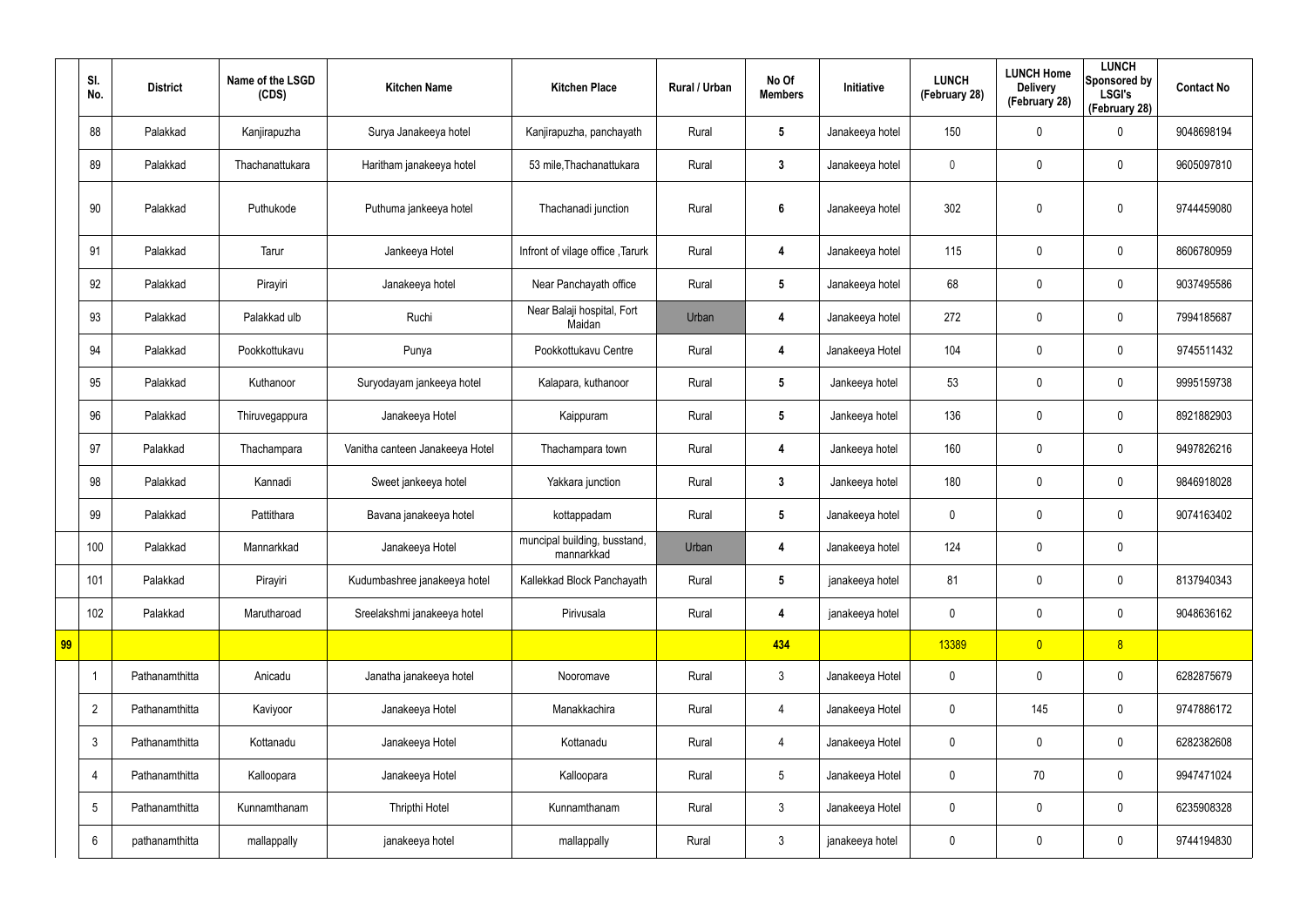| SI.<br>No.     | <b>District</b> | Name of the LSGD<br>(CDS) | <b>Kitchen Name</b>             | <b>Kitchen Place</b>        | Rural / Urban | No Of<br><b>Members</b> | Initiative      | <b>LUNCH</b><br>(February 28) | <b>LUNCH Home</b><br><b>Delivery</b><br>(February 28) | <b>LUNCH</b><br>Sponsored by<br><b>LSGI's</b><br>(February 28) | <b>Contact No</b> |
|----------------|-----------------|---------------------------|---------------------------------|-----------------------------|---------------|-------------------------|-----------------|-------------------------------|-------------------------------------------------------|----------------------------------------------------------------|-------------------|
| $\overline{7}$ | Pathanamthitta  | kottangal                 | janakeeya hotel                 | kottangal                   | Rural         | $\mathbf{3}$            | Janakeeya Hotel | 0                             | 106                                                   | $\boldsymbol{0}$                                               | 9526690541        |
| 8              | Pathanamthitta  | Nedumpuram                | Nedumpram Janakeeya Hotel       | Podiyadi                    | Rural         | $5\overline{)}$         | Janakeeya Hotel | 0                             | 0                                                     | $\pmb{0}$                                                      | 919188291409      |
| 9              | Pathanamthitta  | Niranam                   | Sakhi cafe                      | Niranam                     | Rural         | $\mathbf{3}$            | Janakeeya Hotel | 0                             | 54                                                    | $\pmb{0}$                                                      | 919526423710      |
| 10             | Pathanamthitta  | Peringara                 | Haritha samrudhi Catering       | <b>PMVHS Pringara</b>       | Rural         | 4                       | Janakeeya Hotel | 0                             | 92                                                    | $\mathbf 0$                                                    | 919961219550      |
| 11             | Pathanamthitta  | Peringara                 | Pulari janakeeya Hotel          | swamipalam                  | Rural         | 4                       | Janakeeya hotel | 0                             | 50                                                    | $\mathbf 0$                                                    | 919656132036      |
| 12             | Pathanamthitta  | Kuttor                    | Nanma Catering                  | <b>GHS Kuttoor</b>          | Rural         | $\mathbf{3}$            | Janakeeya Hotel | 0                             | 130                                                   | $\mathbf 0$                                                    | 919526323212      |
| 13             | Pathanamthitta  | Kadapra                   | Niradeepam janakeeya hotel      | Kadapra                     | Rural         | 4                       | Janakeeya Hotel | $\mathbf 0$                   | 0                                                     | $\pmb{0}$                                                      | 9656512066        |
| 14             | Pathanamthitta  | Eraviperoor               | Avi cafe                        | Avi cafe                    | Rural         | $\mathbf{3}$            | Janakeeya Hotel | 0                             | 85                                                    | $\pmb{0}$                                                      | 6238013293        |
| 15             | Pathanamthitta  | Koipuram                  | Ammas kudumbashree cafe         | Muttamon                    | Rural         | $5\phantom{.0}$         | Janakeeya Hotel | 0                             | 96                                                    | $\pmb{0}$                                                      | 9961485931        |
| 16             | Pathanamthitta  | Thottappuzhassery         | Thottapuzhassery Jankeeya Hotel | Thottapuzhassery            | Rural         | 4                       | Janakeeya Hotel | 0                             | 0                                                     | $\mathbf 0$                                                    | 9656403054        |
| 17             | Pathanamthitta  | Puramattom                | Top N Taste                     | Puramattom                  | Rural         | $\mathbf{3}$            | Janakeeya Hotel | 0                             | 45                                                    | $\pmb{0}$                                                      | 9526728230        |
| 18             | Pathanamthitta  | Ayroor                    | Janakeeya Hotel                 | Ayroor                      | Rural         | 6                       | Janakeeya Hotel | 0                             | 25                                                    | $\pmb{0}$                                                      | 8086653951        |
| 19             | Pathanamthitta  | Ezhumattor                | Swad Hotel                      | Thadiyoor                   | Rural         | $\mathbf{3}$            | Janakeeya Hotel | $\mathbf 0$                   | 45                                                    | $\boldsymbol{0}$                                               | 9526857335        |
| 20             | Pathanamthitta  | Kozhencherry              | Ruchi Janakeeya hotel           | Community hall, kozhenchery | Rural         | 4                       | Janakeeya Hotel | 0                             | 56                                                    | $\pmb{0}$                                                      | 9947387912        |
| 21             | Pathanamthitta  | Mallappuzhassery          | Snehadeepam                     | Paramootil                  | Rural         | 6                       | Janakeeya Hotel | $\mathbf 0$                   | 47                                                    | $\mathbf 0$                                                    | 9847170052        |
| 22             | Pathanamthitta  | Chennerkara               | Thanal Kudumbasree Cafe         | Nallanikunnu                | Rural         | $5\phantom{.0}$         | Janakeeya Hotel | $\mathbf 0$                   | 95                                                    | $\mathbf 0$                                                    | 9747469562        |
| 23             | Pathanamthitta  | Cherukole                 | Janakeeya Hotel                 | Cherukole                   | Rural         | $\mathbf{3}$            | Janakeeya Hotel | 0                             | 55                                                    | $\pmb{0}$                                                      | 7907811728        |
| 24             | Pathanamthitta  | Elanthoor                 | Janakeeya Hotel                 | Vary                        | Rural         | $\overline{4}$          | Janakeeya Hotel | $\pmb{0}$                     | 40                                                    | $\pmb{0}$                                                      | 9946047385        |
| 25             | Pathanamthitta  | naranganam                | janakeeya hotel                 | kadammanitta                | Rural         | $\mathbf{3}$            | janakeeya hotel | 0                             | 59                                                    | $\mathbf 0$                                                    | 9744478962        |
| 26             | Pathanamthitta  | Omalloor                  | Janakeeya Hotel                 | Omalloor                    | Rural         |                         | Janakeeya Hotel | $\mathbf 0$                   | 0                                                     | $\pmb{0}$                                                      |                   |
| 27             | Pathanamthitta  | Chittar                   | Chittar janakiya hotel          | Koothattukulam              | Rural         | $\mathbf{3}$            | Janakeeya Hotel | $\mathbf 0$                   | 0                                                     | $\mathbf 0$                                                    | 9072374618        |
| 28             | Pathanamthitta  | Naranammoozhi             | Thanima                         | Arakkamon                   | Rural         | $\mathfrak{Z}$          | Janakeeya Hotel | 0                             | 0                                                     | $\pmb{0}$                                                      | 9605021278        |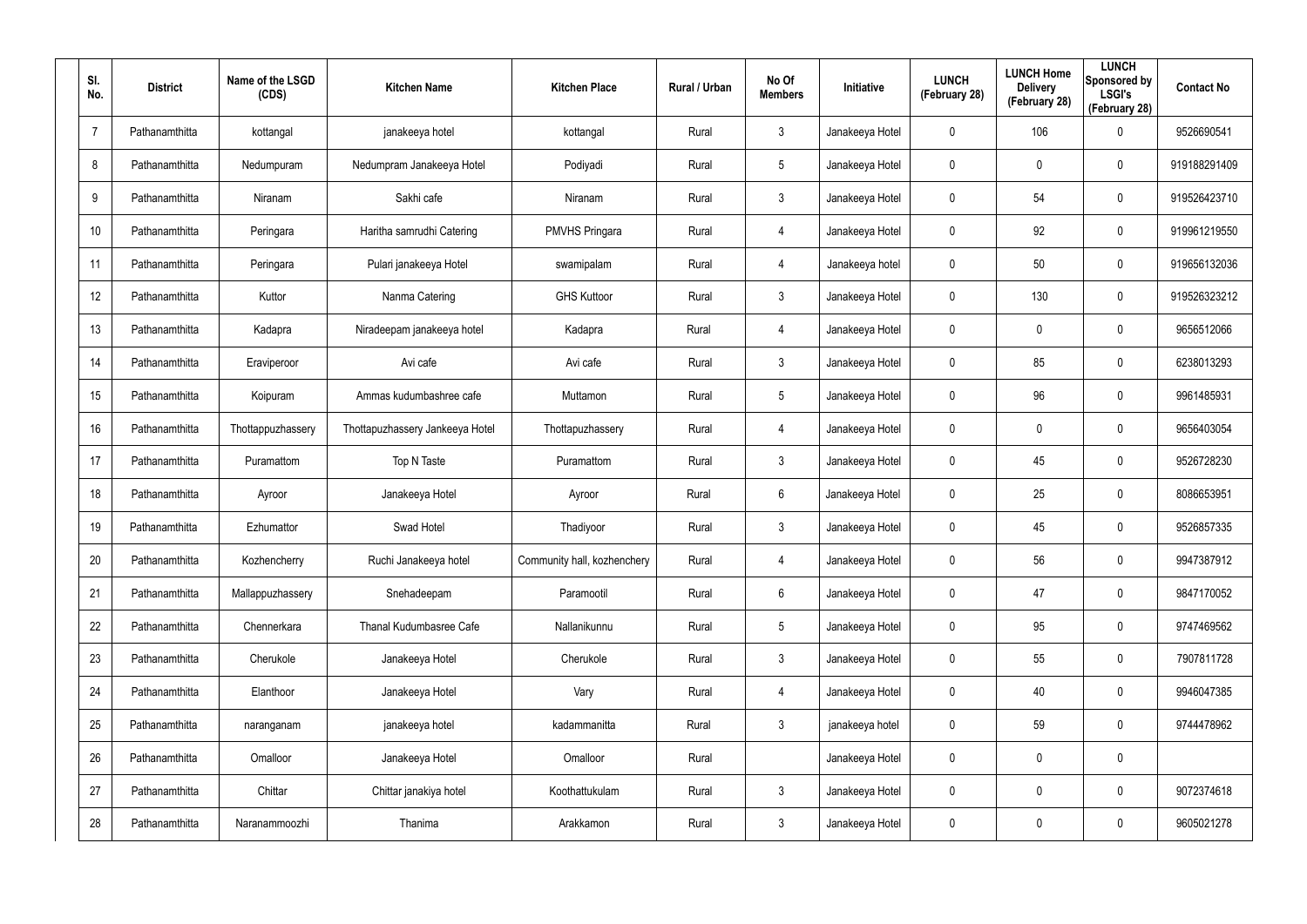|    | SI.<br>No. | <b>District</b> | Name of the LSGD<br>(CDS) | <b>Kitchen Name</b>        | <b>Kitchen Place</b>   | Rural / Urban | No Of<br><b>Members</b> | Initiative      | <b>LUNCH</b><br>(February 28) | <b>LUNCH Home</b><br><b>Delivery</b><br>(February 28) | <b>LUNCH</b><br>Sponsored by<br><b>LSGI's</b><br>(February 28) | <b>Contact No</b> |
|----|------------|-----------------|---------------------------|----------------------------|------------------------|---------------|-------------------------|-----------------|-------------------------------|-------------------------------------------------------|----------------------------------------------------------------|-------------------|
|    | 29         | Pathanamthitta  | Perunadu                  | Perunadu Janakeeya Hotel   | Perunadu               | Rural         | $5\phantom{.0}$         | Janakeeya Hotel | 0                             | 0                                                     | $\pmb{0}$                                                      |                   |
| 58 | 30         | Pathanamthitta  | Ranni-Angadi              | Angadi Janakeeya Hotel     | Thoodathil church hall | Rural         | $5\phantom{.0}$         | Janakeeya Hotel | 0                             | $\boldsymbol{0}$                                      | $\pmb{0}$                                                      | 9961190622        |
|    | 31         | Pathanamthitta  | Ranni-Pazhavangadi        | Navami Hotel               | Makkappuzha            | Rural         | $\overline{4}$          | Janakeeya Hotel | 0                             | $\boldsymbol{0}$                                      | $\pmb{0}$                                                      | 9562135824        |
|    | 32         | Pathanamthitta  | Seethathodu               | Thanima catering unit      | Seethathodu            | Rural         | $5\phantom{.0}$         | Janakeeya Hotel | 63                            | 70                                                    | $\pmb{0}$                                                      | 9747622310        |
|    | 33         | Pathanamthitta  | Ranni                     | Janakeeya Hotel            | Ranni                  | Rural         | $\overline{4}$          | Janakeeya Hotel | $\mathbf 0$                   | 69                                                    | $\pmb{0}$                                                      | 99462338752       |
|    | 34         | Pathanamthitta  | Vechhoochira              | Annapoorneswary hotel      | Venkurinji             | Rural         | $\overline{4}$          | Janakeeya Hotel | 0                             | 188                                                   | $\boldsymbol{0}$                                               | 8547264134        |
|    | 35         | Pathanamthitta  | Vadasserikara             | Thannal Janakeeya Hotel    | Vadasserikara          | Rural         | $5\phantom{.0}$         | Janakeeya Hotel | 0                             | 86                                                    | $\boldsymbol{0}$                                               | 8590107684        |
|    | 36         | Pathanamthitta  | Vallickodu                | Janakeeya Hotel            | Vallicodu              | Rural         | $5\phantom{.0}$         | Janakeeya Hotel | 0                             | 0                                                     | $\boldsymbol{0}$                                               | 8547121591        |
|    | 37         | Pathanamthitta  | Pramadom                  | Aishwarya Janakeeya Hotel  | Pramadom               | Rural         | $\mathbf{3}$            | Janakeeya Hotel | 0                             | 0                                                     | $\boldsymbol{0}$                                               | 9495312020        |
|    | 38         | Pathanamthitta  | Aruvappulam               | Janakeeya Hotel            | Kallely                | Rural         | $\mathbf{3}$            | Janakeeya Hotel | 0                             | 0                                                     | $\boldsymbol{0}$                                               | 9656700499        |
|    | 39         | Pathanamthitta  | mylapra                   | Manna janakeeya hotel      | mylapra                | Rural         | $\mathbf{3}$            | janakeeya hotel | 0                             | 0                                                     | $\boldsymbol{0}$                                               | 9961750470        |
|    | 40         | Pathanamthitta  | Thannithodu               | Flowers janakeeya hotel    | Thannithodu            | Rural         | $\mathbf{3}$            | Janakeeya hotel | $\mathbf 0$                   | 0                                                     | $\boldsymbol{0}$                                               | 9061295035        |
|    | 40         | Pathanamthitta  | Malayappuzha              | Janakeeya Hotel            | Malayappuzha           | Rural         | $\mathbf{3}$            | Janakeeya Hotel | 0                             | $\boldsymbol{0}$                                      | $\pmb{0}$                                                      |                   |
|    | 41         | Pathanamthitta  | Konni                     | Janakeeya Hotel            | Konni                  | Rural         | $\mathbf{3}$            | Janakeeya Hotel | 0                             | $\pmb{0}$                                             | $\pmb{0}$                                                      |                   |
|    | 43         | Pathanamthitta  | Kalanjoor                 | Kalanjoor janakeeya Hotel  | Kalanjoor              | Rural         | $\overline{4}$          | Janakeeya Hotel | $\pmb{0}$                     | 0                                                     | $\mathbf 0$                                                    | 6238045066        |
|    | 44         | Pathanamthitta  | Ezhamkulam                | Swad Catering Unit         | Enathu                 | Rural         | 5 <sup>5</sup>          | Janakeeya Hotel | $\pmb{0}$                     | 0                                                     | $\mathbf 0$                                                    | 9747243317        |
|    | 45         | Pathanamthitta  | Kodumon                   | Ruchiyidam Janakeeya Hotel | Kodumon                | Rural         | $\overline{7}$          | Janakeeya Hotel | $\pmb{0}$                     | 0                                                     | $\mathbf 0$                                                    | 75611017112       |
|    | 46         | Pathanamthitta  | Erathu                    | Janakeeya Hotel            | Erathu                 | Rural         | $\overline{4}$          | Janakeeya Hotel | 0                             | 0                                                     | $\mathbf 0$                                                    | 9645102262        |
|    | 47         | Pathanamthitta  | Enadimangalam             | Janakeeya Hotel            | Elamannoor             | Rural         | $\overline{4}$          | Janakeeya Hotel | $\pmb{0}$                     | $\boldsymbol{0}$                                      | $\mathbf 0$                                                    |                   |
|    | 48         | Pathanamthitta  | Kadampanadu               | Janakeeya Hotel            | Mannady                | Rural         | 3 <sup>1</sup>          | Janakeeya Hotel | $\pmb{0}$                     | 0                                                     | $\mathbf 0$                                                    |                   |
|    | 49         | Pathanamthitta  | Pallickal                 |                            |                        | Rural         |                         | Janakeeya Hotel | 0                             | 0                                                     | $\mathbf 0$                                                    |                   |
|    | 50         | Pathanamthitta  | Thumpamon                 | Ruchi Cafe                 | Mampilali              | Rural         | $5\phantom{.0}$         | Janakeeya Hotel | 0                             | 175                                                   | $\pmb{0}$                                                      | 9188300026        |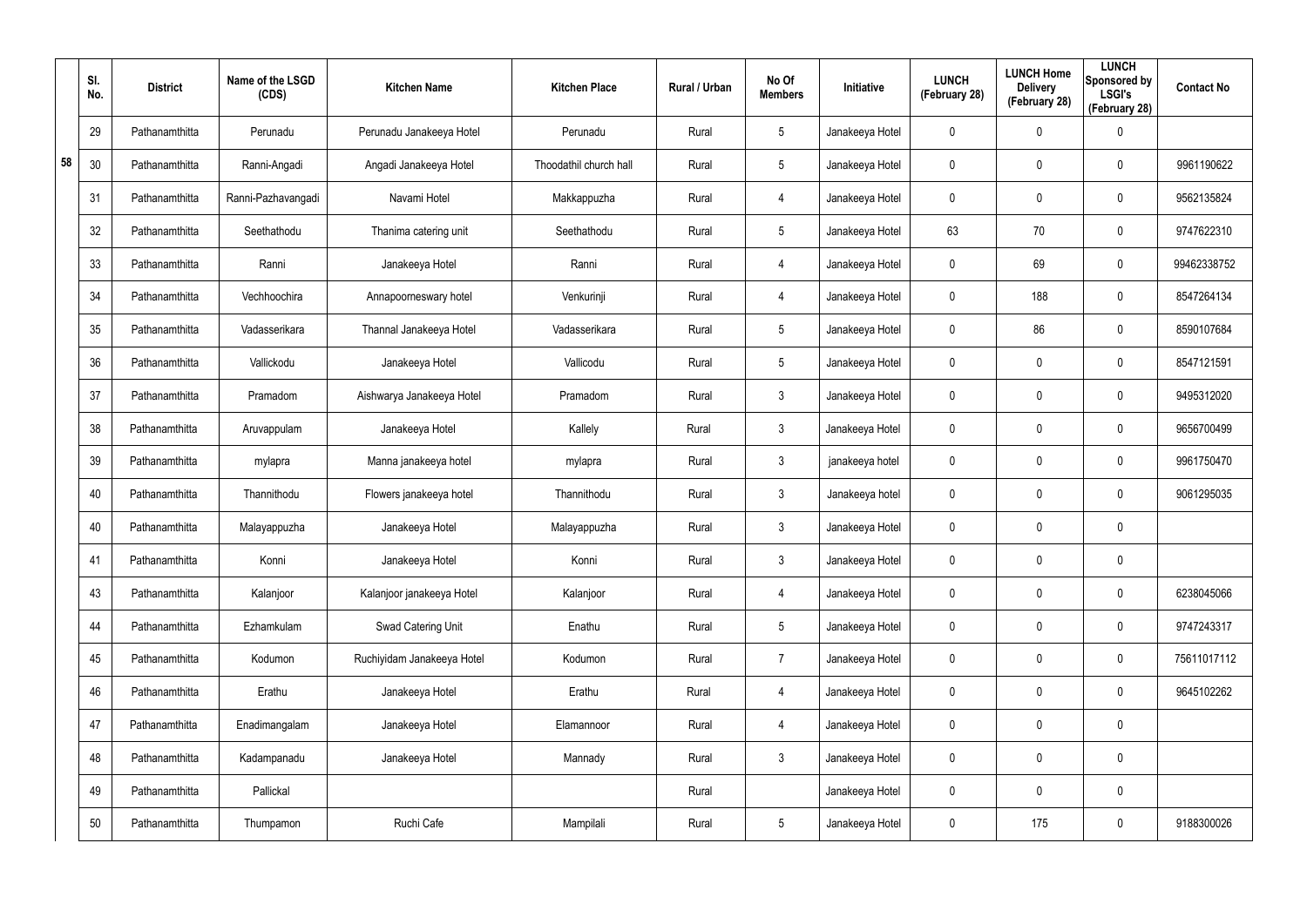|    | SI.<br>No.               | <b>District</b>    | Name of the LSGD<br>(CDS) | <b>Kitchen Name</b>                       | <b>Kitchen Place</b>                 | Rural / Urban | No Of<br><b>Members</b> | Initiative      | <b>LUNCH</b><br>(February 28) | <b>LUNCH Home</b><br><b>Delivery</b><br>(February 28) | <b>LUNCH</b><br>Sponsored by<br><b>LSGI's</b><br>(February 28) | <b>Contact No</b> |
|----|--------------------------|--------------------|---------------------------|-------------------------------------------|--------------------------------------|---------------|-------------------------|-----------------|-------------------------------|-------------------------------------------------------|----------------------------------------------------------------|-------------------|
|    | 51                       | Pathanamthitta     | Kulanada                  | Bhagyalekshmi cafe unit                   | Kaipuzha                             | Rural         | $\mathbf{3}$            | Janakeeya Hotel | 0                             | 88                                                    | 0                                                              |                   |
|    | 52                       | Pathanamthitta     | Pandalam Thekkekara       | Pandalam Thekkekara                       | Thatta                               | Rural         | $\mathbf{3}$            | Janakeeya Hotel | $\mathbf 0$                   | 123                                                   | $\mathbf 0$                                                    | 9526224922        |
|    | 53                       | Pathanamthitta     | Aranmula                  | Janakeeya Hotel                           | Aranmula                             | Rural         | $5\overline{)}$         | Janakeeya Hotel | 0                             | 0                                                     | $\mathbf 0$                                                    | 9656296503        |
|    | 54                       | Pathanamthitta     | Mezhuveli                 | Thripthi Janakeeya Hotel                  | Mezhuveli                            | Rural         | $\mathbf{3}$            | Janakeeya Hotel | 0                             | 24                                                    | $\boldsymbol{0}$                                               | 9495265971        |
|    | 55                       | Pathanamthitta     | Adoor                     | Amma Catering Unit                        | Adoor                                | Urban         | $5\phantom{.0}$         | Janakeeya Hotel | 0                             | 0                                                     | $\mathbf 0$                                                    | 8606887490        |
|    | 56                       | Pathanamthitta     | Pandalam                  | Ruchi catering                            | Sivarenjini Auditorium               | Urban         | $5\phantom{.0}$         | Janakeeya Hotel | 0                             | 13                                                    | $\boldsymbol{0}$                                               | 9846212739        |
|    | 57                       | Pathanamthitta     | <b>Thiruvalla East</b>    | janakeeya hotel                           | near private bus stand<br>thiruvalla | Urban         | $5\phantom{.0}$         | Janakeeya Hotel | 0                             | 331                                                   | $\mathbf 0$                                                    | 919847729416      |
|    | 58                       | Pathanamthitta     | Thiruvalla West           | janakeeya hotel                           | kizhakkan muthoor                    | Urban         | $5\phantom{.0}$         | Janakeeya Hotel | 0                             | $\mathbf 0$                                           | $\mathbf 0$                                                    | 919656132036      |
|    | 59                       | Pathanamthitta     | Pathanamthitta            | Janakeeya Hotel                           | Near Municipality Office             | Urban         | $5\phantom{.0}$         | Janakeeya Hotel | 0                             | 0                                                     | $\mathbf 0$                                                    |                   |
| 58 |                          |                    |                           |                                           |                                      |               | 229                     |                 | 63                            | 2462                                                  | $\bullet$                                                      |                   |
|    | $\overline{\phantom{a}}$ | Thiruvananthapuram | Parassala                 | Bhagyalekshmi janakeeya hotel             | Mundaplavila                         | Rural         | $5\phantom{.0}$         | Janakeeya Hotel | 387                           | $\boldsymbol{0}$                                      | $\boldsymbol{0}$                                               | 9895463718        |
|    | $\overline{2}$           | Thiruvananthapuram | Karode                    | Karode janakeeya hotel                    | Paavaara,<br>pazhaya uchakkada       | Rural         | $5\phantom{.0}$         | Janakeeya Hotel | 423                           | $\boldsymbol{0}$                                      | $\mathbf 0$                                                    | 9605122139        |
|    | 3                        | Thiruvananthapuram | Thirupuram                | Thirupuram janakeeya hotel                | Pazhayakada                          | Rural         | $5\phantom{.0}$         | Janakeeya Hotel | 173                           | $\boldsymbol{0}$                                      | $\boldsymbol{0}$                                               | 7034723987        |
|    | -4                       | Thiruvananthapuram | Chenkal                   | Karuna janakeeya hotel                    | Udiyankulangara                      | Rural         | $5\phantom{.0}$         | Janakeeya Hotel | 300                           | $\boldsymbol{0}$                                      | $\mathbf 0$                                                    | 9746726109        |
|    | $5\phantom{.0}$          | Thiruvananthapuram | Kulathoor                 | Nakshatra janakeeya hotel                 | Attapuram                            | Rural         | $5\phantom{.0}$         | Janakeeya Hotel | 248                           | 0                                                     | $\pmb{0}$                                                      | 8301924221        |
|    | 6                        | Thiruvananthapuram | Neyyattinkara 1           | Oottupura                                 | Neyyattinkara                        | Urban         | $5\phantom{.0}$         | Janakeeya Hotel | 376                           | $\boldsymbol{0}$                                      | $\pmb{0}$                                                      | 8129192485        |
|    | $\overline{7}$           | Thiruvananthapuram | Neyyattinkara 1           | Cafesree Janakeeya Hotel                  | Vazhimukku                           | Urban         | $5\phantom{.0}$         | Janakeeya Hotel | 465                           | 0                                                     | $\pmb{0}$                                                      | 9995604997        |
|    | 8                        | Thiruvananthapuram | Neyyattinkara 1           | Thripthi janakeeya Hotel                  | perumpazhuthoor                      | urban         | 4                       | janakeeya Hotel | 150                           | $\boldsymbol{0}$                                      | $\pmb{0}$                                                      | 6282944199        |
|    | 9                        | Thiruvananthapuram | Neyyattinkara 2           | Harsha catering unit                      | Neyyattinkara                        | Urban         | $5\phantom{.0}$         | Janakeeya Hotel | 265                           | 0                                                     | $\pmb{0}$                                                      | 9048822770        |
|    | 10                       | Thiruvananthapuram | Neyyattinkara 2           | Devarose Janakeeya Hotel                  | Amaravila                            | Urban         | $5\phantom{.0}$         | Janakeeya Hotel | 128                           | $\boldsymbol{0}$                                      | $\pmb{0}$                                                      | 9995028659        |
|    | 11                       | Thiruvananthapuram | Kollayil                  | ems janakeeya hotel                       | Dhanuvachapuram                      | Rural         | $5\phantom{.0}$         | Janakeeya Hotel | 480                           | $\boldsymbol{0}$                                      | $\pmb{0}$                                                      | 8157880624        |
|    | 12                       | Thiruvananthapuram | Kunnathukal               | Aiswarya Janakeeya Hotel -<br>Kunnathukal | Kuruwad, paliyodu                    | Rural         | $\mathfrak{Z}$          | Janakeeya Hotel | 60                            | 0                                                     | $\pmb{0}$                                                      | 9539549507        |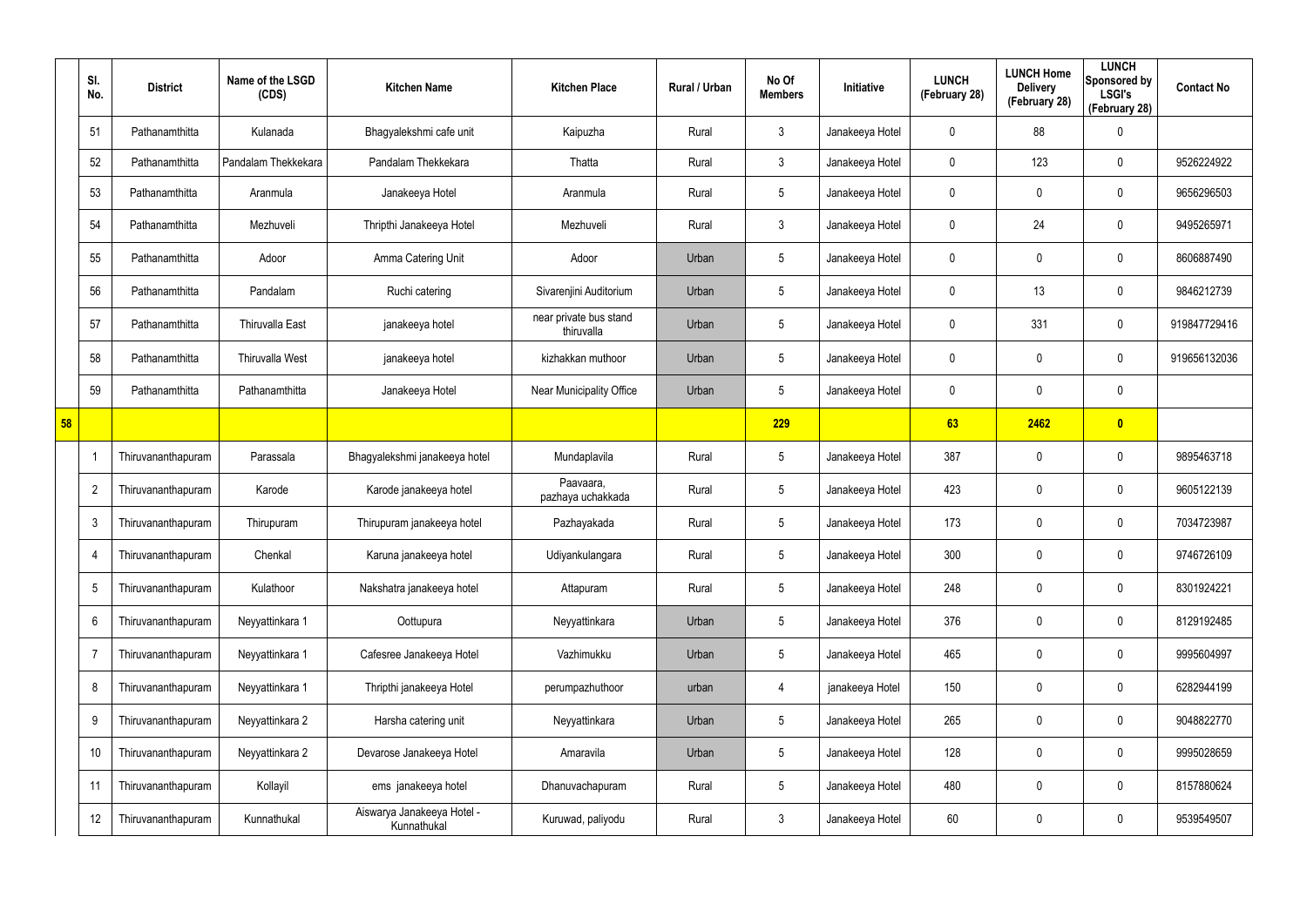| SI.<br>No. | <b>District</b>    | Name of the LSGD<br>(CDS) | <b>Kitchen Name</b>                   | <b>Kitchen Place</b>                       | <b>Rural / Urban</b> | No Of<br><b>Members</b> | Initiative      | <b>LUNCH</b><br>(February 28) | <b>LUNCH Home</b><br><b>Delivery</b><br>(February 28) | <b>LUNCH</b><br>Sponsored by<br><b>LSGI's</b><br>(February 28) | <b>Contact No</b> |
|------------|--------------------|---------------------------|---------------------------------------|--------------------------------------------|----------------------|-------------------------|-----------------|-------------------------------|-------------------------------------------------------|----------------------------------------------------------------|-------------------|
| 13         | Thiruvananthapuram | Vellarada                 | Eden Janakeeya Hotel                  | Panachamoodu, Vellarada                    | Rural                | $5\overline{)}$         | Janakeeya Hotel | 645                           | $\mathbf 0$                                           | $\mathbf 0$                                                    | 8547973305        |
| 14         | Thiruvananthapuram | Vellarada                 | Chandrika Janakeeya Hotel - Vellarada | Vellarada                                  | Rural                | 6                       | Janakeeya Hotel | 107                           | 0                                                     | $\mathbf 0$                                                    | 9539366295        |
| 15         | Thiruvananthapuram | Aryankode                 | Aryan Janakeeya Hotel - Aryankode     | Aryankode                                  | Rural                | $5\overline{)}$         | Janakeeya Hotel | 229                           | $\mathbf 0$                                           | $\boldsymbol{0}$                                               | 9746905408        |
| 16         | Thiruvananthapuram | Aryankode                 | stree souhritha jh                    | chemboor                                   | Rural                | $5\phantom{.0}$         | Janakeeya Hotel | 146                           | 0                                                     | $\boldsymbol{0}$                                               |                   |
| 17         | Thiruvananthapuram | Ottashekharamangala<br>m  | Minnaram Janakeeya Hotel              | Kuravara, Near<br>Ottashekharamangalam UPS | Rural                | $\overline{4}$          | Janakeeya Hotel | 278                           | $\mathbf 0$                                           | $\mathbf 0$                                                    | 9567553161        |
| 18         | Thiruvananthapuram | Kollayil                  | Janakeeya Hotel                       | Mylakkara                                  | Rural                | $5\overline{)}$         | Janakeeya Hotel | 135                           | 0                                                     | $\mathbf 0$                                                    | 9605076268        |
| 19         | Thiruvananthapuram | perunkadavila             | shankholi janakeeya hotel             | perunkadavila                              | rural                | 3                       | Janakeeya Hotel | 188                           | $\pmb{0}$                                             | $\mathbf 0$                                                    |                   |
| 20         | Thiruvananthapuram | Amboori                   | Janakeeya Hotel                       | Amboori                                    | Rural                | $5\overline{)}$         | Janakeeya Hotel | 104                           | 0                                                     | $\mathbf 0$                                                    | 9747169098        |
| 21         | Thiruvananthapuram | Athiyanoor                | Kudumbashree janakeeya hotel          | Venpakal                                   | Rural                | 4                       | Janakeeya Hotel | 356                           | $\mathbf 0$                                           | $\mathbf 0$                                                    | 919562752580      |
| 22         | Thiruvananthapuram | Kottukal                  | Vismaya janakeeya hotel               | Uchakkada                                  | Rural                | $5\overline{)}$         | Janakeeya Hotel | 455                           | $\mathbf 0$                                           | $\mathbf 0$                                                    | 6282447041        |
| 23         | Thiruvananthapuram | Kottukal                  | Udaya janakeeya Hotel                 | Punnakkulam                                | Rural                | 4                       | Janakeeya Hotel | 355                           | $\mathbf 0$                                           | $\mathbf 0$                                                    |                   |
| 24         | Thiruvananthapuram | Karumkulam                | Alil Janakeeya Hotel                  | Pallam                                     | Rural                | $5\overline{)}$         | Janakeeya Hotel | 125                           | $\mathbf 0$                                           | $\mathbf 0$                                                    | 917736513673      |
| 25         | Thiruvananthapuram | Venganoor                 | Venganoor Ruchi janakeeya hotel       | Peringamala                                | Rural                | 10                      | Janakeeya Hotel | 145                           | $\mathbf 0$                                           | $\boldsymbol{0}$                                               | 9656309710        |
| 26         | Thiruvananthapuram | Vilavoorkkal              | Priyam Janakeeya Hotel                | Chanthamukku, Peyadu Jn                    | Rural                | $5\phantom{.0}$         | Janakeeya Hotel | 321                           | $\mathbf 0$                                           | $\boldsymbol{0}$                                               | 7902504494        |
| 27         | Thiruvananthapuram | Vilavoorkal               | Vilavoorkal janakeeya hotel           | Pottayil                                   | Rural                | $5\overline{)}$         | Janakeeya Hotel | 298                           | $\mathbf 0$                                           | $\boldsymbol{0}$                                               | 9497883130        |
| 28         | Thiruvananthapuram | Kalliyoor                 | Stree Shakthi Janakeeya Hotel         | Kalliyoor                                  | Rural                | $5\phantom{.0}$         | Janakeeya Hotel | 0                             | $\mathbf 0$                                           | $\pmb{0}$                                                      | 9074998782        |
| 29         | Thiruvananthapuram | Maranalloor               | Mayooram Janakeeya Hotel              | Mannadikkonam                              | Rural                | 4                       | Janakeeya Hotel | 145                           | $\mathbf 0$                                           | $\pmb{0}$                                                      | 9847371025        |
| 30         | Thiruvananthapuram | Pallichal                 | Vandhanam Janakeeya hotel             | Naruvamoodu                                | Rural                | 4                       | Janakeeya Hotel | 256                           | $\mathbf 0$                                           | $\boldsymbol{0}$                                               | 9562636222        |
| 31         | Thiruvananthapuram | Vilappil                  | Sreebhadra janakeey a hotel           | peyad                                      | Rural                | $5\overline{)}$         | Janakeeya Hotel | 254                           | $\mathbf 0$                                           | $\boldsymbol{0}$                                               | 919496194745      |
| 32         | Thiruvananthapuram | Malayinkeezhu             | Thapasya janakeeya hotel              | Aruvacode                                  | Rural                | $5\phantom{.0}$         | Janakeeya Hotel | 121                           | $\mathbf 0$                                           | $\pmb{0}$                                                      | 9074329707        |
| 3,3        | Thiruvananthapuram | balaramapuram             | Karunya                               | balaramapuram                              | rural                | $5\overline{)}$         | Janakeeya Hotel | 135                           | $\mathbf 0$                                           | $\boldsymbol{0}$                                               |                   |
| 34         | Thiruvananthapuram | Andoorkonam               | Thiruvathira janakeeya hotel          | Kaniyapuram                                | Rural                | $\mathbf{3}$            | Janakeeya Hotel | 150                           | $\mathbf 0$                                           | $\pmb{0}$                                                      | 8921698989        |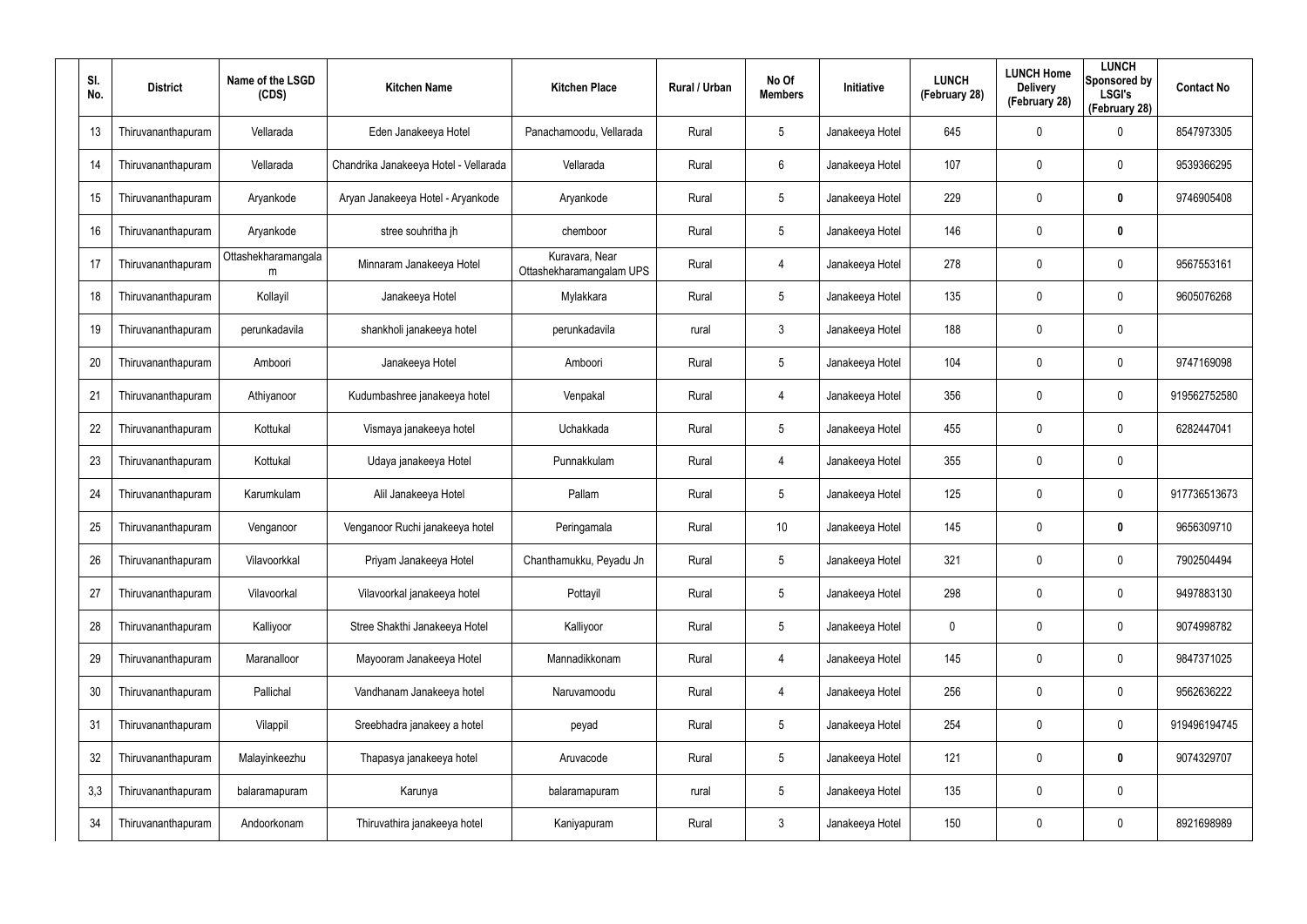|     | SI.<br>No. | <b>District</b>    | Name of the LSGD<br>(CDS)  | <b>Kitchen Name</b>                           | <b>Kitchen Place</b>                              | Rural / Urban | No Of<br><b>Members</b> | Initiative      | <b>LUNCH</b><br>(February 28) | <b>LUNCH Home</b><br><b>Delivery</b><br>(February 28) | <b>LUNCH</b><br>Sponsored by<br><b>LSGI's</b><br>(February 28) | <b>Contact No</b> |
|-----|------------|--------------------|----------------------------|-----------------------------------------------|---------------------------------------------------|---------------|-------------------------|-----------------|-------------------------------|-------------------------------------------------------|----------------------------------------------------------------|-------------------|
|     | 35         | Thiruvananthapuram | Kadinamkulam               | Sabarmathi janakeeya hotel                    | Chitattumukku                                     | Rural         | 4                       | Janakeeya Hotel | 90                            | 0                                                     | 0                                                              |                   |
|     | 36         | Thiruvananthapuram | Azhoor                     | Kudumbadsree janakeeya hotel                  | Azhoor                                            | Rural         | 4                       | Janakeeya Hotel | 62                            | 0                                                     | 0                                                              | 8129060294        |
|     | 37         | Thiruvanathapuram  | Pothencode                 | Pothencode Kudumbashree Janakeeya<br>hotel    | Pothencode ayiroorppara<br>Farmers centre         | Rural         | 5                       | Janakeeya Hotel | 150                           | 0                                                     | $\mathbf 0$                                                    | 9037832338        |
|     | 38         | Thiruvananthapuram | Mangalapuram               | Mangalapuram Kudumbashree<br>Janakeeya Hotel  | Managalapuram Junction,<br>Near Panchayath Office | Rural         | 5                       | Janakeeya Hotel | 120                           | 0                                                     | $\mathbf 0$                                                    | 9995459534        |
|     | 39         | Thiruvananthapuram | Mangalapuram               | Swad Kudumbashree Janakeeya hotel             | Murukkumpuzha                                     | Rural         | 3                       | Janakeeya Hotel | 150                           | 0                                                     | $\mathbf 0$                                                    | 8281624670        |
|     | 40         | Thiruvananthapuram | Mangalapuram               | Ruchisagaram Kudumbashree<br>Janakeeya Hotel  | Chembakamangalam                                  | Rural         | $5\phantom{.0}$         | Janakeeya Hotel | 210                           | 0                                                     | $\mathbf 0$                                                    | 8139079929        |
|     | 41         | Thiruvanathapuram  | <b>TVM Corporation CDS</b> | Krishnakripa Janakeeya hotel                  | Anayara                                           | Urban         | 5                       | Janakeeya Hotel | 454                           | 0                                                     | $\mathbf 0$                                                    | 9745823832        |
|     | 42         | Thiruvanathapuram  | <b>TVM Corporation CDS</b> | Vanitha Janakeeya Hotel                       | Manvila                                           | Urban         | 4                       | Janakeeya Hotel | 467                           | 0                                                     | $\mathbf 0$                                                    | 8129412369        |
|     | 43         | Thiruvanathapuram  | <b>TVM Corporation CDS</b> | Bhagyalekshmi Kudumbashree<br>Janakeeya Hotel | <b>EK Nayanar Trust, Medical</b><br>College       | Urban         | 6                       | Janakeeya Hotel | 250                           | 0                                                     | $\mathbf 0$                                                    |                   |
|     | 44         | Thiruvanathapuram  | <b>TVM Corporation CDS</b> | Tripthi Janakeeya Hotel                       | Pallithura                                        | Urban         | 3                       | Janakeeya Hotel | 398                           | 0                                                     | $\mathbf 0$                                                    | 9387738568        |
|     | 45         | Thiruvanathapuram  | <b>TVM Corporation CDS</b> | soubhagya janakeeya Hotel                     | kazhakoottam                                      | Urban         | 3                       | janakeeya Hotel | 416                           | 0                                                     | $\mathbf 0$                                                    | 8921555192        |
|     | 46         | Thiruvanathapuram  | <b>TVM Corporation CDS</b> | Uthradam Janakeeya Hotel                      | Pattom                                            | Urban         | 3                       | janakeeya Hotel | 658                           | 0                                                     | $\mathbf 0$                                                    | 8281062575        |
|     | 47         | Thiruvananthapuram | <b>TVM Corporation CDS</b> | Janakeeya hotel                               | Mannarakonam                                      | Urban         | 3                       | Janakeeya Hotel | 450                           | 0                                                     | $\mathbf 0$                                                    | 8281088923        |
|     | 48         | Thiruvananthapuram | <b>TVM Corporation CDS</b> | Kismath Janakeeya Hotel                       | Pottakuzhi                                        | Urban         | 3                       | Janakeeya Hotel | 441                           | 0                                                     | 0                                                              | 8129179622        |
|     | 49         | Thiruvananthapuram | <b>TVM Corporation CDS</b> | Salt and Pepper                               | Poomalliyoorkkonam                                | Urban         | $\mathfrak{Z}$          | Janakeeya Hotel | 325                           | 0                                                     | $\pmb{0}$                                                      | 8593986935        |
|     | 50         | Thiruvananthapuram | <b>TVM Corporation CDS</b> | Sreebhadra Janakeeya Hotel                    | Pettah                                            | Urban         | 4                       | Janakeeya Hotel | 342                           | 0                                                     | $\pmb{0}$                                                      | 9847227647        |
|     | 51         | Thiruvananthapuram | <b>TVM Corporation CDS</b> | kalavara Janakeeya Hotel                      | vattiyoorkavu                                     | Urban         | $\mathfrak{Z}$          | Janakeeya Hotel | 313                           | 0                                                     | $\pmb{0}$                                                      | 9847655426        |
|     | 52         | Thiruvananthapuram | <b>TVM Corporation CDS</b> | punartham kudumbashree                        | kudappanakunnu                                    | Urban         | $\mathfrak{Z}$          | Janakeeya Hotel | 0                             | 0                                                     | 0                                                              | 9747115789        |
|     | 53         | Thiruvananthapuram | <b>TVM Corporation CDS</b> | peroor JH                                     | Palayam                                           | Urban         | $\mathfrak{Z}$          | Janakeeya Hotel | 345                           | 0                                                     | $\pmb{0}$                                                      | 8086119633        |
|     | 54         | Thiruvananthapuram | Aryanadu                   | Aryanad Janakeeya Hotel                       | Aryanad                                           | Rural         | 6                       | Janakeeya Hotel | 259                           | 0                                                     | $\pmb{0}$                                                      | 9207447839        |
| 109 | 55         | Thiruvananthapuram | Kuttichal                  | Kutichal Janakeeya Hotel                      | Kuttichal                                         | Rural         | 5                       | Janakeeya Hotel | 105                           | 0                                                     | 0                                                              | 9446331479        |
|     | 56         | Thiruvananthapuram | Poovachal                  | Poovachal Janakeeya Hotel                     | Poovachal Panchayath                              | Rural         | $\sqrt{5}$              | Janakeeya Hotel | 182                           | 0                                                     | $\pmb{0}$                                                      | 9495225046        |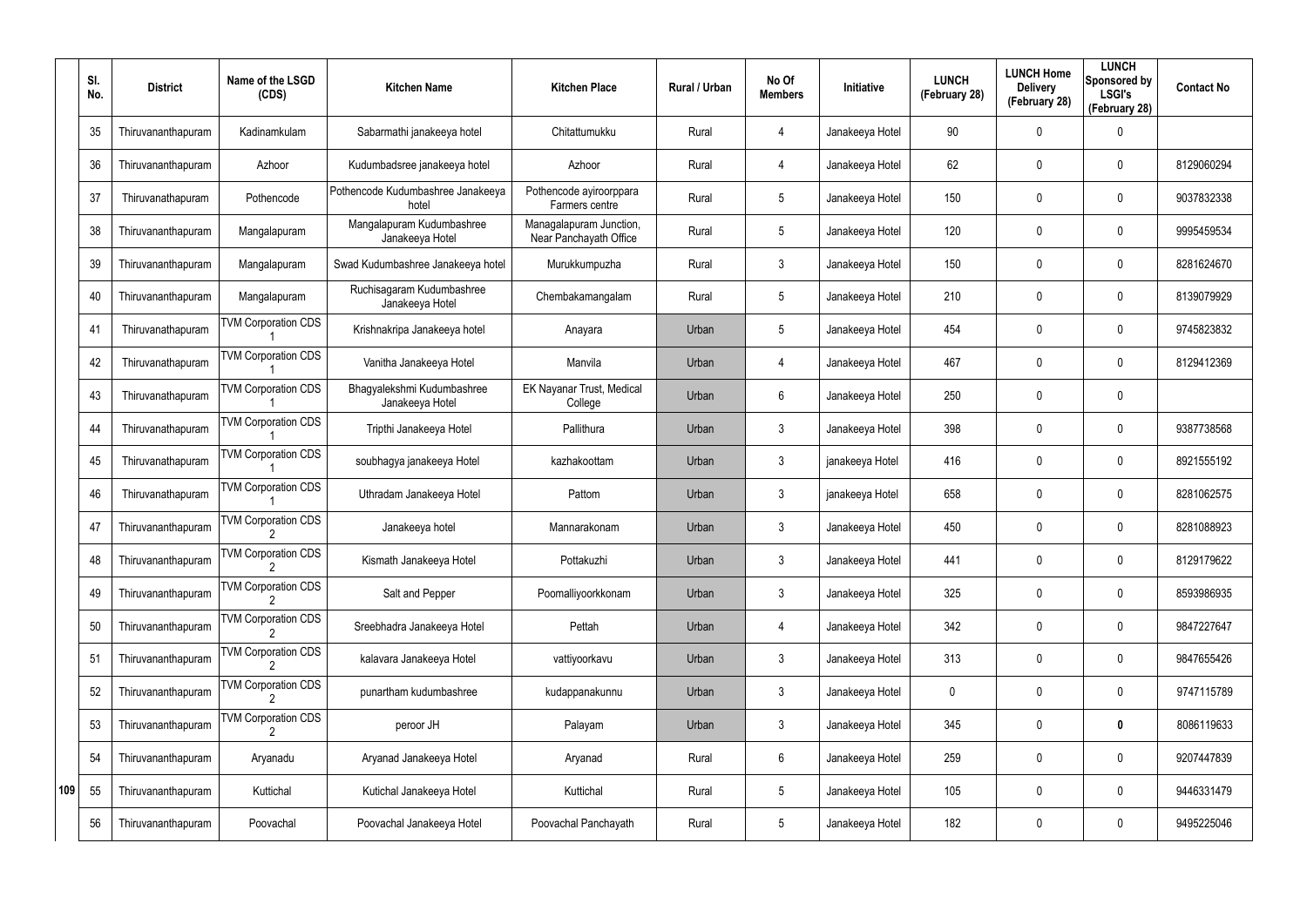| SI.<br>No. | <b>District</b>    | Name of the LSGD<br>(CDS) | <b>Kitchen Name</b>                  | <b>Kitchen Place</b>                              | Rural / Urban | No Of<br><b>Members</b> | <b>Initiative</b> | <b>LUNCH</b><br>(February 28) | <b>LUNCH Home</b><br><b>Delivery</b><br>(February 28) | <b>LUNCH</b><br>Sponsored by<br><b>LSGI's</b><br>(February 28) | <b>Contact No</b> |
|------------|--------------------|---------------------------|--------------------------------------|---------------------------------------------------|---------------|-------------------------|-------------------|-------------------------------|-------------------------------------------------------|----------------------------------------------------------------|-------------------|
| 57         | Thiruvananthapuram | Vithura                   | Navodaya Janakeeya hotel             | Koppam, Vithura                                   | Rural         | $\overline{4}$          | Janakeeya Hotel   | 139                           | $\mathbf 0$                                           | $\mathbf 0$                                                    | 9946837014        |
| 58         | Thiruvananthapuram | Tholicode                 | Tholicode Janakeeya Hotel            | Pulimoodu, Near Bharath<br>Petrol Pump, Tholicode | Rural         | $\overline{4}$          | Janakeeya Hotel   | 165                           | $\mathbf 0$                                           | $\mathbf 0$                                                    | 9539995862        |
| 59         | Thiruvananthapuram | uzhamalackal              | mazhavil jh                          | Puthukulangara                                    | Rural         | $5\overline{)}$         | Janakeeya Hotel   | 362                           | $\mathbf 0$                                           | $\mathbf 0$                                                    | 96457 54988       |
| 60         | Thiruvananthapuram | <b>TVPM Corpn CDS 4</b>   | Maithri Janakeeya Hotel              | Poozhyakkunnu, Nemom, TVM                         | Urban         | $5\phantom{.0}$         | Janakeeya Hotel   | 339                           | $\mathbf 0$                                           | $\mathbf 0$                                                    | 9846905594        |
| 61         | Thiruvananthapuram | TVPM. Corpn. CDS III      | Janatha hotel                        | Over bridge                                       | Urban         | 9                       | Janakeeya Hotel   | 0                             | $\mathbf 0$                                           | $\mathbf 0$                                                    | 919746149160      |
| 62         | Thiruvananthapuram | TVPM. Corpn. CDS III      | Asraya Janakeeya Hotel               | <b>DPI</b>                                        | Urban         | $\overline{4}$          | Janakeeya Hotel   | 0                             | 0                                                     | $\mathbf 0$                                                    | 918113008306      |
| 63         | Thiruvananthapuram | TVPM. Corpn. CDS III      | Ruchikkoott                          | Mudavanmukal                                      | Urban         | 4                       | Janakeeya Hotel   | 0                             | $\mathbf 0$                                           | $\mathbf 0$                                                    | 917907579424      |
| 64         | Thiruvananthapuram | TVPM. Corpn. CDS IV       | Janakeeya hotel tvm corporation cds4 | Vallakkadavu                                      | Urban         | $5\overline{)}$         | Janakeeya Hotel   | 297                           | 0                                                     | $\mathbf 0$                                                    | 8129795072        |
| 65         | Thiruvananthapuram | TVPM. Corpn. CDS IV       | Karuna Janakeeya Hotel               | Avaduthura                                        | Urban         | $5\overline{)}$         | Janakeeya Hotel   | 208                           | $\mathbf 0$                                           | $\mathbf{3}$                                                   | 9567523799        |
| 66         | Thiruvananthapuram | Anadu                     | Nanma anad                           | Govt LPS Anad                                     | Rural         | $\overline{4}$          | Janakeeya Hotel   | 0                             | 0                                                     | $\mathbf 0$                                                    | 9645709754        |
| 67         | Thiruvananthapuram | Vembayam                  | Liya canteen                         | Perumboor near panchayath<br>office               | Rural         | $5\overline{)}$         | Janakeeya Hotel   | 237                           | $\mathbf 0$                                           | $\mathbf 0$                                                    | 9544337362        |
| 68         | Thiruvananthapuram | Vembayam                  | Four's Janakeeya Hotel               | Naduveli Konchira                                 | Rural         | $\overline{4}$          | Janakeeya Hotel   | 258                           | $\mathbf 0$                                           | $\mathbf 0$                                                    | 9526253578        |
| 69         | Thiruvananthapuram | Nedumangad 1              | Subhiksham                           | Irinjayam                                         | Urban         | 4                       | Janakeeya Hotel   | 290                           | $\mathbf 0$                                           | $\mathbf 0$                                                    | 9745606588        |
| 70         | Thiruvananthapuram | Nedumangad 1              | Ootupura                             | Pazhakutty                                        | Urban         | 6                       | Janakeeya Hotel   | 427                           | $\mathbf 0$                                           | $\mathbf 0$                                                    | 7510910614        |
| 71         | Thiruvananthapuram | Nedumangad 2              | Niravu                               | Near ksrtc bus stand                              | Urban         | 4                       | Janakeeya Hotel   | 481                           | $\mathbf 0$                                           | $\mathbf 0$                                                    | 9645958207        |
| 72         | Thiruvananthapuram | Nedumangad 2              | Ruchiyidam                           | <b>Near Municipality</b>                          | Urban         | $\mathbf 0$             | Janakeeya Hotel   | 398                           | $\mathbf 0$                                           | $\mathbf 0$                                                    | 9846371353        |
| 73         | Thiruvananthapuram | Karakulam                 | Karakulam Vanitha hotel              | Karakulam Junction                                | Rural         | 4                       | Janakeeya Hotel   | 275                           | $\mathbf 0$                                           | $\mathbf 0$                                                    | 9747176668        |
| 74         | Thiruvananthapuram | Panavoor                  | Kudumbashree vanitha hotel           | HI auditorium near panavoor<br>panchayath         | Rural         | 6                       | Janakeeya Hotel   | 219                           | $\mathbf 0$                                           | 4                                                              | 9526740817        |
| 75         | Thiruvananthapuram | Aruvikara                 | Nanma                                | Aruvikara junction                                | Rural         | 3                       | Janakeeya hotel   | $\mathbf 0$                   | 0                                                     | $\mathbf 0$                                                    | 8606524464        |
| 76         | Thiruvananthapuram | Pullampara                | Janakeeya Hotel                      | Kalumkinmukham                                    | Rural         | $5\overline{)}$         | Janakeeya Hotel   | 310                           | $\overline{0}$                                        | $\mathbf 0$                                                    |                   |
| 77         | Thiruvananthapuram | Pangode                   | Bhagyalekshmi janakeeya hotel        | Pangodu Panchayath Hall                           | Rural         | $5\overline{)}$         | Janakeeya Hotel   | 320                           | $\mathbf 0$                                           | $\mathbf 0$                                                    |                   |
| 78         | Thiruvananthapuram | Manickal                  | Janakeeya hotel                      | Pirappancode                                      | Rural         | 6                       | Janakeeya Hotel   | 200                           | $\mathbf 0$                                           | $\pmb{0}$                                                      | 9745874522        |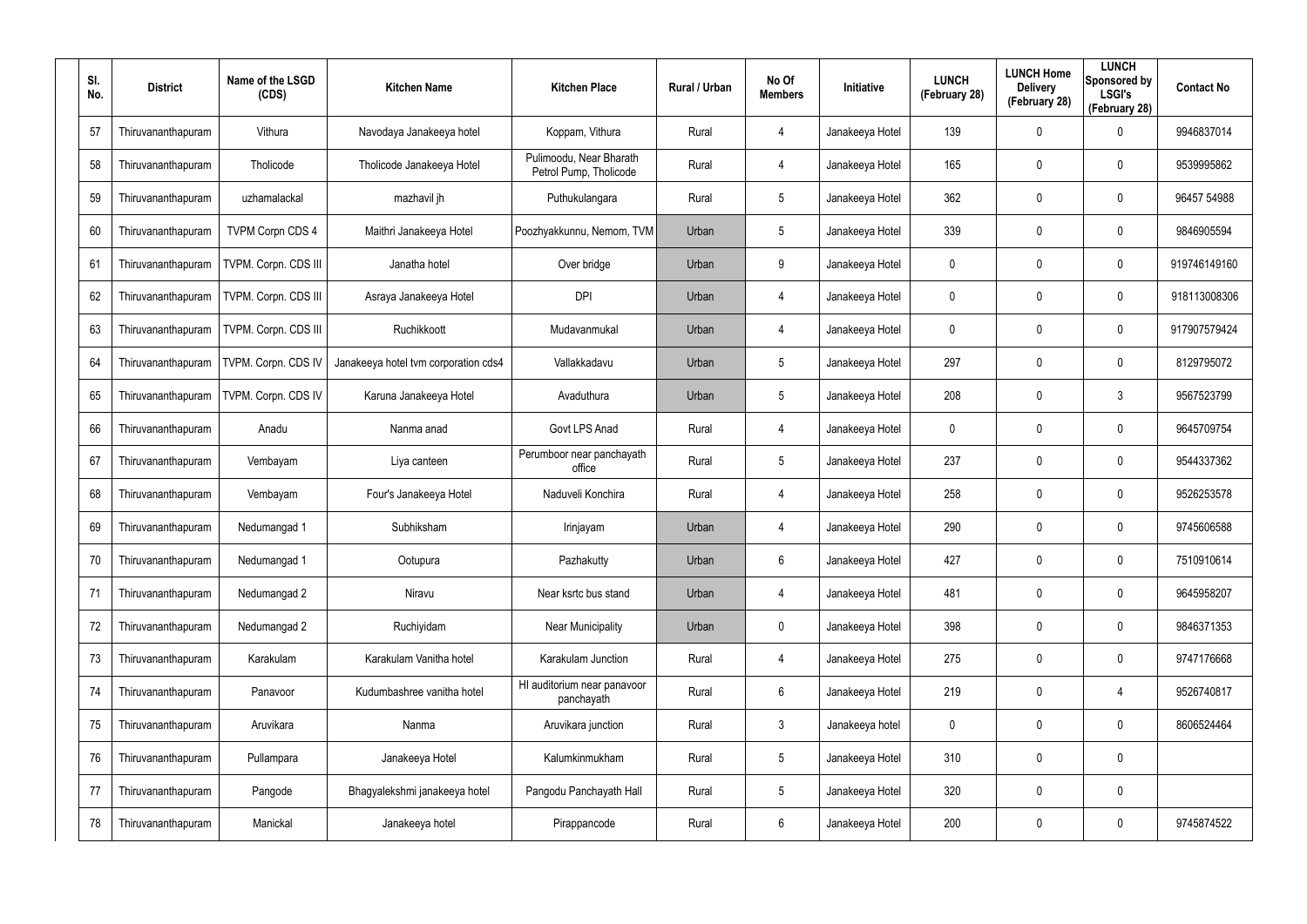| SI.<br>No. | <b>District</b>    | Name of the LSGD<br>(CDS) | <b>Kitchen Name</b>                 | <b>Kitchen Place</b>     | <b>Rural / Urban</b> | No Of<br><b>Members</b> | Initiative      | <b>LUNCH</b><br>(February 28) | <b>LUNCH Home</b><br><b>Delivery</b><br>(February 28) | <b>LUNCH</b><br>Sponsored by<br><b>LSGI's</b><br>(February 28) | <b>Contact No</b> |
|------------|--------------------|---------------------------|-------------------------------------|--------------------------|----------------------|-------------------------|-----------------|-------------------------------|-------------------------------------------------------|----------------------------------------------------------------|-------------------|
| 79         | Thiruvananthapuram | Vamanapuram               | Pournami Kalamachal                 | Kalamachal               | Rural                | 5                       | Janakeeya Hotel | 270                           | $\mathbf 0$                                           | $\mathbf 0$                                                    | 9846825964        |
| 80         | Thiruvananthapuram | kallara                   | Amma janakeeya hotel                | kallara                  | rural                | 4                       | Janakeeya Hotel | 362                           | $\mathbf 0$                                           | $\mathbf 0$                                                    | 8111891405        |
| 81         | Thiruvananthapuram | nellanad                  | Nellanad janakeeya hotel            | keezhayikkonam           | rural                | 6                       | Janakeeya Hotel | 304                           | $\mathbf 0$                                           | $\mathbf 0$                                                    | 9946994811        |
| 82         | Thiruvananthapuram | Pazhayakunnummel          | Chaitanya janakeeya hotel           | Pazhayakunnumel          | Rural                | $5\overline{)}$         | Janakeeya Hotel | 0                             | 0                                                     | $\mathbf 0$                                                    | 9496997201        |
| 83         | Thiruvananthapuram | Karavaram                 | Takkolam, Karavaram janakeeya hotel | Pullurmukk, kallambalam  | Rural                | $5\overline{)}$         | Janakeeya Hotel | 162                           | $\mathbf 0$                                           | $\mathbf 0$                                                    | 9539723288        |
| 84         | Thiruvananthapuram | Kilimanoor                | Tanima vanitha canteen              | Kilimanoor               | Rural                | 4                       | Janakeeya Hotel | 189                           | $\mathbf 0$                                           | $\mathbf 0$                                                    | 9846657166        |
| 85         | Thiruvananthapuram | Pulimath                  | Iswarya catering unit               | Pulimath, Karet          | Rural                | 4                       | Janakeeya Hotel | 180                           | $\mathbf 0$                                           | $\mathbf 0$                                                    | 9645514593        |
| 86         | Thiruvananthapuram | Navaikkulam               | Kudumbashree janakeeya hotel        | Kadambaattukonam         | Rural                | 5                       | Janakeeya Hotel | 121                           | $\mathbf 0$                                           | $\mathbf 0$                                                    | 9400619476        |
| 87         | Thiruvananthapuram | Nagaroor                  | Janakeeya Hotel                     | Altharamoodu             | Rural                | 5                       | Janakeeya Hotel | 139                           | $\mathbf 0$                                           | $\mathbf 0$                                                    | 7034964806        |
| 88         | Thiruvananthapuram | Pallikal                  | pallikkal janakeeya hotel           | pakalkkuri               | rural                | 4                       | Janakeeya Hotel | 103                           | $\mathbf 0$                                           | $\mathbf 0$                                                    | 9447886364        |
| 89         | Thiruvananthapuram | Madavoor                  | Madavoor janakeeya hotel            | madavoor                 | rural                | 5                       | Janakeeya Hotel | 149                           | $\mathbf 0$                                           | $\mathbf 0$                                                    | 9526206002        |
| 90         | Thiruvananthapuram | Chirayinkeezh             | Sevenstar Janakeeya Hotel           | Sarkkara                 | Rural                | 5                       | Janakeeya Hotel | 85                            | 0                                                     | $\mathbf 0$                                                    | 8921556636        |
| 91         | Thiruvananthapuram | Kadaykkavoor              | Karmalamatha Janakeeya Hotel        | Kadakkavoor              | Rural                | $5\overline{)}$         | Janakeeya Hotel | 123                           | $\mathbf 0$                                           | $\mathbf 0$                                                    | 9645405591        |
| 92         | Thiruvananthapuram | Mudakkal                  | Sarovaram Janakeeya Hotel           | Valakkadu                | Rural                | $\mathbf{3}$            | Janakeeya Hotel | 147                           | $\mathbf 0$                                           | $\mathbf 0$                                                    | 8086240900        |
| 93         | Thiruvananthapuram | Vakkom                    | Jananai Janakeeya Hotel             | SN Junction, Jeeva Dhara | Rural                | 5                       | Janakeeya Hotel | 155                           | 0                                                     | $\mathbf 0$                                                    | 8137014724        |
| 94         | Thiruvananthapuram | Vakkom                    | Diya Janakeeya Hotel                | Panayile Kadavu          | Rural                | 5                       | Janakeeya Hotel | 169                           | $\mathbf 0$                                           | $\mathbf 0$                                                    | 8590439391        |
| 95         | Thiruvananthapuram | Kizhuvilam                | Kudumbashree vanitha canteen        | Kizhuvillam              | Rural                | $\overline{4}$          | Janakeeya Hotel | 147                           | 0                                                     | $\mathbf 0$                                                    | 9747361312        |
| 96         | Thiruvananthapuram | Anchuthengu               | Swad Janakeeya Hotel                | Anchuthengu              | Rural                | 5                       | Janakeeya Hotel | 122                           | $\mathbf 0$                                           | $\pmb{0}$                                                      |                   |
| 97         | Thiruvananthapuram | Attingal                  | Bhagyashree janakeeya hotel         | Attingal                 | Urban                | 5                       | Janakeeya Hotel | 188                           | 0                                                     | $\mathbf 0$                                                    | 9539968503        |
| 98         | Thiruvananthapuram | Cherunniyoor              | Lekshmi janakeeya hotel             | Dhalavapuram             | Rural                | $\mathbf{3}$            | Janakeeya Hotel | 119                           | $\mathbf 0$                                           | $\overline{2}$                                                 | 9995391999        |
| 99         | Thiruvananthapuram | Chemmaruthi               | Dreams janakeeya hotel              | Mavinmoodu, muthana      | Rural                | 5                       | Janakeeya Hotel | 156                           | 0                                                     | $\mathbf 0$                                                    | 8129240185        |
| 100        | Thiruvananthapuram | Chemmaruthi               | Natturuchi janakeeya hotel          | Panayara&sivapuram       | Rural                | $5\phantom{.0}$         | Janakeeya Hotel | 89                            | $\mathbf 0$                                           | $\pmb{0}$                                                      | 8129240185        |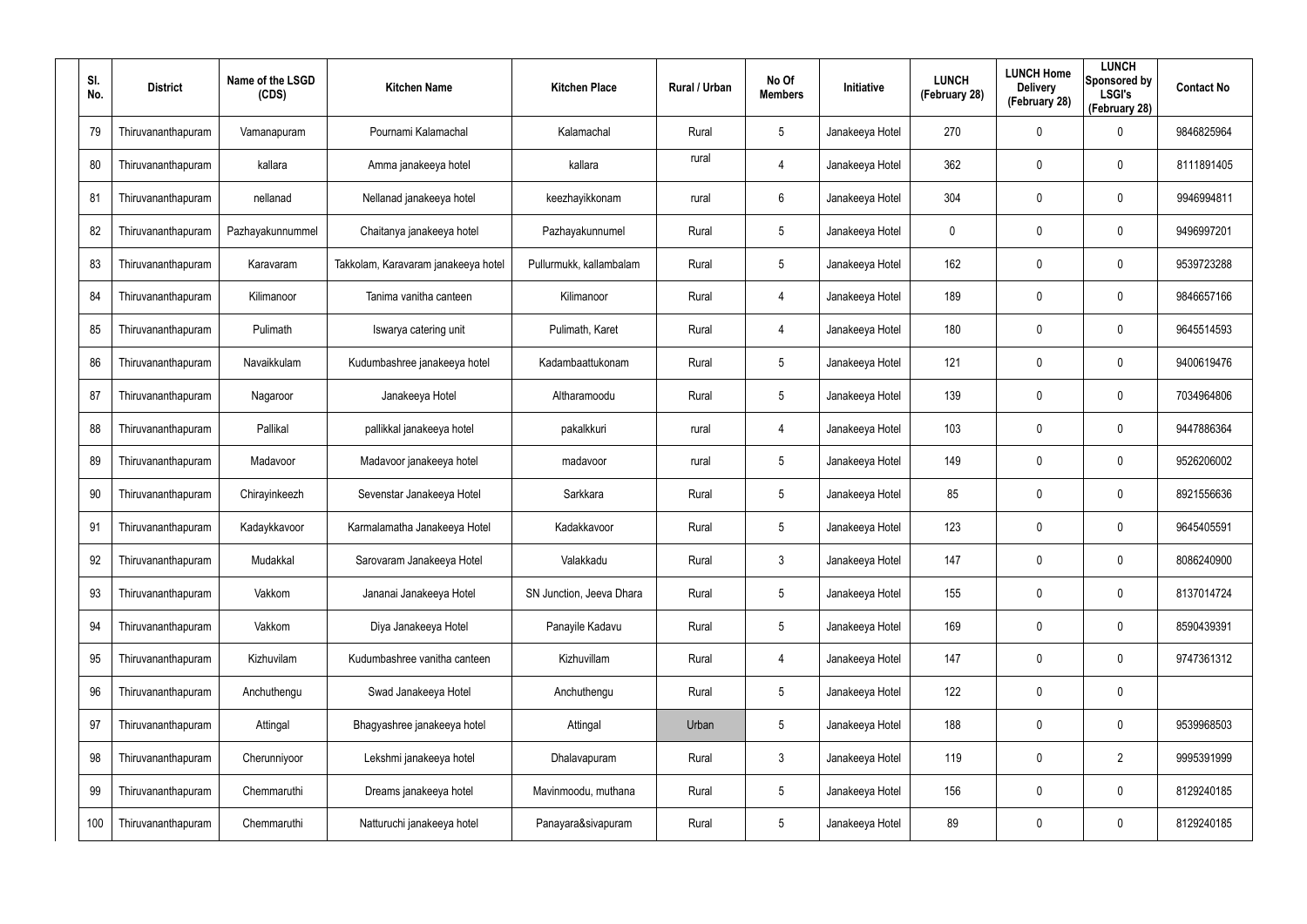|     | SI.<br>No.      | <b>District</b>    | Name of the LSGD<br>(CDS) | <b>Kitchen Name</b>                        | <b>Kitchen Place</b>                             | Rural / Urban | No Of<br><b>Members</b> | Initiative      | <b>LUNCH</b><br>(February 28) | <b>LUNCH Home</b><br><b>Delivery</b><br>(February 28) | <b>LUNCH</b><br>Sponsored by<br><b>LSGI's</b><br>(February 28) | <b>Contact No</b> |
|-----|-----------------|--------------------|---------------------------|--------------------------------------------|--------------------------------------------------|---------------|-------------------------|-----------------|-------------------------------|-------------------------------------------------------|----------------------------------------------------------------|-------------------|
|     | 101             | Thiruvananthapuram | Chemmaruthi               | Bhanusree                                  | Chavadimukku                                     | Rural         | $\overline{4}$          | Janakeeya Hotel | 169                           | 0                                                     | $\mathbf 0$                                                    | 8129240185        |
|     | 102             | Thiruvananthapuram | Chemmaruthi               | saphalyam janakeeya Hotel                  | chemmaruthi                                      | Rural         | $5\phantom{.0}$         | Janakeeya hotel | 173                           | 0                                                     | $\mathbf 0$                                                    | 9539925641        |
|     | 103             | Thiruvananthapuram | Manamboor                 | Manamboor janakeeya hotel                  | Kavalayoor                                       | Rural         | $\overline{4}$          | Janakeeya Hotel | 123                           | 0                                                     | 2\$                                                            | 9074388684        |
|     | 104             | Thiruvananthapuram | Edava                     | Sreenandha janakeeyahotel                  | Kaappil                                          | Rural         | $5\phantom{.0}$         | Janakeeya Hotel | 156                           | 0                                                     | $\mathbf 0$                                                    | 9895337334        |
|     | 105             | Thiruvananthapuram | Elakamon                  | Sreenarayana janakeeya hotel               | Elakamon                                         | Rural         | $\overline{7}$          | Janakeeya Hotel | 124                           | 0                                                     | $\mathbf 0$                                                    | 8086637798        |
|     | 106             | Thiruvananthapuram | Elakamon                  | kudumbashree janakeeya hotel               | Elakamon                                         | Rural         | $5\phantom{.0}$         | janakeeya hotel | 48                            | 0                                                     | $\mathbf 0$                                                    | 8590725126        |
|     | 107             | Thiruvananthapuram | Vettoor                   | Kashi janakeeya hotel                      | Vettoor                                          | Rural         | $\overline{4}$          | Janakeeya Hotel | 102                           | 0                                                     | $\mathbf 0$                                                    | 9061547396        |
|     | 108             | Thiruvananthapuram | Ottoor                    | Kudumbashree Janakeeya hotel               | ottoor                                           | rural         | $\mathbf{3}$            | Janakeeya Hotel | 21                            | 0                                                     | $\mathbf 0$                                                    | 8590570561        |
|     | 109             | Thiruvanathapuram  | Varkala                   | Janakeeya hotel                            | Varkala municipality                             | Urban         | $5\phantom{.0}$         | Janakeeya Hotel | 31                            | 0                                                     | $\overline{2}$                                                 | 8943261611        |
| 109 |                 |                    |                           |                                            |                                                  |               | 497                     |                 | 23941                         | $\mathbf{0}$                                          | 13                                                             |                   |
|     |                 | Thrissur           | Kadangodu                 | Janakeeya Hotel Kadangod                   | Kadangod                                         | Rural         | $\overline{4}$          | Janakeeya Hotel | 42                            | 20                                                    | 7                                                              |                   |
|     | $\overline{2}$  | Thrissur           | Chalakudy                 | Thripthy Janakeeya Hotel Chalakudy         | North Busstand Chalakudy                         | Urban         | 4                       | Janakeeya Hotel | 217                           | 135                                                   | $\boldsymbol{0}$                                               | 9544048190        |
|     | 3               | Thrissur           | Pananchery                | Pananchery Janakeeya Hotel                 | Pattikkad                                        | Rural         | $5\phantom{.0}$         | Janakeeya Hotel | 139                           | 64                                                    | $\boldsymbol{0}$                                               | 9746354118        |
|     | 4               | Thrissur           | Kadavallur                | Janakeeya Hotel Kadavalloor                | Panjayath Compound                               | Rural         | $\overline{4}$          | Janakeeya Hotel | 76                            | 61                                                    | $\pmb{0}$                                                      | 8943983995        |
|     | $5\phantom{.0}$ | Thrissur           | Kattoor                   | Janakeeya Hotel Kattoor                    | Kudumbashree Vipanana<br>Kendram, Katoor Bazzar, | Rural         | $5\phantom{.0}$         | Janakeeya Hotel | 0                             | 0                                                     | $\pmb{0}$                                                      |                   |
|     | $6\overline{6}$ | Thrissur           | Elavally                  | Janakeeya Hotel Elavally                   | <b>Elavally Panchayath</b><br>Compound           | Rural         | $\overline{4}$          | Janakeeya Hotel | 186                           | 0                                                     | $\mathbf 0$                                                    | 9744738247        |
|     | $\overline{7}$  | Thrissur           | Paralam                   | Paralam Janakeeya Hotel                    | Nanma Kudumbashree<br>canteen                    | Rural         | $\mathbf{3}$            | Janakeeya Hotel | 0                             | 52                                                    | $\pmb{0}$                                                      | 9744441594        |
|     | 8               | Thrissur           | Kadukutty                 | Uppum Mulakum Janakeeya Hotel<br>Kadukutty | Kottamuri Junction                               | Rural         | $5\phantom{.0}$         | Janakeeya Hotel | 42                            | 19                                                    | $\pmb{0}$                                                      | 9846634710        |
|     | 9               | Thrissur           | Thrissur 2                | Kuttanellur Janakeeya Hotel                | Kuttanellur                                      | Urban         | $\sqrt{5}$              | Janakeeya Hotel | 50                            | $\mathbf 0$                                           | $\pmb{0}$                                                      | 8330800498        |
|     | 10              | Thrissur           | Pazhayannur               | Janakeeya Hotel, Pazhayanoor               | Pazhayannur Panchayath                           | Rural         | $\overline{4}$          | Janakeeya Hotel | 210                           | 0                                                     | $\pmb{0}$                                                      | 9400257329        |
|     | 11              | Thrissur           | Aloor                     | Aloor Janakeeya Hotel                      | Aloor                                            | Rural         | $\sqrt{5}$              | Janakeeya Hotel | 83                            | 37                                                    | $\pmb{0}$                                                      | 9946922936        |
|     | 12              | Thrissur           | Muriyad                   | Jankeeya Hotel, Muriyad                    | Karuna Canteen, Muriyad                          | Rural         | $5\phantom{.0}$         | Janakeeya Hotel | 79                            | 0                                                     | $\pmb{0}$                                                      | 9961920358        |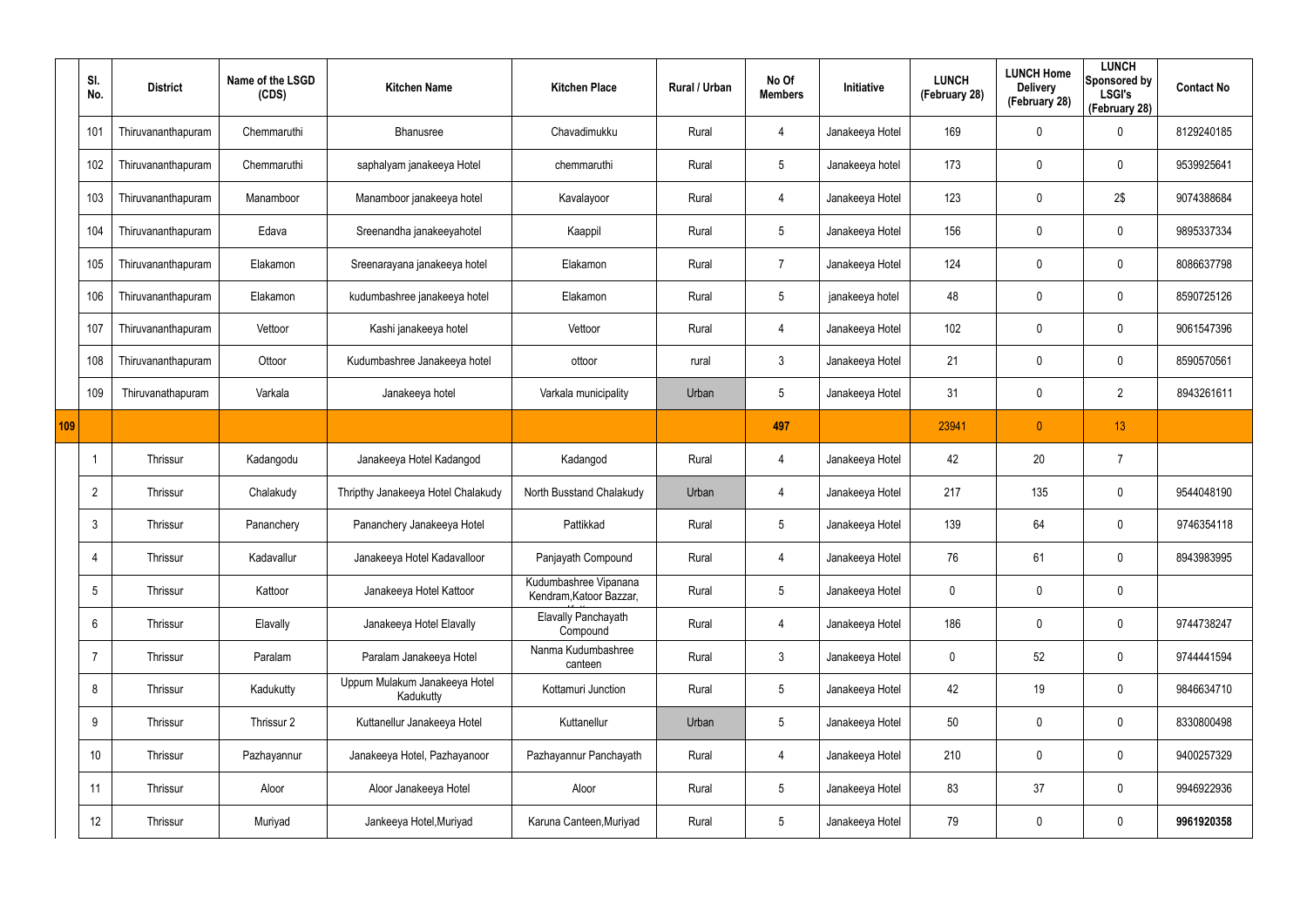| SI.<br>No. | <b>District</b> | Name of the LSGD<br>(CDS) | <b>Kitchen Name</b>                             | <b>Kitchen Place</b>                         | Rural / Urban | No Of<br><b>Members</b> | <b>Initiative</b> | <b>LUNCH</b><br>(February 28) | <b>LUNCH Home</b><br><b>Delivery</b><br>(February 28) | <b>LUNCH</b><br>Sponsored by<br><b>LSGI's</b><br>(February 28) | <b>Contact No</b> |
|------------|-----------------|---------------------------|-------------------------------------------------|----------------------------------------------|---------------|-------------------------|-------------------|-------------------------------|-------------------------------------------------------|----------------------------------------------------------------|-------------------|
| 13         | Thrissur        | Valapad                   | Janakeeya Hotel Valapad                         | Valapad Chanthapadi                          | Rural         | 6                       | Janakeeya Hotel   | 135                           | 0                                                     | 9                                                              |                   |
| 14         | Thrissur        | Kaipamangalam             | Kaipamngalam Janakeeya Hotel                    | Kaipamangalam Panchayath                     | Rural         | $\mathbf{3}$            | Janakeeya Hotel   | 201                           | 0                                                     | $\overline{2}$                                                 |                   |
| 15         | Thrissur        | Annamanada                | Snehitha Catering                               | Annamanada                                   | Rural         | $5\phantom{.0}$         | Janakeeya Hotel   | 0                             | 43                                                    | $\mathbf 0$                                                    | 9747712615        |
| 16         | Thrissur        | Vellangallur              | Janakeeya Hotel Vellangallur                    | Panchayath Community Hall                    | Rural         | $6\phantom{.}$          | Janakeeya Hotel   | 73                            | 45                                                    | 0                                                              | 9947462258        |
| 17         | Thrissur        | Pavaratty                 | Janakeeya Hotel Pavaratty                       | Akashaya Vanitha Canteen                     | Rural         | $\mathbf{3}$            | Janakeeya Hotel   | 168                           | $\mathbf 0$                                           | $\mathbf 0$                                                    |                   |
| 18         | Thrissur        | Edathiruthy               | Janakeeya Hotel Edathuruthi (Nalinam<br>Stores) | Opposite of GLPS,<br>Chenthrappinni Centre   | Rural         | 4                       | Janakeeya Hotel   | 136                           | 0                                                     | $\mathbf 1$                                                    |                   |
| 19         | Thrissur        | Adatt                     | Janakeeya Hotel Adat                            | Muthuvara                                    | Rural         | $\overline{7}$          | Janakeeya Hotel   | 97                            | 63                                                    | $\mathbf 0$                                                    | 6235203703        |
| 20         | Thrissur        | Irinjalakuda 1            | Janakeeya Hotel Irinjalakuda Cds1               | Irinjalakuda Muncipality                     | Urban         | 4                       | Janakeeya Hotel   | 87                            | 0                                                     | $\mathbf 0$                                                    | 9526912506        |
| 21         | Thrissur        | Parapookkara              | Janakeeya Hotel, Parapookkara                   | Panchayath Canteen                           | Rural         | $5\phantom{.0}$         | Janakeeya Hotel   | 75                            | 0                                                     | $\mathbf 0$                                                    | 9605428611        |
| 22         | Thrissur        | Puthanchira               | Annapoorna Janakeeya Hotel<br>Puthenchira       | Panchayath Community Hall                    | Rural         | $5\phantom{.0}$         | Janakeeya Hotel   | 32 <sup>°</sup>               | 16                                                    | $\mathbf 0$                                                    | 9383421350        |
| 23         | Thrissur        | SreeNarayanapuram         | Sree Narayana Puram Janakeeya<br>Hotel          | Sreenarayanapuram<br>Panchayath              | Rural         | $5\phantom{.0}$         | Janakeeya Hotel   | 206                           | 0                                                     | 1\$                                                            |                   |
| 24         | Thrissur        | Nadathara                 | Nadathara Janakeeya Hotel                       | Moorkanikkara                                | Rural         | $5\phantom{.0}$         | Janakeeya Hotel   | 37                            | 39                                                    | 0\$                                                            | 9744611176        |
| 25         | Thrissur        | Vallachira                | Vallachira Janakeeya Hotel                      | Vallachira Gramapanchayath                   | Rural         | 4                       | Janakeeya Hotel   | 0                             | 39                                                    | $\mathbf 0$                                                    | 9744804256        |
| 26         | Thrissur        | Poyya                     | Janakeeya Hotel , Poyya                         | Poyya Junction                               | Rural         | $5\phantom{.0}$         | Janakeeya Hotel   | 18                            | 10                                                    | $\mathbf 0$                                                    | 7902318250        |
| 27         | Thrissur        | Wadakanchery 1            | Vrindavan Janakeeya Hotel                       | Ottupara                                     | Urban         | $5\phantom{.0}$         | Janakeeya Hotel   | 225                           | $\mathbf 0$                                           | $\pmb{0}$                                                      |                   |
| 28         | Thrissur        | Varandarappilly           | Janakeeya Hotel                                 | Varandarappilly Panchayath                   | Rural         | $5\phantom{.0}$         | Janakeeya Hotel   | 131                           | 37                                                    | $\pmb{0}$                                                      | 9048283463        |
| 29         | Thrissur        | Nenmanikkara              | Vanitha Janakeeya Hotel                         | Paliyekkara, Nenmanikkara<br>Gramapanchayath | Rural         | $5\phantom{.0}$         | Janakeeya Hotel   | 55                            | 17                                                    | $\mathbf 0$                                                    | 9747494386        |
| 30         | Thrissur        | Kodakara                  | Nanma Janakeeya Hotel                           | Kodakara Bus Stand                           | Rural         | $5\phantom{.0}$         | Janakeeya Hotel   | 220                           | 241                                                   | $\mathbf 0$                                                    | 9946283762        |
| 31         | Thrissur        | Thekkumkkara              | Janakeeya Hotel Thekkumkara                     | Vanitha Canteen, Thekkumkara                 | Rural         | 4                       | Janakeeya Hotel   | 80                            | 0                                                     | $\pmb{0}$                                                      |                   |
| 32         | Thrissur        | Alagappa Ngar             | Janakeeya Hotel                                 | Amballur                                     | Rural         | $5\phantom{.0}$         | Janakeeya Hotel   | 117                           | 47                                                    | $\mathfrak{Z}$                                                 | 8606553521        |
| 33         | Thrissur        | Kolazhy                   | Janakeeya Hotel Kolazhy                         | <b>ZMLP School</b>                           | Rural         | 4                       | Janakeeya Hotel   | $\mathbf 0$                   | 68                                                    | $\mathbf 0$                                                    | 9645535725        |
| 34         | Thrissur        | Manalur                   | Janakeeya Hotel Manalur                         | Govt High School, Manaloor                   | Rural         | $6\phantom{.}$          | Janakeeya Hotel   | 54                            | 18                                                    | $\mathbf 0$                                                    | 9446619441        |
| $35\,$     | Thrissur        | Arimpur                   | Janakeeya Hotel Arimbur                         | Kudumbashree Vanitha<br>Canteen, Arimbur     | Rural         | $5\phantom{.0}$         | Janakeeya Hotel   | 0                             | 0                                                     | $\boldsymbol{0}$                                               | 9946789338        |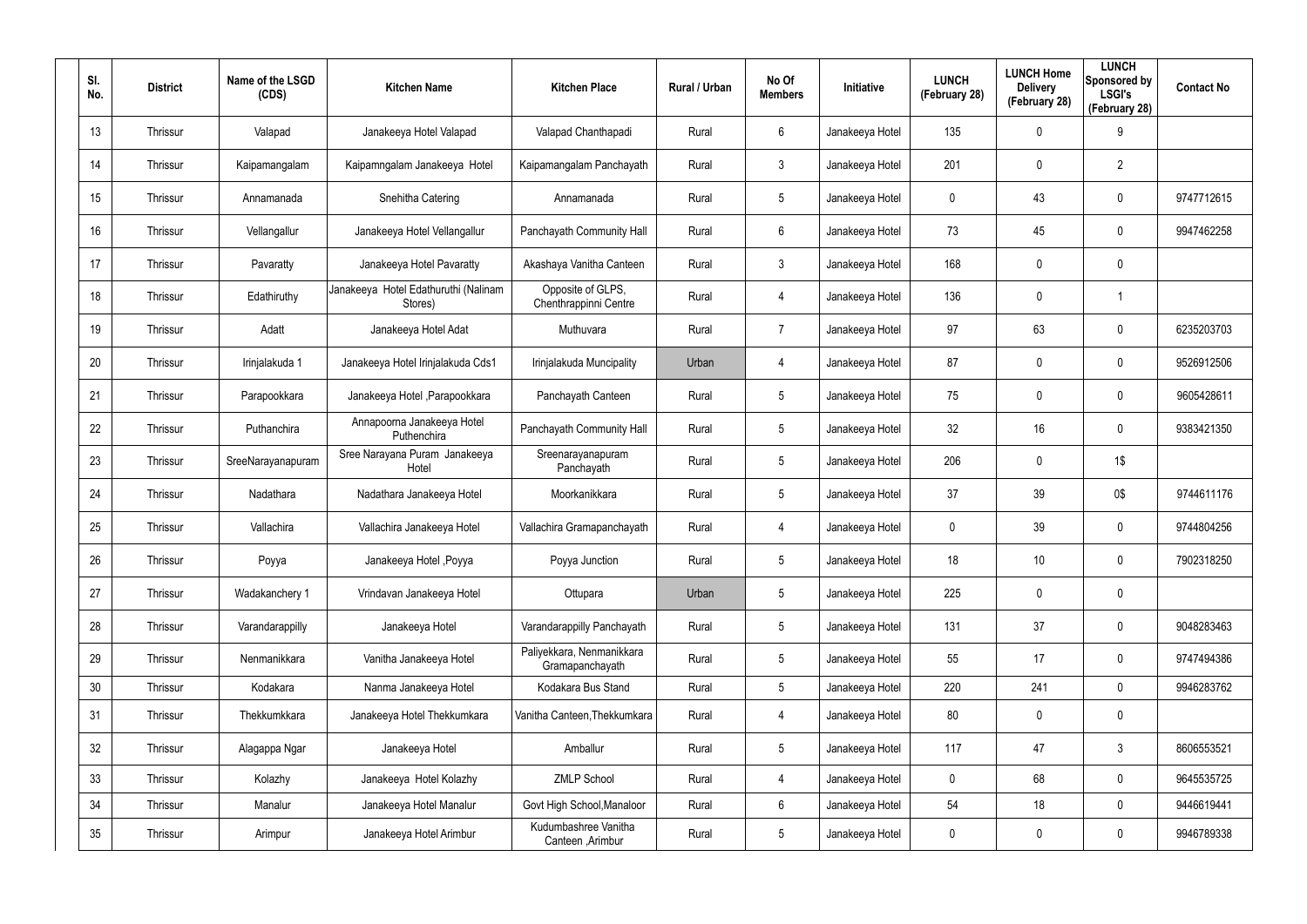|    | SI.<br>No. | <b>District</b> | Name of the LSGD<br>(CDS) | <b>Kitchen Name</b>                        | <b>Kitchen Place</b>               | Rural / Urban | No Of<br><b>Members</b> | Initiative      | <b>LUNCH</b><br>(February 28) | <b>LUNCH Home</b><br><b>Delivery</b><br>(February 28) | <b>LUNCH</b><br>Sponsored by<br><b>LSGI's</b><br>(February 28) | <b>Contact No</b> |
|----|------------|-----------------|---------------------------|--------------------------------------------|------------------------------------|---------------|-------------------------|-----------------|-------------------------------|-------------------------------------------------------|----------------------------------------------------------------|-------------------|
|    | 36         | Thrissur        | Thanniyam                 | Thannyam Janakeeya Hotel                   | Peringottukara                     | Rural         | 4                       | Janakeeya Hotel | 53                            | 15                                                    | $\mathbf 0$                                                    | 9048570194        |
|    | 37         | Thrissur        | Madakkathara              | Madakkathara Annapoorna Janakeeya<br>Hotel | Madakkathara                       | Rural         | 6                       | Janakeeya Hotel | 65                            | 43                                                    | $\overline{2}$                                                 | 9388431507        |
|    | 38         | Thrissur        | Athirappilly              | Panchayath Kudumbashree Canteen            | Athirappilly                       | Rural         | 3                       | Janakeeya Hotel | 0                             | 0                                                     | $\mathbf 0$                                                    | 9496151187        |
|    | 39         | Thrissur        | Kodassery                 | Five Star Janakeeya Hotel                  | Kodassery                          | Rural         | 4                       | Janakeeya Hotel | 146                           | 56                                                    | $\mathbf 0$                                                    | 9846464927        |
|    | 40         | Thrissur        | Mattathur                 | Karunya<br>kudumbShree                     | Vellikkulangara                    | Rural         | 4                       | Janakeeya Hotel | 194                           | 162                                                   | $\mathbf 0$                                                    | 9539102486        |
|    | 41         | Thrissur        | Koratty                   | Ruchi Janakeeya Hotel                      | Koratty                            | Rural         | 4                       | Janakeeya Hotel | 49                            | 57                                                    | 0.00\$                                                         | 9496527583        |
|    | 42         | Thrissur        | Thrikkoor                 | Susthira Janakeeya Hotel                   | Alengaad                           | Rural         | $\mathbf{3}$            | Janakeeya Hotel | 142                           | 40                                                    | 4.00\$                                                         | 8111847055        |
|    | 43         | Thrissur        | Venkitangu                | Ottupura<br>Janakeeya Hotel Vengidangu     | Vengidangu Panchayath              | Rural         | 3                       | Janakeeya Hotel | 213                           | 72                                                    | $\mathbf 0$                                                    | 8156981840        |
|    | 44         | Thrissur        | Padiyoor                  | Padiyoor<br>Janakeya Hotel                 | HDC School, Kakkathuruthy          | Rural         | $\overline{5}$          | Janakeeya Hotel | 67                            | 51                                                    | $\mathbf 0$                                                    | 9048817359        |
|    | 45         | Thrissur        | Pariyaram                 | Samridhi Janakeeya Hotel                   | Pariyaram                          | Rural         | $5\overline{)}$         | Janakeeya Hotel | 103                           | 79                                                    | $\mathbf 0$                                                    | 7025950795        |
|    | 46         | Thrissur        | Wadakanchery cds2         | Janakeeya Hotel, Wadakanchery cds2         | Minaloor                           | Urban         | $\mathfrak{Z}$          | Janakeeya Hotel | 112                           | 0                                                     | $\pmb{0}$                                                      |                   |
|    | 47         | Thrissur        | Kodungaloor cds2          | Jathikka Janakeeya Hotel                   | Arakkulam                          | Urban         | 4                       | Janakeeya Hotel | 92                            | 0                                                     | $\mathbf 0$                                                    | 9745397171        |
|    | 48         | Thrissur        | Punnayur                  | Kaipunnyam Janakeeya Hotel                 | Edakazhiyur                        | Rural         | $\overline{5}$          | Janakeeya Hotel | 61                            | 55                                                    | $\mathbf 0$                                                    | 9744680885        |
| 97 | 49         | Thrissur        | Velookkara                | Velookkara Janakeeya Hotel                 | Panchayath shopping complex        | Rural         | $\mathfrak{Z}$          | Janakeeya Hotel | $35\,$                        | $\pmb{0}$                                             | $\pmb{0}$                                                      | 9048756685        |
|    | 50         | Thrissur        | Meloor                    | Thanima Janakeeya Hotel Meloor             | Meloor centre                      | Rural         | 4                       | Janakeeya Hotel | 71                            | 29                                                    | $\mathsf{0}$                                                   | 7902354039        |
|    | 51         | Thrissur        | Vallathol Nagar           | Janakeeya Hotel, Vallathol Nagar           | near youth welfare center          | rural         | $5\phantom{.0}$         | Janakeeya Hotel | 287                           | $\pmb{0}$                                             | $\pmb{0}$                                                      | 9961296574        |
|    | 52         | Thrissur        | Eriyad                    | janakeeya Hotel, eriyad                    | community hall                     | Rural         | 4                       | Janakeeya Hotel | 0                             | $\pmb{0}$                                             | $\pmb{0}$                                                      |                   |
|    | 53         | Thrissur        | Edavilangu                | Janakeeya Hotel, Edavilangu                | Edavilangu Center                  | Rural         | $\overline{4}$          | Janakeeya Hotel | 230                           | $\pmb{0}$                                             | $\pmb{0}$                                                      |                   |
|    | 54         | Thrissur        | Avanoor                   | Janakeeya Hotel, Avanoor                   | near panchayath office,<br>Avanoor | Rural         | $5\phantom{.0}$         | Janakeeya Hotel | 0                             | $\pmb{0}$                                             | $\pmb{0}$                                                      | 9447343516        |
|    | 55         | Thrissur        | Mala                      | Janakeeya hotel Mala                       | Near panchayath office, Mala       | Rural         | $\overline{4}$          | Janakeeya Hotel | 122                           | 38                                                    | $\pmb{0}$                                                      | 9946442260        |
|    | 56         | Thrissur        | Guruvayur1                | Guruvayur Janakeeya Hotel                  | Guruvayur                          | Urban         | $\mathfrak{Z}$          | Janakeeya Hotel | 410                           | 254                                                   | $\mathsf{0}$                                                   | 9961227858        |
|    | 57         | Thrissur        | Vadakkekad                | Kudumbasree janakeeya hotel                | Nalam kallu                        | Rural         | 4                       | Janakeeya Hotel | 76                            | 52                                                    | $\pmb{0}$                                                      | 9645190166        |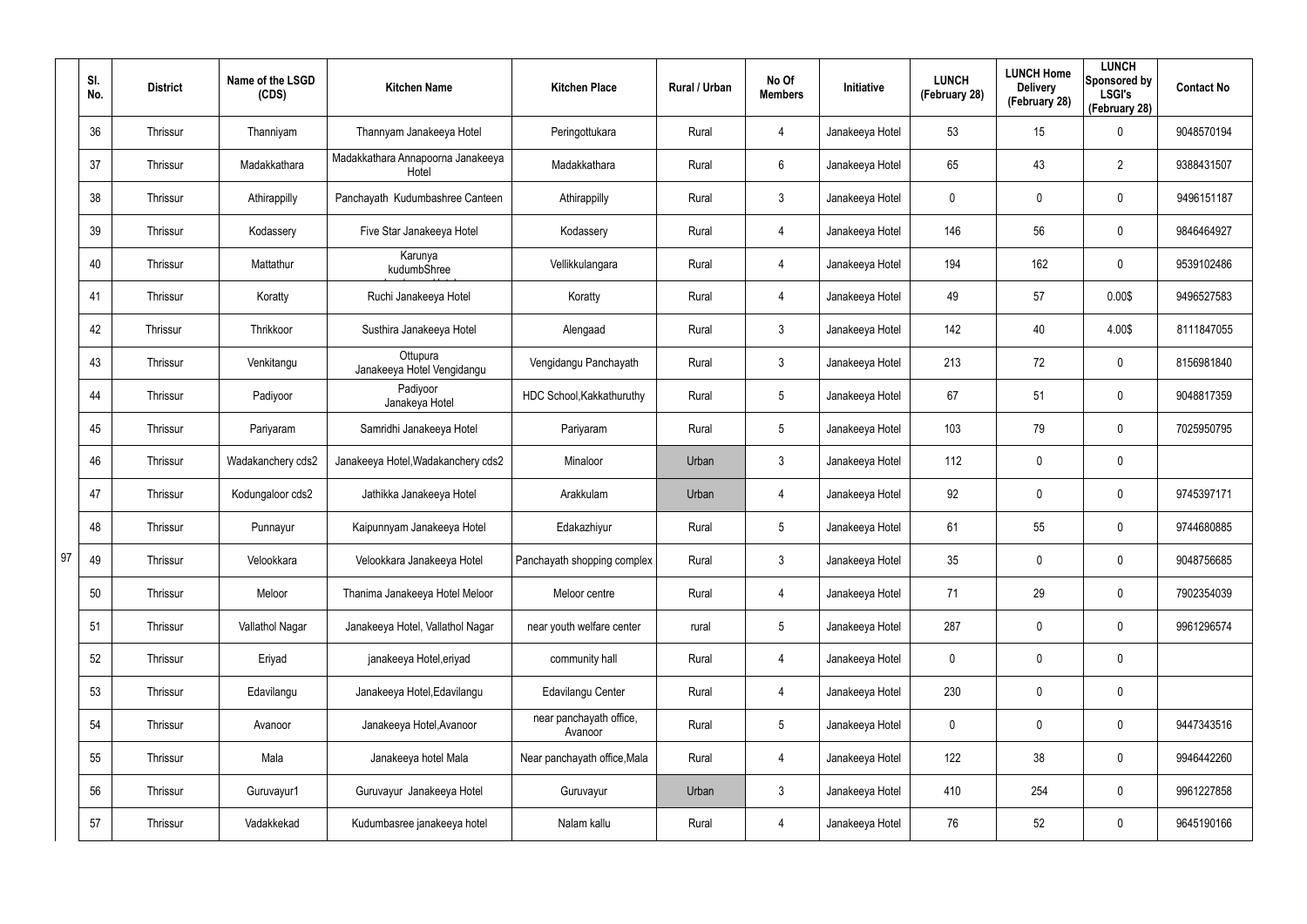| SI.<br>No. | <b>District</b> | Name of the LSGD<br>(CDS) | <b>Kitchen Name</b>               | <b>Kitchen Place</b>              | Rural / Urban | No Of<br><b>Members</b> | Initiative      | <b>LUNCH</b><br>(February 28) | <b>LUNCH Home</b><br><b>Delivery</b><br>(February 28) | <b>LUNCH</b><br>Sponsored by<br><b>LSGI's</b><br>(February 28) | <b>Contact No</b> |
|------------|-----------------|---------------------------|-----------------------------------|-----------------------------------|---------------|-------------------------|-----------------|-------------------------------|-------------------------------------------------------|----------------------------------------------------------------|-------------------|
| 58         | Thrissur        | Kadappuram                | Kadappuram janakeeya hotel        | Kadappuram panchayath<br>building | Rural         | 4                       | Janakeeya Hotel | 89                            | 47                                                    | $\mathbf 0$                                                    | 8156984319        |
| 59         | Thrissur        | Chavakkad                 | Chavakkad Janakeeya hotel         | Chavakkad, near bus stand         | Urban         | $5\phantom{.0}$         | Janakeeya Hotel | 192                           | 72                                                    | $\mathbf 0$                                                    | 7560874804        |
| 60         | Thrissur        | Engadiyoor                | pavithra janikeeya hotel          | Pokulangara                       | Rural         | $5\phantom{.0}$         | Janakeeya Hotel | 101                           | 0                                                     | $\pmb{0}$                                                      | 9562239618        |
| 61         | Thrissur        | Varavoor                  | Friends janakeeya hotel, Varavoor | Thichur                           | Rural         | $\mathbf{3}$            | Janakeeya Hotel | 67                            | 0                                                     | $\pmb{0}$                                                      |                   |
| 62         | Thrisssur       | Punnayurkulam             | Punnayurkkulam janakeeya hotel    | Althara centre                    | Rural         | $5\phantom{.0}$         | Janakeeya Hotel | 104                           | 47                                                    | $\mathbf 0$                                                    | 8086093454        |
| 63         | Thrissur        | Thiruwilamala             | Villuadry Janakeeya hotel         | Thiruwilamala                     | Rural         | $5\phantom{.0}$         | Janakeeya Hotel | 217                           | 0                                                     | $\mathbf 0$                                                    | 9846174729        |
| 64         | Thrissur        | Kattakampal               | Janakeeya Hotel Kattakampal       | Chirakkal                         | Rural         | 4                       | Janakeeya Hotel | 18                            | 16                                                    | 5                                                              |                   |
| 65         | Thrissur        | Kandanassery              | kandanassery janakeeya hotel      | kandanassery                      | Rural         | $5\phantom{.0}$         | Janakeeya Hotel | 52                            | 25                                                    | $\pmb{0}$                                                      |                   |
| 66         | Thrissur        | Kaiparambu                | Janakeeya Hotel Kaiparambu        | Near mundoor health center        | Rural         | $5\phantom{.0}$         | janakeeya hotel | 70                            | 25                                                    | $\pmb{0}$                                                      | 9645828069        |
| 67         | Thrissur        | Thrissur 2(new)           | kitchen girls janakeeya hotel     | Olari                             | urban         | 4                       | janakeeya hotel | 109                           | 162                                                   | $\pmb{0}$                                                      | 9388828112        |
| 68         | Thrissur        | Kuzhur                    |                                   | kuzhur                            | Rural         | 4                       | janakeeya hotel | 0                             | $\mathbf 0$                                           | $\pmb{0}$                                                      | 9526566073        |
| 69         | Thrissur        | Chazhur                   | Chazur Janakeeya Hotel            | Pazhuvil Center                   | Rural         | 4                       | janakeeya hotel | 50                            | 40                                                    | $\pmb{0}$                                                      | 9061946216        |
| 70         | Thrissur        | Nattika                   | uttupura                          | Thriprayar                        | Rural         | $5\phantom{.0}$         | janakeeya hotel | 154                           | 0                                                     | $\pmb{0}$                                                      | 9544055637        |
| 71         | Thrissur        | Thalikulam                | Nidhi janakeeya hotel             | Puthenthodu                       | Rural         | 5                       |                 | 209                           | 0                                                     | $\mathbf 0$                                                    | 8606213960        |
| 72         | Thrissur        | Vadanapilly               | vadanappilly janakeeya hotel      | vadanapilly                       | Rural         | $5\phantom{.0}$         | janakeeya hotel | 180                           | 0                                                     | $\pmb{0}$                                                      | 9947728948        |
| 73         | Thrissur        | orumanayur                | orumanayur janakeeya hotel        | orumanayur                        | rural         | $5\phantom{.0}$         | janakeeya hotel | 76                            | 42                                                    | $\mathbf 0$                                                    | 9995588758        |
| 74         | Thrissur        | Panjal                    | Five-star Janakeeya hotel         | Panjal                            | Rural         | $5\phantom{.0}$         | janakeeya hotel | 198                           | 0                                                     | $\mathbf 0$                                                    | 9746847353        |
| 75         | Thrissur        | veloor                    | Veloor Janakeeya hotel            | veloor                            | Rural         | $5\phantom{.0}$         | janakeeya hotel | 40                            | 42                                                    | $\mathbf{1}$                                                   | 9447724685        |
| 76         | Thrissur        | Chowanoor                 | Chowanoor Janakeeya hotel         | Chowanoor                         | Rural         | $\mathbf{3}$            | janakeeya hotel | 0                             | 0                                                     | $\mathbf 0$                                                    | 9,526,340,307     |
| 77         | Thrissur        | Puthur                    | Puthur janakeeyahotel             | puthur                            | Rural         | $5\phantom{.0}$         | janakeeya hotel | 51                            | 49                                                    | $\mathbf 0$                                                    | 6238101595        |
| 78         | Thrissur        | Erumapetty                | subhiksha janakeeya hotel         | Erumapetty                        | Rural         | $5\phantom{.0}$         | janakeeya hotel | 133                           | 34                                                    | $\mathbf 0$                                                    | 9207201880        |
| 79         | Thrissur        | Kondazhy                  | Santhwanam Janakeeya Hotel        | Kondazhy                          | Rural         | $\overline{4}$          | janakeeya hotel | 18                            | 0                                                     | $\mathbf 0$                                                    | 9526401759        |
| 80         | Thrissur        | Mullurkkara               | Kaniv Janakeeya Hotel             | Atoor                             | Rural         | 4                       | janakeeya hotel | 0                             | 0                                                     | $\pmb{0}$                                                      |                   |
| 81         | Thrissur        | Porkkulam                 | Porkulam janakeeya hotel          | Parempadam                        | Rural         | $5\phantom{.0}$         | Janakeeya hotel | 0                             | 55                                                    | $\overline{2}$                                                 | 8129017841        |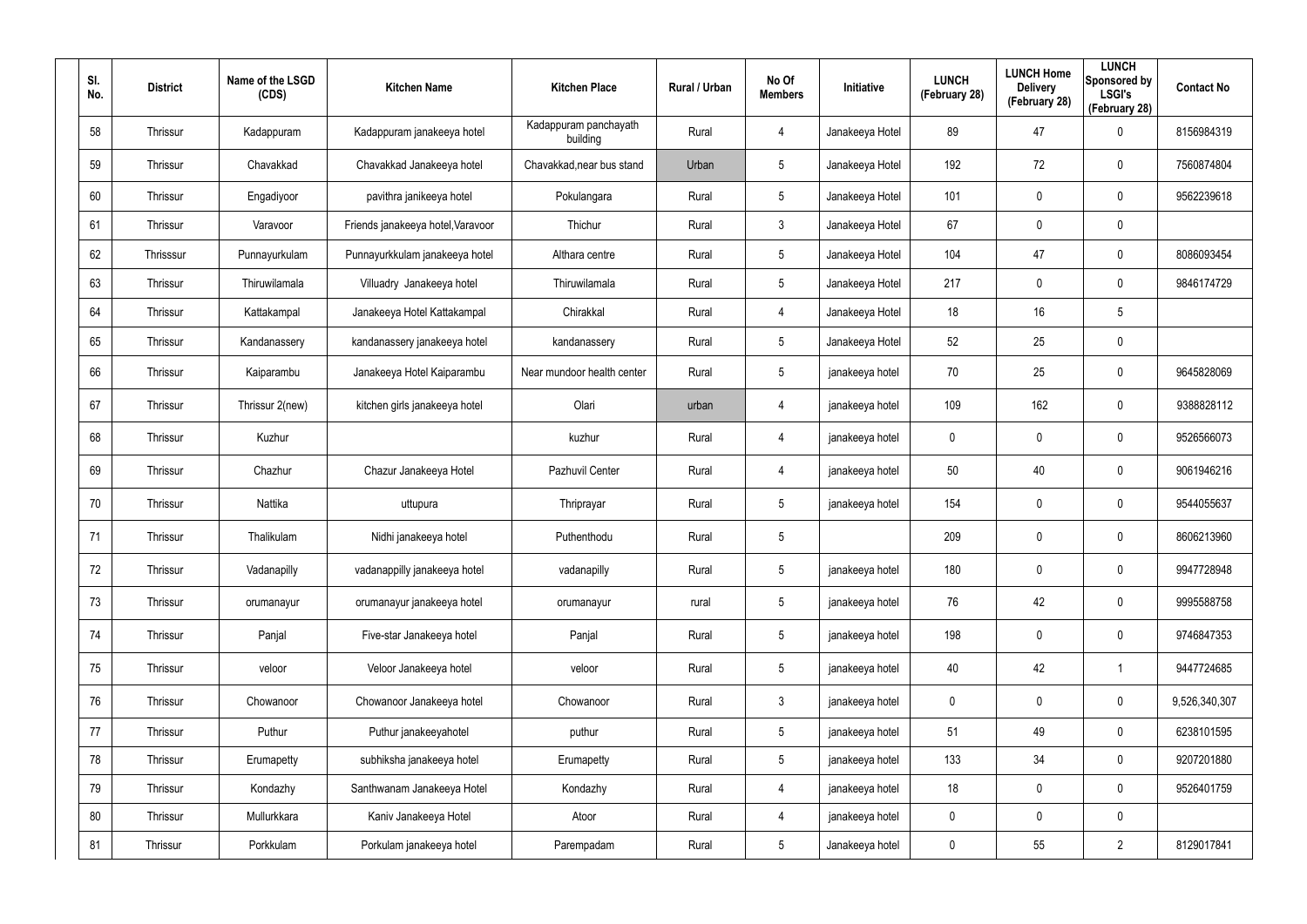| SI.<br>No.      | <b>District</b> | Name of the LSGD<br>(CDS) | <b>Kitchen Name</b>         | <b>Kitchen Place</b>                   | Rural / Urban | No Of<br><b>Members</b> | Initiative      | <b>LUNCH</b><br>(February 28) | <b>LUNCH Home</b><br><b>Delivery</b><br>(February 28) | <b>LUNCH</b><br>Sponsored by<br><b>LSGI's</b><br>(February 28) | <b>Contact No</b> |
|-----------------|-----------------|---------------------------|-----------------------------|----------------------------------------|---------------|-------------------------|-----------------|-------------------------------|-------------------------------------------------------|----------------------------------------------------------------|-------------------|
| 82              | Thrissur        | Puthukkad                 | Puthukkad Janakeeya Hotel   | Puthukkad                              | Rural         | $5\phantom{.0}$         | Janakeeya hotel | 98                            | 34                                                    | 0                                                              | 7356668644        |
| 83              | Thrissur        | Choondal                  | Choondal Janakeeya Hotel    | <b>Kechery Centre</b>                  | Rural         | 8                       | Janakeeya Hotel | 50                            | 44                                                    | $\mathbf 0$                                                    |                   |
| 84              | Thrissur        | Cherpu                    | Cherpu Janakeeya Hotel      | Cherpu                                 | Rural         | $\mathbf{3}$            | Janakeeya Hotel | 0                             | 90                                                    | $\mathbf 0$                                                    | 9605375648        |
| 85              | Thrissur        | Mathilakam                | Mathilakam Janakeeya hotel  | Mathilakam gramapanchayath<br>compound | Rural         | $\mathbf{3}$            | Janakeeya hotel | 20                            | 0                                                     | $\mathbf 0$                                                    | 9995986808        |
| 86              | Thrissur        | Anthikad                  | Anthikad Janakeeya hotel    | Anthikad                               | Rural         | $\overline{4}$          | Janakeeya hotel | $\mathbf 0$                   | 0                                                     | $\mathbf 0$                                                    |                   |
| 87              | Thrissur        | Mullassery                | Mullassery Janakeeya Hotel  | Mullassery centre                      | Rural         | $\sqrt{5}$              | Janakeeya hotel | 174                           | 70                                                    | $\pmb{0}$                                                      |                   |
| 88              | Thrissur        | Karalam                   | Karalam Janakeeya Hotel     |                                        | Rural         | $\overline{4}$          | Janakeeya hotel | 78                            | $\boldsymbol{0}$                                      | $\pmb{0}$                                                      | 6282924636        |
| 89              | Thrissur        | Poomangalam               | Poomangalam Janakeeya Hotel | Edakkulam                              | Rural         | $\mathfrak{Z}$          | Janakeeya hotel | 58                            | 18                                                    | $\pmb{0}$                                                      |                   |
| 90              | Thrissur        | <b>MG Kavu</b>            | Annapoorna Janakeeya Hotel  | <b>MG Kavu</b>                         | Rural         | $\overline{4}$          | Janakeeya hotel | 167                           | 43                                                    | $\pmb{0}$                                                      | 7558080131        |
| 91              | Thrissur        | chelakkara                | Nila janakeeya hotel        | chelakkara                             | rural         | $\sqrt{5}$              | janakeeya hotel | 131                           | 0                                                     | $\boldsymbol{0}$                                               |                   |
| 92              | Thrissur        | Avinissery                | Avinissery Janakeeya Hotel  | Palakkal                               | Rural         | $\overline{4}$          | janakeeya hotel | $\mathbf 0$                   | 84                                                    | $\boldsymbol{0}$                                               | 9446800192        |
| 93              | Thrissur        | Nadathara 2               | Grandmaas Janakeeya hotel   | Nadathara                              | Rural         | $5\phantom{.0}$         | Janakeeya Hotel | 114                           | 220                                                   | $\mathbf 0$                                                    |                   |
| 94              | Thrissur        | Chavakkad                 | Janakeeya hotel             | Chavakkad                              | Urban         | $\sqrt{5}$              | Janakeeya hotel | 0                             | 0                                                     | $\pmb{0}$                                                      | 7034752180        |
| 95              | Thrissur        | Mala 2                    | Janakeeya hotel             |                                        | Rural         | 5                       | janakeeya hotel | 126                           | 34                                                    | 0                                                              |                   |
| 96              | Thrissur        | Thrissur1                 | Janakeeya hotel             | Mannuthy                               | Urban         | $5\phantom{.0}$         | janakeeya hotel | 82                            | 16                                                    | $\mathbf 1$                                                    | 919746287281      |
| 97              | Thrissur        | Vadanappilly2             | Janakeeya hotel             | Vadanappilly                           | Rural         | $3\phantom{a}$          | janakeeya hotel | 295                           | $\pmb{0}$                                             | $\pmb{0}$                                                      |                   |
|                 |                 |                           |                             |                                        |               | 433                     |                 | 9320                          | 3383                                                  | 38                                                             |                   |
| $\mathbf 1$     | Wayanad         | Vellamunda                | Thanima mess                | 8/4 vellamuda                          | Rural         | $\overline{4}$          | janakeeya Hotel | 222                           | $\pmb{0}$                                             | $\pmb{0}$                                                      | 7025659685        |
| $\overline{2}$  | Wayanad         | Thavinjal                 | Sobhagya Vanitha mess       | Thalappuzha<br>chungam                 | Rural         | $\overline{4}$          | janakeeya Hotel | 173                           | $\pmb{0}$                                             | $\pmb{0}$                                                      | 9497247541        |
| $\mathbf{3}$    | Wayanad         | Vythiri                   | Dharshana catering          | Vythiri                                | Rural         | $\overline{4}$          | janakeeya Hotel | 240                           | 0                                                     | $\mathbf 0$                                                    | 9074598184        |
| $\overline{4}$  | Wayanad         | Mullankolly               | Kairali catering group      | Mullankolli                            | Rural         | $\mathbf{3}$            | janakeeya Hotel | 223                           | 0                                                     | $\mathbf 0$                                                    | 9526706627        |
| $5\overline{)}$ | Wayanad         | Poothadi                  | Mary matha mess             | Kenichira                              | Rural         | 5 <sub>5</sub>          | janakeeya Hotel | 167                           | $\pmb{0}$                                             | $\mathbf 0$                                                    | 9526376970        |
| $6\overline{6}$ | Wayanad         | Meppadi                   | Cafe Kudumbashree           | Meppadi                                | Rural         | $5\,$                   | janakeeya Hotel | 234                           | $\pmb{0}$                                             | $\pmb{0}$                                                      | 9207935764        |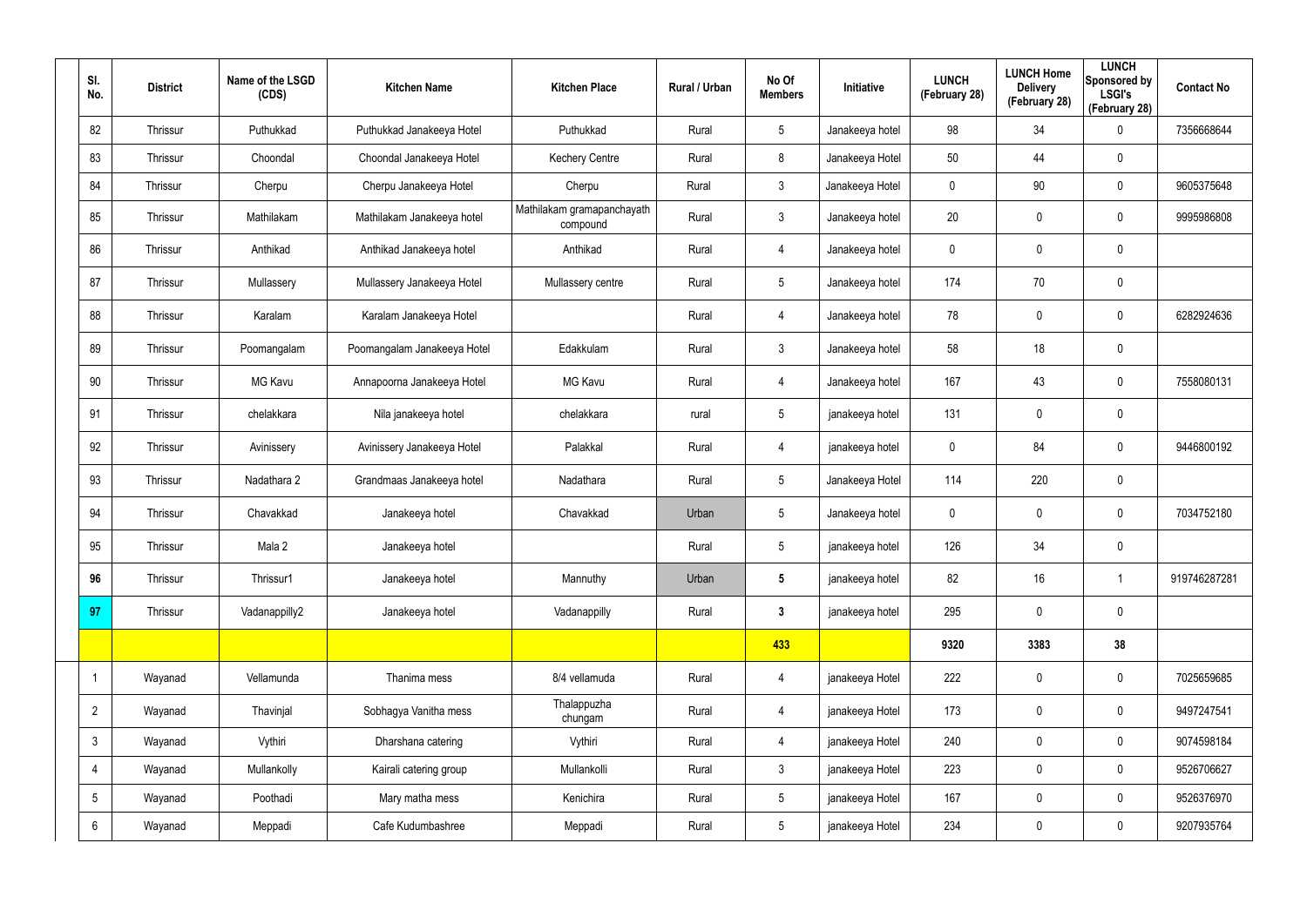|    | SI.<br>No. | <b>District</b> | Name of the LSGD<br>(CDS) | <b>Kitchen Name</b>              | <b>Kitchen Place</b>                   | Rural / Urban | No Of<br><b>Members</b> | Initiative      | <b>LUNCH</b><br>(February 28) | <b>LUNCH Home</b><br><b>Delivery</b><br>(February 28) | <b>LUNCH</b><br>Sponsored by<br><b>LSGI's</b><br>(February 28) | <b>Contact No</b> |
|----|------------|-----------------|---------------------------|----------------------------------|----------------------------------------|---------------|-------------------------|-----------------|-------------------------------|-------------------------------------------------------|----------------------------------------------------------------|-------------------|
|    |            | Wayanad         | Pozhuthana                | Dhanya mess                      | Pozhuthana                             | Rural         | $\mathfrak{Z}$          | janakeeya Hotel | 215                           | 0                                                     | $\mathbf 0$                                                    | 8111838165        |
|    | 8          | Wayanad         | Thondernad                | Thanima canteen                  | Korom                                  | Rural         | $\mathbf{3}$            | janakeeya Hotel | 76                            | 0                                                     | $\mathbf 0$                                                    | 8943476943        |
|    | 9          | Wayanad         | Meenangady                | Haritham Janakeeya Hotel         | Opposite police station,<br>Meenangadi | Rural         | $6\phantom{.}6$         | janakeeya Hotel | 222                           | 0                                                     | $\pmb{0}$                                                      | 9526895975        |
|    | 10         | Wayanad         | Nenmeni                   | Minnaram Mess and Chappathi Unit | Cheeral                                | Rural         | $5\,$                   | janakeeya Hotel | 156                           | 0                                                     | $\mathbf 0$                                                    | 8086835886        |
|    | 11         | Wayanad         | Thirunelli                | Adigamanai Mess and Catering     | Kartikulam                             | Rural         | $5\phantom{.0}$         | janakeeya Hotel | 155                           | 0                                                     | $\mathbf 0$                                                    | 9207406211        |
|    | 12         | Wayanad         | Mananthavady              | Dhanasree canteen                | Mananthavadi                           | Urban         | $\sqrt{5}$              | janakeeya Hotel | 258                           | 0                                                     | $\mathbf 0$                                                    | 9496997382        |
|    | 13         | Wayanad         | Ambalavayal               | Ruchi Catering                   | kalathuvayal                           | Rural         | $5\phantom{.0}$         | janakeeya Hotel | 318                           | 0                                                     | $\mathbf 0$                                                    | 9495084437        |
| 28 | 14         | Wayanad         | Kaniyambetta              | sree Vinayaka                    | millumukk                              | rural         | $\sqrt{5}$              | janakeeya Hotel | 175                           | 0                                                     | $\mathbf 0$                                                    | 9061486938        |
|    | 15         | Wayanad         | Pulpally                  | Vinayaka catering                | Pulpally                               | Rural         | $5\,$                   | janakeeya Hotel | 256                           | $\mathbf 0$                                           | $\pmb{0}$                                                      | 9947319307        |
|    | 16         | Wayanad         | Noolpuzha                 | Friends catering                 | Naikketty                              | Rural         | $5\,$                   | janakeeya Hotel | 220                           | $\mathbf 0$                                           | $\pmb{0}$                                                      | 7558019388        |
|    | 17         | Wayanad         | Panamaram                 | Testy mess                       | Panamaram                              | Rural         | $\overline{4}$          | janakeeya Hotel | 225                           | 0                                                     | $\mathbf 0$                                                    | 9605814620        |
|    | 18         | wayanad         | Moopainad                 | vanitha mess                     | vaduvanchal                            | Rural         | $\sqrt{5}$              | janakeeya Hotel | 238                           | 0                                                     | $\pmb{0}$                                                      | 974596708         |
|    | 19         | wayanad         | Edavaka                   | <b>Teasty Mess</b>               | Irumbupalam                            | Rural         | 4                       | janakeeya Hotel | 153                           | 0                                                     | $\mathbf 0$                                                    | 9847842390        |
|    | 20         | wayanad         | kalpetta                  | shiya catering                   | pallithazhe, kalpetta town             | urban         | $\mathfrak{Z}$          | janakeeya Hotel | 416                           | 0                                                     | $\mathbf 0$                                                    | 6282822890        |
|    | 21         | wayanad         | sulthan bathery           | preethis                         | near telephone exchange                | urban         | $5\phantom{.0}$         | janakeeya Hotel | 372                           | 0                                                     | $\mathbf 0$                                                    | 9961088393        |
|    | 22         | wayanad         | Muttil                    | swad cattering                   | Muttil bus stand                       | Rural         | $5\phantom{.0}$         | janakeeya Hotel | 286                           | $\pmb{0}$                                             | $\mathbf 0$                                                    | 9074461322        |
|    | 23         | wayanad         | padinjarathara            | oruma                            | padinjarathara town                    | Rural         | $5\phantom{.0}$         | janakeeya Hotel | 264                           | 0                                                     | $\mathbf 0$                                                    | 9495814542        |
|    | 24         | wayanad         | kalpetta                  | Anjuse cattering                 | kalpetta town                          | Urban         | $5\phantom{.0}$         | janakeeya Hotel | 346                           | $\mathbf 0$                                           | $\mathbf 0$                                                    | 9745883809        |
|    | 25         | wayanad         | Thariyode                 | Haritham                         | kavumadham town                        | Rural         | $\mathbf{3}$            | janakeeya Hotel | 128                           | $\mathbf 0$                                           | $\mathbf 0$                                                    | 9074095457        |
|    | 26         | wayanad         | Mananthavady              | chothis mess                     | Kozhikode road,<br>Mananthavady        | Urban         | $\mathbf{3}$            | janakeeya Hotel | 208                           | 0                                                     | $\mathbf 0$                                                    | 9947376596        |
|    | 27         | wayanad         | vengapalli                | Annapoorna                       | vengapalli town                        | Rural         | $5\phantom{.0}$         | janakeeya Hotel | 248                           | 0                                                     | $\mathbf 0$                                                    | 7592831851        |
|    | 28         | Wayanad         | Kottathara                | Jyothi vanitha mess              | Venniyod                               | Rural         | $\mathbf{3}$            | janakeeya Hotel | 179                           | 0                                                     | $\mathbf 0$                                                    | 9961844026        |
|    | 29         | Wayanad         | Sulthan Bathery           | Elite                            | Mysore road, Bathery                   | Urban         | $\mathbf{3}$<br>122     | janakeeya Hotel | 342                           | $\bf{0}$<br>$\mathbf{0}$                              | $\mathbf 0$                                                    | 9778180571        |
|    | 29         |                 |                           | 658                              |                                        | <b>TOTAL</b>  | 4638                    |                 | 6493                          | 10513                                                 | $\mathbf 0$<br>70                                              |                   |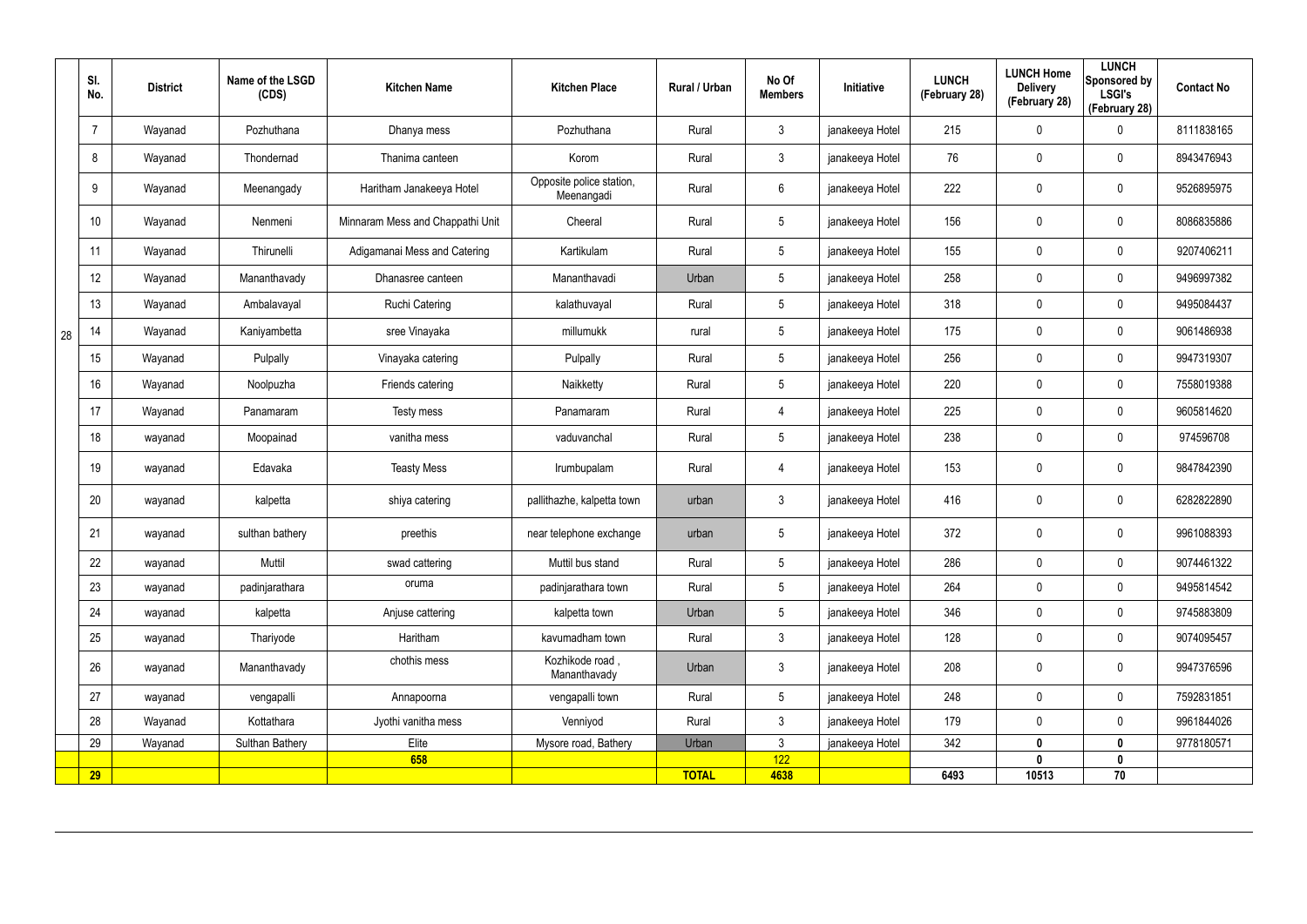| SI.<br>No. | <b>District</b> | Name of the LSGD<br>(CDS)                                                                        | <b>Kitchen Name</b>                                | <b>Kitchen Place</b>  | Rural / Urban                   | No Of<br><b>Members</b> | Initiative                                                           | <b>LUNCH</b><br>(February 28) | <b>LUNCH Home</b><br><b>Delivery</b><br>(February 28) | <b>LUNCH</b><br>Sponsored by<br><b>LSGI's</b><br>(February 28) | <b>Contact No</b> |  |  |
|------------|-----------------|--------------------------------------------------------------------------------------------------|----------------------------------------------------|-----------------------|---------------------------------|-------------------------|----------------------------------------------------------------------|-------------------------------|-------------------------------------------------------|----------------------------------------------------------------|-------------------|--|--|
|            |                 |                                                                                                  | STATUS OF JANAKEEYA HOTELS FUNCTIONING IN DISTRICT |                       |                                 |                         | STATUS OF FOOD DISTRIBUTED THROUGH JANAKEEYA HOTELS AS ON 28.02.2022 |                               |                                                       |                                                                |                   |  |  |
|            | <b>District</b> | <b>Total</b><br>Janakeeya Hotels                                                                 | <b>Rural Units</b>                                 | Urban<br>units        | <b>STATUS OF</b><br><b>FOOD</b> | Home<br><b>Delivery</b> | <b>Food Sponsored</b><br>by LSGIs                                    | <b>Distributed</b>            | <b>TOTAL Meals</b>                                    |                                                                |                   |  |  |
|            | <b>TVM</b>      | 109                                                                                              | 79                                                 | 30                    | 23,941                          | $\overline{0}$          | 13                                                                   |                               | 23,954                                                |                                                                |                   |  |  |
|            | <b>KLM</b>      | 82                                                                                               | 72                                                 | 10 <sup>°</sup>       | 12166                           | $\overline{0}$          | -1                                                                   |                               | 12,167                                                |                                                                |                   |  |  |
|            | PTA             | 59                                                                                               | 54                                                 | 5 <sub>1</sub>        | 63                              | 2462                    | $\overline{0}$                                                       | 2,525                         |                                                       |                                                                |                   |  |  |
|            | <b>ALP</b>      | 89                                                                                               | 79                                                 | 10 <sub>1</sub>       | 6344                            | 1042                    | $\overline{0}$                                                       | 7,386                         |                                                       |                                                                |                   |  |  |
|            | <b>KTM</b>      | 82                                                                                               | 74                                                 | 8 <sup>°</sup>        | 9659                            | 79                      | $\mathbf{3}$                                                         | 9,741                         |                                                       |                                                                |                   |  |  |
|            | <b>IDK</b>      | 51                                                                                               | 50 <sub>1</sub>                                    |                       | 2687                            | $\overline{0}$          | $\overline{0}$                                                       | 2,687                         |                                                       |                                                                |                   |  |  |
|            | <b>EKM</b>      | 114                                                                                              | 81                                                 | 33                    | 20099                           | 954                     | $\overline{2}$                                                       | 21,055                        |                                                       |                                                                |                   |  |  |
|            | <b>TSR</b>      | 97                                                                                               | 86                                                 | 11                    | 9,320                           | 3,383                   | 38                                                                   |                               | 12,741                                                |                                                                |                   |  |  |
|            | PGT             | 102 <sub>1</sub>                                                                                 | 92 <sub>1</sub>                                    | 10 <sup>°</sup>       | 13,389                          | $\overline{0}$          | 8 <sup>°</sup>                                                       |                               | 13,397                                                |                                                                |                   |  |  |
|            | <b>MLP</b>      | 128                                                                                              | 107                                                | 21                    | 25,215                          | 5229                    | 12 <sup>°</sup>                                                      |                               | 30,456                                                |                                                                |                   |  |  |
|            | <b>WYD</b>      | 29                                                                                               | 24                                                 | 5 <sub>1</sub>        | 6715                            | $\overline{0}$          | $\overline{0}$                                                       | 6,715                         |                                                       |                                                                |                   |  |  |
|            | <b>KKD</b>      | 106                                                                                              | 76                                                 | 30                    | 29,137                          | 747                     | $6\,$                                                                |                               | 29,890                                                |                                                                |                   |  |  |
|            | <b>KNR</b>      | 90                                                                                               | 76                                                 | 14 <sup>°</sup>       | 18,127                          | $\overline{0}$          | 25                                                                   |                               | 18,152                                                |                                                                |                   |  |  |
|            | KSG             | 43                                                                                               | 37 <sub>z</sub>                                    | 6 <sup>1</sup>        | 6734                            | $\overline{0}$          | $\pmb{0}$                                                            | 6,734                         |                                                       |                                                                |                   |  |  |
|            | <b>Total</b>    | 1181                                                                                             | 987                                                | 194                   | 183,596                         | 13,896                  | 108                                                                  |                               | 197,600                                               |                                                                |                   |  |  |
|            |                 |                                                                                                  | 2253                                               |                       |                                 | 197,600                 |                                                                      |                               |                                                       |                                                                |                   |  |  |
|            | <b>Date</b>     | <b>Grand Total of meals</b><br><b>Distributed through</b><br>Janakeeya hotel as<br>on 28.02.2022 | Urban<br>units                                     | <b>Total</b><br>units | Rs. 20 /Lunch<br>Parcel         | Home<br><b>Delivery</b> | <b>LUNCH</b><br>sponsered by<br><b>LSGIs</b>                         | <b>Total Meals</b>            |                                                       |                                                                |                   |  |  |
|            | 28.02.2022      | 987                                                                                              | 194                                                | 1181                  | 183,596                         | 13,896                  | 108                                                                  |                               | 197,600                                               |                                                                |                   |  |  |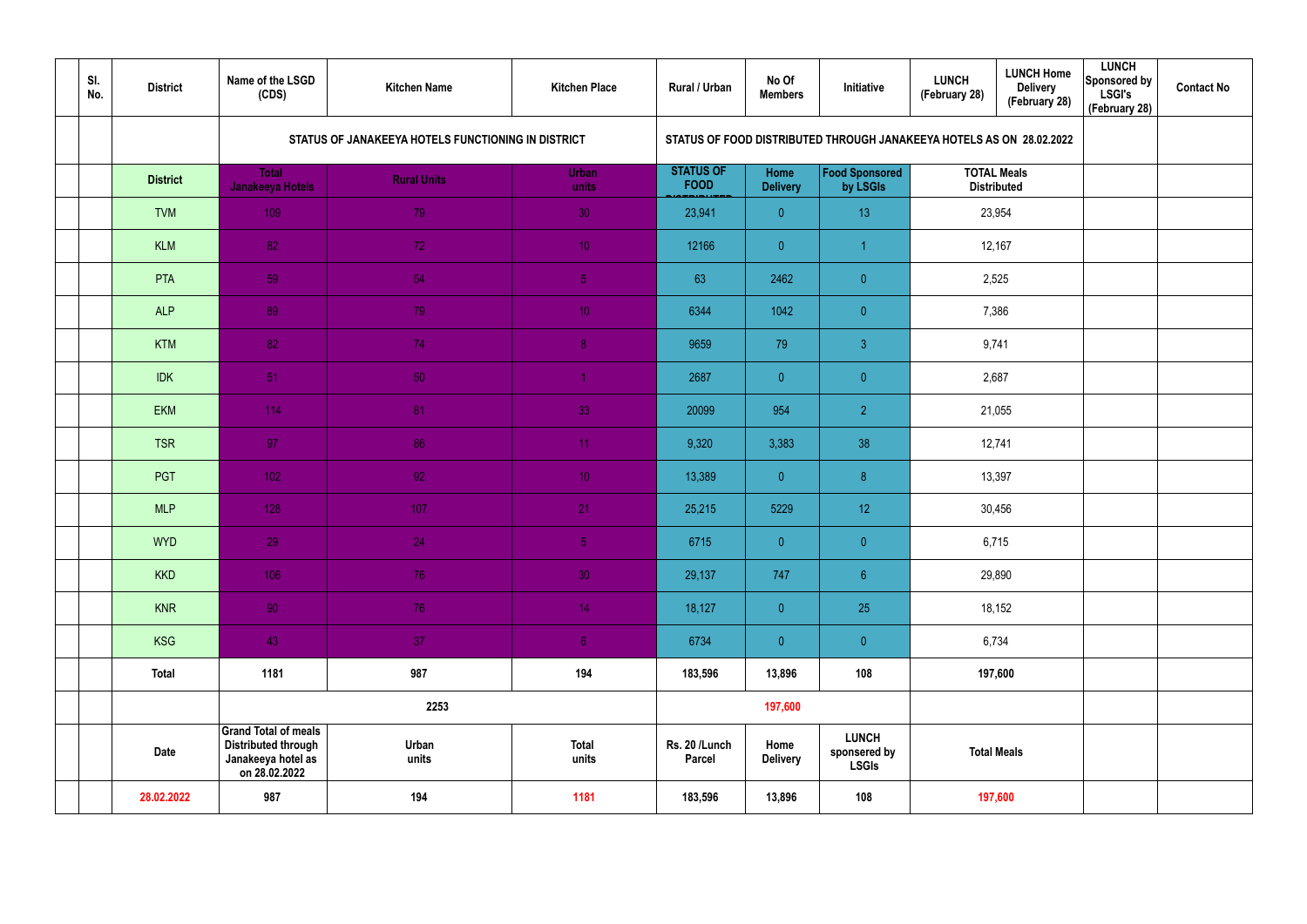| Name of the LSGD<br>31.<br><b>District</b><br>"itchen Place"<br><b>Kitchen Name</b><br>Rural / Urban<br>(CDS)<br>No. | No Of<br>Initiative<br><b>Members</b> | <b>LUNCH Home</b><br><b>LUNCH</b><br>Deliverv<br>0 <sub>0</sub><br><i><b>Eahruary</b></i><br>-epruary zo)<br>(February 28) | <b>LUNCH</b><br>Sponsored by<br><b>Contact No</b><br><b>LSGI's</b><br>(February 28) |
|----------------------------------------------------------------------------------------------------------------------|---------------------------------------|----------------------------------------------------------------------------------------------------------------------------|-------------------------------------------------------------------------------------|
|----------------------------------------------------------------------------------------------------------------------|---------------------------------------|----------------------------------------------------------------------------------------------------------------------------|-------------------------------------------------------------------------------------|

|                                                                                 | Districts with same number of hotels<br>Each district use seperate cell for filling the             | tvm                                                                                                                                                                                                                                                                                                                                                                                                                                                                                                                                                                                                                                                                                                                                                                                                                                                                                                                                                                                                                                                                                                                                                                           | Wayanad        | Alappuzha      | Malappuram     | Kozhikode      | Thrissur       | Kollam      |  |  |  |  |  |  |
|---------------------------------------------------------------------------------|-----------------------------------------------------------------------------------------------------|-------------------------------------------------------------------------------------------------------------------------------------------------------------------------------------------------------------------------------------------------------------------------------------------------------------------------------------------------------------------------------------------------------------------------------------------------------------------------------------------------------------------------------------------------------------------------------------------------------------------------------------------------------------------------------------------------------------------------------------------------------------------------------------------------------------------------------------------------------------------------------------------------------------------------------------------------------------------------------------------------------------------------------------------------------------------------------------------------------------------------------------------------------------------------------|----------------|----------------|----------------|----------------|----------------|-------------|--|--|--|--|--|--|
|                                                                                 | details)                                                                                            | Kannur                                                                                                                                                                                                                                                                                                                                                                                                                                                                                                                                                                                                                                                                                                                                                                                                                                                                                                                                                                                                                                                                                                                                                                        | Kasaragod      | Kottayam       | Palakkad       | Pathanamthitta | Ernakulam      | Kasaragod   |  |  |  |  |  |  |
|                                                                                 | Districts with number of hotels increased                                                           | Kannur                                                                                                                                                                                                                                                                                                                                                                                                                                                                                                                                                                                                                                                                                                                                                                                                                                                                                                                                                                                                                                                                                                                                                                        |                |                |                |                |                |             |  |  |  |  |  |  |
|                                                                                 | (Each district use seperate cell for filling the<br>details)                                        |                                                                                                                                                                                                                                                                                                                                                                                                                                                                                                                                                                                                                                                                                                                                                                                                                                                                                                                                                                                                                                                                                                                                                                               |                |                |                |                |                |             |  |  |  |  |  |  |
|                                                                                 | Districts with number of hotels with zero entry of<br>meals                                         | Thrissur(10)                                                                                                                                                                                                                                                                                                                                                                                                                                                                                                                                                                                                                                                                                                                                                                                                                                                                                                                                                                                                                                                                                                                                                                  | Kasargod (7)   | Kottayam(8)    | Alappuzha (68) | MALAPPURAM(5)  | Kozhikode (06) | Kannur- (4) |  |  |  |  |  |  |
|                                                                                 | (Each district use seperate cell for filling the<br>details)                                        | pathanamthitta(30)                                                                                                                                                                                                                                                                                                                                                                                                                                                                                                                                                                                                                                                                                                                                                                                                                                                                                                                                                                                                                                                                                                                                                            | Trivandrum (8) | ERNAKULAM (15) | Palakkad(9)    | Wayanad -(0)   | Idukki(36)     | Kollam (14) |  |  |  |  |  |  |
|                                                                                 | New hotels started (numbers)                                                                        | Kannur (1)                                                                                                                                                                                                                                                                                                                                                                                                                                                                                                                                                                                                                                                                                                                                                                                                                                                                                                                                                                                                                                                                                                                                                                    |                |                |                |                |                |             |  |  |  |  |  |  |
|                                                                                 | New hotels started at (location)                                                                    | kannur- (mattanur-uruvachal)                                                                                                                                                                                                                                                                                                                                                                                                                                                                                                                                                                                                                                                                                                                                                                                                                                                                                                                                                                                                                                                                                                                                                  |                |                |                |                |                |             |  |  |  |  |  |  |
| TVM - tvm cds 2janatha ruchikkoott asrayapazhakunnumelkalliyoorAnad, Aruvikkara |                                                                                                     |                                                                                                                                                                                                                                                                                                                                                                                                                                                                                                                                                                                                                                                                                                                                                                                                                                                                                                                                                                                                                                                                                                                                                                               |                |                |                |                |                |             |  |  |  |  |  |  |
|                                                                                 |                                                                                                     | Kottayam-Ayarkkunnam,Aymanam,Chembu,Madappally,Pampady,melukav,Tv puram,Vazhoor                                                                                                                                                                                                                                                                                                                                                                                                                                                                                                                                                                                                                                                                                                                                                                                                                                                                                                                                                                                                                                                                                               |                |                |                |                |                |             |  |  |  |  |  |  |
|                                                                                 |                                                                                                     | Alappuzha -JANATHA Swad Janakeeya Hotel Community kitchen thavakkal group Samrudhi janakeeya bhakshanashala Annam janakeeya bhakshanashala Swaruma Patheyam Snehadeepam Janakeeya<br>Hotel Ruchi Navaruchi Sasneham Janakeeya Hotel Snehitha Jyothis SRAMADANAM Friends Karthika Janakeeya Hotel DARSANA Thanima Janakeeya Hotel Santwanam Kashinandana Sreedurga<br>janakeeya hotel souhridam unit Vanitha Canteen Thripthi Theertham Neethipeedam Swad Soorya Sivakashi Annapoorna Hotel Santhwanam Ruchi Karunya janakeeya hotel Koottukari Janakeeya Hotel<br>Nanma Janakeeya hotel Kanivu catering unit Mahadeva jankeeya hotel Navodhaya janakeeya hotel Ruchi Janakeeya Hotel Snehadhara Ruchi janakeeya hotel Thripthi Catering Snehatheeram Snehathanal<br>Ruchi Catering Unit Oruma Amrutha Janakeeya Bhakshanasala Annapoorneswari catering unit Harikrishnan Sreebhadra Aparna Amritham Nanma Janakeeya Hotel Thripthy janakeeya hotel Pulari<br>Thiruvonam catering service Kudumbashree Vanitha Hotel Unarv Thripthi Thakazhy Patheyam SREE KRISHNA Akshara janakeeya hotel RUCHI JANAKEEYA HOTEL Five star Karuthal Swad 2 Manus<br>Janakeeya Hotel Annapoorna |                |                |                |                |                |             |  |  |  |  |  |  |
|                                                                                 |                                                                                                     | \$Ernakulam-asamanoor,avoly,chendamangalam,cheranallor, edaykattuvayall,kadungalloor,kochi east,kochi south,kothamangalam, kuttambuzha,maradu,marady,piravom,pootrika, thrikkakara east, valakom                                                                                                                                                                                                                                                                                                                                                                                                                                                                                                                                                                                                                                                                                                                                                                                                                                                                                                                                                                              |                |                |                |                |                |             |  |  |  |  |  |  |
|                                                                                 |                                                                                                     | Wayanad -Nill                                                                                                                                                                                                                                                                                                                                                                                                                                                                                                                                                                                                                                                                                                                                                                                                                                                                                                                                                                                                                                                                                                                                                                 |                |                |                |                |                |             |  |  |  |  |  |  |
|                                                                                 |                                                                                                     | Kozhikode- Kadalundi, Kkd central-2, Koyilandi South-1, Kkd south-1, Atholi (Today off)                                                                                                                                                                                                                                                                                                                                                                                                                                                                                                                                                                                                                                                                                                                                                                                                                                                                                                                                                                                                                                                                                       |                |                |                |                |                |             |  |  |  |  |  |  |
|                                                                                 |                                                                                                     | Idukki - Adimaly, alackodu, arakkulam, ayyappancovil, chakkupallom, edavetty, erattayar, kamakshy, kanjikkuzhy, karimannoor, karunapuram, kodikkulam, kokkayar, konnathady, kudayathoor,<br>kumqramangalam, kumily, manakkadu, mankulam, mariyapuram, muttom, nedumkandam, pampadumpara, peermadu, peruvanthanam, purappuzha, rajakumary, santhanpara, upputhara, vandanmedu,<br>vandiperiyar, vathikudy, vazhathope, vellathooval, (Today off)                                                                                                                                                                                                                                                                                                                                                                                                                                                                                                                                                                                                                                                                                                                               |                |                |                |                |                |             |  |  |  |  |  |  |
|                                                                                 | Thrissur -Kattoor,arimbur,Anthikad,Athirappilly,Eriyad,Avanoor,kuzhur,Chowannur,Mullurkara,Chavakad |                                                                                                                                                                                                                                                                                                                                                                                                                                                                                                                                                                                                                                                                                                                                                                                                                                                                                                                                                                                                                                                                                                                                                                               |                |                |                |                |                |             |  |  |  |  |  |  |
|                                                                                 |                                                                                                     | Palakkad: Palakkad North, Pattambi,kizhakkenchery, marutharoad, marutharoad, nelliyampathy,muthalamada,thachanatukara,pattithara                                                                                                                                                                                                                                                                                                                                                                                                                                                                                                                                                                                                                                                                                                                                                                                                                                                                                                                                                                                                                                              |                |                |                |                |                |             |  |  |  |  |  |  |
|                                                                                 |                                                                                                     | kannur- Naduvil, Kolayad, Valappttanam, Mattool                                                                                                                                                                                                                                                                                                                                                                                                                                                                                                                                                                                                                                                                                                                                                                                                                                                                                                                                                                                                                                                                                                                               |                |                |                |                |                |             |  |  |  |  |  |  |
|                                                                                 |                                                                                                     | Pathanamthitta: Kadapra, thottappuzhasherry, Omalloor, Chittar, Anicadu, kottanadu, kunnamthanam, Mallappally, Nedumbram, naranamoozhi, perunadu, angadi, Vallicodu, pramadam, aruvapulam,<br>Mylapra, thannithodu, Malayalappuzha, Konni, kalanjoor, ezhamkulam, kodumon, erathu, enadimangalam, kadambanadu, pallickal, Aranmula, adoor, thiruvalla west, Pathanamthitta                                                                                                                                                                                                                                                                                                                                                                                                                                                                                                                                                                                                                                                                                                                                                                                                    |                |                |                |                |                |             |  |  |  |  |  |  |
|                                                                                 |                                                                                                     | "Kollam:-Ittiva,Oachira, Thrikkruva, Chithara, Karunagappally, Perayam, Ehukone, Panmana, Kareepra, Kalluvathukkal, Kottamkara, Pattazhy, Neendakara, Panayam JHs not opened today."                                                                                                                                                                                                                                                                                                                                                                                                                                                                                                                                                                                                                                                                                                                                                                                                                                                                                                                                                                                          |                |                |                |                |                |             |  |  |  |  |  |  |
|                                                                                 |                                                                                                     |                                                                                                                                                                                                                                                                                                                                                                                                                                                                                                                                                                                                                                                                                                                                                                                                                                                                                                                                                                                                                                                                                                                                                                               |                |                |                |                |                |             |  |  |  |  |  |  |

| Kollam                                                                                                                                                                                                                                                                                                                    |  |  |  |  |  |  |  |  |  |
|---------------------------------------------------------------------------------------------------------------------------------------------------------------------------------------------------------------------------------------------------------------------------------------------------------------------------|--|--|--|--|--|--|--|--|--|
| Kasaragod                                                                                                                                                                                                                                                                                                                 |  |  |  |  |  |  |  |  |  |
|                                                                                                                                                                                                                                                                                                                           |  |  |  |  |  |  |  |  |  |
|                                                                                                                                                                                                                                                                                                                           |  |  |  |  |  |  |  |  |  |
| Kannur- (4)                                                                                                                                                                                                                                                                                                               |  |  |  |  |  |  |  |  |  |
| Kollam (14)                                                                                                                                                                                                                                                                                                               |  |  |  |  |  |  |  |  |  |
|                                                                                                                                                                                                                                                                                                                           |  |  |  |  |  |  |  |  |  |
|                                                                                                                                                                                                                                                                                                                           |  |  |  |  |  |  |  |  |  |
|                                                                                                                                                                                                                                                                                                                           |  |  |  |  |  |  |  |  |  |
|                                                                                                                                                                                                                                                                                                                           |  |  |  |  |  |  |  |  |  |
| anashala Swaruma Patheyam Snehadeepam Janakeeya<br>eeya Hotel Santwanam Kashinandana Sreedurga<br>Karunya janakeeya hotel Koottukari Janakeeya Hotel<br>keeya hotel Thripthi Catering Snehatheeram Snehathanal<br>lanakeeya Hotel Thripthy janakeeya hotel Pulari<br><b>NAKEEYA HOTEL Five star Karuthal Swad 2 Manus</b> |  |  |  |  |  |  |  |  |  |
| aradu,marady,piravom,pootrika, thrikkakara east, valakom                                                                                                                                                                                                                                                                  |  |  |  |  |  |  |  |  |  |
|                                                                                                                                                                                                                                                                                                                           |  |  |  |  |  |  |  |  |  |
|                                                                                                                                                                                                                                                                                                                           |  |  |  |  |  |  |  |  |  |
| ulam, kokkayar, konnathady, kudayathoor,<br>a, rajakumary, santhanpara, upputhara, vandanmedu,                                                                                                                                                                                                                            |  |  |  |  |  |  |  |  |  |
|                                                                                                                                                                                                                                                                                                                           |  |  |  |  |  |  |  |  |  |
|                                                                                                                                                                                                                                                                                                                           |  |  |  |  |  |  |  |  |  |
|                                                                                                                                                                                                                                                                                                                           |  |  |  |  |  |  |  |  |  |
| unadu, angadi, Vallicodu, pramadam, aruvapulam,<br>r, thiruvalla west, Pathanamthitta                                                                                                                                                                                                                                     |  |  |  |  |  |  |  |  |  |
| dakara, Panayam JHs not opened today."                                                                                                                                                                                                                                                                                    |  |  |  |  |  |  |  |  |  |